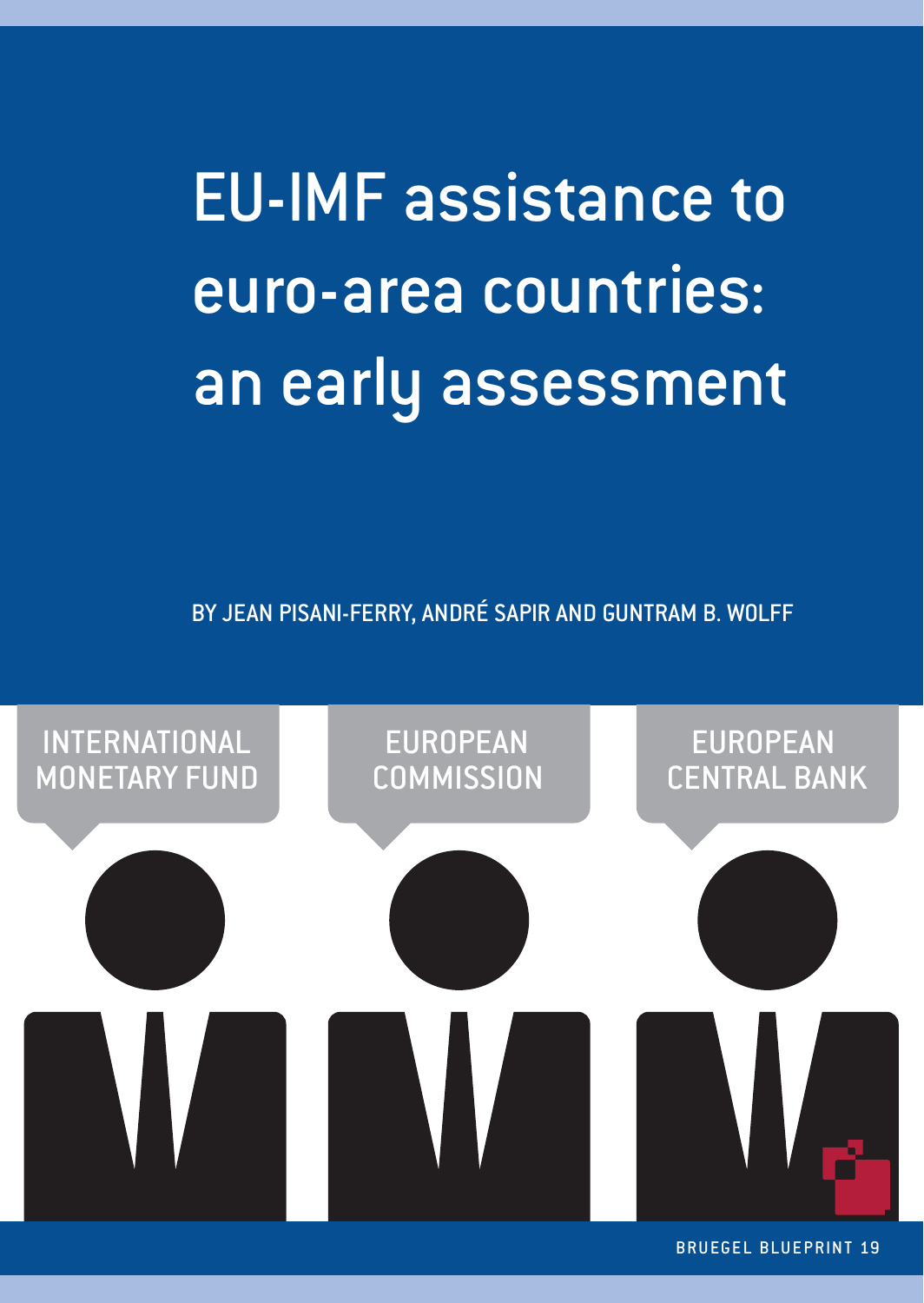# EU-IMF assistance to euro-area countries: an early assessment

**BY JEAN PISANI-FERRY, ANDRÉ SAPIR AND GUNTRAM WOLFF**

BRUEGEL BLUEPRINT SERIES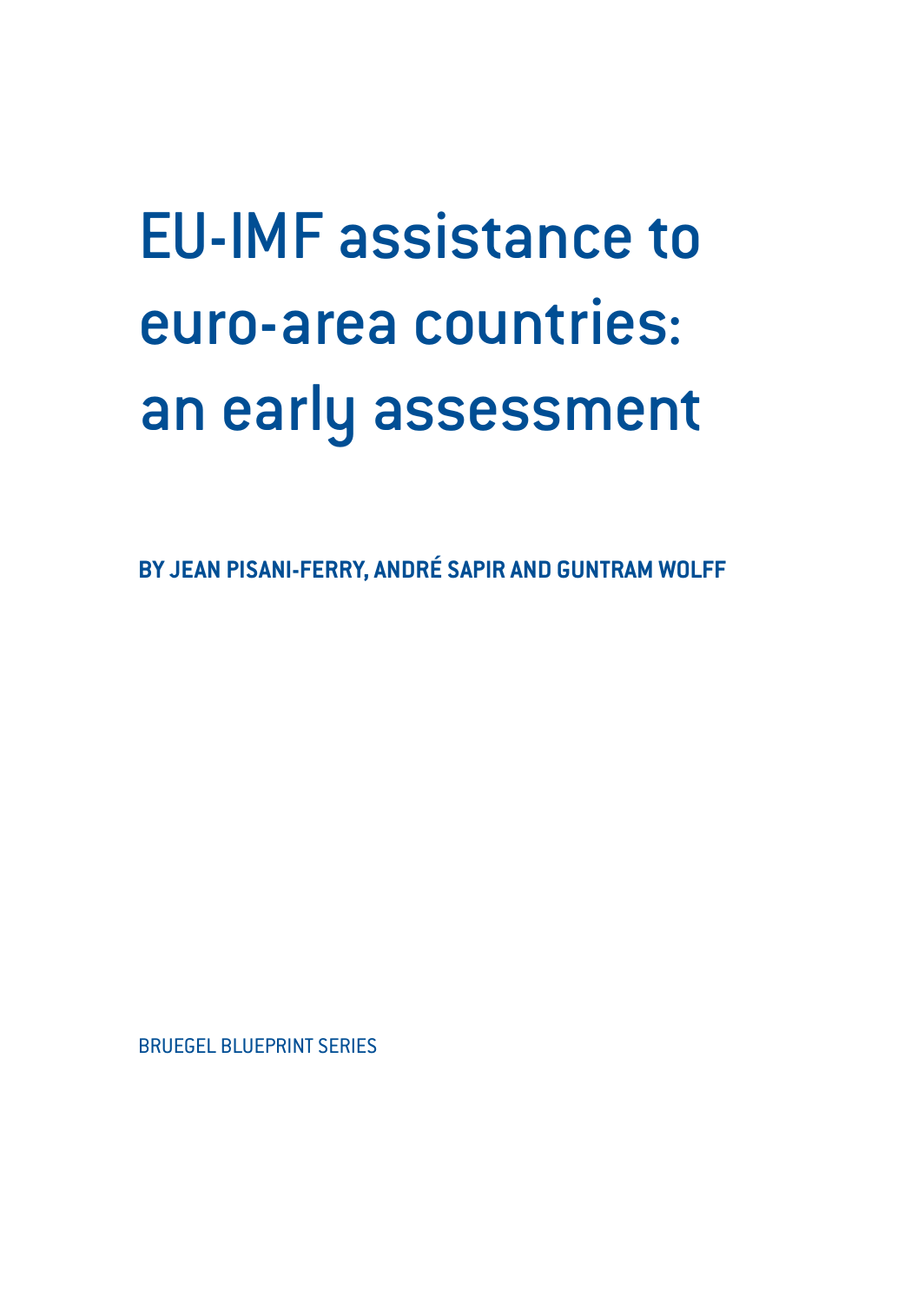#### **BRUEGEL BLUEPRINT SERIES**

Volume XIX

#### EU-IMF assistance to euro-area countries: an early assessment

Jean Pisani-Ferry, André Sapir and Guntram Wolff

© Bruegel 2013. All rights reserved. Short sections of text, not to exceed two paragraphs, may be quoted in the original language without explicit permission provided that the source is acknowledged. Opinions expressed in this publication are those of the author(s) alone.

Editor: Stephen Gardner Production: Michael T. Harrington Cover: Jean-Yves Verdu

BRUEGEL 33, rue de la Charité 1210 Brussels, Belgium www.bruegel.org

ISBN: 978-90-78910-30-5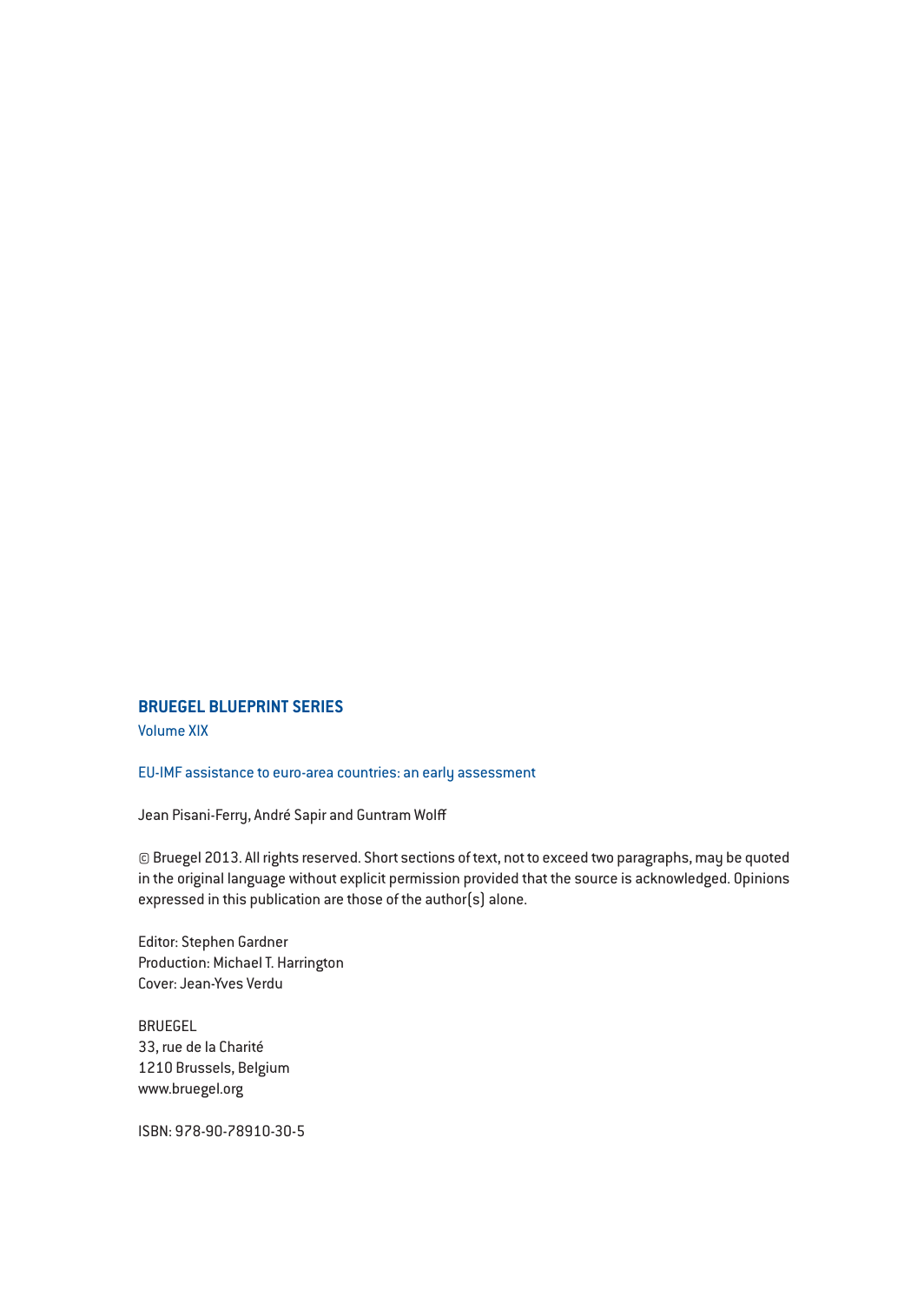# **Contents**

| $\mathbf{1}$   |                                                                        |                                                      |  |
|----------------|------------------------------------------------------------------------|------------------------------------------------------|--|
| $\overline{c}$ | 21<br>2.2                                                              |                                                      |  |
|                | 2.3<br>2.4                                                             |                                                      |  |
| 3              | 3.1<br>3.2<br>3.3                                                      |                                                      |  |
| 4              | The euro-area programmes in perspective: a comparison with earlier IMF |                                                      |  |
| 5              | 5.1<br>5.2<br>5.3<br>5.4<br>5.5<br>5.6<br>5.7                          | A comparative assessment of the three programmes 100 |  |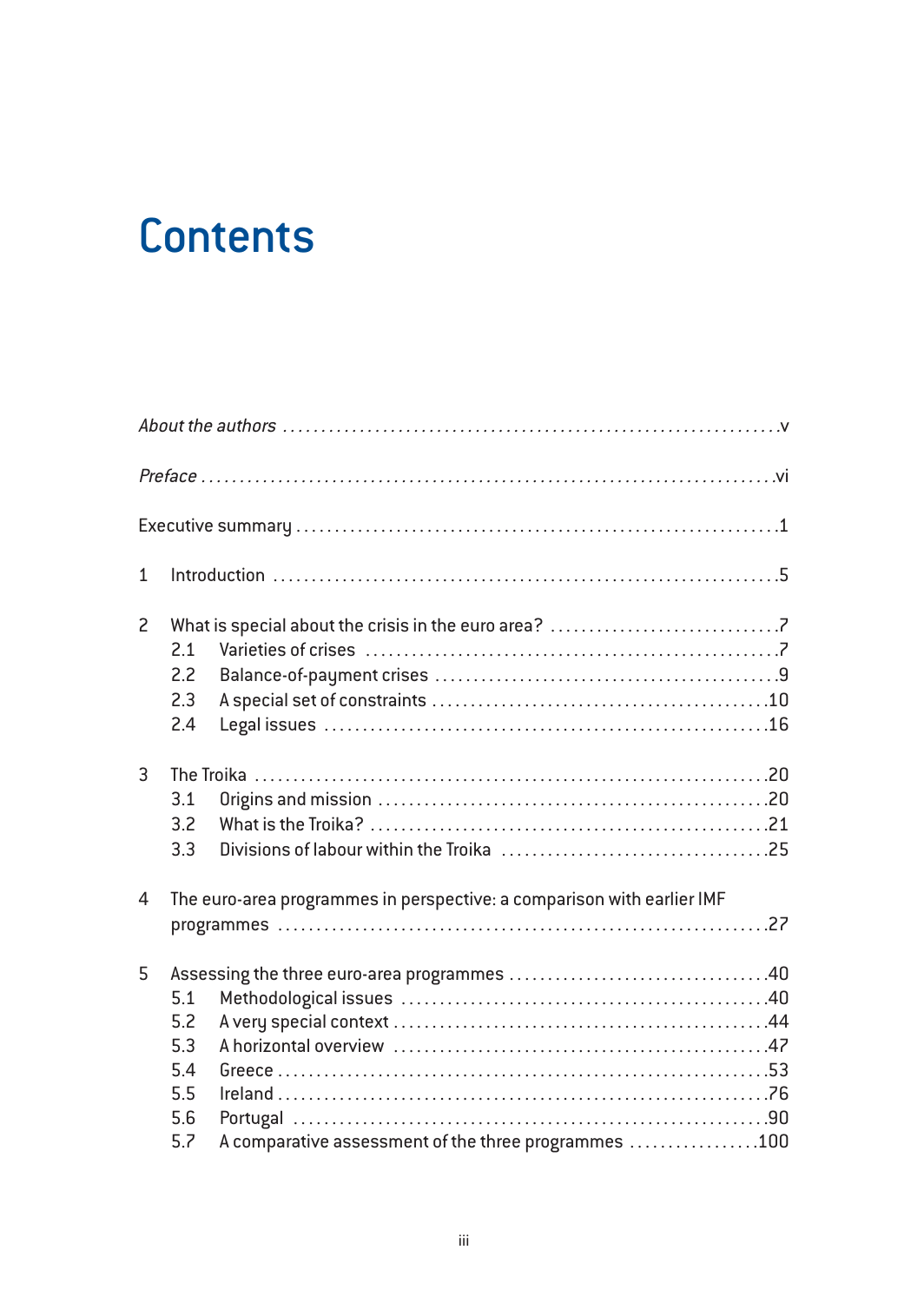CONTENTS

| 6              | Assessing the institutional set-up of assistance 103 |                                                                             |  |  |  |
|----------------|------------------------------------------------------|-----------------------------------------------------------------------------|--|--|--|
|                | 6.1                                                  | EU-IMF cooperation in non-euro countries 104                                |  |  |  |
|                | 6.2                                                  | Principles for assistance in euro-area countries: the EU and the IMF 105    |  |  |  |
|                | 6.3                                                  |                                                                             |  |  |  |
|                | 6.4                                                  | The role of the European Commission in the Troika 109                       |  |  |  |
|                | 6.5                                                  |                                                                             |  |  |  |
|                | 6.6                                                  | The working of the Troika in EU-IMF programmes 113                          |  |  |  |
| $\overline{z}$ |                                                      |                                                                             |  |  |  |
|                | 7.1                                                  |                                                                             |  |  |  |
|                | 7.2                                                  |                                                                             |  |  |  |
|                |                                                      |                                                                             |  |  |  |
|                |                                                      | Appendix 1: Derivation of the financing needs of the three countries 132    |  |  |  |
|                |                                                      |                                                                             |  |  |  |
|                |                                                      | Annex 1: Framework for cooperation between the IMF, the European Commission |  |  |  |
|                |                                                      |                                                                             |  |  |  |
|                |                                                      |                                                                             |  |  |  |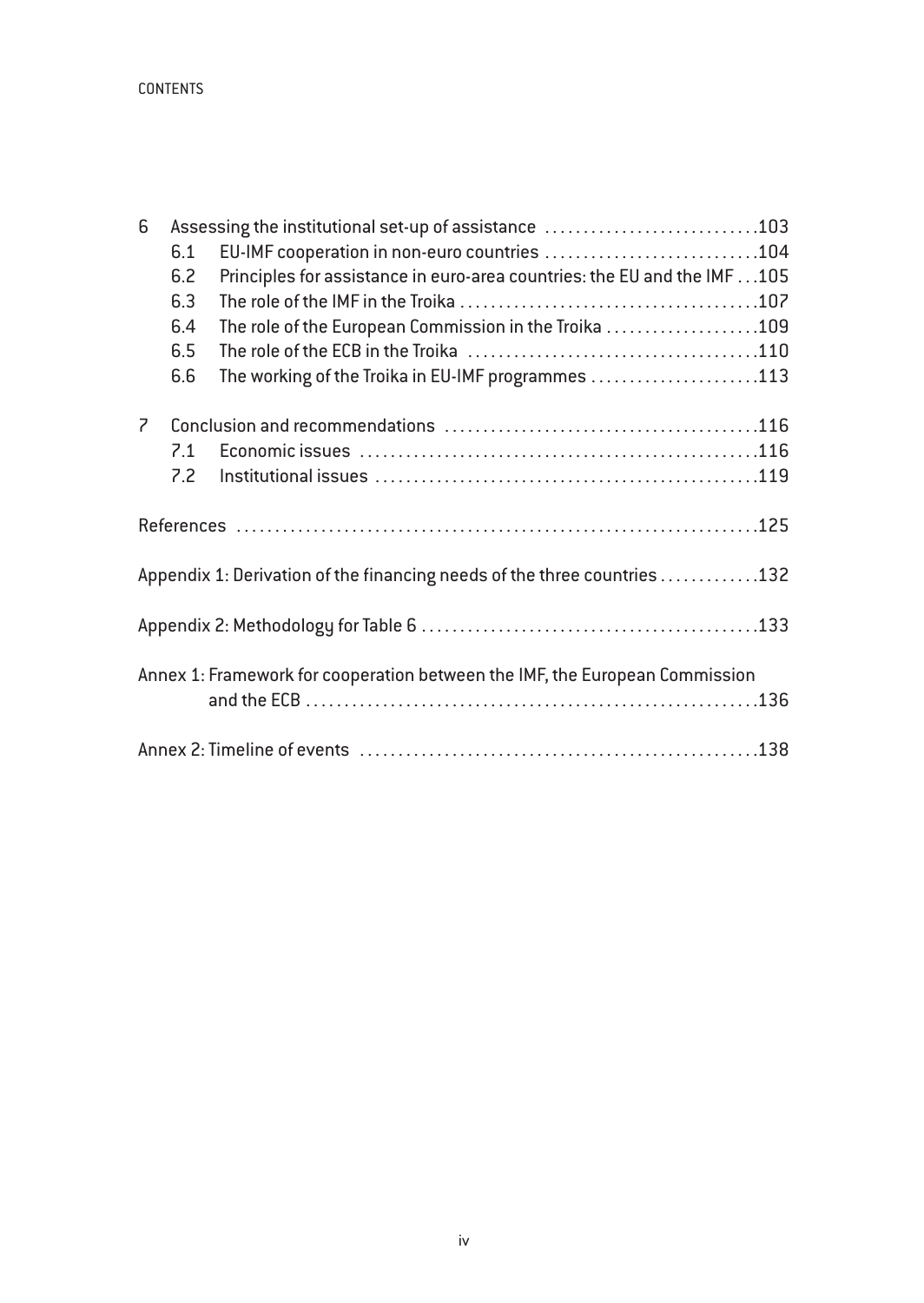## About the authors

**Jean Pisani-Ferry** was Director of Bruegel from 2005 to April 2013. It was in this capacity that he contributed to this study. In May 2013 he was appointed Commissioner-General for Policy Planning by the French prime minister. He is also a professor at University Paris-Dauphine.

**André Sapir** is Senior Fellow at Bruegel and Professor of Economics at the Solvay Brussels School of Economics and Management of the Université Libre de Bruxelles. He serves as Chair of the Advisory Scientific Committee and a voting member of the General Board of the European Systemic Risk Board. From 2005 to 2009 he was member of the Economic Advisory Group to European Commission President José Manuel Barroso. Previously, he worked for 12 years for the European Commission, first as Economic Advisor to the Director-General for Economic and Financial Affairs, then as Economic Advisor to President Romano Prodi.

**Guntram B. Wolff** is the Director of Bruegel, having been Deputy Director from July 2011 to April 2013. He is a member of the French prime minister's Conseil d'Analyse Economique. He teaches at Université Libre de Bruxelles and serves on the advisory board of the European Studies Centre of Corvinus University Budapest. He joined Bruegel from the European Commission, where he worked on the macroeconomics and governance of the euro. Previously, he coordinated the fiscal policy research team at Deutsche Bundesbank. He holds a PhD from the University of Bonn and taught economics at the University of Pittsburgh.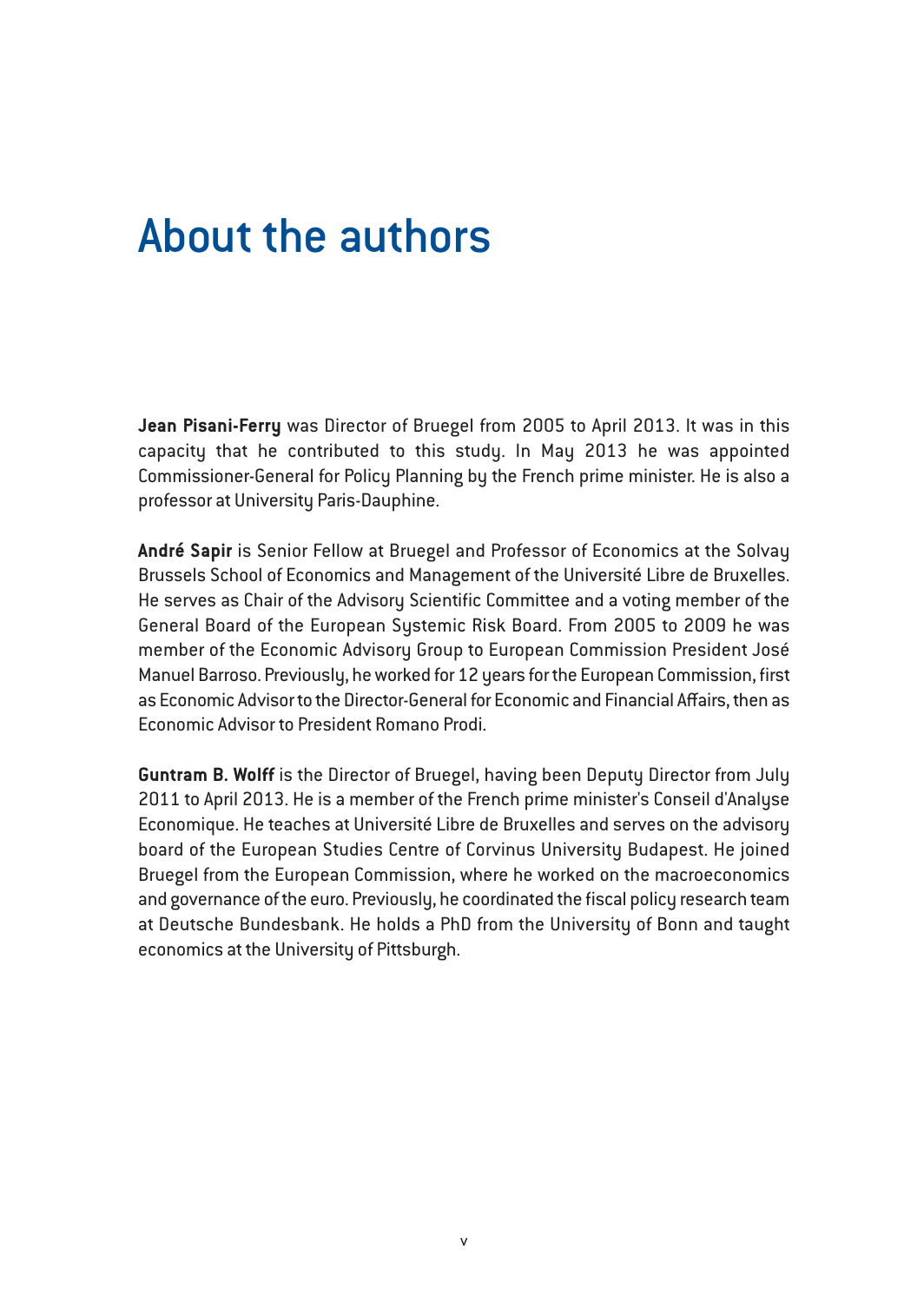### Preface

In 2011, the International Monetary Fund (IMF) asked us to prepare an independent assessment of its surveillance of the euro area during 2007-09. The resulting report (Pisani-Ferry, Sapir and Wolff, 2011) was published by both Bruegel and the Fund.

Having studied crisis prevention, we thought that it would be particularly interesting to continue with a further study of the results of, and lessons from, crisis management. It is an early assessment for sure, as all three countries covered (Greece, Ireland and Portugal) were still subject to financial assistance programmes at the time of writing. Yet it is necessary: three years after the first Greek programme started, in spring 2010, policymakers and citizens deserve to be offered a comprehensive and systematic evaluation of what has been achieved, and what has not.

This evaluation was carried out independently by Bruegel without having been commissioned. We benefitted from many discussions with Troika members, and with policymakers and experts from crisis countries; we also benefitted from feedback on an early draft at a workshop held in Brussels on 26 March 2013, and from detailed comments on a later draft, for which we are indebted to all those who commented. We did not get access to any confidential documents. In particular, the data presented in this report is all from public sources. The report was presented on 19 April 2013 at the Peterson Institute of International Economics (PIIE) in Washington DC and benefitted from comments from Jörg Asmussen of the European Central Bank, Servaas Deroose of the European Commission, Reza Moghadam of the IMF and Jacob Kirkegaard of PIIE. The report was finalised before the release on 5 June 2013 of the IMF ex-post evaluation of the 2010 Greek programme, which triggered controversy between the IMF and the European Commission.

We are grateful to all those who helped us decipher the intricacies of the Troika programmes and improve our assessment. We would also like to thank Adrian Bosshard, Hannah Lichtenberg and Carlos de Sousa for their very effective assistance in the preparation of this report. The authors bear sole responsibility for any remaining errors, and for the views expressed in this report.

> Jean Pisani-Ferry, André Sapir, Guntram Wolff May 2013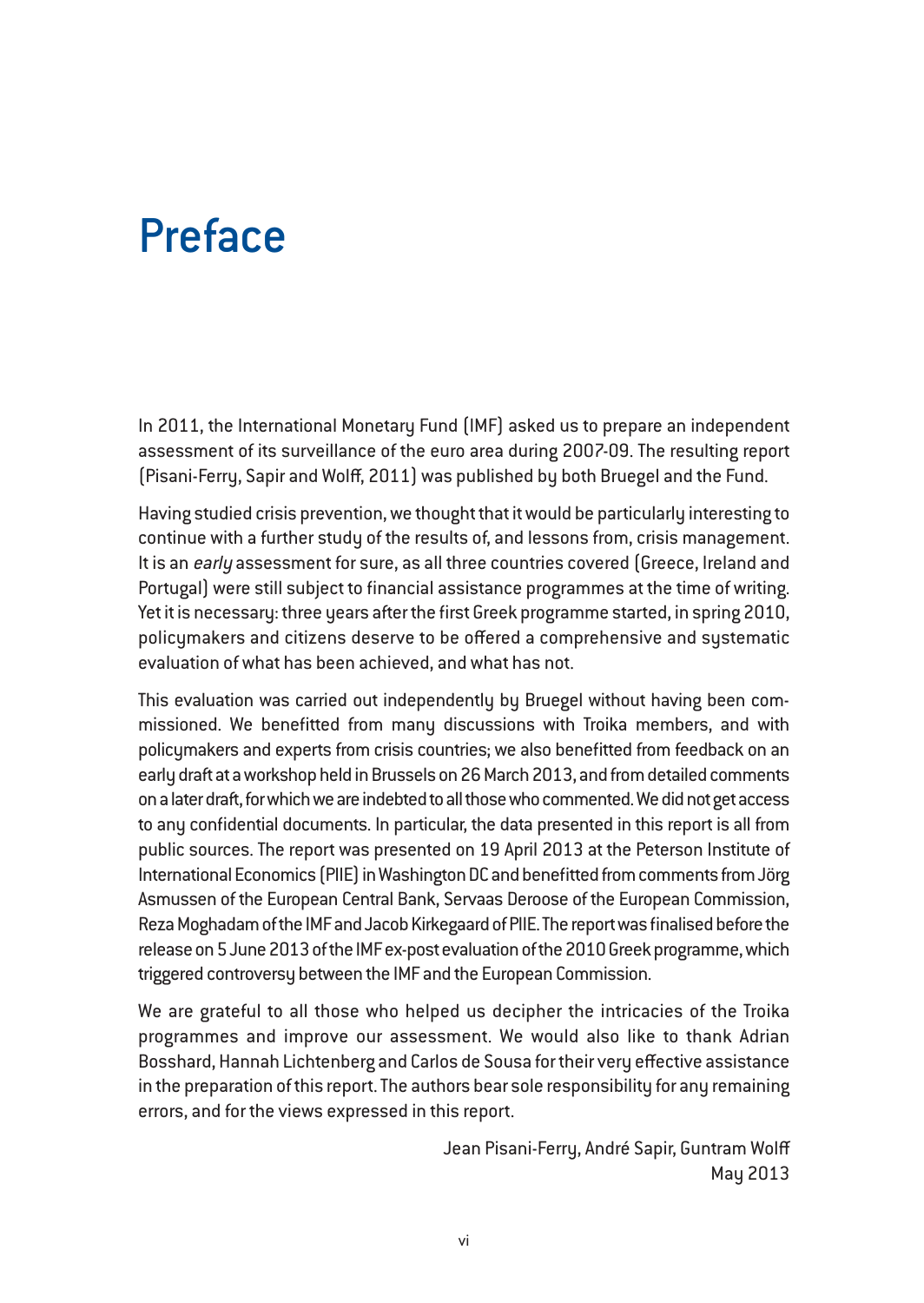## Executive summary

Three years ago, in May 2010, Greece became the first euro-area country to receive financial assistance from the European Union and the International Monetary Fund in exchange for implementing an economic programme designed by the Troika of the European Commission, the European Central Bank and the IMF. Within a year, Ireland and Portugal went down the same path.

This study is intended to provide an early evaluation of these assistance programmes implemented by the Troika in these three countries (Cyprus and Spain are not included in this assessment because the programmes are too recent). The study assesses the economic impact of the programmes and the consequences of their particular institutional set-up. The Troika is a unique institutional construction that involves an unprecedented degree of cooperation between regional and global financial institutions.

Such an assessment is made difficult by two factors. First, at the time of writing, all three programmes were still on-going, including in Greece where a second programme was started in March 2012. Second, the circumstances are clearly unique, not only because the three countries are developed economies, but also because they belong to a monetary union and because the programmes were implemented at a time when both the euro area and the global economy were going through a severe financial crisis.

The three Troika programmes stand out compared to typical IMF programmes because of their exceptionally long durations and the exceptionally large size of the financial assistance packages. One reason for this is that the build-up of imbalances in all three economies at the start of the programme was much more significant than in typical programme countries. Another one is that, unlike many IMF programmes, official assistance entirely substituted markets in the financing of sovereign borrowing needs.

Economic and social hardship remains severe in all three countries. However, assessment cannot stop there and has to be based on a comparison between reasoned expectations and outcomes. Against this yardstick, the programmes have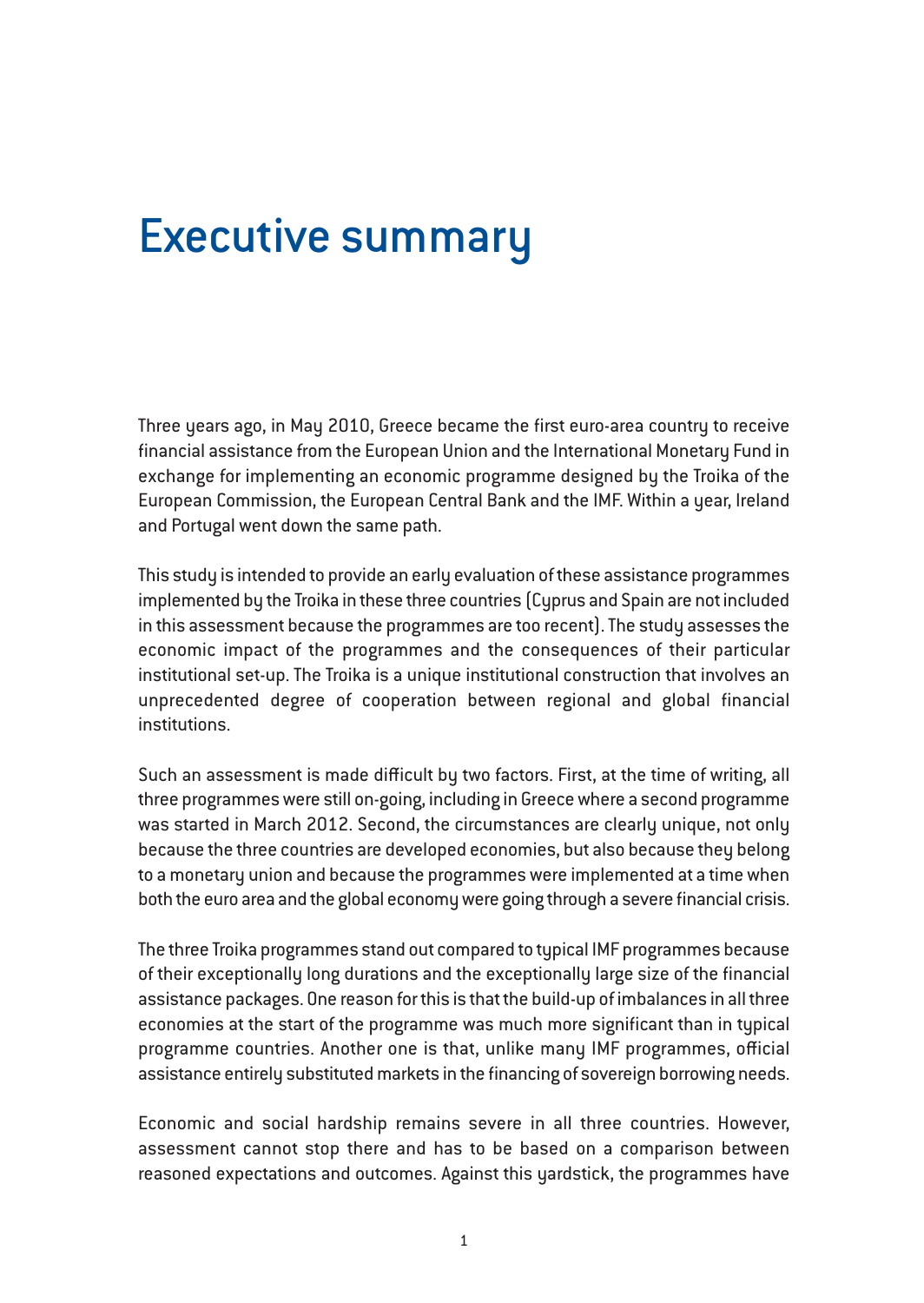so far been successful though subject to risks in one of the three countries – Ireland, which at the time of writing is on track to exit the three-year programme and regain access to financial markets; potentially successful in Portugal, even though the economy remains structurally weak and the situation remains fragile to shocks; and unsuccessful in Greece, which is on a totally different trajectory to the other two countries. In Greece, early assumptions by the Troika about the ability of the economy to adjust and of the Greek political-administrative system to implement programme measures proved unrealistic. The subsequent European debate on Greek exit from the euro area further hindered progress in Greece. By contrast, the Irish and Portuguese programmes were based on more realistic assumptions, and implementation of programme conditionality was much better.

A more subtle conclusion is that the programmes have been successful in some ways and unsuccessful in others. The main success has been the current account, with deficits shrinking much faster than expected, although, depending on the country concerned, the reasons for this are either encouraging (an improvement in exports) or discouraging (a collapse of imports because of the recession).

The three countries have by and large adopted the austerity measures prescribed to them by the Troika. In structural terms they all implemented significant consolidation efforts. They had little choice since lender countries were unwilling to provide more financing. The alternative to austerity would have been debt restructuring.

In the Greek case, earlier restructuring would have been preferable, at least from a Greek point of view. In the Irish case, the bail-in of senior bank bondholders might have been desirable from the Irish point of view. But it would have improved the programme's sustainability far less than in Greece, and it could have had significant negative implications for the funding of Irish banks.

In the absence of expansionary measures elsewhere in the euro area, austerity measures in programme countries, the loss of confidence in the euro and the fragmentation of the euro financial system severely depressed growth. The recession was deeper or much deeper than anticipated. Together with the collapse of labourintensive sectors such as construction, this also implied that unemployment increased far more than anticipated. This risks jeopardising the sustainability of the countries' necessary adjustment.

Compared to earlier IMF programmes, the drop in GDP and the slow adjustment in the real exchange rate in the three euro-area countries were exceptional. Also,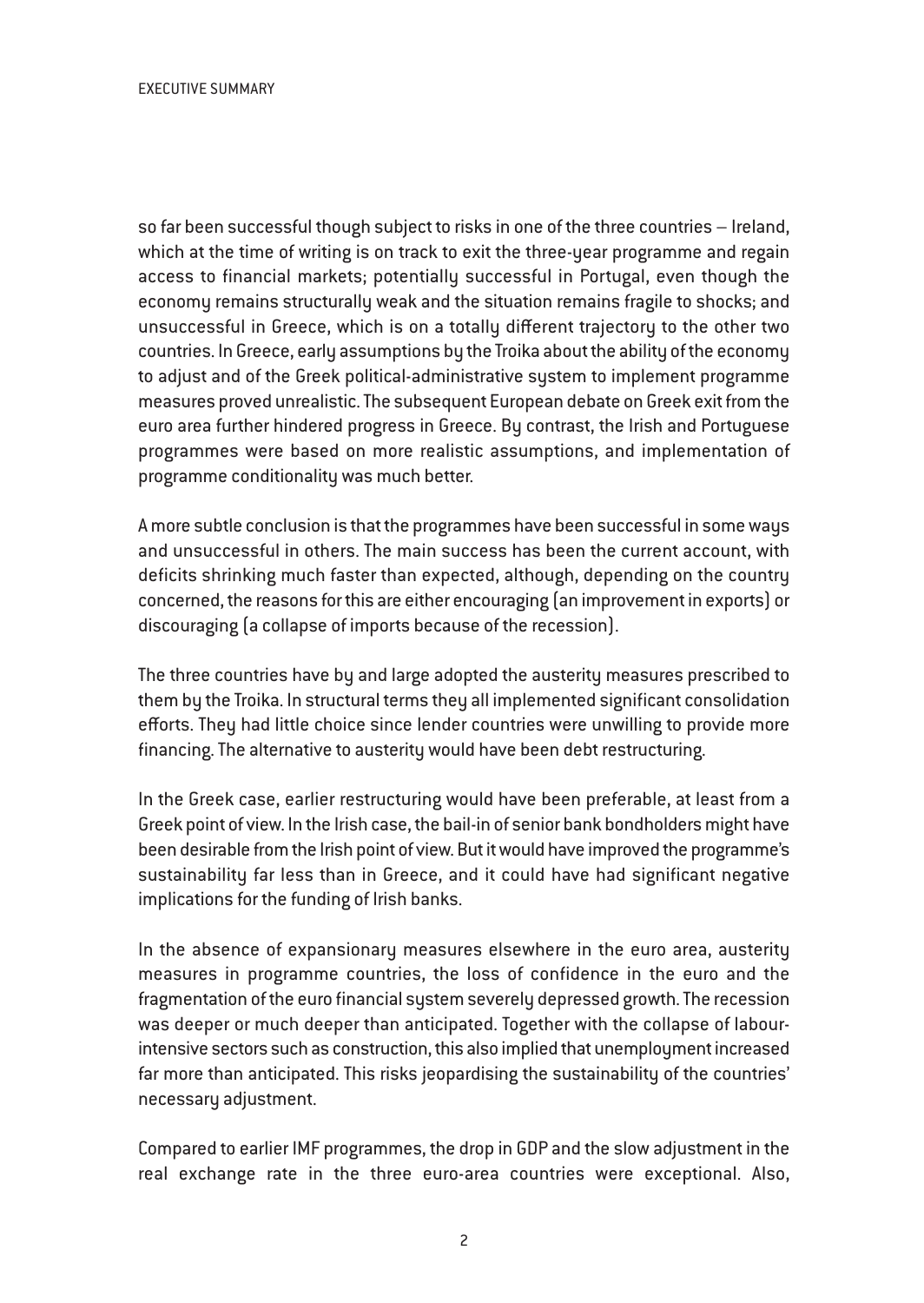unemployment increased much more dramatically. Moreover, the Greek debt restructuring was the largest in history.

Turning to institutional matters, EU-IMF cooperation clearly played an important role in the design, monitoring and, ultimately, the implementation of the programmes.

Though fraught with many potential problems, EU-IMF cooperation to deal with the crisis was inevitable in euro-area countries. From the EU side, despite various political misgivings, recourse to the IMF was necessary because the EU lacked expertise on, and experience of, crisis funding, and also lacked sufficient trust in its own institutions to act alone.

Despite a number of tensions stemming from their different logic and rules, the EU and the IMF succeeded in cooperating in Greece, Ireland and Portugal. The issue on which Troika members disagreed most was the risk of financial spillovers between euro-area countries, which led to divergent views about the Greek debt restructuring and about imposing losses on senior bondholders of Irish banks, two options that the IMF viewed favourably.

Our evaluation of the functioning of the Troika reveals a number of problems for each of its members, which give rise to a number of reform proposals. First, we argue that the European Commission's dual role as an agent of the European Stability Mechanism/ the Eurogroup and as a European Union institution is problematic and can lead to conflicts of interest. We therefore propose that, eventually, the role should shift to a European Monetary Fund (EMF), which would replace the ESM and would be a true EU institution. A narrowly mandated agency would also be less exposed to different policy objectives.

Second, the ECB is involved in the Troika in 'liaison with the European Commission'. It does not offer programme assistance per se but provides crucial liquidity assistance to banks in programmes countries. We therefore see ECB participation in the Troika as necessary for it to have access to full information and to retain the ability to voice concerns. Yet, its role should not be one of a full negotiating partner because of potential conflicts of interest. Currently, the ECB does not publish independent documents on the programmes but it does co-sign mission statements. We recommend that it discontinues co-signing such statements and behaves as a 'mostly silent' participant in the Troika.

Third, the IMF has become much more involved in the euro area operationally and financially than deemed sustainable by its shareholders. We envisage possible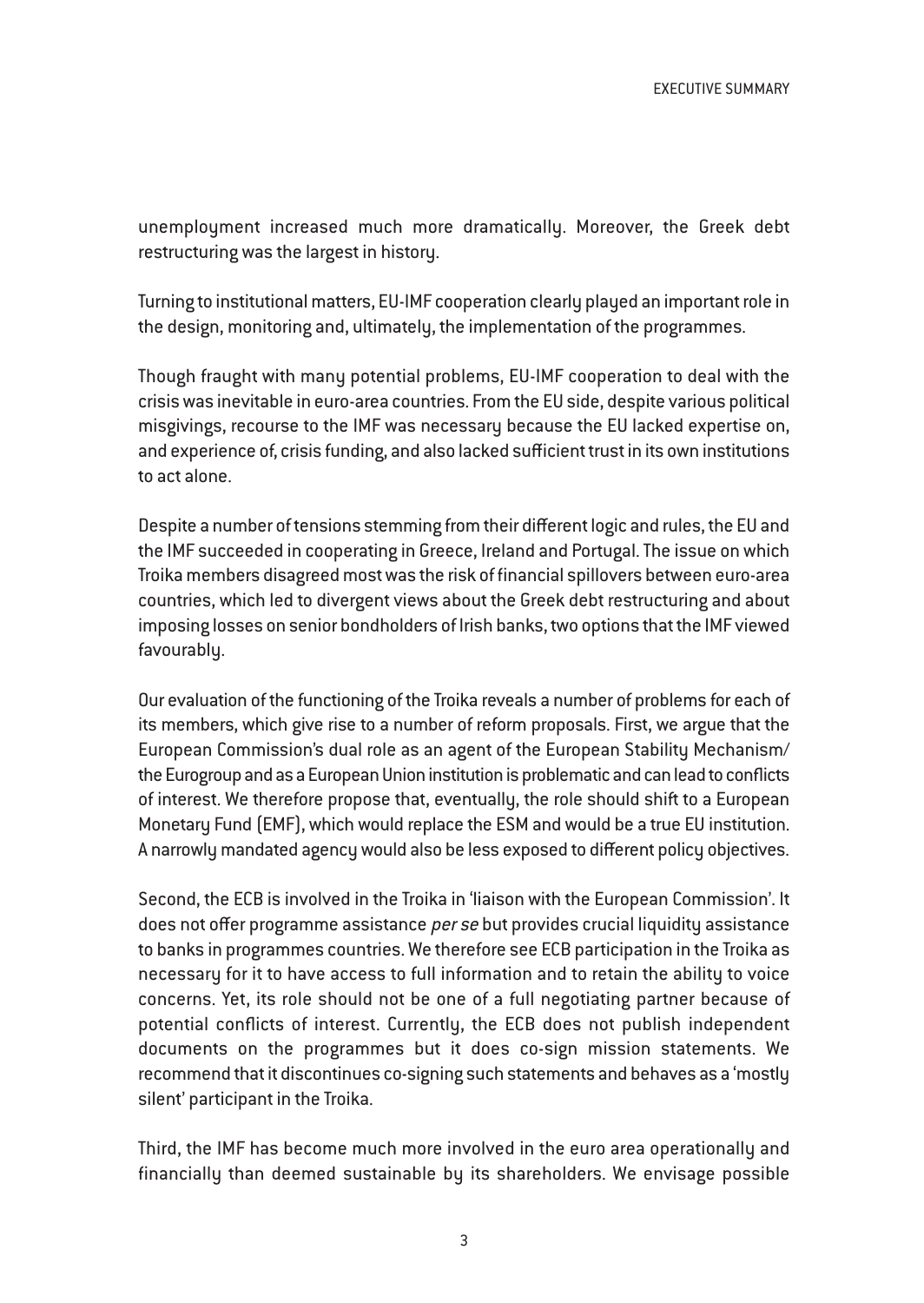evolutions of its role, and conclude that it should become a 'catalytic lender' whose participation in programmes would be desirable – as long as the euro area has not set up an EMF and become a member of the IMF – but that could abstain from taking part without putting the whole package in jeopardy. In concrete terms this would imply limiting IMF participation to about 10 percent of total financing. More generally, we regard IMF-EU cooperation as an important template for future cooperation between global and regional financial institutions. In this respect, the euro-area crisis is an important test of the feasibility of such cooperation.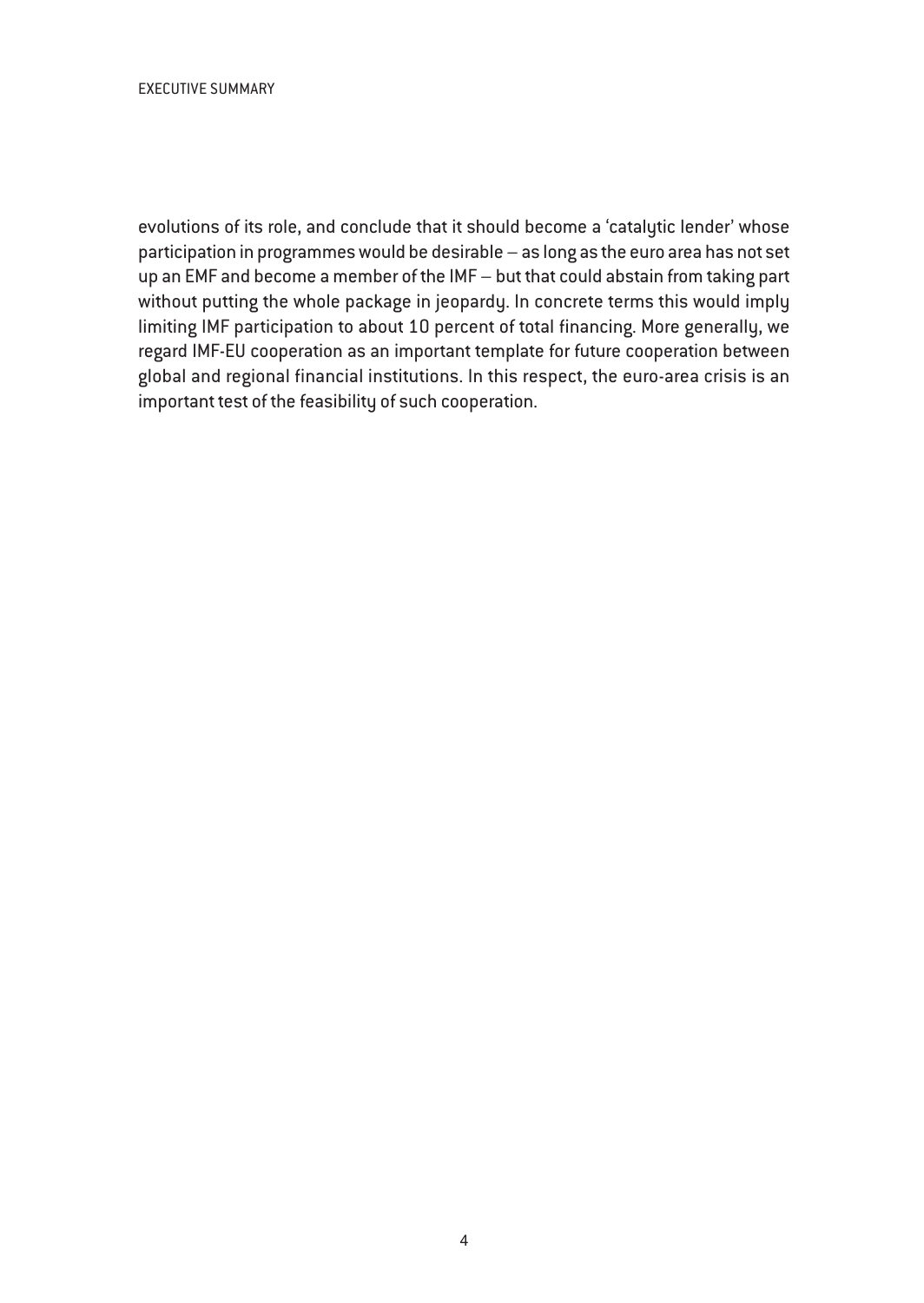# 1 Introduction

With the decision in 2010-11 to establish large-scale financial assistance programmes for Greece, Ireland and Portugal, the European Union and the International Monetary Fund embarked on an unprecedented endeavour. It was the first time assistance was provided within a monetary union and the first time the Fund and European institutions cooperated so closely.

Other programmes followed, but they are outside the scope of this study since too little time has passed to properly evaluate them: in July 2012, Spain was granted financial support by the European Financial Stability Facility (EFSF), with the Commission monitoring the resolution of banks, and the Fund providing technical assistance on financial sector reform; in April 2013 the European Stability Mechanism (ESM) board of governors agreed to grant assistance to Cyprus.

Altogether, a new pattern for cooperation has been established, the consequences of which are bound to be important for the fate of European Economic and Monetary Union (EMU) and for the future relationship between global and regional financial institutions.

The Greek, Irish and Portuguese programmes are unprecedented in two respects:

- First, because of the nature of the economic problem they are addressing. It is the first time since the second world war that financially open and mature countries attempt to adjust within a monetary union. This is a challenging venture, and it is no surprise that it involves significant hardship. Other countries have adjusted within the constraints of a pegged exchange rate system – most recently Latvia. But they were less open or less financially developed. Furthermore, EMU participation entails abidance by a number of rules that do not apply to stand-alone countries. The results of the euro-area programmes are therefore anxiously scrutinised in Europe and beyond.
- Second, because of the institutional set-up of assistance. Since EMU in 2010 was not equipped with a crisis management regime, the principles and modalities of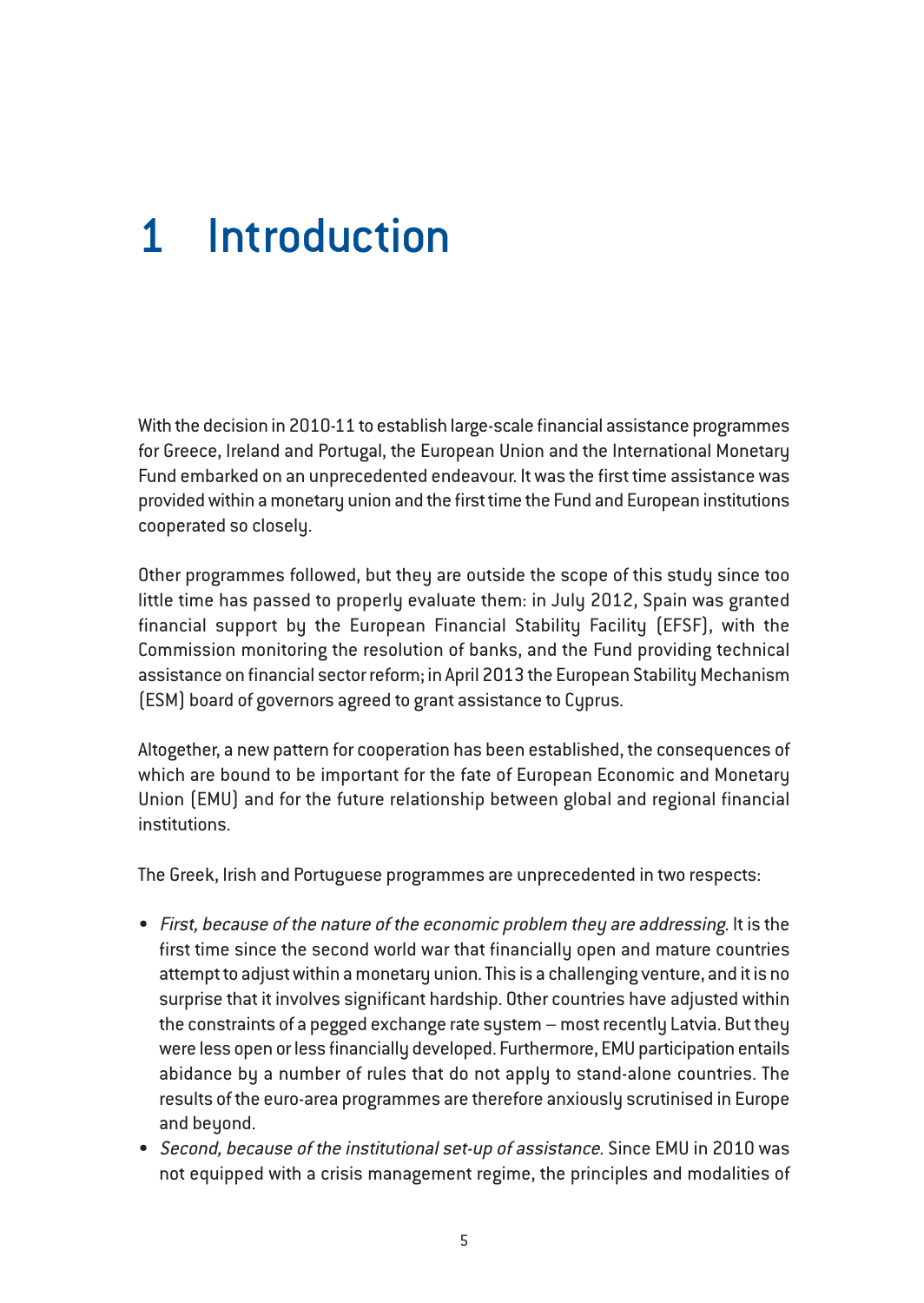**INTRODUCTION** 

assistance had to be invented in real time in cooperation between the European institutions and the IMF. The results were the creation of dedicated European financing institutions – successively the EFSF, the EFSM and the  $ESM^1$  – which provide the greatest part of the financing; and the assignment of negotiations with programme countries to the Troika, composed of the IMF, the European Commission and the European Central Bank (ECB). It was not the first time the IMF participated in joint programmes with other institutions, including the EU, but it had never been involved in such intensive cooperation with a regional institution.

These three programmes have already proved to be controversial. Deeply disappointing economic, social and financial outcomes in Greece, disagreements over the treatment of the creditors of failed banks in Ireland and social hardship in Portugal have attracted criticism. The stakes are high for the citizens of these countries and all those involved: governments, European institutions, European partners and the IMF. Also, there has been continual renegotiation of the terms of assistance, especially in the case of Greece, and this has proved to be divisive within the Troika and among European governments.

This study is intended to help draw lessons from the 2010-12 experience of financial assistance programmes in Greece, Ireland and Portugal<sup>2</sup>. Its aim is to provide an objective assessment that can serve as a basis for serious debate and reform initiatives. It addresses both the economic and the institutional aspects of the issue: the programmes' achievements and shortcomings, taking into account the particular constraints arising from participation in EMU but ignoring the respective roles of the various institutions involved; and the cooperation between the IMF and European institutions within the Troika.

The conclusions from this evaluation primarily apply to the programmes in the three countries. But they are of broader relevance for other EMU countries, for the European policy system and for cooperation between the IMF and the European institutions. The conclusions may also shed light on discussions about cooperation between global and regional financial institutions in Asia and elsewhere.

<sup>1.</sup> Respectively the European Financial Stability Facility, the European Financial Stability Mechanism and the European Stability Mechanism.

<sup>2.</sup> Time did not allow even an early assessment of the Cyprus programme. Nor do we cover the Spanish financial sector programme because of it is sectoral nature.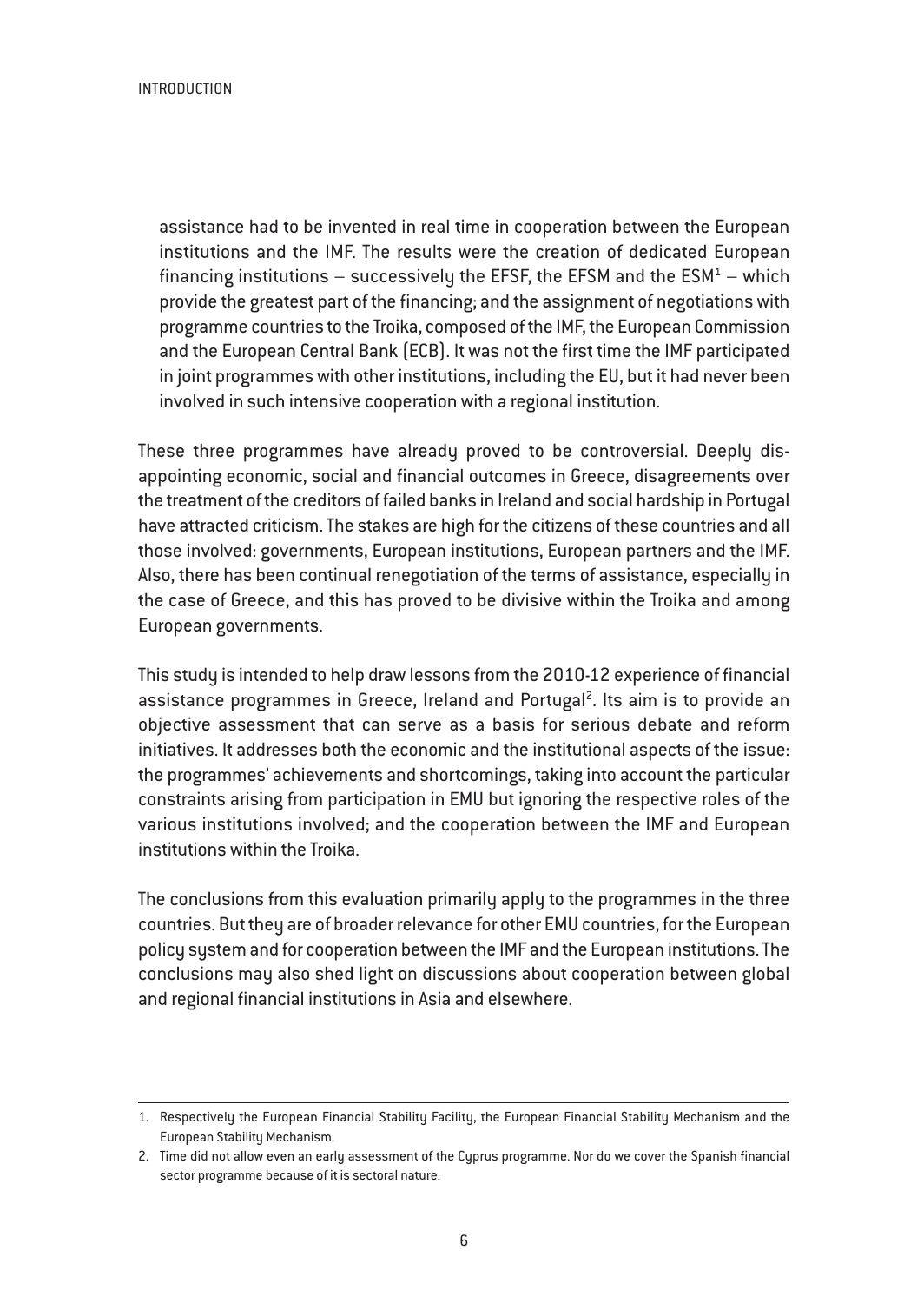# 2 What is special about the crises in the euro area?

#### 2.1 Varieties of crises

As documented by Kaminsky and Reinhart (1999) and Laeven and Valencia (2012), among others, financial crises are of various types, even though there is a rather high degree of correlation between them. In order to specify the role of international assistance, it is important to clarify what crises might occur within a monetary union and how they are dealt with.

- Banking crises might occur, whatever the monetary and exchange-rate regime. They are normally dealt with by the sovereign and do not imply recourse to external assistance, unless the sovereign finds itself unable to mobilise adequate resources, in which case it may have to subscribe to a conditional assistance programme;
- Sovereign debt crises are not specific to any particular policy regime either, although countries where the sovereign borrows in foreign currency, and countries in a hard peg, and therefore those in a monetary union, are more vulnerable because they have relinquished the option of debt monetisation;
- Balance-of-payment (BOP) crises are a potential threat to most countries. A country can find itself unable to honour its international financial commitments in case of a sudden stop in net capital inflows because of a shock or a fundamental disequilibrium. Such payment crises can be overcome, if the country is deemed to be solvent, through IMF lending<sup>3</sup>. Such crises were thought to be impossible in a monetary union, but the recent experience of EMU has shown that this was wrong, as discussed below.

<sup>3.</sup> If the country had adopted a fixed exchange rate regime, the BOP crisis might also entail a currency crisis if and when the authorities become unable to defend the fixed exchange rate. It is important to note, however, that as shown by international experience, a currency crisis is not quite the same as a payment crisis and that the presence of one is not a necessary or sufficient condition for the occurrence of the other.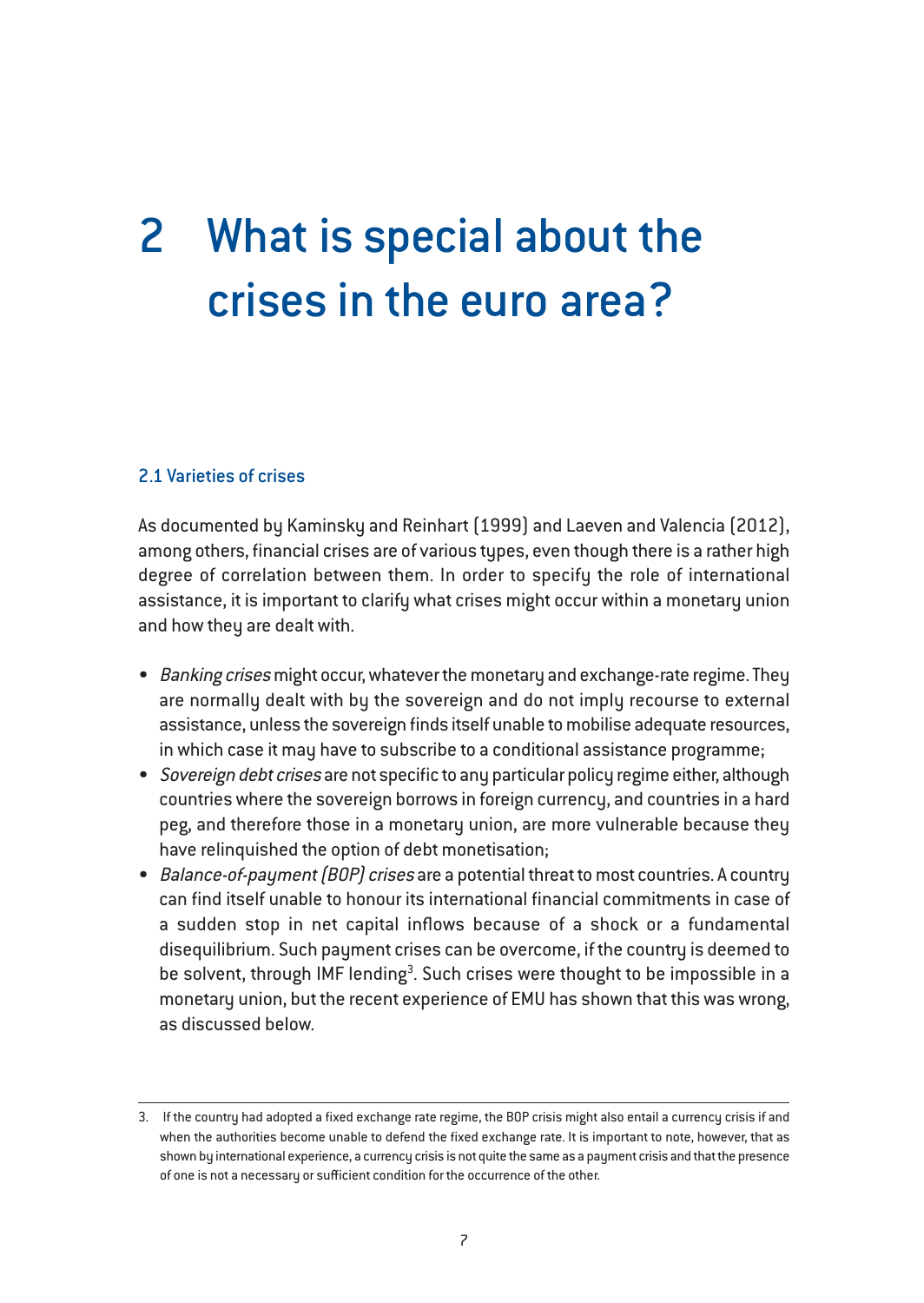Before Greek former prime minister George Papandreou called the IMF to request assistance, little thought had been given to the possible nature of crises within the European monetary union and the potential role for financial assistance. The crises that unfolded in 2010 and afterwards caught EMU unprepared.

As far as banking crises are concerned, it had been understood that they could occur within EMU. But what was not understood was that the combination of strong interdependence between banks and sovereigns and the absence of a lender of last resort for sovereigns made euro-area countries particularly prone to such crises $^4$ . The potential severity of what would become known as the 'doom loop' was not foreseen. Furthermore, the EU relied on a rather loose framework of cooperation between national authorities, and lacked a comprehensive template for dealing with cross-border issues (Decressin, Faruqee and Fonteyne, 2007; Véron, 2007).

The generally prevailing view was that sovereign debt crises – also because of the prohibition of monetary financing – could occur. A substantial body of literature had emphasised that sovereign solvency would be a concern in a monetary union and that crises had to be prevented through fiscal surveillance. But no framework existed for such an eventuality and its potentially serious consequences (Eichengreen and Wyplosz, 1998). In setting up the EU policy framework, the focus was on crisis prevention mainly through the Stability and Growth Pact and other surveillance mechanisms. No thought was given to crisis management. In addition, until 2010, interpretations of the meaning of Article 125 of the EU Treaty (the no-bail out clause) differed in different countries and institutions, but these interpretations were not discussed, let alone reconciled.

Finally BOP crises were deemed impossible since solvent agents within a country would always retain access to private funding. BOP crises were in fact ruled out by most authors. Writing in the 1970s, James Ingram thought that "the traditional concept of <sup>a</sup> deficit or <sup>a</sup> surplus in <sup>a</sup> member nation's balance-of-payments becomes blurred. With a common currency, no individual country can be exposed to speculative attacks" (Ingram, 1973). This view was echoed in the European Commission's 1990 'One Market, One Money' report that paved the way for the design of EMU: "A major effect of EMU is that balance of payments constraints will disappear in the way they are experienced in international relations. Private markets will finance all viable borrowers, and savings and investment balances will no longer be constraints at the national level" (European Commission, 1990).

<sup>4.</sup> See eg Pisani-Ferry (2013).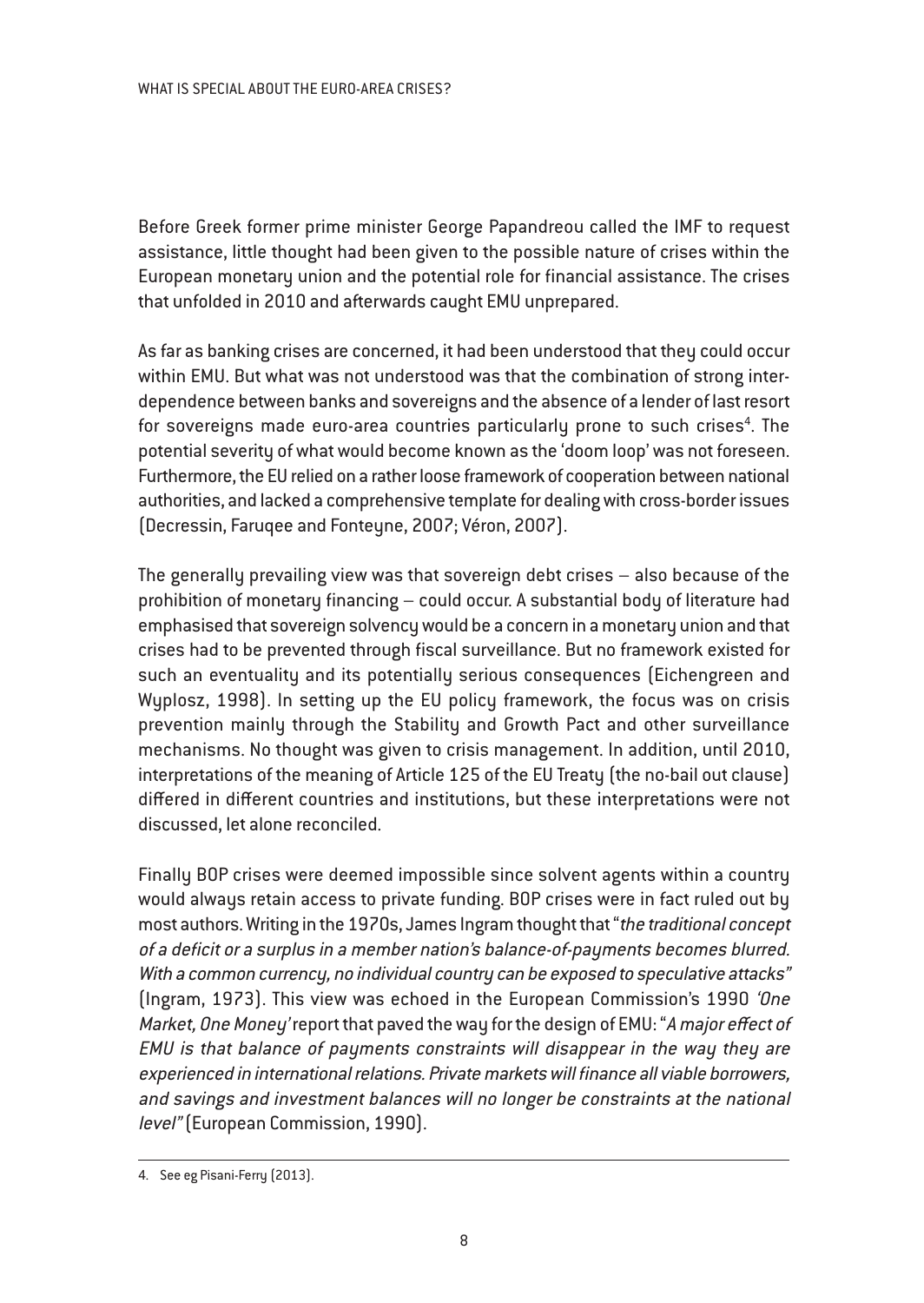#### 2.2 Balance-of-payment crises

BOP crises are the bread-and-butter of IMF assistance. However, even the Fund was unprepared for the possibility of BOP crises in the euro area. In their surveillance work during the period 1999-2009, IMF staff never raised the possibility of major sovereign or balance-of-payment crises in the euro area despite their intimate knowledge of crises elsewhere and potential parallels with the euro area that should have drawn their attention, in particular consumption booms, real exchange rate appreciation and large current account deficits, which are typical in countries before a BOP crisis (Pisani-Ferry, Sapir and Wolff, 2011). The Commission and the ECB were also unprepared.

What was not well understood in Brussels, Frankfurt or Washington was that euro-area countries could face BOP problems like emerging countries. A BOP crisis happens when private markets stop financing viable borrowers because of the country they belong to. Because it is within the confines of its jurisdiction, the state, as the ultimate insurer of private agents – notably banks – tends to concentrate risk incurred by households, companies and banks. Banks with assets that are not diversified internationally also concentrate risks resulting from the potential insolvency of private agents as well as of the sovereign. As they rely on the state as their backstop, they transfer the risk to it. Finally, because in the euro area the state issues debt in a currency over which it has no control (De Grauwe, 2011), it is vulnerable to liquidity crises. This perspective in turn weakens private agents that hold large quantities of government paper.

This web of interdependence between the state, banks and non-financial agents may lead markets to price country risk and, in the extreme, to shun all agents located in a particular country, irrespective of their individual financial health.

After the Lehman Brothers collapse, financial markets reassessed their exposure to euro-area countries that had accumulated large current account deficits and net external investment positions before the financial crisis. They concluded that country risk existed in a monetary union and suddenly stopped the capital flows to those countries. The result was extreme pressure on the most vulnerable euro-area countries. But a classical currency crisis, which would have meant the partial disintegration of the monetary union, was avoided thanks to the provision of ample liquidity by the Eurosystem (reflected in TARGET2 balances). The private sector could and did lose access to private funding contrary to the predictions in the academic literature. Yet, this did not lead to a lack in funding because the Eurosystem through its liquidity operations replaced outflowing liquidity. The private capital flow reversals led to acute liquidity shortages in the banking systems of the countries concerned. The ECB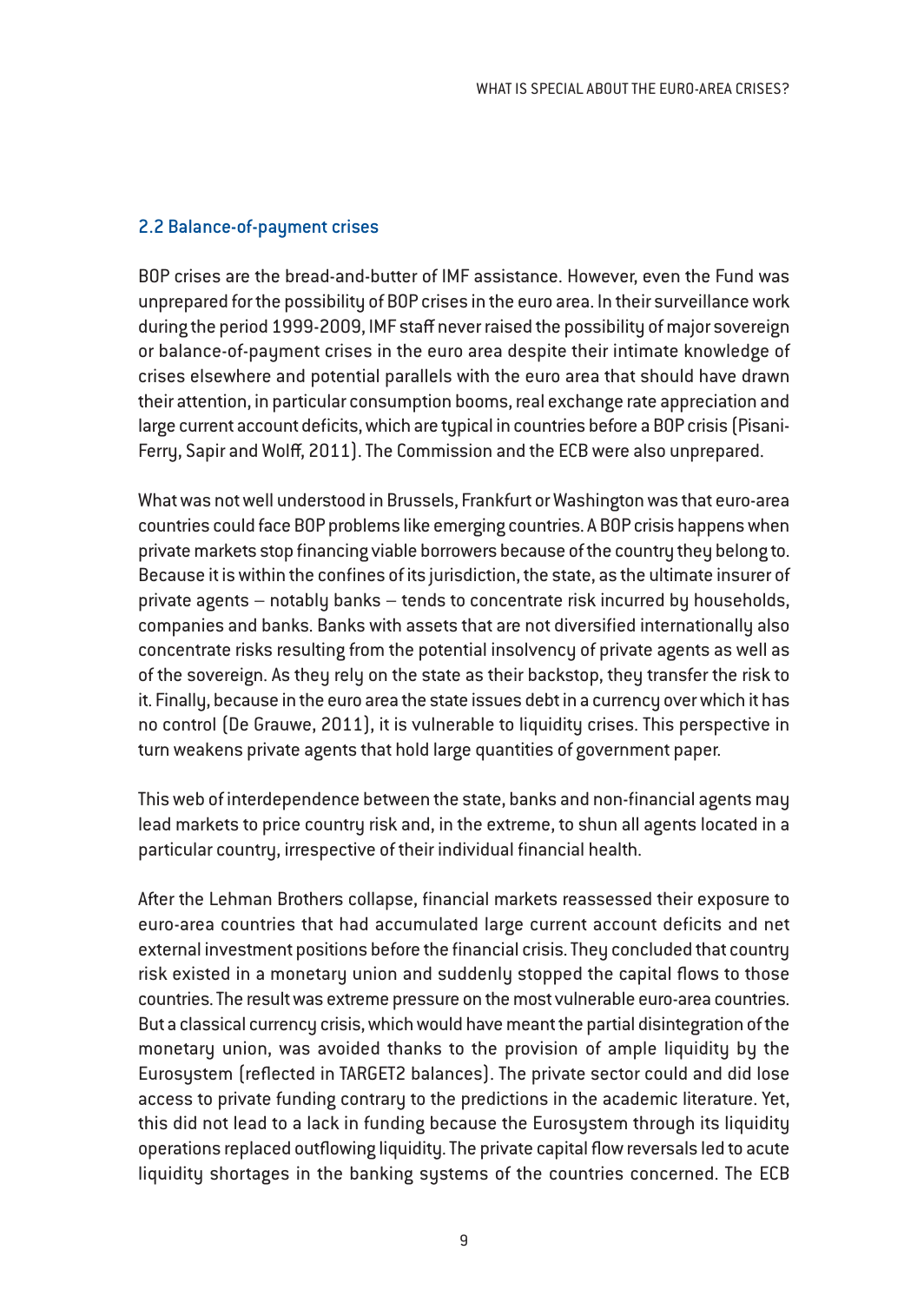provided liquidity to the banks. It did so in the framework of its Long-Term Refinancing Operations (LTRO) as well as the Main Refinancing Operation (MRO) (see eg Pisani-Ferry and Wolff, 2012). This is in contrast to typical currency crises, in which national central banks cannot replace the withdrawal of foreign-currency financing, which then leads to a crisis.

Nonetheless, sovereigns in affected countries did face a payment crisis. Because they had lost access to private markets or a least because they were facing escalating borrowing costs, governments in Greece, Ireland and Portugal had no choice but to seek foreign assistance to fill their financing gap. The problem, especially for Greece, the first euro-area country to face such a crisis, was to whom should they turn for such assistance?

#### 2.3 A special set of constraints

Crises in the euro area are characterised by a number of features that distinguish them from the situations the IMF normally deals with:

- <sup>a</sup> Irrevocably fixed exchange rates. According to Laeven and Valencia (2012), a majority (37 out of 66) of the sovereign debt crises that occurred between 1970 and 2011 were accompanied by a sharp currency depreciation. A number of IMF programmes, however, were conducted under fixed exchange rates. In the last 20 years, 44 out of 147 of all non-precautionary IMF Stand-By-Arrangements (SBAs) and Extended Fund Facilities (EFFs) were conducted under some variety of fixed exchange rate regime throughout the programme period<sup>5</sup>. Four (Ecuador in 2000 and 2003, Panama in 1995 and 2000) were even conducted without a separate legal tender. Although relatively rare, the absence of exchange-rate flexibility cannot therefore be regarded as completely specific to euro-area countries. What was more specific was the combination of irrevocably fixed exchange rates and a regime of unfettered capital flows;
- <sup>b</sup> Full capital mobility. Of the 44 programmes that were conducted under some variety of fixed exchange rate regime, only eight, in addition to the euro-area countries, had unrestricted capital mobility: Panama (1995 and 2000), Lithuania (2000 and 2001), Estonia (2000), Latvia (2008), Djibouti (1996) and Bosnia

<sup>5.</sup> Of these 43 programmes under some kind of fixed exchange rate regime throughout the programme period, 27 were conducted under pre-announced peg or currency board arrangements and eight were conducted under defacto currency pegs (Egypt, 1996; El Salvador, 1993, 1995, 1997 and 1998; Moldova, 1995; Latvia, 2008; and Ukraine, 2008 and 2010). Other non-fully flexible exchange rate regimes, such as moving and crawling bands, were not considered for this subset.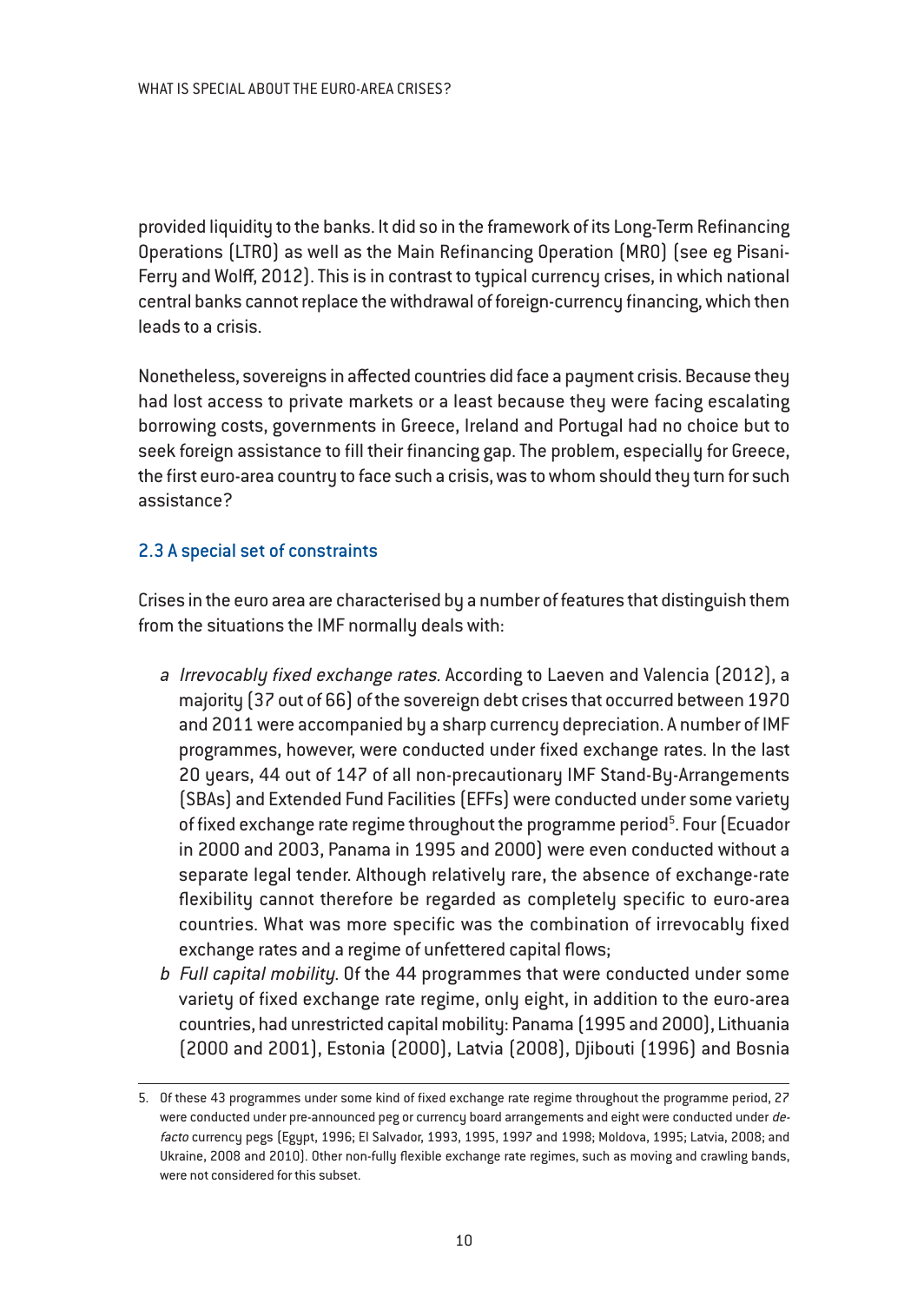and Herzegovina (2002). Moreover, using the financial openness measure developed by Chinn and Ito (2007), only 21 of 118 non-precautionary IMF programmes for which this measure is available were conducted under full capital mobility.

- <sup>c</sup> No-monetary financing constraint. In the euro area, national central banks are not authorised to extend credit to sovereigns or to buy government debt securities on the primary markets. Purchases on the secondary market are not illegal, but they are controversial within the Eurosystem, as demonstrated by the disputes that arose over the ECB's Securities Markets Programme and its planned Outright Monetary Transactions. Such restrictions may exist in non-euro area countries as part of the framework that protects the central bank from government pressure, but they typically do not have international treaty status. This particular constraint opens up the possibility of a solvent sovereign facing a liquidity shortage, which the central bank cannot meet.
- <sup>d</sup> Balance-of-payment financing by the Eurosystem. In the international context, IMF assistance to countries in a fixed exchange-rate regime typically substitutes the insufficiency of international reserves, or intervenes in response to a run on reserves. As noted by Holmström and Tirole (2011), the Fund acts as the provider of outside liquidity and through the provision of hard-currency loans, it solves the problem that a country can only pledge to international lenders income derived from the production of tradable goods. In the euro-area context, however, ample liquidity has been provided by the Eurosystem $^6$ . This stands in contrast to classic BOP crises, in which the national central bank cannot offset the withdrawal of foreign currency loans, which then leads to a BOP crisis.

In combination, these constraints imply a very different role for international financial assistance and a very different policy assignment compared to standard IMF programmes. First, in a standard programme the key issue is the financing of the balance of payments and it is rare to face sovereign financing constraints once the balance of payments has been taken care of. In the EMU case, balances of payments were financed by the Eurosystem, but governments needed financial assistance to cover their borrowing needs. Second, in a standard programme, monetary and exchange-rate policy are expected to contribute to the achievement of a real exchange rate level consistent with a return to external equilibrium. In the euro-area case, monetary and exchange rate policy do not exist at the level of a single country and the role of adjusting the real exchange rate must be assigned to structural reforms. The relationship between structural reforms, domestic inflation and the real exchange rate

<sup>6.</sup> It has been recorded in the TARGET2 balances.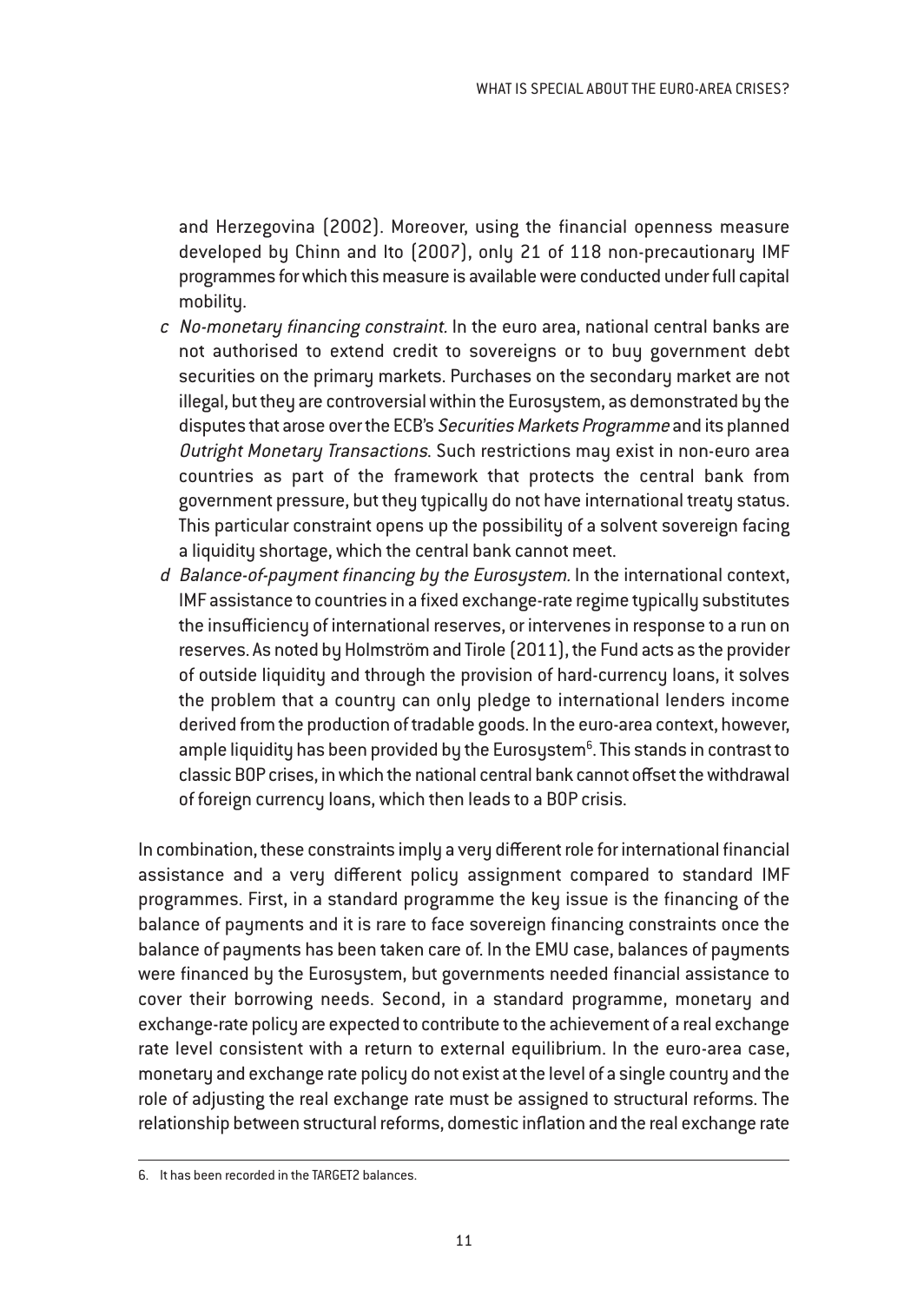is however very indirect, which makes real exchange rate adjustment particularly difficult in a monetary union.

Figure 1 shows the role of international financial assistance and Eurosystem liquidity in the case of two programme countries, Greece and Portugal, and in two countries, Spain and Italy, that suffered from capital-flow reversals but which did not apply for a programme<sup>7</sup>. In Greece and Portugal, official financing has had to offset a complete reversal of private capital inflows accumulated since the beginning of the 2000s. This has been achieved through a combination of programme financing and Eurosystem financing. A nearly complete reversal of inflows in Spain and a sizeable outflow in Italy have been entirely offset by Eurosystem financing.





Source: Bruegel (updated from Merler and Pisani-Ferry, 2012). Note: Data for Ireland is not available on a monthly basis.

<sup>7.</sup> Except for bank recapitalisation in the case of Spain.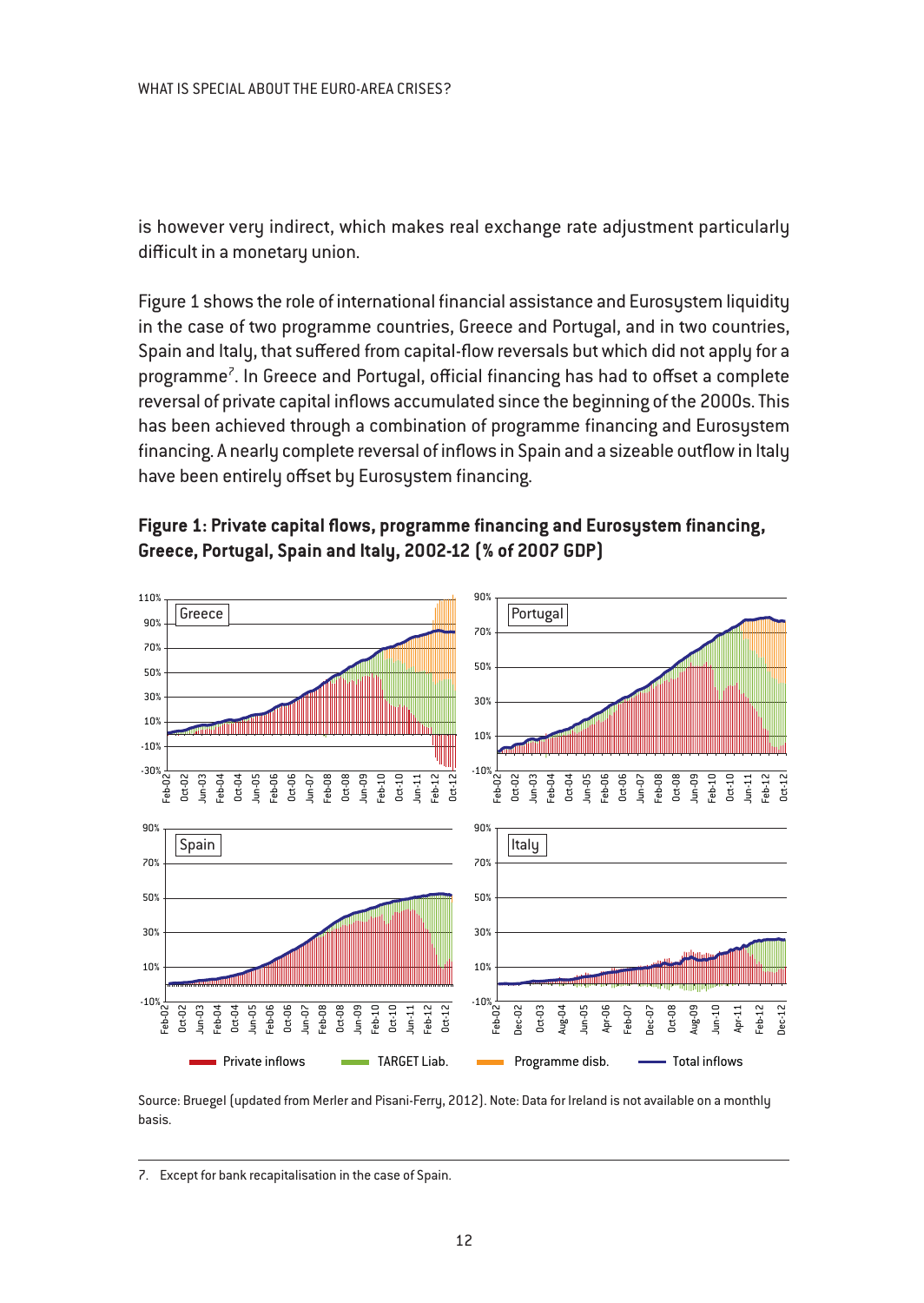Figure 1 seems to suggest that euro-area countries have not been confronted with any balance-of-payments constraint because the Eurosystem entirely offset the withdrawal of private capital. This interpretation would not be correct: the Eurosystem does not provide unlimited financing of balance-of-payments deficits. ECB liquidity is being provided within the framework of its normal procedures such as the Long-Term Refinancing Operations (LTRO) or through the Emergency Liquidity Assistance (ELA) procedure.

In the case of general liquidity provision procedures, the quantity and quality of available collateral sets a limit on the amount of liquidity private banks can have access to. By reducing collateral standards for Greece, Portugal and Ireland, the ECB made its liquidity more accessible. In spring 2011, the three programme countries together made up more than 50 percent of total liquidity provided through the MRO and the LTRO windows (Figure 2).



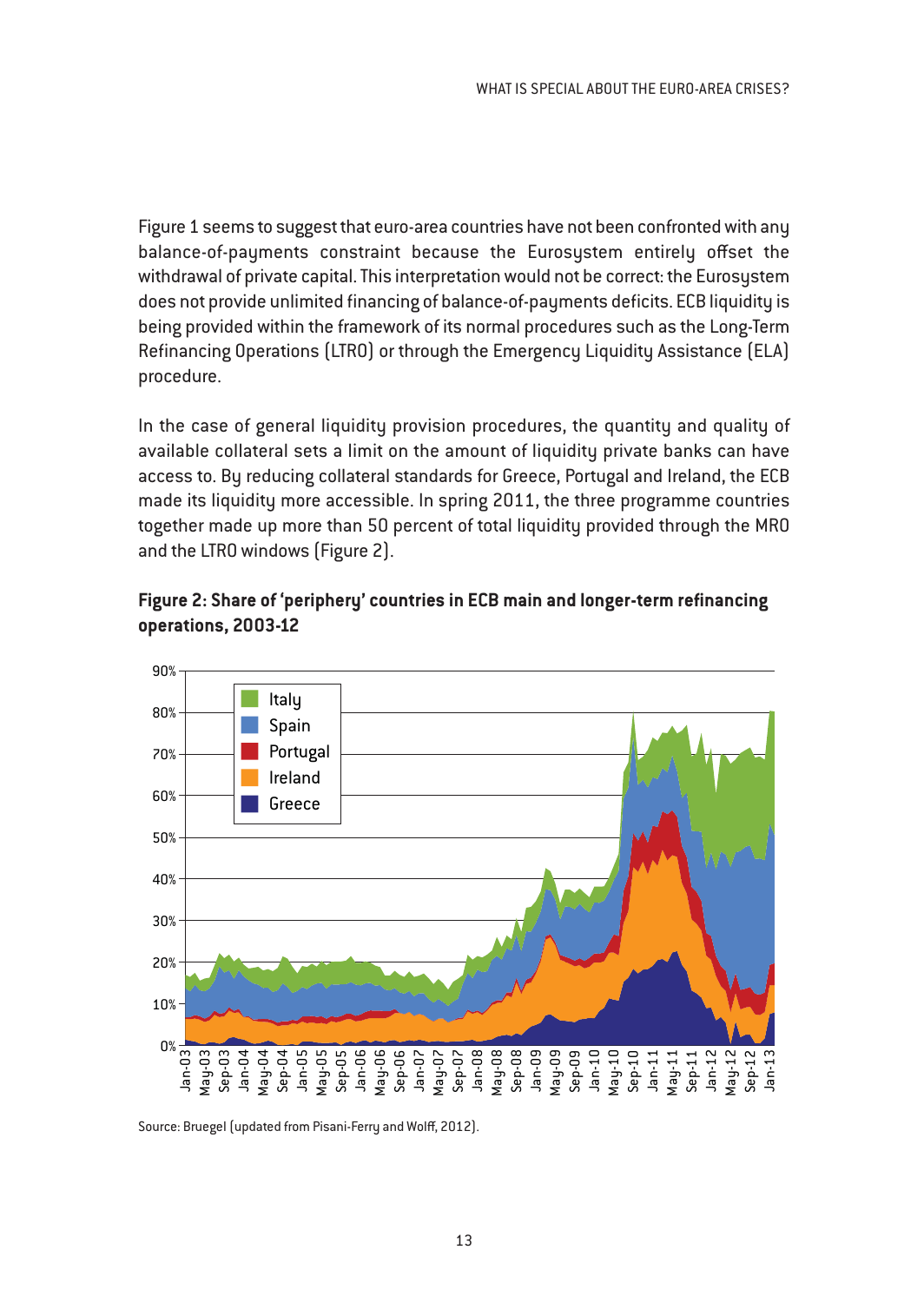In the case of emergency liquidity assistance, the ECB can set limits on the amount it is willing to provide. ELA actually turned out to be an important source of balance-ofpayment financing in programme countries (Figure 3).





Source: Bruegel based on national central bank balance sheets. Data for Portugal is not available. Note: Buiter and Rahbari (2012b) provide estimates consistent with ours.

The main features of the crises in the three programme countries are thus:

- Large-scale capital outflows;
- The vulnerability of sovereigns that borrow in a currency they do not have command of;
- No control over the nominal exchange rate, which implies a longer adjustment process;
- Financing of the balance of payments by Eurosystem liquidity.

This particular combination meant that financial assistance did not have to be tailored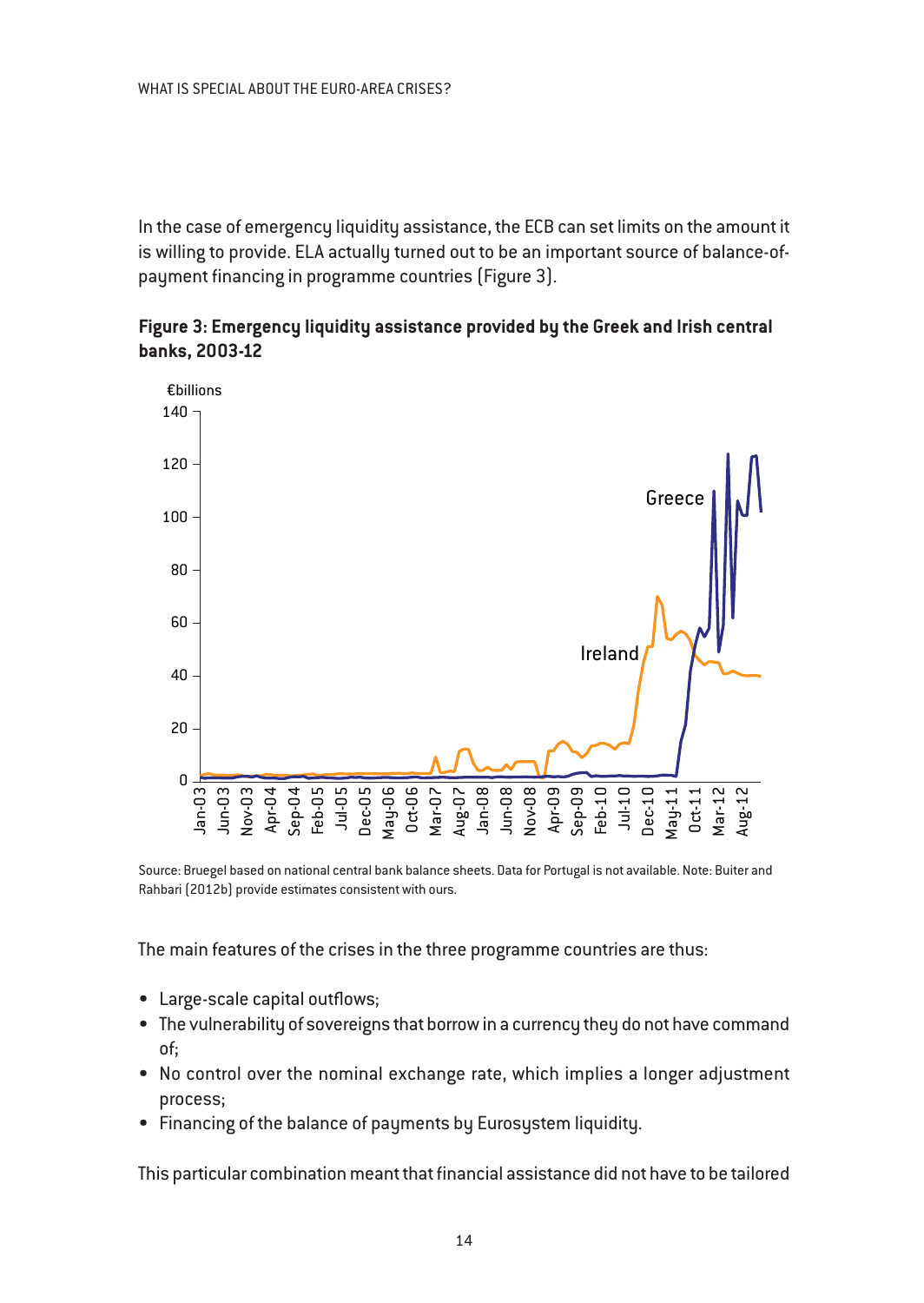to the balance-of-payments needs that include the government and private sector needs<sup>8</sup>. In stark contrast to typical programmes, in which the size of an IMF programme is calculated as a function of the need to finance the capital outflows from a country and the current account deficit, in the euro-area programmes, financing needs were a function of the fiscal needs only. We provide below a simplified table of the computed financing needs for the three programme countries (Table 1). The financing needs in essence consist of the gross financing needs of the public sector less the expected debt roll-over in the public sector, plus the resources needed for bank recapitalisation, and, in the case of Portugal, an additional liquidity buffer. This is unambiguous evidence that the size of the programmes was computed on the basis of government, rather than balance-of-payments, financing hypotheses.

|              |                                            | Greece    | <b>Ireland</b> | Portugal  |
|--------------|--------------------------------------------|-----------|----------------|-----------|
|              |                                            | 1002-1302 | 2010-2013      | 2011-2014 |
| A)           | General government deficit                 | 53.0      |                | 22.0      |
| B)           | Debt amortisation                          | 138.3     |                | 80.9      |
| $\mathsf{C}$ | Adjustment                                 | 1.5       |                | 2.1       |
| D)           | Gross financing need $[A+B+C]$             | 192.8     | 98.9           | 105.0     |
| E)           | Debt issuance/Roll-over                    | 93.5      | 48.9           | 47.0      |
| F)           | Privatisation                              | 0.0       | 0.0            | 5.0       |
| G)           | Net financing need (D-E-F)                 | 99.2      | 50.0           | 53.0      |
| H)           | <b>Bank support</b>                        | 10.0      | 35.0           | 25.0      |
| $\mathsf{I}$ | Total financing need (G+H)                 | 109.2     | 85.0           | 78.0      |
| J)           | <b>Contribution IMF</b>                    | 30.0      | 22.5           | 26.0      |
| K)           | Contribution EFSM, EFSF, ESM, EU countries | 80.0      | 45.0           | 52.0      |
|              | Memo: Use of country's financial buffers   |           | 17.5           |           |

#### **Table 1: Financing needs and sources**

Source: European Commission programme documents (The Economic Adjustment Programme). Note: The assumptions for the debt roll-over are for Greece 94 percent (short-term debt) and 36 percent (long-term debt); and for Portugal 72 percent (short-term debt) and 42 percent (long-term debt). A more detailed version of this table can be found in Appendix 1. The financing needs of Greece are taken from the first programme in 2010 only.

<sup>8.</sup> Barkbu et al (2012) show that capital flow reversals are the main explanatory factor for the size of financial assistance in a sample of 40 years of IMF programmes.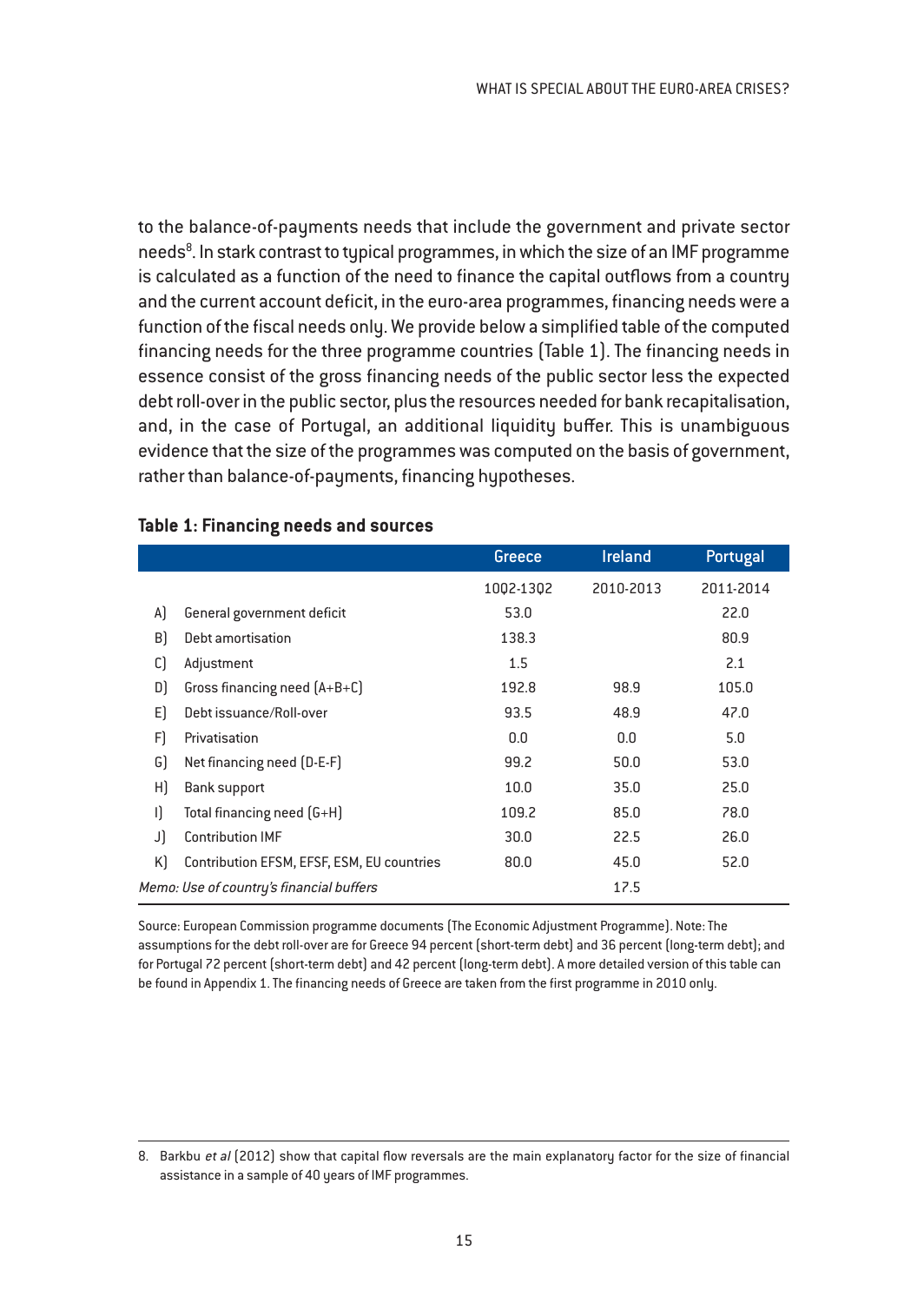#### 2.4 Legal issues

When Greece decided to seek international assistance it was a first for a euro-area country. Had it been an EU country outside the euro area, it would have turned for financial assistance to the IMF just as Hungary, Latvia and Romania did a few months earlier. Like these countries, along with the conditional IMF loan, Greece would have received an EU conditional loan under the medium-term financial assistance (MTFA) facility, the EU's BOP assistance scheme based on Article 143 of the Lisbon Treaty.

As a member of the euro area and a member of the Fund, Greece still retained the option of obtaining financial assistance from the IMF. However it was not eligible for MTFA assistance because Article 143 of the Lisbon Treaty explicitly reserves such assistance to member states outside the euro area.

There are different views on why euro-area countries could not benefit from the EU's BOP facility. One, which is often put forward in the discussion in Germany, is that it is the logical consequence of Article 125 of the Treaty, the so-called 'no bail-out clause'. The clause stipulates that neither the Union nor individual member states shall be liable for the budgetary commitments of a member state. This clause was viewed from the outset by the German political system as one of the central pillars of the common currency, and as a precondition for euro membership. However this interpretation is disputed.

Marzinotto et al (2010) argue that the reason why Article 143 excludes euro-area countries has nothing to do with the no bail-out clause. Before the creation of the euro, the MTFA facility was available to all EU countries. According to Marzinotto et al  $(2010)$ , future euro-area countries were excluded during the Maastricht negotiations simply because negotiators believed that BOP crises would not occur in a monetary union.

Irrespective of the exact motives for excluding euro-area countries from Article 143, the fact is that when the crisis hit Greece, the EU had no legal framework on which to base financial assistance or to work in tandem with the IMF, as it was already doing in noneuro area countries.

As the crisis unfolded and more euro-area countries needed financial assistance, different financial instruments were created. The first help given to Greece was based on bilateral lending, which was pooled by the European Commission and then disbursed to the Greek government. In a second step, the balance-of-payments assistance foreseen under Article 143 was further developed and the EFSM was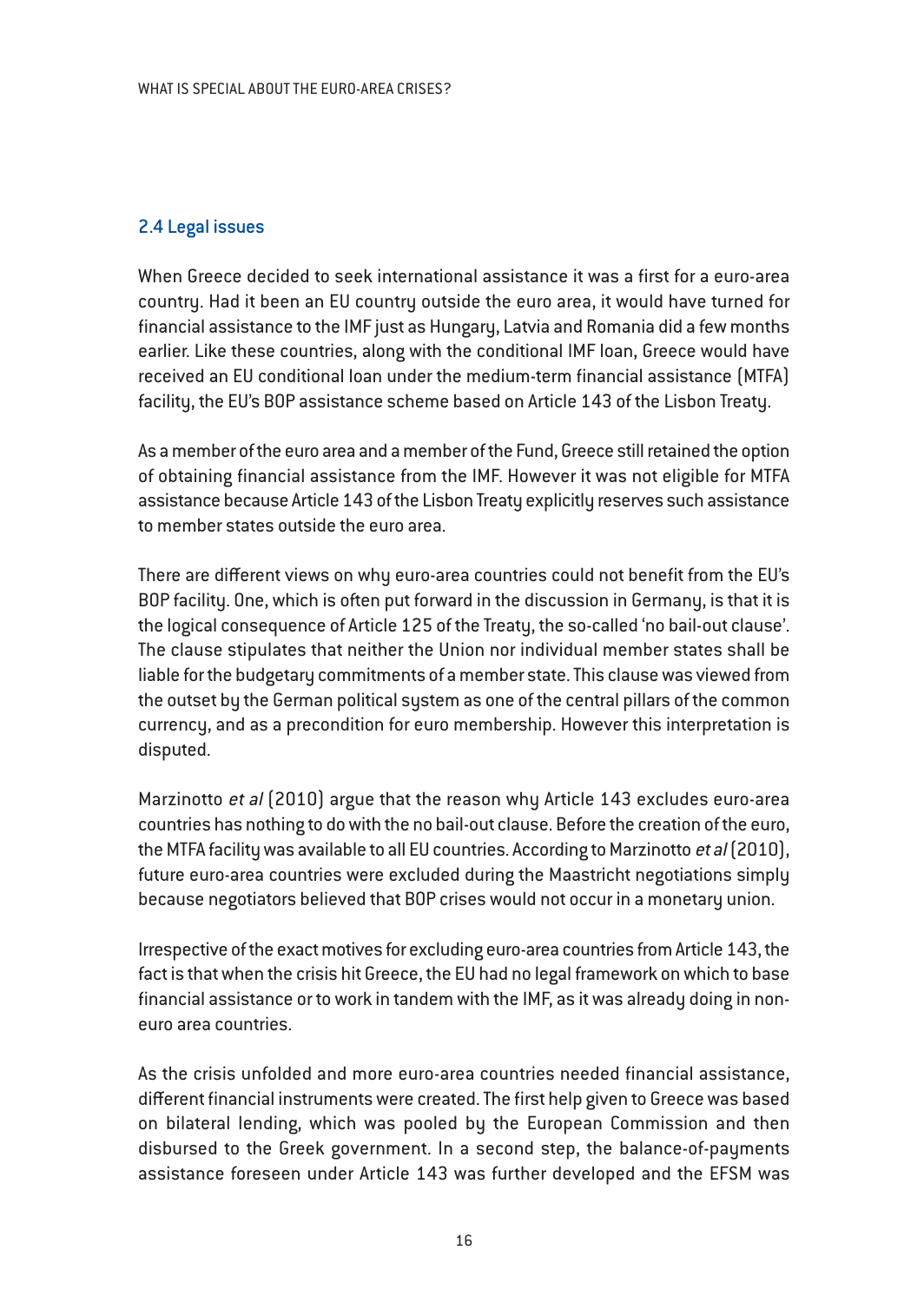created (see Council Regulation 407/2010). Simultaneously, the creation of the temporary EFSF was decided on by euro-area finance ministers. Finally, in October 2012, the EFSF was transformed into the ESM based on the intergovernmental ESM treaty. The ESM also required a change to the Lisbon Treaty, a modification of Article 136, which allows euro-area countries to take specific measures to strengthen the coordination and surveillance of their budgetary discipline (de Witte, 2011).

#### **Box 1: FinanCial instruments used to suPPort the three euro-area Countries and hunGary, latvia and romania**

Figure 4 breaks down the overall lending into the loans from different schemes. In the three euro-area countries, the size of the overall programmes was about three times the size of IMF lending. It amounted to almost 110 percent of its 2007 GDP for Greece, while it is above 40 percent for Ireland and Portugal. This compares with typically somewhat smaller programmes elsewhere in Europe.



#### **Figure 4: Composition of financial assistance programmes**

Source: Data retrieved from the website of the DG ECFIN and AMECO database May 2013, European Commission. Note: Numbers shown on bars are € in billions. For the IMF, amounts at programme approval are shown. The amount in € can change as the amount is specified in Special Drawing Rights (SDRs).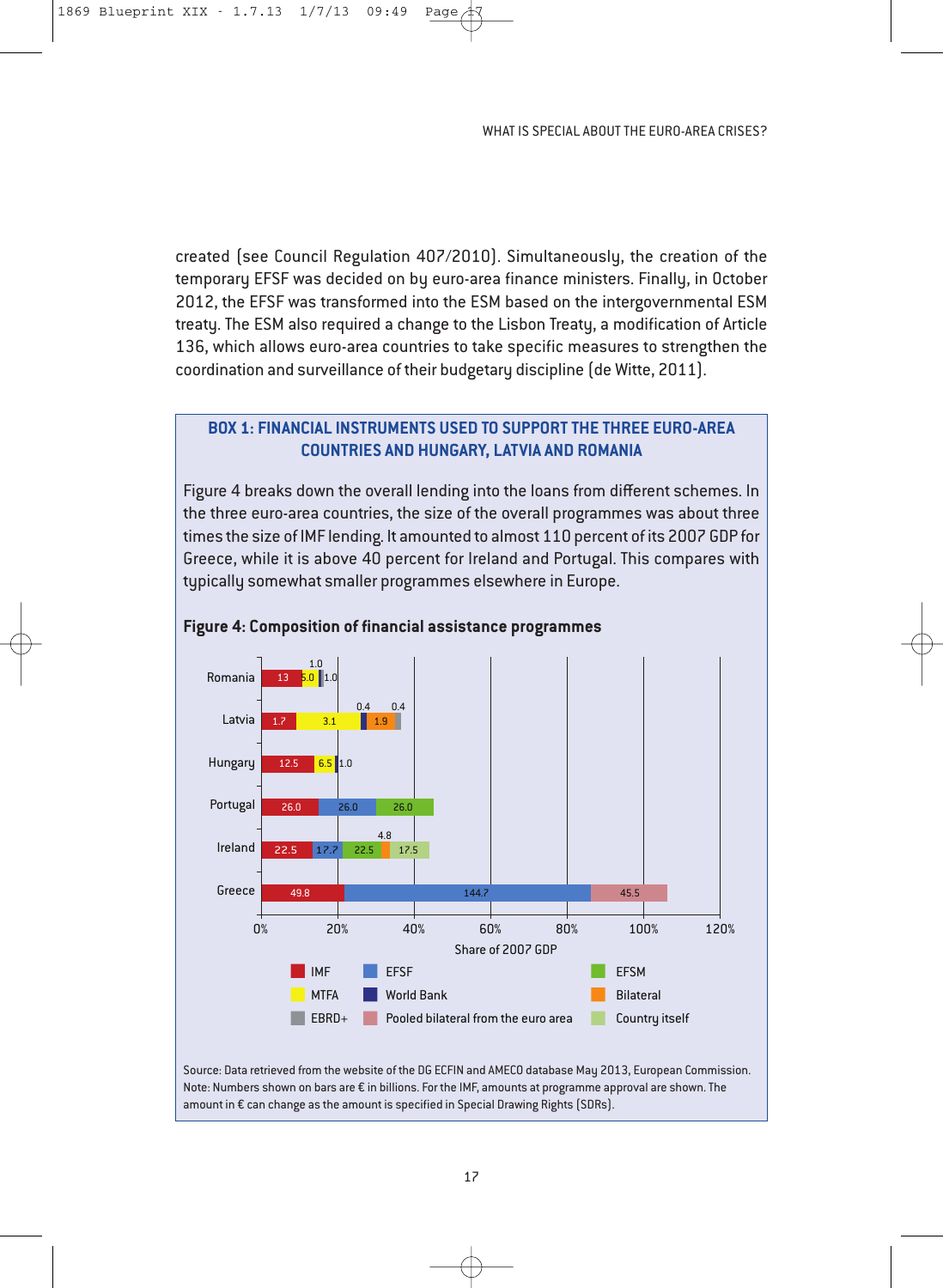In the three euro-area countries, different assistance instruments were used. For Greece, lending was initially organised as bilateral lending by euro-area member states pooled by the European Commission together with IMF lending. Later, after the creation of the EFSF, lending by euro-area countries shifted to the EFSF. In Ireland, EFSM, EFSF and IMF lending was combined with bilateral loans provided by the United Kingdom (plus small contributions from Sweden and Denmark). Similarly, in Portugal, EFSM and EFSF lending was combined.

In the other three EU countries to which financial assistance was provided, IMF lending was combined with the balance-of-payments assistance foreseen in the Treaty's Article 143. For Latvia, the central banks of Sweden, Denmark, Finland, Norway and Estonia provided additional bilateral support via swap agreements. Finally, the World Bank provided small-scale support to each of the three countries.

In practice, the three different cases of financial assistance all used a different instrument to provide the assistance. IMF lending represents about a third of the overall lending given to euro-area countries. The remaining two-thirds was provided through a combination of different lending schemes (Box 1).

Consistent with the absence of a legal base and actual financial instruments, the euro's founding fathers also did not conceive that an actual institution may become necessary to provide the financial assistance in combination with a programme of conditionality. This meant that when the crisis hit, the EU was ill-prepared and did not have the institutional means to provide assistance. More specifically, the European Commission had very little experience in providing financial assistance, and the ECB had no experience whatsoever. This was one of the reasons why at an early stage several member states insisted on involving the IMF in the design of programmes.

In sum, the legal framework resulted in a number of constraints:

- The European Commission is bound by the Treaty in giving policy recommendations to member states. This concerns in particular fiscal and macroeconomic policies. De facto, these Treaty provisions were overshadowed by programme conditionality, but they nevertheless played a role in the Commission's approach to assistance.
- Financial assistance to sovereigns in EMU was not foreseen by the Treaty and it was regarded by some as illegal, even though the legality of the ESM was later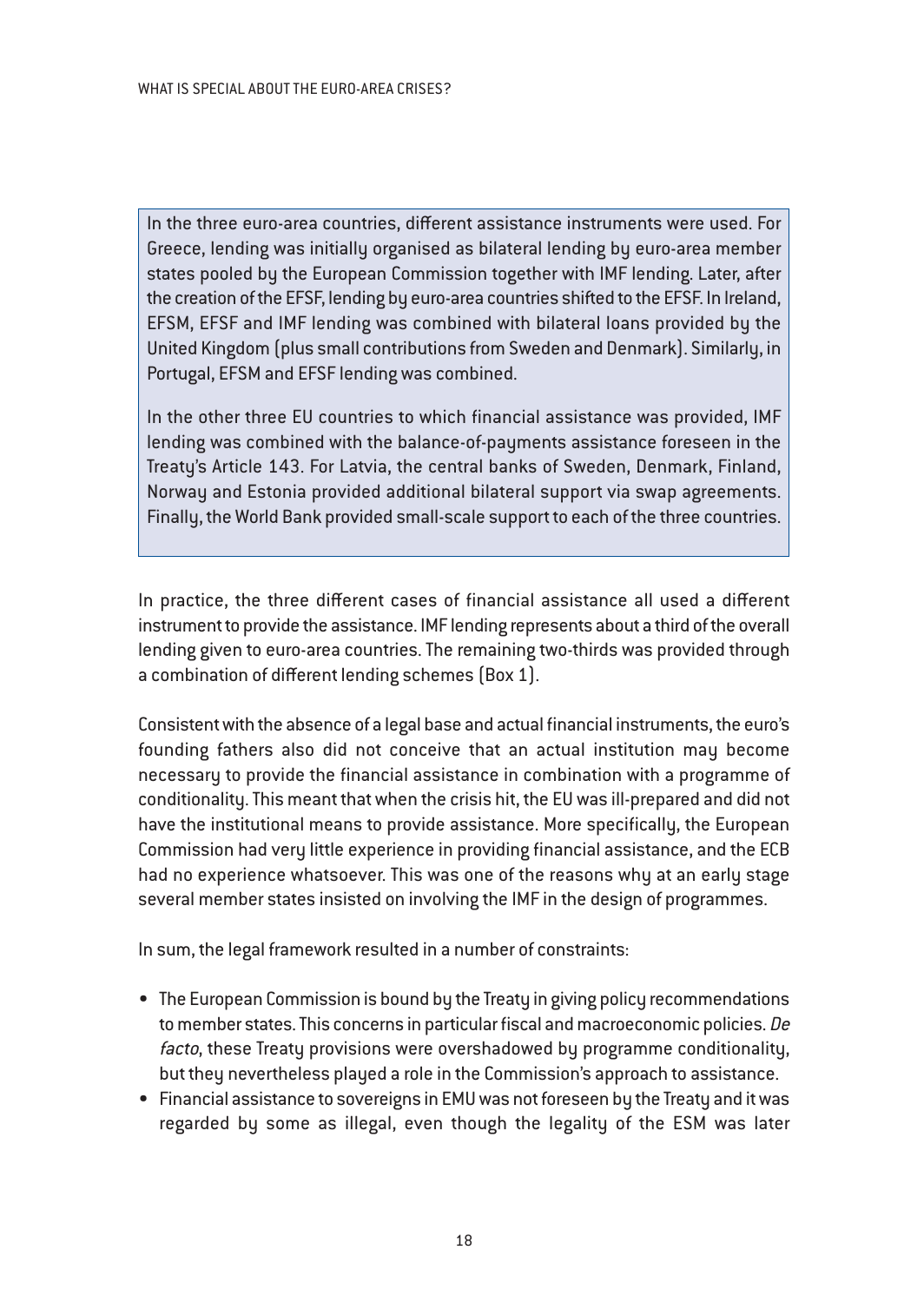confirmed<sup>9</sup>. When the sovereign debt crisis escalated, creative solutions were used to provide assistance regardless. It took several years for a Treaty change to be agreed allowing for the establishment of the ESM.

• There were no institutions in place that could provide such assistance. In practice, to overcome technical difficulties and to increase political credibility, a solution involving the European Commission, the European Central Bank and the IMF – the so-called Troika – was found.

<sup>9.</sup> European Court of Justice, Judgement of the Court (Full Court) of 27 November 2012. Thomas Pringle vs Government of Ireland, Ireland and the attorney general. http://curia.europa.eu/juris/celex.jsf?celex=62012CJ0370&lang1=en&type=NOT&ancre= .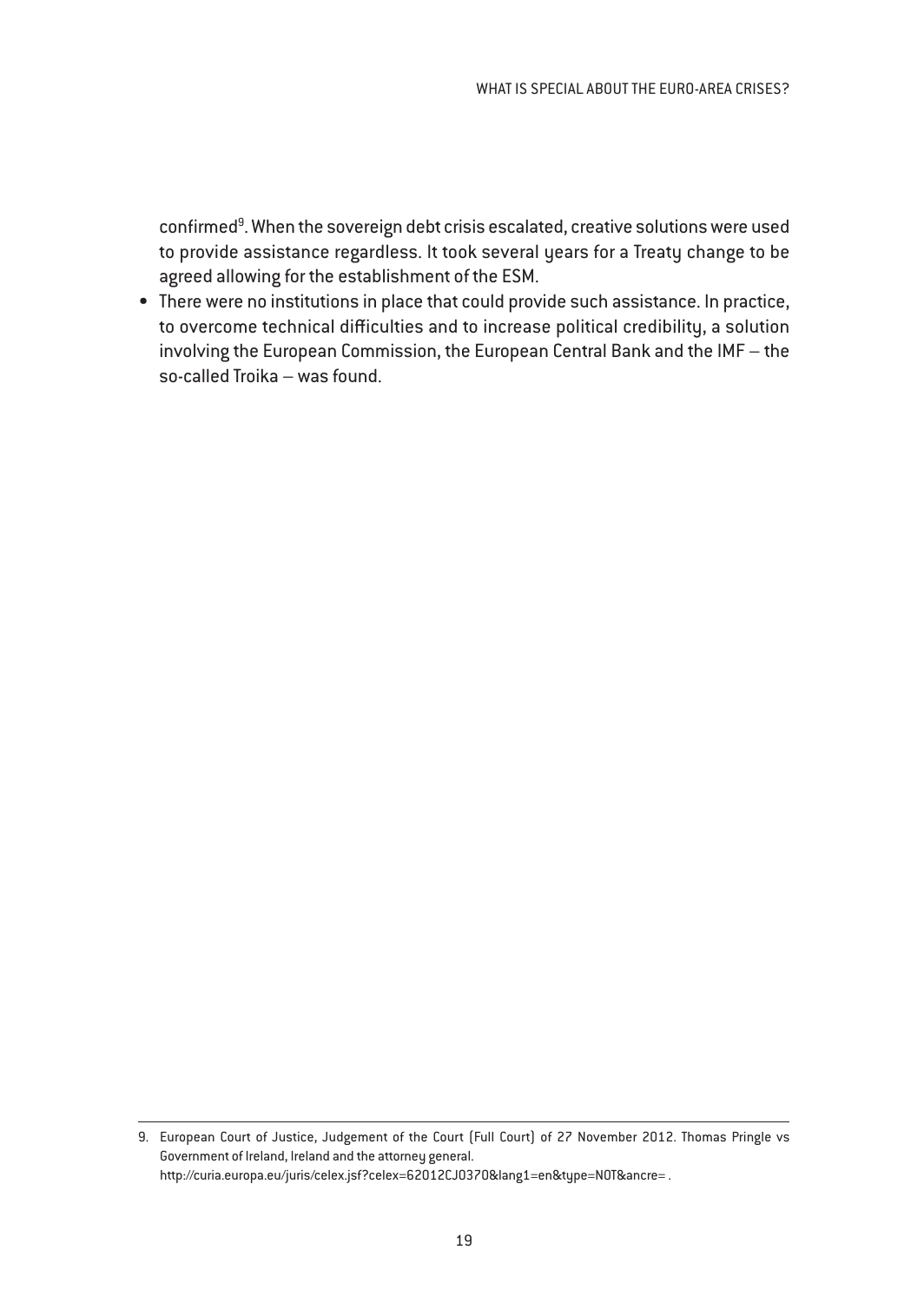# 3 The Troika

In Greece, Ireland and Portugal, the men (and occasionally women) in dark suits come in trios: one from the IMF, one from the European Commission and one from the European Central Bank. The Troika, as it became known, is the basic structure for negotiation between the official lenders and the governments of recipient countries.

#### 3.1 Origins and mission

The Troika originated in the 25 March 2010 decision by the euro area's heads of state and government to contribute coordinated bilateral loans to Greece as part of a package involving "substantial IMF financing and a majority of European financing"10. The agreement was that disbursement of the bilateral loans would be decided on by unanimity among euro-area member states. It would be "subject to strong conditionality and based on an assessment by the European Commission and the European Central Bank<sup> $n/1$ </sup>. A few days, later the Eurogroup announced that "the Commission, in liaison with the ECB", would start working on a joint programme "with the IMF and the Greek authorities<sup>"12</sup>. On 19 April 2010, the first Troika mission started consultations in Athens.

The same template was later applied to Ireland and Portugal (and to Cyprus, which is outside the scope of this study). The gradual build-up of a European crisis management regime did not result in any meaningful change in the structure and responsibilities of the Troika. However, the creation of the ESM in October 2012 and the entry into force of the Treaty on Stability, Coordination and Governance (TSCG) in January 2013 resulted in a number of additional provisions formalising the role and responsibilities of the Troika. Since 1 March 2013, access to ESM assistance has been limited to countries that have ratified the  $TSCG<sup>13</sup>$ . IMF lending, however, remains available to all EU countries in their capacity as Fund members.

<sup>10.</sup> Statement by the heads of state and government of the euro area, 25 March 2010.

<sup>11.</sup> Ibid.

<sup>12.</sup> Statement on support to Greece provided by euro-area member states, 11 April 2010.

<sup>13.</sup> This provision of the TSCG applies to any assistance granted after 1 March 2013.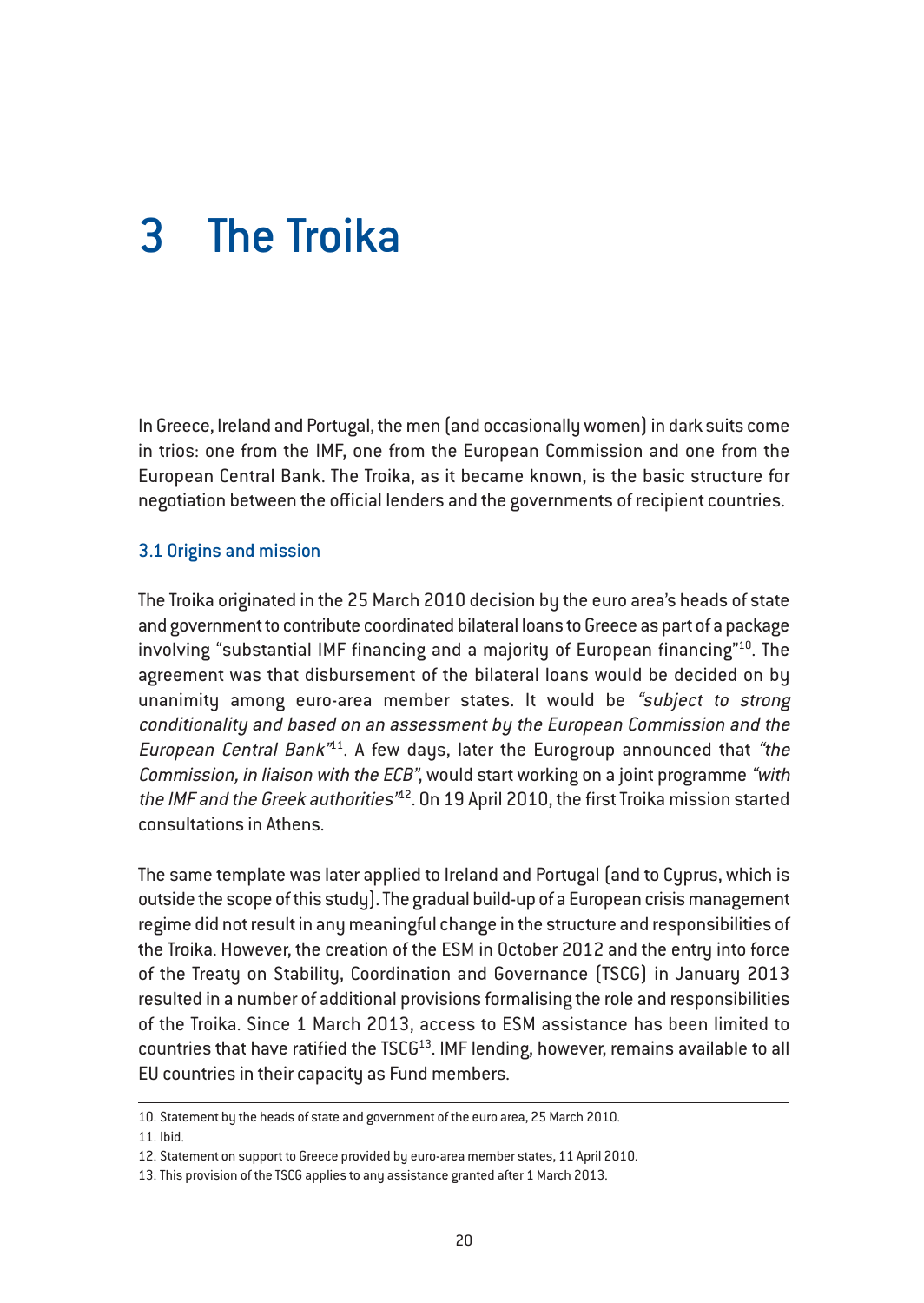- The ESM has formally become the organisation responsible for deciding on financial assistance. Decisions to grant assistance are taken by its Board of Governors, consisting of the finance ministers of the participating countries (in other words, the Eurogroup under a different name);
- Assistance decisions are to be taken by unanimity by the ESM Board, unless the European Commission and the ECB both assess that failure to decide would threaten the sustainability of the euro area<sup>14</sup>. In this case, the decision is to be taken by an 85 percent majority, with voting weights depending on the size of the financial contribution to the ESM.
- The European Commission is entrusted by the ESM with the responsibility of assessing the economic and financial situation in the member state requesting assistance and its implications for the stability of the euro area as a whole. If assistance is to be provided, the Commission is responsible for negotiating "wherever possible, together with the IMF", the conditions for financial assistance. These tasks are to be performed "in liaison with the ECB". Furthermore, the Commission is assigned the role of signing on behalf of the ESM the Memorandum of Understanding negotiated with country authorities<sup>15</sup>. Formally, the Commission therefore acts on behalf of the ESM and thus on behalf of the member states.

These decisions are a mere formalisation of existing practice. Nevertheless, they could open the way to an evolution that would see the ESM acquire more of the roles currently fulfilled by the IMF. We return to this issue in conclusions.

#### 3.2 What is the Troika?

It is important to understand what the Troika is and is not. It is a vehicle for economic and financial evaluation and for negotiation. Representatives from the Troika institutions jointly take part in meetings with national authorities; assessments are shared and discussed within the Troika; assessments are in principle common, although the IMF and the Commission prepare separate reports (the ECB does not publish assessments but the Commission reviews are prepared 'in liaison with the ECB'); negotiations with the authorities are held jointly; and agreements on the conditions for assistance are reached simultaneously with the representatives of the three institutions. The resulting strategy, in particular as expressed in the Letter of Intent and the attached memoranda, is then addressed by the national government to the IMF and, on the European side, to the Commission, the ECB, the president of the Eurogroup, and the finance minister of the country that hold the rotating EU Council

<sup>14.</sup> ESM Treaty, Art. 4.4.

<sup>15.</sup> ESM Treaty, Art. 13.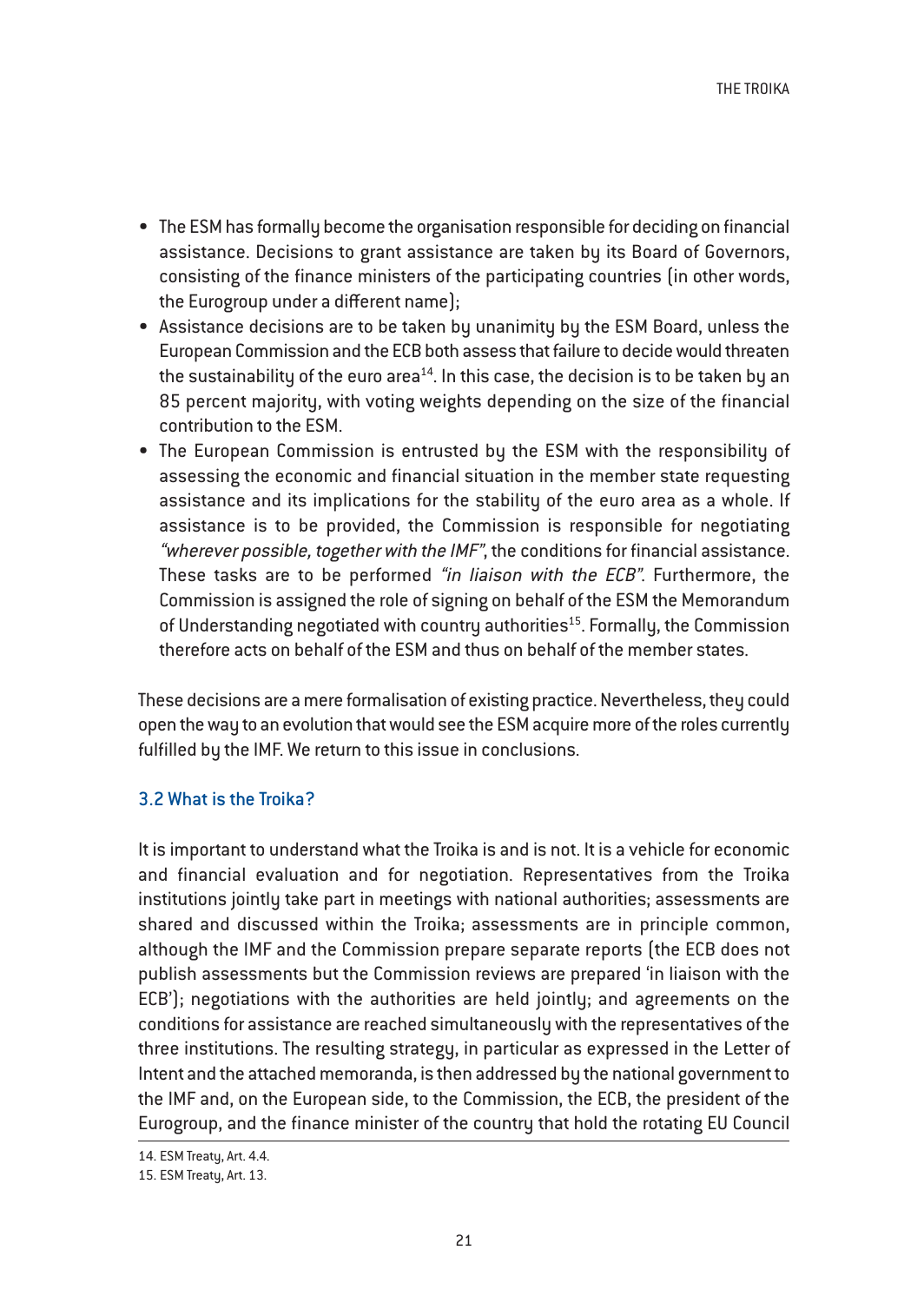presidency. Formal expressions of disagreement exist but they are exceptional (for example, the ECB explicitly distanced itself from the inclusion of private-sector involvement in the October 2011 debt sustainability analysis for Greece $]^{16}$ .

#### **BOX 2: PROGRAMME DOCUMENTS AND THE ROLE OF INSTITUTIONS**

IMF procedures are highly standardised: financial assistance is formally granted to a country after the finance minister and central bank governor have addressed to the Fund a 'Letter of Intent' outlining broad intentions, and a 'Memorandum of Economic and Financial Policies' (MEFP) that spells out the policy strategy, planned policy actions and corresponding numerical targets. Although handed over by the country's government under its own responsibility, these documents in fact result from negotiations with, and are drafted by, the IMF mission team. Once the IMF's Executive Board has decided in favour of support, the implementation of the programme and the fulfilment of the stated objectives are monitored by the Fund on a quarterly basis. Each time a review is done and published, the Letter of Intent and the associated memorandum are updated and revised.

Assistance to euro-area countries is given based on the same template, but with amendments and additions:

- The Letter of Intent and the MEFP addressed to the IMF are copied to the vicepresident of the Commission in charge of economic and financial affairs, and to the presidents of the ECB, the Eurogroup and the Economic and Financial Affairs Council (ECOFIN);
- An additional Memorandum of Understanding on specific economic policy conditionality is addressed to the European authorities (European Commission, ECB, Eurogroup and rotating EU Council presidency) and copied to the IMF. This is the document that serves as a basis for EFSF/ESM financial assistance decision $^{17}$ .

The two memoranda are consistent but not identical. Especially, the European MoU is significantly more detailed and includes specific conditions, for example of a structural character, that are not part of the MEFP. IMF conditionality therefore has a narrower scope than European conditionality.

<sup>16.</sup> See Greece: Debt Sustainability Analysis, unsigned document attributed to the IMF, 21 October 2011.

<sup>17.</sup> In accordance with, respectively, paragraph (2) of the preamble of the EFSF framework agreement, Art. 3(5) of the Council regulation establishing the EFSM, and Art. 13(3) of the ESM Treaty. The MOU is concluded by the Commission on behalf of the Eurogroup in the EFSF case, in its own name in the EFSM case, and on behalf of the ESM in the ESM case. In the case of the EFSM, the MOU is communicated to the European Parliament and the Council.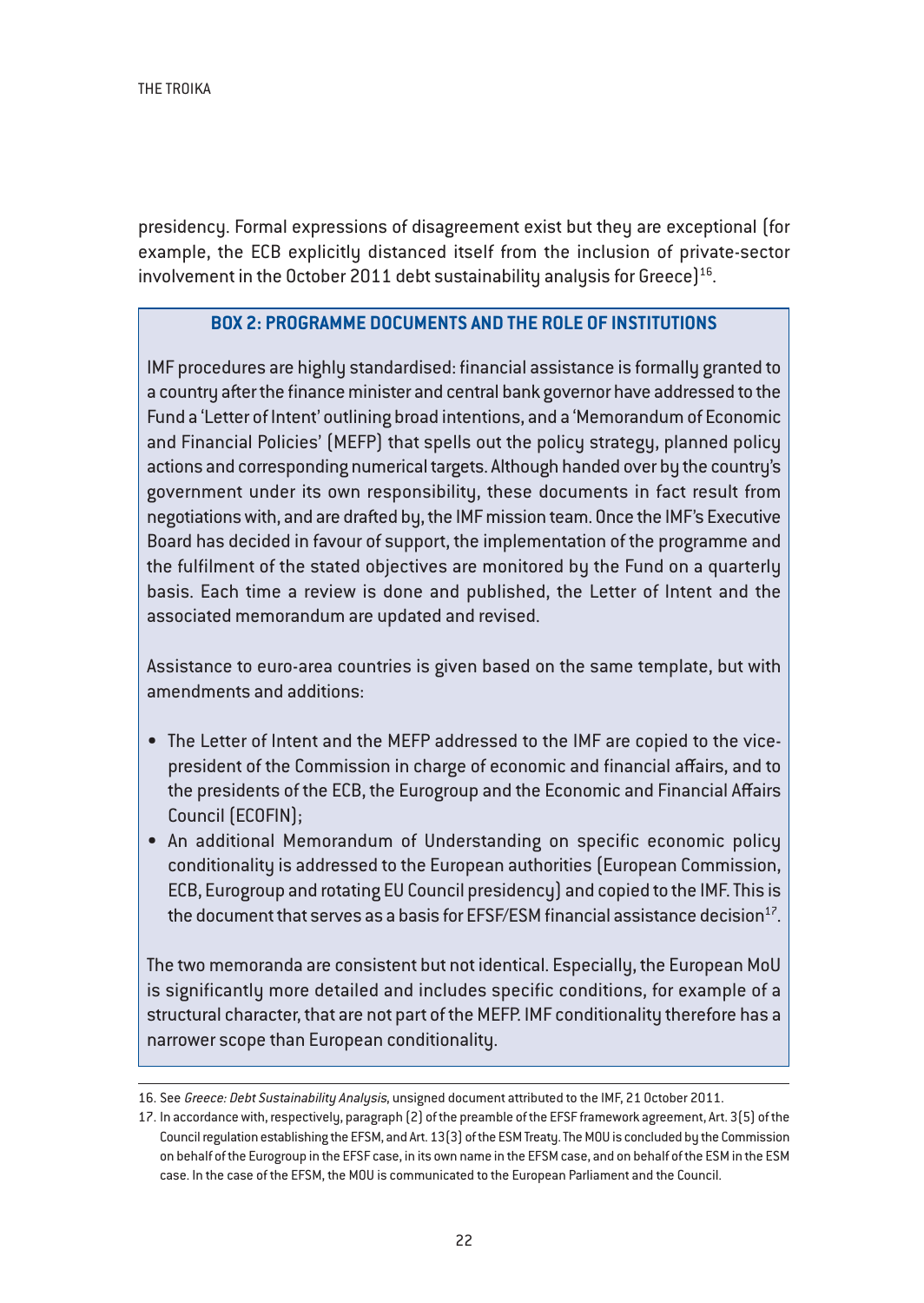This modus operandi was adopted at the time of the first Greek programme (Appendix 1) and has not been substantially modified since.

The Troika, however, is neither a lending nor a decision-making institution. To start with, the IMF and the ESM (previously the EFSF, after bilateral loans were folded into a common loan, and marginally the EFSM) are responsible for lending. Lending decisions are taken neither by the Commission nor the ECB. Loans are provided under different terms by the IMF and ESM, even though their conditions and disbursement are coordinated. Consequently, recipient countries enter into separate and different financing agreements with the IMF and the ESM. The two institutions' lending facilities are also not identical. Furthermore, the IMF enjoys preferred creditor status over the  $ESM<sup>18</sup>$ .

Decisions to release loans are also made separately by the IMF executive board and by the Eurogroup. IMF decisions follow standard practice within the organisation but depend crucially on the agreement of European partners. European decisions are prepared by the Euro Working Group (EWG) in which euro-area governments are represented by state secretaries, and taken by the Eurogroup (or, since its creation in October 2012, the ESM's Board of Governors)<sup>19</sup>.

Table 2 summarises the roles of the three partners in the Troika. It is apparent that the main roles of the IMF (programme negotiation and monitoring; assistance decisions; lending) have been distributed among European institutions.

|                                      | <b>IMF</b>       | Euro area                                     |
|--------------------------------------|------------------|-----------------------------------------------|
| Programme negotiation and monitoring | <b>IMF</b> Staff | Commission services in liaison with ECB       |
| Decision to assist                   | IMF Board        | <b>ESM Board of governors (aka Eurogroup)</b> |
| Lending                              | <b>IMF</b>       | EFSF/EFSM <sup>20</sup> /ESM                  |

#### **Table 2: Distribution of roles in IMF and European assistance**

<sup>18.</sup> As stated in the ESM Treaty (item 13 of 'Whereas' provisions).

<sup>19.</sup> In the case of Ireland, the UK participated in the financial assistance and was therefore part of the decision-making body. In the case of both, Portugal and Ireland, EFSM money was involved leading to a different decision-making structure.

<sup>20.</sup> For the EFSM, the decisions are taken by the ECOFIN Council based on a formal proposal by the Commission.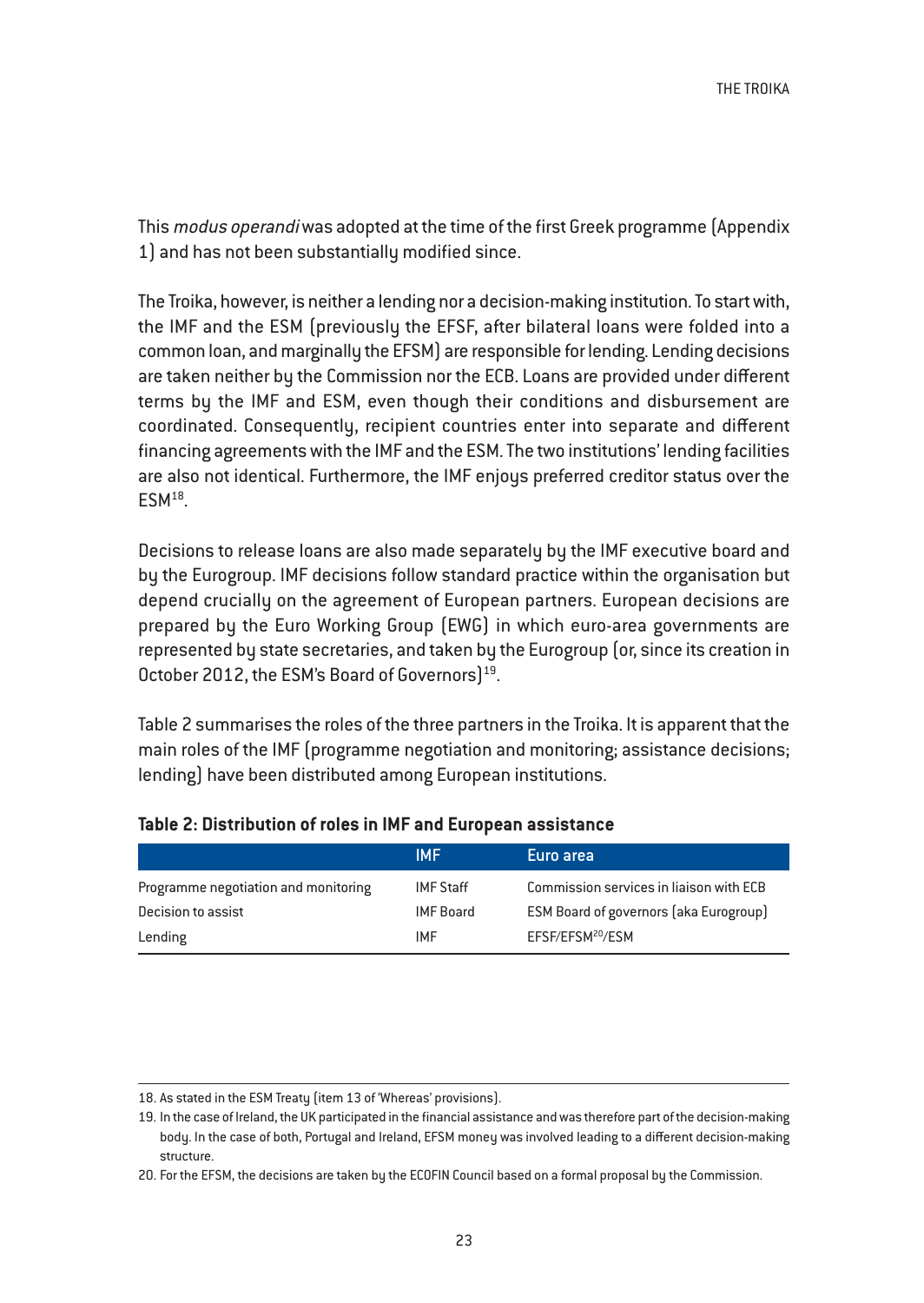#### *The roles of the European Commission and the ECB*

An important question from the European standpoint is that of the exact roles of the Commission and the ECB and their institutional implications.

The Commission's role in euro-area programmes is much narrower than its role in assisting non-euro area EU countries within the framework of Article 143 of the Treaty on the Functioning of the European Union (TFEU), which was seen in 2008-09 for Hungary, Latvia and Romania. For non-euro countries, the Commission participates alongside the IMF in the negotiation of programmes and the actual lending. Money lent is borrowed on the capital markets using the guarantee of the EU budget. For euro-area countries, however, the Commission has no authority to provide loans (except for the €48.5 billion lent in 2011-13 to Ireland and Portugal by the EFSM). It is merely negotiating on behalf of the member states, ie the Eurogroup (or the ESM Board of Governors), which provide the financial assistance.

This has two significant implications for the Commission's role in financial assistance. First of all, the Commission acts merely on behalf of the member states, rather than as an independent institution representing the general Community interest, which is its normal function. In the case of non-euro area EU countries, the decision to grant financial assistance is taken by the Council based on a Commission proposal, which comes from the College of Commissioners. By contrast, the College has no formal role in cases of assistance to euro-area countries. Commission services receive their negotiating mandate from the Commission vice-President who is responsible for economic and monetary affairs and from the EWG President.

Second, the dual role of the Commission as an agent of the member states but also as an EU institution could lead to tensions. For example, the Commission should enforce the Stability and Growth Pact's fiscal policy provisions. Yet, in the programme context, these rules are not a primary concern. A particularly interesting case is the dual role of the Commission in the context of financial assistance to support bank restructuring programmes. The Commission has a clear state aid mandate, with the objective of avoiding competitive distortions and ensuring the viability of banks and appropriate burden sharing. In the context of a programme, member states may have different objectives, potentially compromising the Commission's state aid mandate.

The ECB's role is less clearly defined than the Commission's. The legal texts refer to it in an oblique way, using the formula 'in liaison with the ECB'. Reasons for European authorities to request ECB participation in the Troika are not spelled out explicitly, and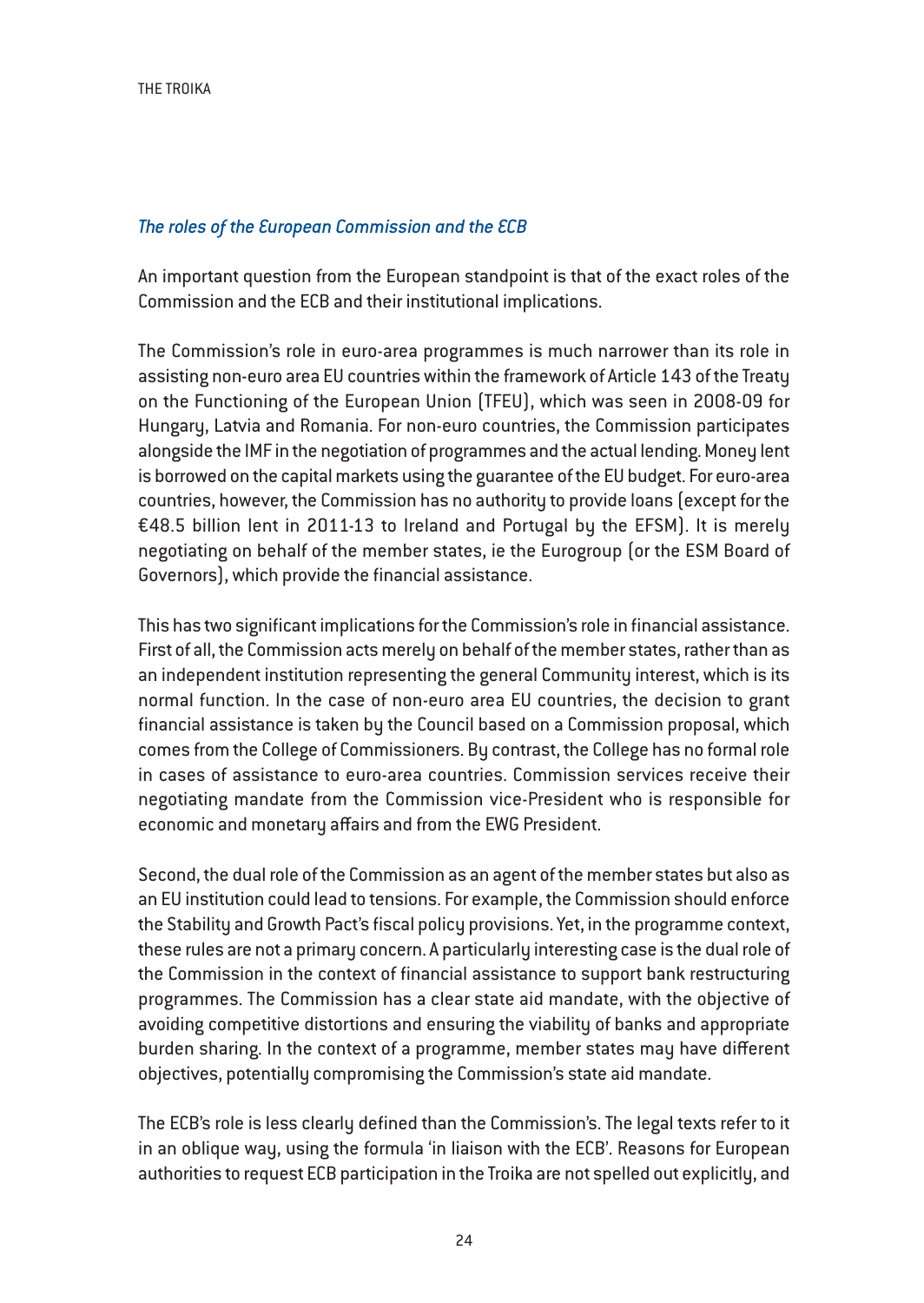there is no straightforward rationale for this involvement. When the IMF provides conditional assistance to a country, that country's national central bank is generally part of the negotiation, but on the receiving country's side of the table. This is true also for assistance to euro-area countries, with the ECB being also present, but on the lending side.

There are three possible reasons why the ECB was involved in the initial Greek negotiation. First, the ECB de facto had very significant exposure to the country without having any legal hold over the supervisory assessment of its banking system. Being part of the Troika meant a better assessment could be made of potential risks to the ECB's balance sheet, and that the ECB could have a say over policy decisions that might affect it<sup>21</sup>. Second, the European leaders trusted the ECB and wanted it to be part of the European negotiation team alongside the European Commission. Third, the European leaders wanted to make it possible for the central bank to participate in the policy discussions because it was fearful of possible recommendations from the IMF that would have challenged ECB policies.

#### 3.3 Divisions of labour within the Troika

There is no available systematic evidence on the division of labour within the Troika. The IMF and the Commission publish separate assessments and programme reviews, but they are closely coordinated. The ECB does not publish its own independent assessment of the country situation or progress made on the implementation of the programme.

Our discussions with country teams and governments suggest that there is no strict division of labour between the three institutions. The IMF brought in the programme technology and it proceeds as customary in countries to which it is providing assistance. The Commission has learned the programme technology, with which it was not initially entirely familiar. The Commission naturally has in-depth expertise on a number of structural and sectoral policy areas (for example, product markets). In addition, it must pay attention to constraints resulting from the European framework

<sup>21.</sup> A significant part of the BOP financing is provided by the Eurosystem. De facto, lending decisions are therefore also taken by the ECB governing council because of its ability to impose limits to ELA (see for example the 31 March 2011 ECB press release on the suspension of the rating threshold for Irish government debt instruments). Moreover, governments issue T-bills that are used as collateral vis-à-vis the Eurosystem. While this is a monetary risk resulting from a central bank operation with a commercial bank, in case of failure of the bank, the central bank ends up being a creditor to the government. Also in the context of the Securities Markets Programme, the ECB de facto became a creditor.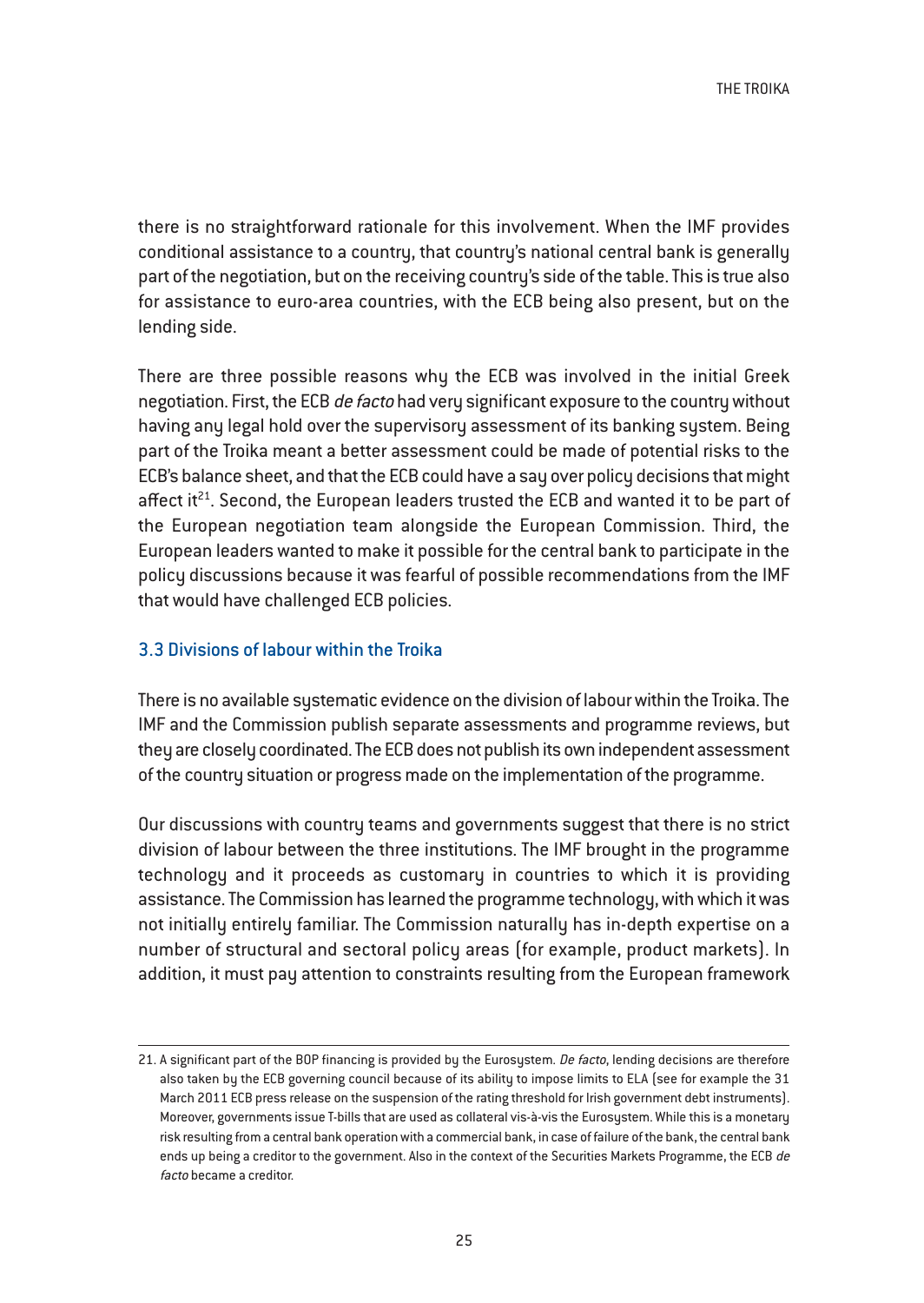(for example with regard to the Stability and Growth Pact)<sup>22</sup>. The Commission and the IMF compute the financing needs of the countries separately, thereby introducing checks and balances at a technical level. The ECB pays particular attention to financialsector issues, especially the application of global capital standards.

<sup>22.</sup> Art. 13 [3] of the ESM Treaty indicates that "The MoU shall be fully consistent with the measures of economic policy coordination provided for in the TFEU, in particular with any act of European Union law, including any opinion, warning, recommendation or decision addressed to the ESM Member concerned". This provision suggests that the Commission is compelled to include in the MoU conditions that are additional to those implied by a standard IMF programme.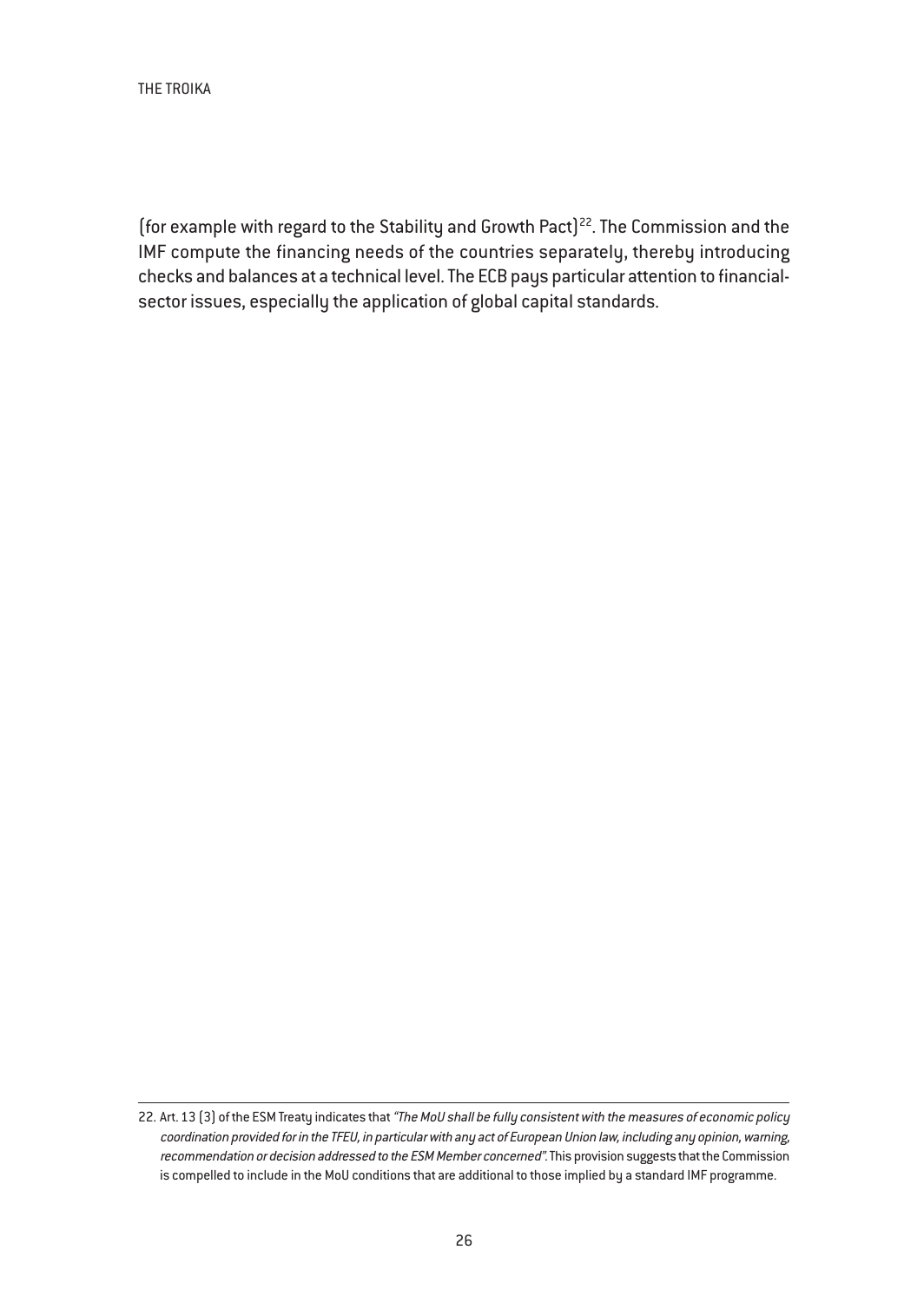# 4 The euro-area programmes in perspective: a comparison with earlier IMF programmes

The financial assistance programmes in the euro area are not only special because of the Troika construction, the legal constraints and the economic specificities of financial assistance resulting from a monetary union. They are also different in terms of size, duration and shape compared to earlier IMF programmes. This chapter compares the average of the three euro-area countries as well as the three euro area countries individually with all non-precautionary IMF programmes during 1993-2012 as well as with a subset of programmes in Latin America, and with the Asian crisis along a set of key economic indicators. The details of the methodology are explained in Box 3.

#### **BOX 3: IMF FINANCIAL ASSISTANCE PROGRAMME COMPARATIVE STATISTICS: THE LAST 20 YEARS**

We consider all non-precautionary programmes that have been put in place as Stand-By Arrangements (SBA, the workhorse of the IMF, "designed to help countries address short-term balance of payments problems") and Extended Fund Facilities (EFF, intended "to help countries address medium- and longer-term balance of payments problems reflecting extensive distortions that require fundamental economic reforms", including the three euro-area programmes). We thus do not include Low-Income Countries (the main target of a wide variety of other forms of IMF programmes), countries with very strong fundamentals for which a flexible credit line is used and other precautionary programmes that would have distorted our sample.

This leaves us with a sample of 147 non-precautionary SBA and EFF programmes between 1993 and 2012, of which 47 were implemented in central and eastern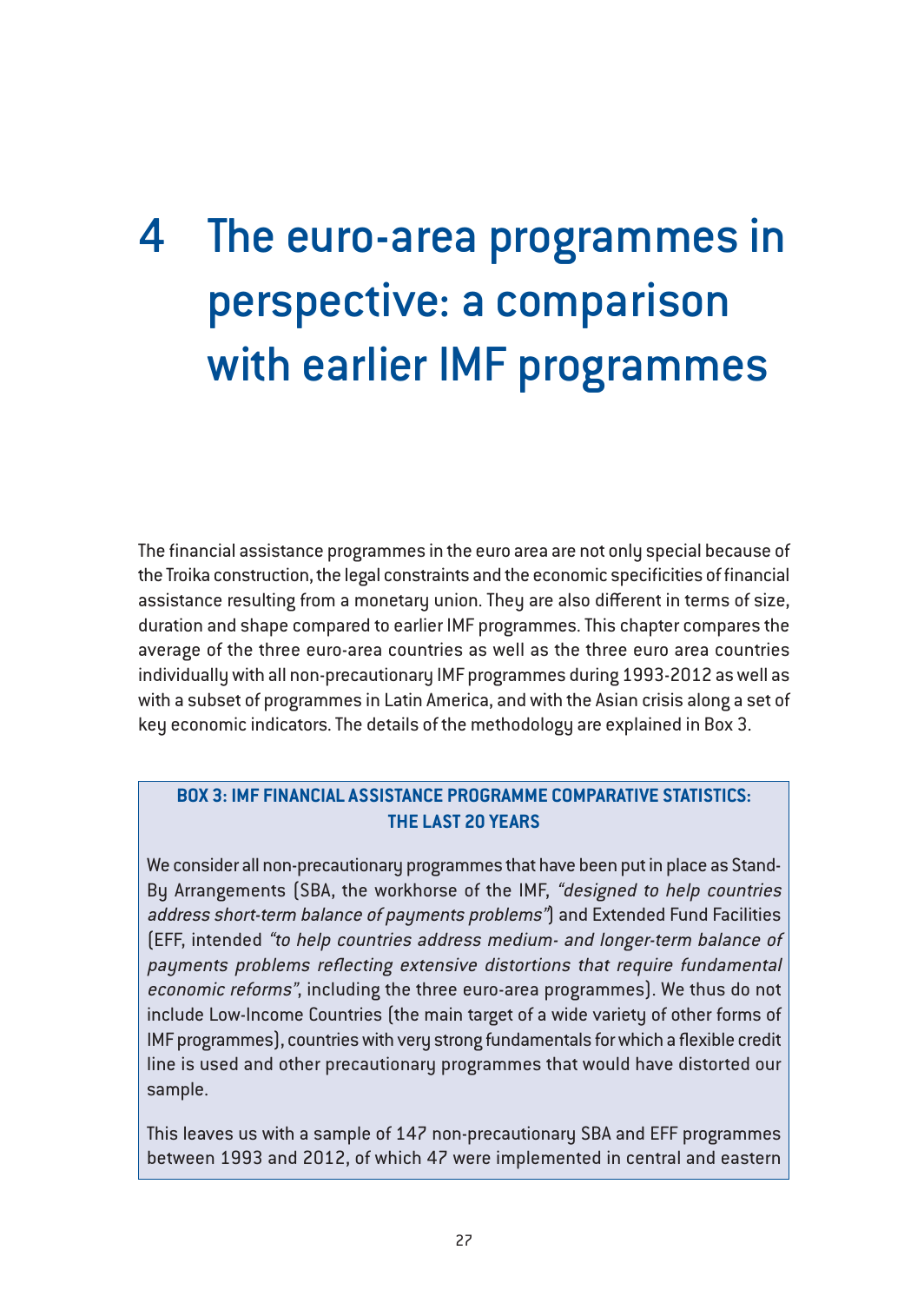Europe (including the Baltic States), 37 in Latin America and the Caribbean, 20 in sub-Saharan Africa, 16 in the Commonwealth of Independent States, 14 in developing Asia, seven in the Middle East and North Africa, four in the euro area (counting Greece twice because there are two programmes; the same is done for other countries with more than one IMF loan including consecutive loans) plus Iceland and Korea. In all subsequent figures, we will refer to this sample as 'All IMF 1993-2012'.

We define a new subset called 'Asian crisis' formed by Indonesia, Korea and Thailand in 1997 and the Philippines in 1998. The second subset, with which we compare our three euro-area countries, consists of Brazil (1998), Argentina (2000) and Uruguay (2002), this subset is labelled 'LatAm' in all figures in this chapter. We chose these three Latin American cases to form the Latin American subset in our comparative statistics study because they were part of one single regional crisis, sharing the same stylised facts, and have strong links with each other, similar to the Asian Crisis subset and the euro-area subset.

The three Latin American countries had some form of fixed exchange rate that ultimately proved to be unsustainable, because it produced a continuous loss of competitiveness since these countries had higher inflation than their trading partners, and their exchange rates were either completely anchored or going through a crawling peg with depreciation rates that were insufficiently rapid relative to their inflation and labour costs differentials. In all of three cases the IMF supported the rigid exchange rate policies implemented by these governments, in most cases explicitly in the official documents and in the Argentine case implicitly by not opposing them. Figure 5 shows the development of the international reserves in Brazil, Argentina and Uruguay and the eventual abandonment of these rigid exchange rate regimes.

For all the comparative graphs in this chapter, the time variable is defined in relation to the year of IMF programme approval. T indicates the year of approval. If the programme was approved in the second half of the year, we take the calendar year as the year T. If the programme was approved in the first half of the year, we take the previous calendar year as T. We show a simple unweighted average of all programmes. Moreover, we plot one standard deviation of the entire sample of 147 programmes to provide a sense of statistical significance.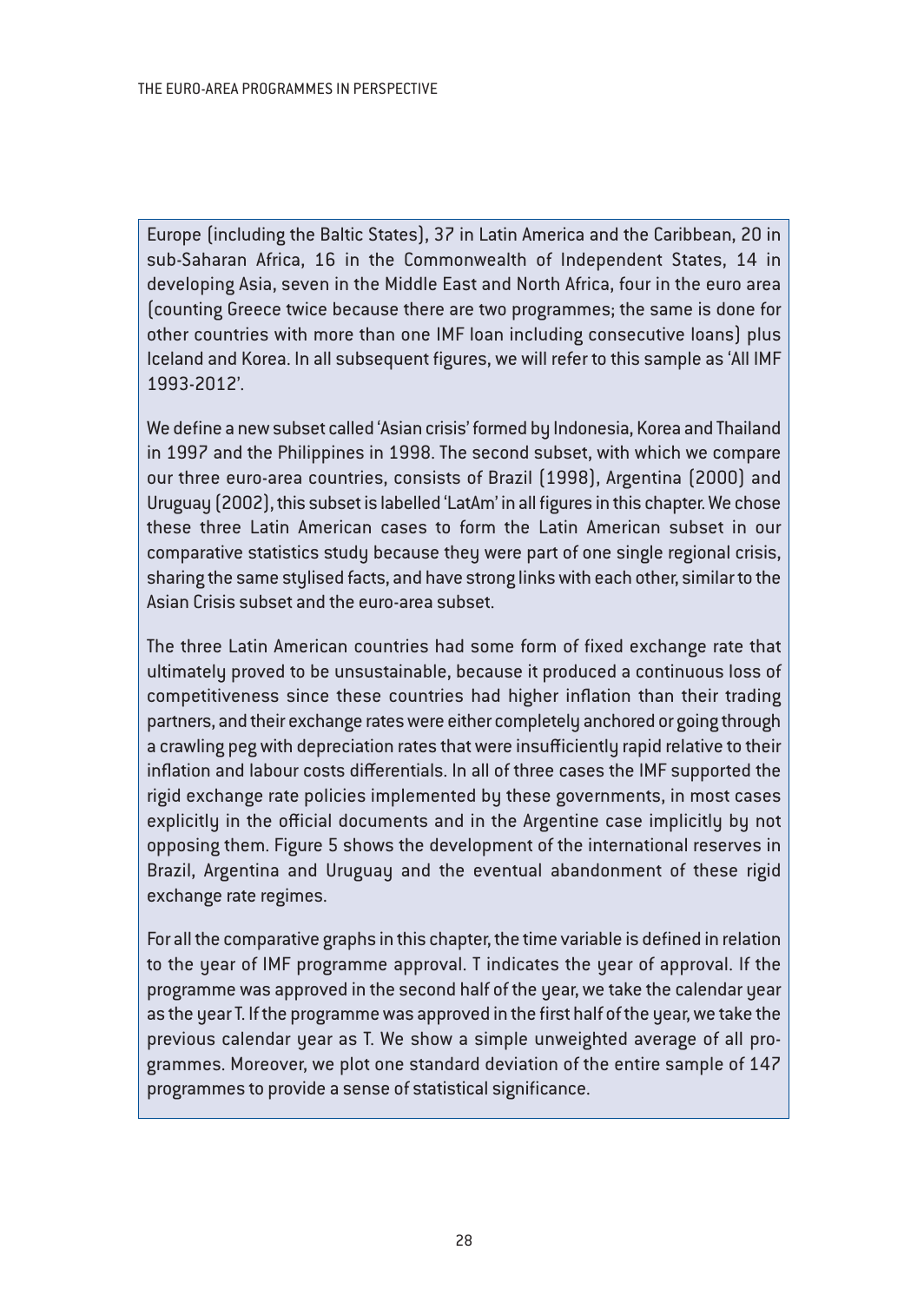

**Figure 6: Size and duration of IMF programmes by region**



Source: Bruegel based on IMF MONA database and IMF WEO (October 2012). Note: Includes only IMF loans; in the case of the euro-area countries the duration is as currently scheduled.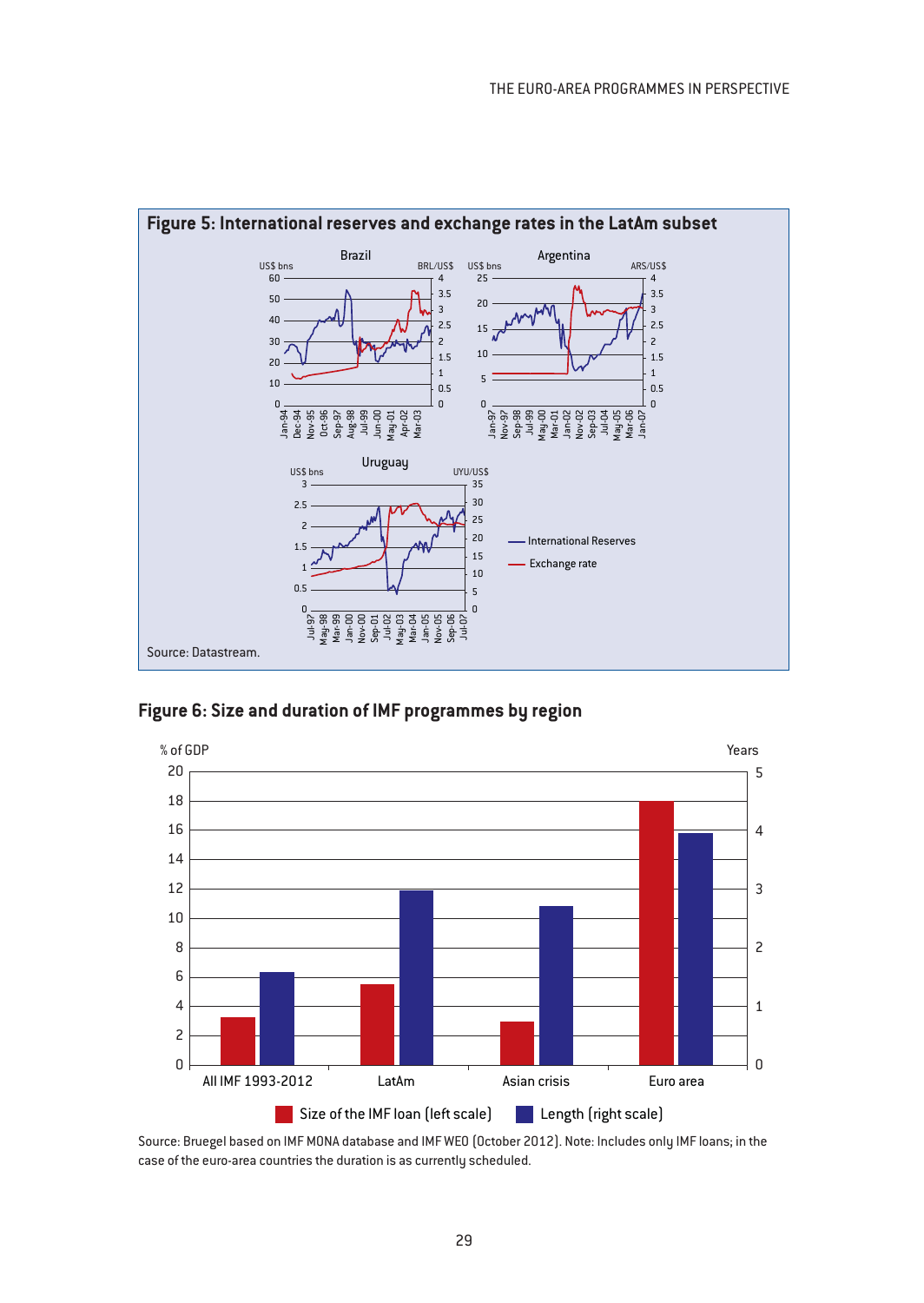The euro-area programmes are much larger and longer-lasting than previous IMF programmes. Figure 6 compares the size in percent of GDP and the duration in years. Euro-area programmes are 15 percentage points larger with respect to each country's GDP, and  $2.4^{23}$  years longer than previous IMF programmes. They are also longer in duration and larger in size than those in the Latin American and Asian crises.

Figure 7 shows the size of IMF loans to individual euro-area countries compared to previous loans. The loan to Greece in particular is considerably larger than previous loans. This holds both in terms of their size measured in per cent of GDP, as well as in terms of their absolute size.



# **Figure 7: Size of IMF loans (1993-2012)**

Source: IMF MONA database and IMF WEO (October 2012). Note: The diameter of the circles indicates the absolute size of the loans in US dollars.

<sup>23.</sup> The average (and mode) length of the IMF's programmes between 2003 and 2012 was 3 years, the same length as the Irish and Portuguese programmes, while the average length of the whole non-precautionary subset (1993- 2012) is 1 year; the Greek programme is 5.85 years long as currently scheduled.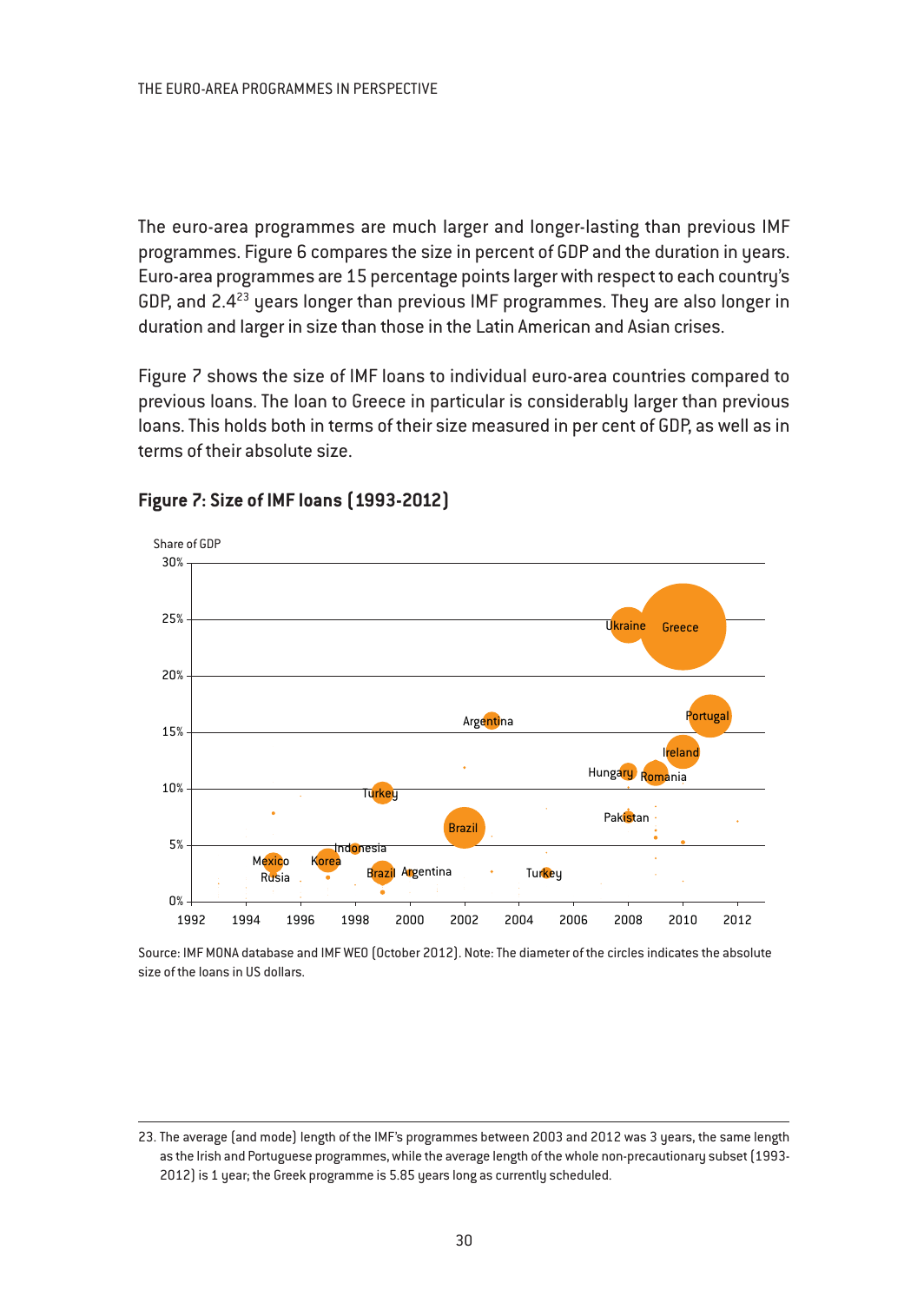The large size and long duration of the loans to euro-area countries implies that IMF lending activity has become increasingly focused on Europe and the euro area in particular. Figure 8 shows the geographic distribution of outstanding IMF loans. While in the decade before the crisis, there was virtually no IMF lending to EU countries, by end of 2012, the EU share of outstanding IMF loans was more than 70 percent. Most of these loans went to the euro area (56 percent of total outstanding IMF loans).

**Figure 8: Weights of Europe, the EU and three Troika programme countries in total IMF lending**



Source: IMF International Financial Statistics (February 2013) and Bruegel calculations. Note: Europe: Includes all EU27 countries plus Albania, Bosnia Herzegovina, Croatia, Iceland, Kosovo, FYR Macedonia, Montenegro, Serbia and Turkeu.

In summary, the three euro-area financial assistance programmes have drawn very substantially on the IMF's resources, even though IMF lending only contributed to about one third of the overall programmes, as shown by Figure 4.

How do the three euro-area programme countries compare in terms of their macroeconomic performance before and after the start of programmes? Given the size and duration of the programmes, one would expect an extraordinarily difficult macroeconomic situation. We first study whether the programmes came at a period of extraordinary global financial stress. We then show the development of debt, deficits, current accounts, GDP growth and the exchange rate from five years prior to the programme to five years after the start of the programme. For the euro-area countries, this means including two years of forecasts for Greece and three years of forecasts for Portugal and Ireland.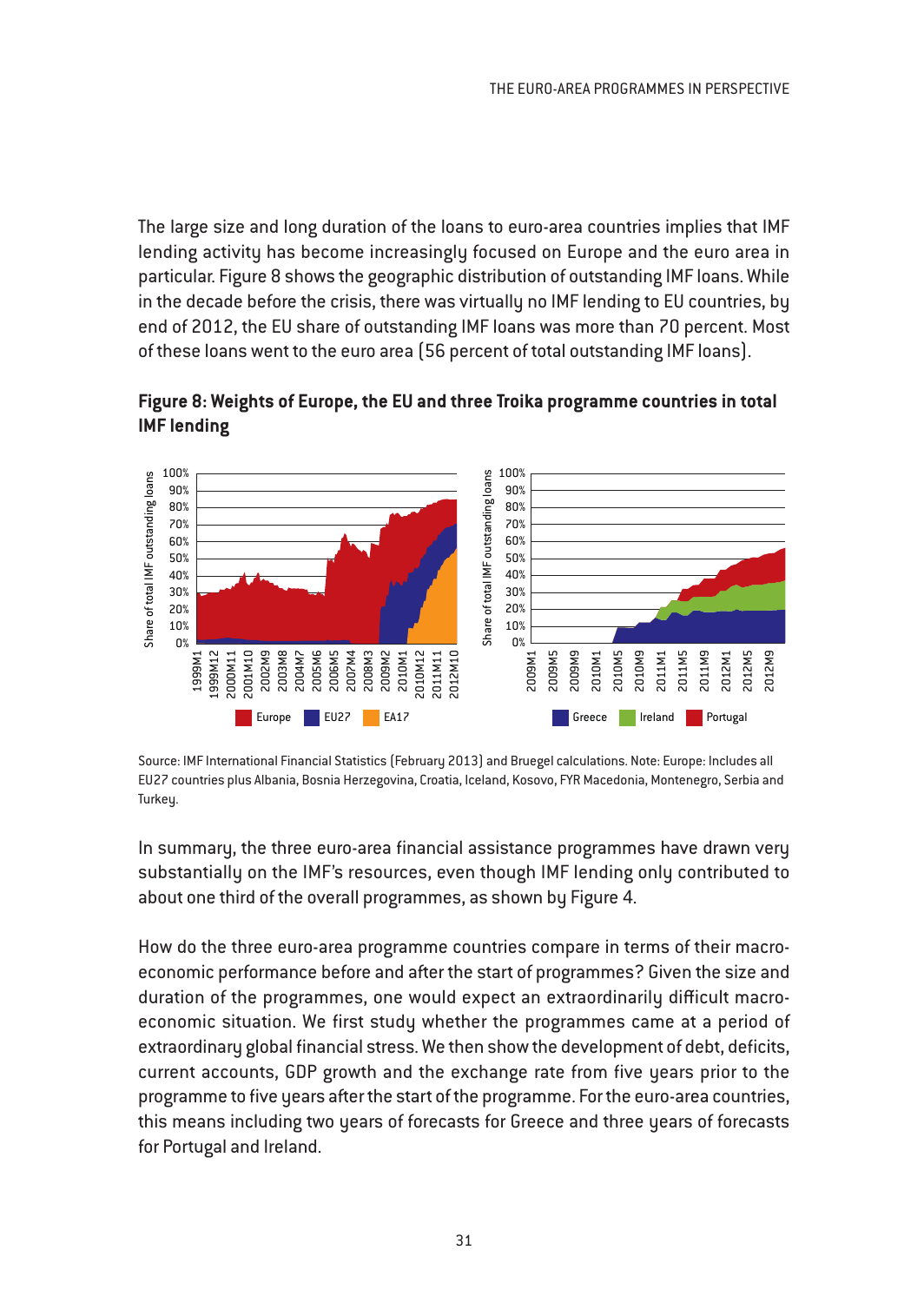We first look at indicators of the global environment such as global growth and financial stress in the year in which the programme started. Certainly, the euro-area crisis was preceded by a period of unique global financial stress. When the three programmes started, global stress as measured by the VIX (Chicago Board Options Exchange Market Volatility Index) and the US sovereign-corporate bond spreads was still particularly high.





Source: Datastream, IMF Mona database and Bruegel calculations. Note: Average level of the stress indicators in the year when the programme starts.

The euro crisis also happened at a time of a significant slowdown in global growth, though global growth had recovered significantly by the beginning of the programmes. However, it would be going too far to ascribe a significant role to these factors because the level of risk aversion was not much greater than in the other periods under consideration, and growth – while being lower – may have been comparatively high right before the great recession. We therefore doubt that the external environment explains the very significant size and duration of the programmes.

Turning to the debt-to-GDP ratio, average debt levels in the three programme countries was significantly higher (115 percent) than the average IMF programme country (61 percent). It was also higher than that in our Latin America (71 percent) and Asian crisis (44 percent) subsets. In Ireland, the debt-to-GDP ratio was significantly below that in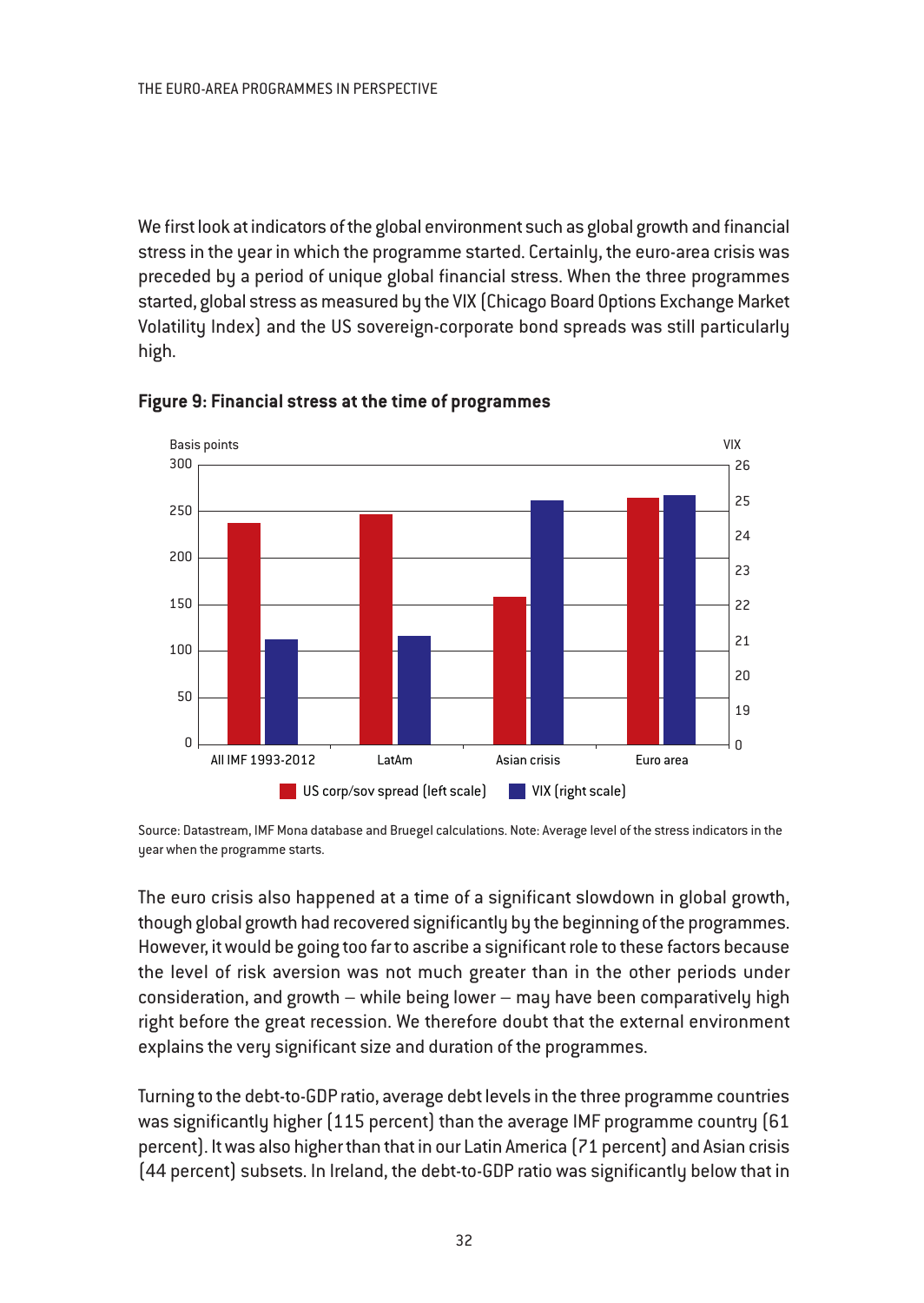an average IMF programme case five years ahead of the start of the programme. However, Irish indebtedness increased very substantially in the five years in the runup to the programme, leading to a debt to GDP ratio above the average debt level of 61 percent in the year when the programme started. Similarly, in Portugal, there has been a significant increase in the debt to GDP ratio pre and post the programme start date.



**Figure 10: Absolute and relative global real GDP growth**

Sources: IMF WEO October 2012, IMF Mona database and Bruegel calculations. Note: the right hand panel shows global real GDP growth in the year before the approval of each IMF programme relative to average global GDP growth in the previous 10 years.

Corresponding to the substantial and increasing debt levels are very large fiscal deficits before the programmes started. The average deficit in the euro area one year ahead of the programmes was almost 19 percent of GDP, a number which is particularly high because of the high Irish deficit related to its bank bail-outs. Weymes (2012) estimates the impact of banking assistance in Ireland in 2010 to be 20.2 percent of GDP. But deficits were also much higher in Portugal and Greece than in typical IMF programme countries, and the levels are clearly higher than the standard deviation across the sample.

The large deficits in euro-area programme countries resulted in part from major privatesector imbalances that were unwinding following the bursting of the credit and housing market bubbles. This was true in particular in Ireland, but large private sector imbalances that subsequently had an impact on public finances also existed in Greece and Portugal.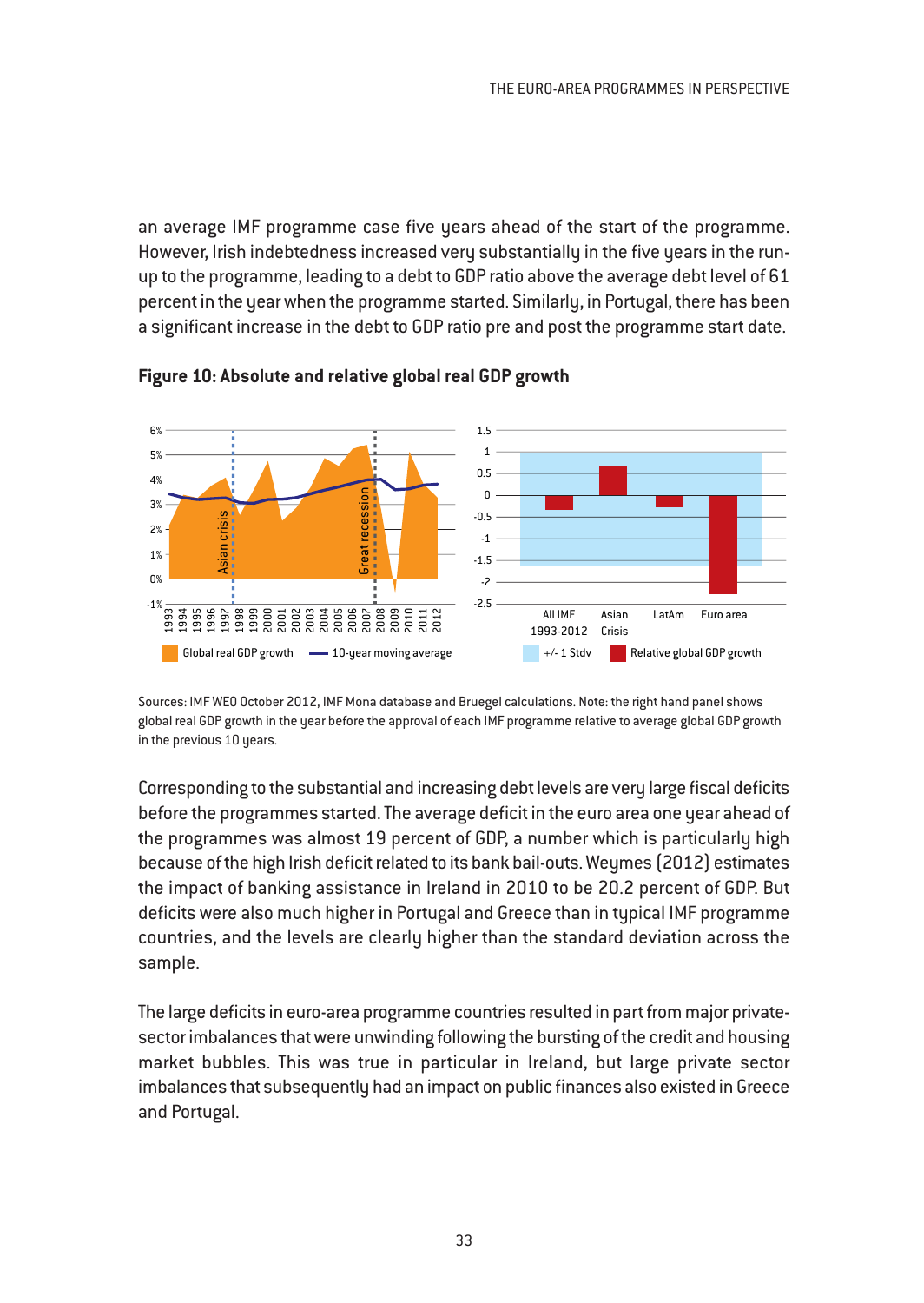

# **Figure 11: Government debt-to-GDP ratios in IMF programme countries**

Source: IMF WEO (October 2012), IMF Mona database and Bruegel calculations.



# **Figure 12: General government net lending/borrowing**

Source: IMF WEO (October 2012), IMF Mona database and Bruegel calculations.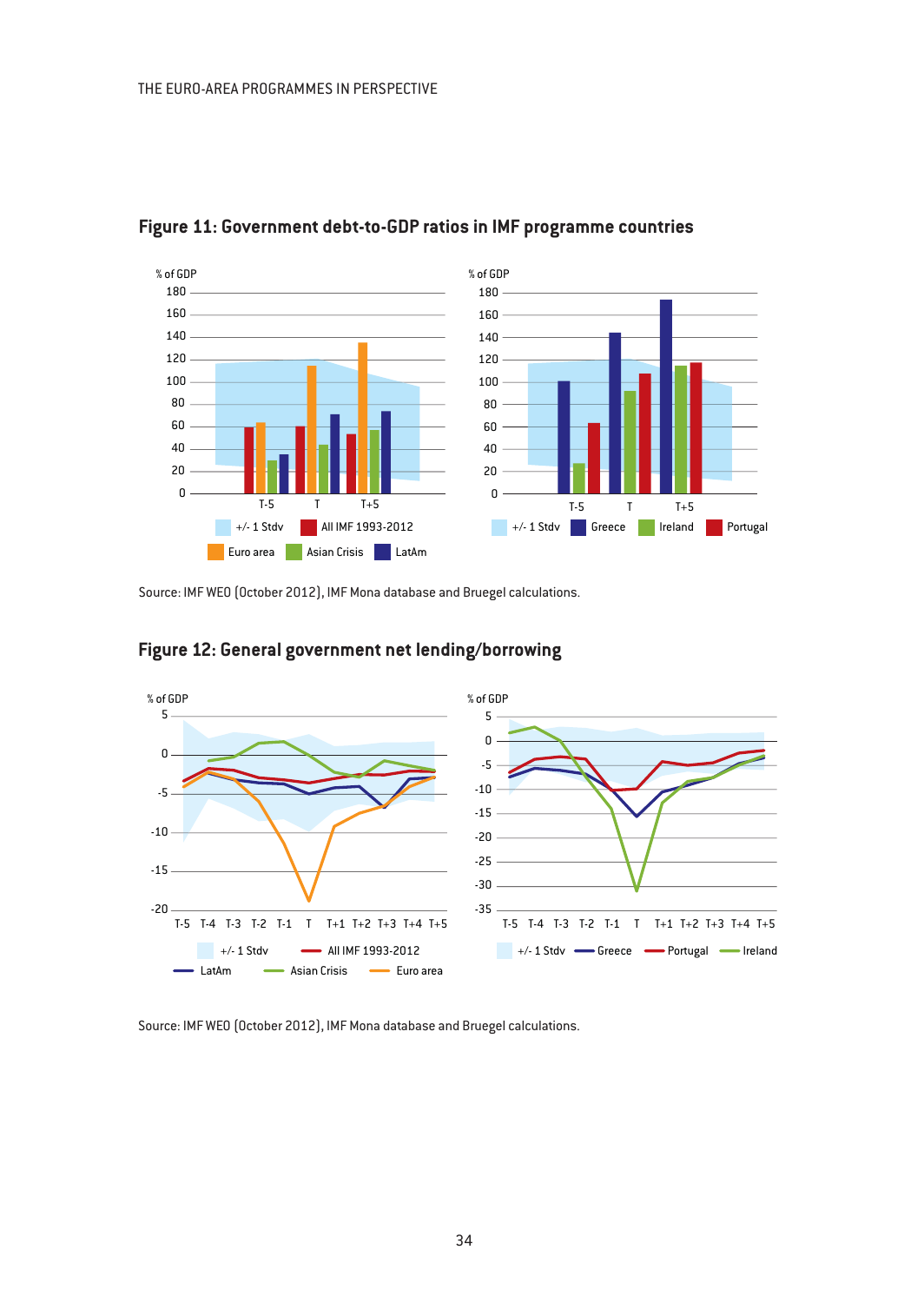The three euro-area countries also stand out in terms of their net international financial liabilities. Greece, Ireland and Portugal has external financial liabilities of close to 100 percent of GDP at the onset of their programmes, well above the 43 percent that was the average in all countries in our sample at the start of their programmes.



**Figure 13: Net international investment position (% of GDP)**

Source: Bruegel calculations based on updated and extended version of dataset constructed by Lane and Milesi-Ferretti (2007), and Eurostat.

High external financial liabilities were largely a result of persistently high currentaccount deficits. Euro-area countries at the beginning of the programmes had with current-account deficits that were much more significant than in any of the other country groups examined. In the three euro-area countries, the reduction in currentaccount deficits started a couple of years before the programme began and amounted over the course of 10 years to a turnaround of around 10 percentage points of GDP (Figure 14). Current-account deficits were much smaller at the beginning of previous IMF programmes. Moreover, there is no clear change in the current account deficits in the 10 years around the programme.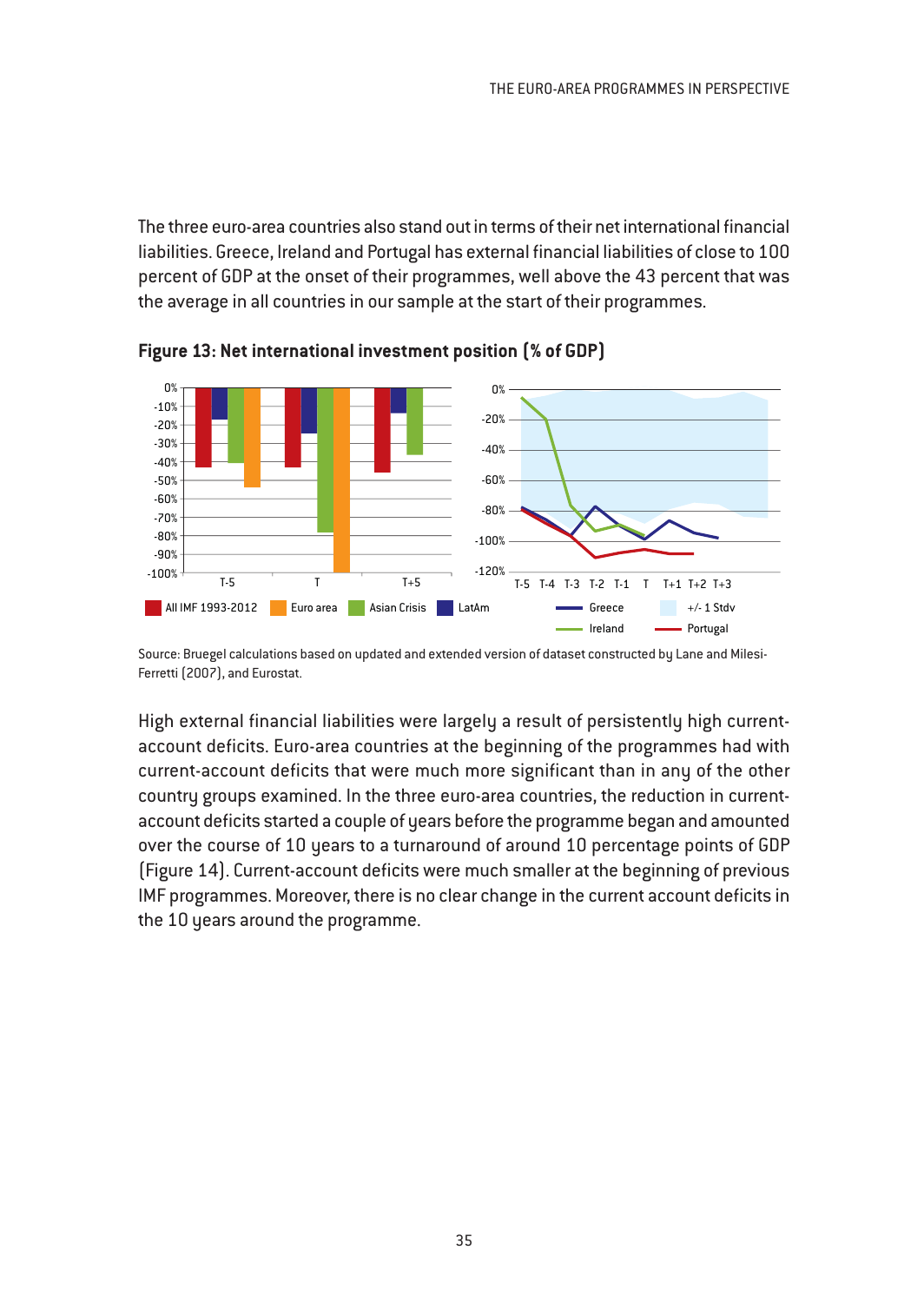

**Figure 14: Current account balance (% of GDP)**

Euro-area programme countries also stand out in terms of economic growth. Their growth rates dropped more significantly than in the Latin American and Asian cases, and remained very subdued during most of the period under consideration.

In terms of the performance of the exchange rate, the euro-area countries are again different from the typical crises in Asia and Latin America. Figure 16 shows the dramatic depreciation seen during the Asian and the Latin American crises and the also very substantial decline in the real effective exchange rate around the time of the programme. In contrast, among the euro-area countries, only Ireland saw a significant exchange rate adjustment in real effective terms. Indeed, Irish prices and wages dropped dramatically during the course of the programme. By contrast, in Greece and Portugal, the price adjustment is relatively slow.

Source: IMF WEO (October 2012), IMF Mona database and Bruegel calculations.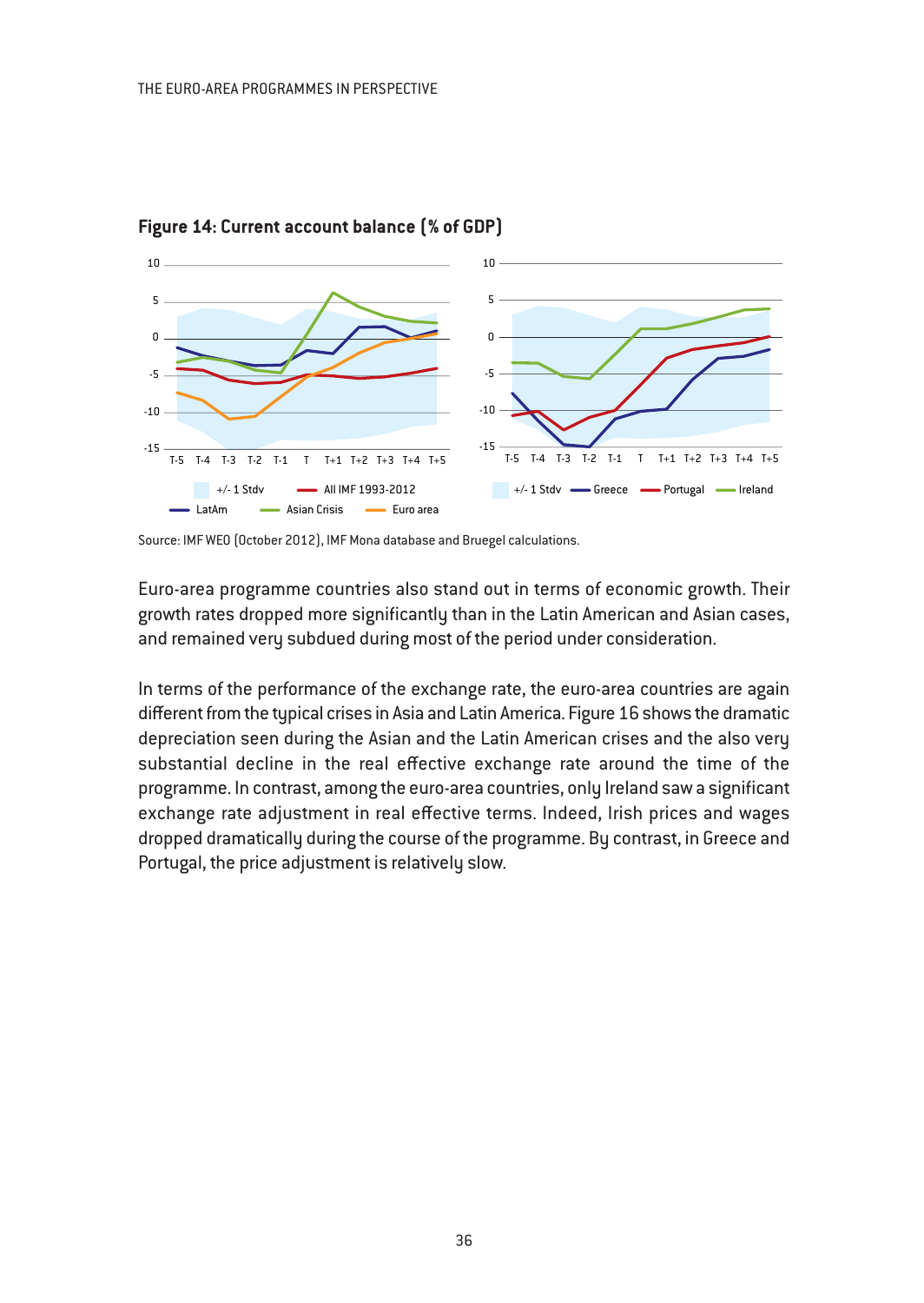

## **Figure 15: Deviation from GDP growth trend (%)**

Source: IMF WEO (October 2012), IMF Mona database and Bruegel calculations. Note: The growth trend is computed as the average growth in the 10 years preceding the programme.



#### **Figure 16: Real effective exchange rates**

Source: Bruegel based on Darvas(2012). Note: The double depreciation of the average REER of the Latin American cases is mostly driven by the behaviour of the Argentinian peso. REER is based on CPI.

Unemployment in the euro area during the course of the programme increased much more dramatically than it did during earlier IMF programmes, and exceeded very significantly historical standard deviations of unemployment increases. In the three euro-area countries, unemployment increased by more than 10 percentage points on average, with the greatest increase in Greece.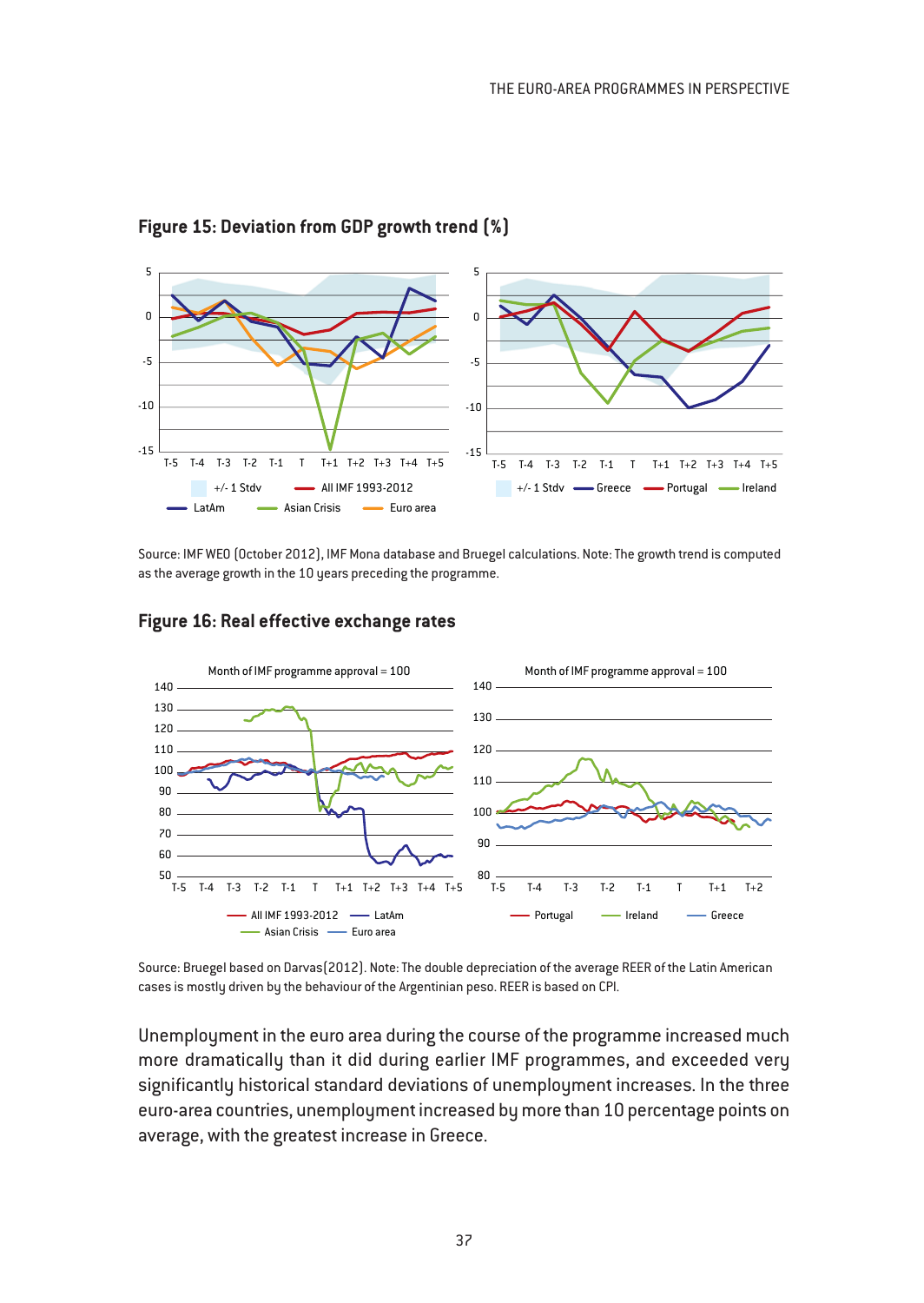

**Figure 17: Unemployment rate relative to previous 10-year average (%)**

Source: IMF WEO (October 2012), IMF Mona database and Bruegel calculations.



# **Figure 18: Size of debt restructurings (1980-2012)**

Source: Juan J. Cruces and Christoph Trebesch (2011). Note: the diameter of the bubbles indicates the absolute size of the loans in US dollars.

Overall, the comparative data shows the dramatic situation in the euro-area programme countries compared to the situation during previous IMF programmes. The imbalances at the start of the programme, in particular in terms of debt, external debt, deficits and current accounts, were much greater than those seen in previous programmes. In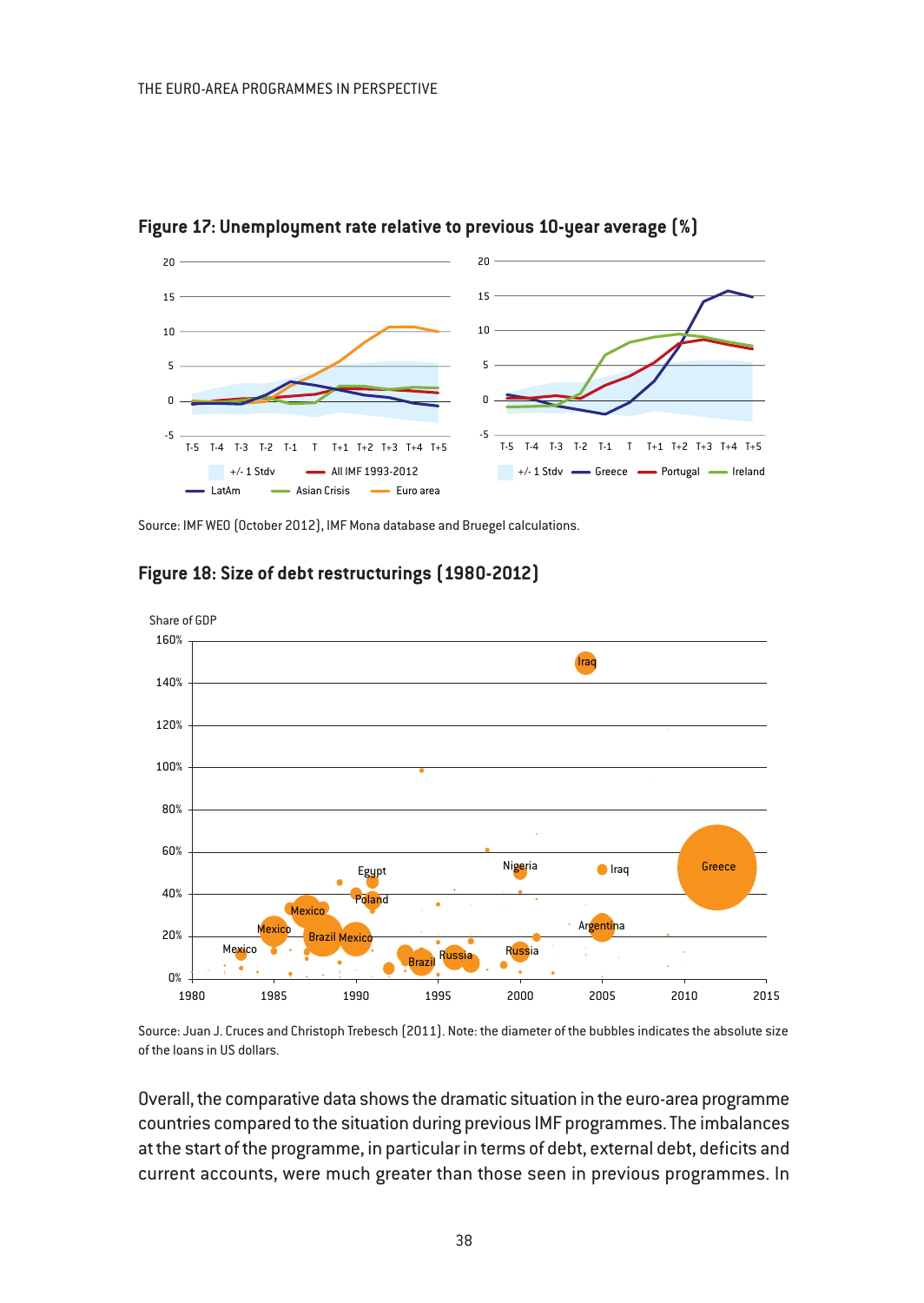addition, average countries in earlier programmes saw significant depreciations in their real exchange rates, while price adjustment in euro-area countries has been moderate, except for Ireland. Unemployment increased much more dramatically in the three euro-area countries than in previous IMF programmes, and debt restructuring in Greece was the largest in history.

Our findings are largely consistent with those of Barkbu et al (2012), who studied the historical record of financial crises and multilateral responses. They compare the 1980s debt crises, the Tequila crisis, the Asian crisis, the Russian crisis and the European crisis consisting of the eight recent European programmes. One of their findings is that emergency lending in the last forty years has tended to increase, while debt restructuring has tended to become less likely or has been delayed.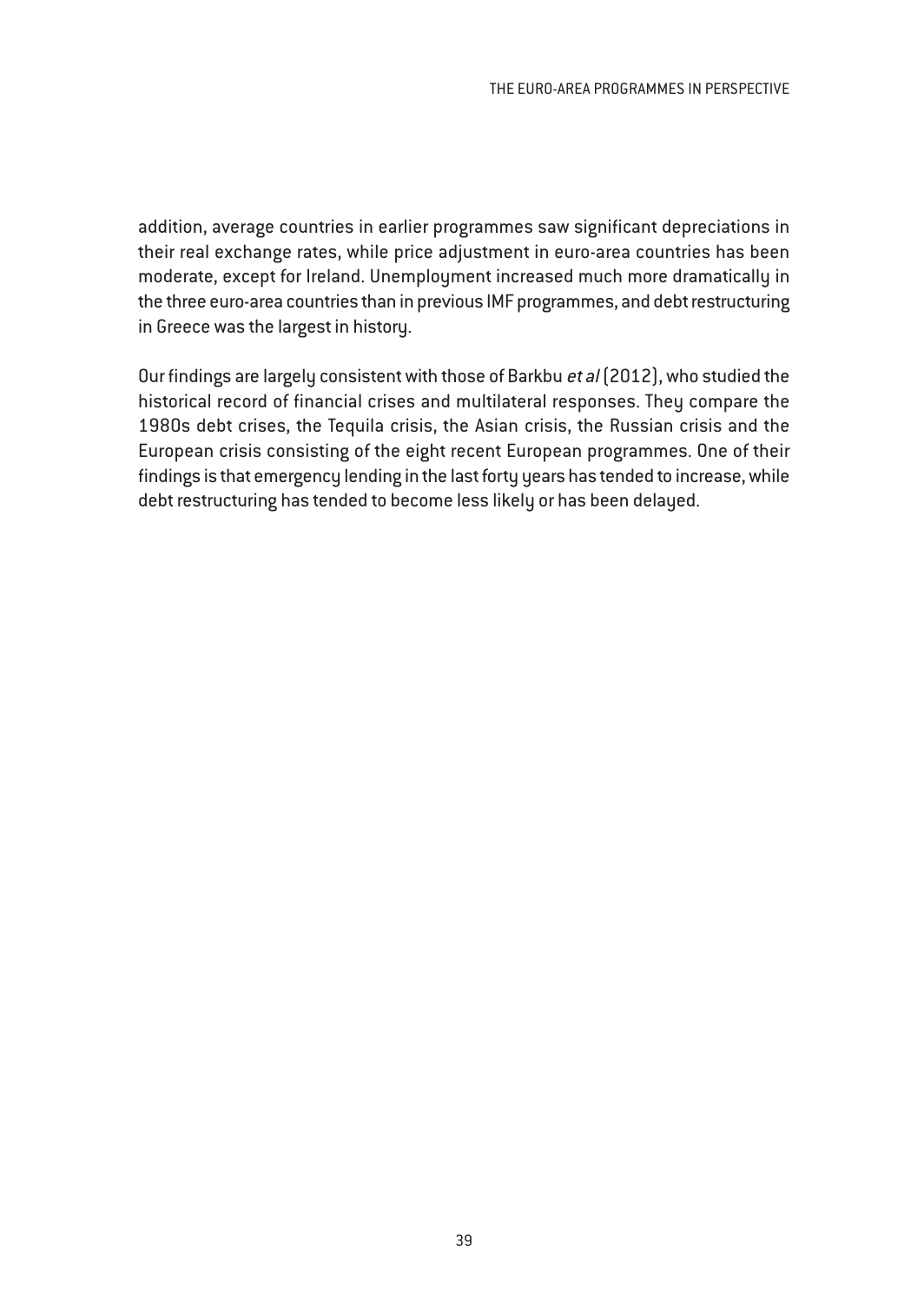# 5 Assessing the three euroarea programmes

# 5.1 Methodological issues

The evaluation of assistance programmes raises a number of typical yet difficult methodological issues:

- 1. Programmes are based on forecasts, and forecast errors are unavoidable and should not be confused with programme failures. A programme can, for example, fail to reach the pre-set targets because of a less-favourable-than-expected external environment, yet can be simultaneously successful in that the main goals – say, macroeconomic balance, financial soundness and market access – have been achieved;
- 2. The programme parameters say, the terms of financing or the associated conditions – are often subject to renegotiation. An assessment cannot take the initial parameters as given and neglect their evolution over time. In addition, this evolution can in part be regarded as an endogenous response to early results;
- 3. Not all policy decisions taken by a country result from the assistance programme. National governments might have taken important policy-adjustment decisions before the programme negotiations, and might continue to take initiatives after them. Furthermore, the programme itself is only part of the overall international framework that affects policy decisions. Decisions by policy institutions taken outside the context of the programme can be of major importance for its outcome;
- 4. Programme success is contingent on implementation by national authorities. Failure to implement does not necessarily imply that the programme was illdesigned, at least from a strictly economic standpoint. It may mean, however, that not enough attention was given to domestic political-economy factors and the need to ensure national-level ownership;
- 5. Programme outcomes cannot be assessed in isolation because they are affected by spillovers from other countries. These can arise from economic interdependence channels such as trade and capital flows, and from contagion channels arising from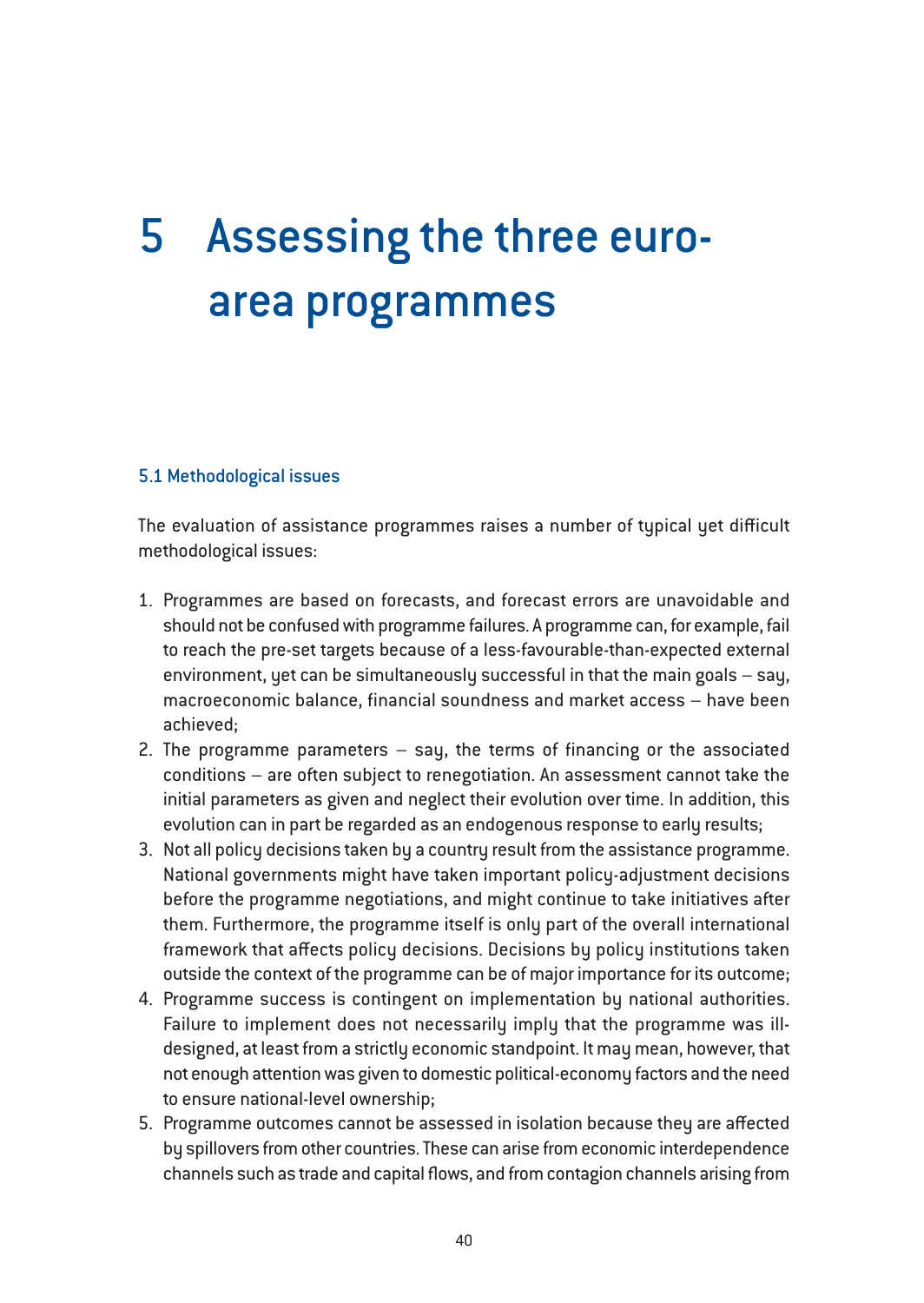the conclusions drawn by markets on the implications for a country of decisions taken in, or about, another country $^{24}$ .

All five of these issues are highly relevant for the EU-IMF programmes in euro-area countries. To start with, all three programmes were initiated at a time when the euro area was expected to recover smoothly from the 2009 recession. Initial developments were in line with, or ahead of, expectations, but after mid-2011 the recovery stalled, capital markets got excessively nervous about the very survival of the euro, and the growth trajectory turned out to be significantly lower than forecast (Figure 19). When assessing the programme results, it is therefore important to discount the impact of a less favourable external environment, in particular after 2012.



#### **Figure 19: The changing euro-area growth forecast**

Source: IMF, World Economic Outlook Database. Note: GDP growth projection vintages.

<sup>24.</sup> See Forbes and Rigobon (2001, 2002) for a discussion on the distinction between interdependence and contagion. They define contagion as a significant increase in cross-market linkages after a shock to one country. A classic example of contagion was the rise in emerging market spreads after the 1998 Russian default. This rise could only be explained by the fact that market participants had drawn general lessons from the treatment of the Russian crisis by the G7 and the IMF.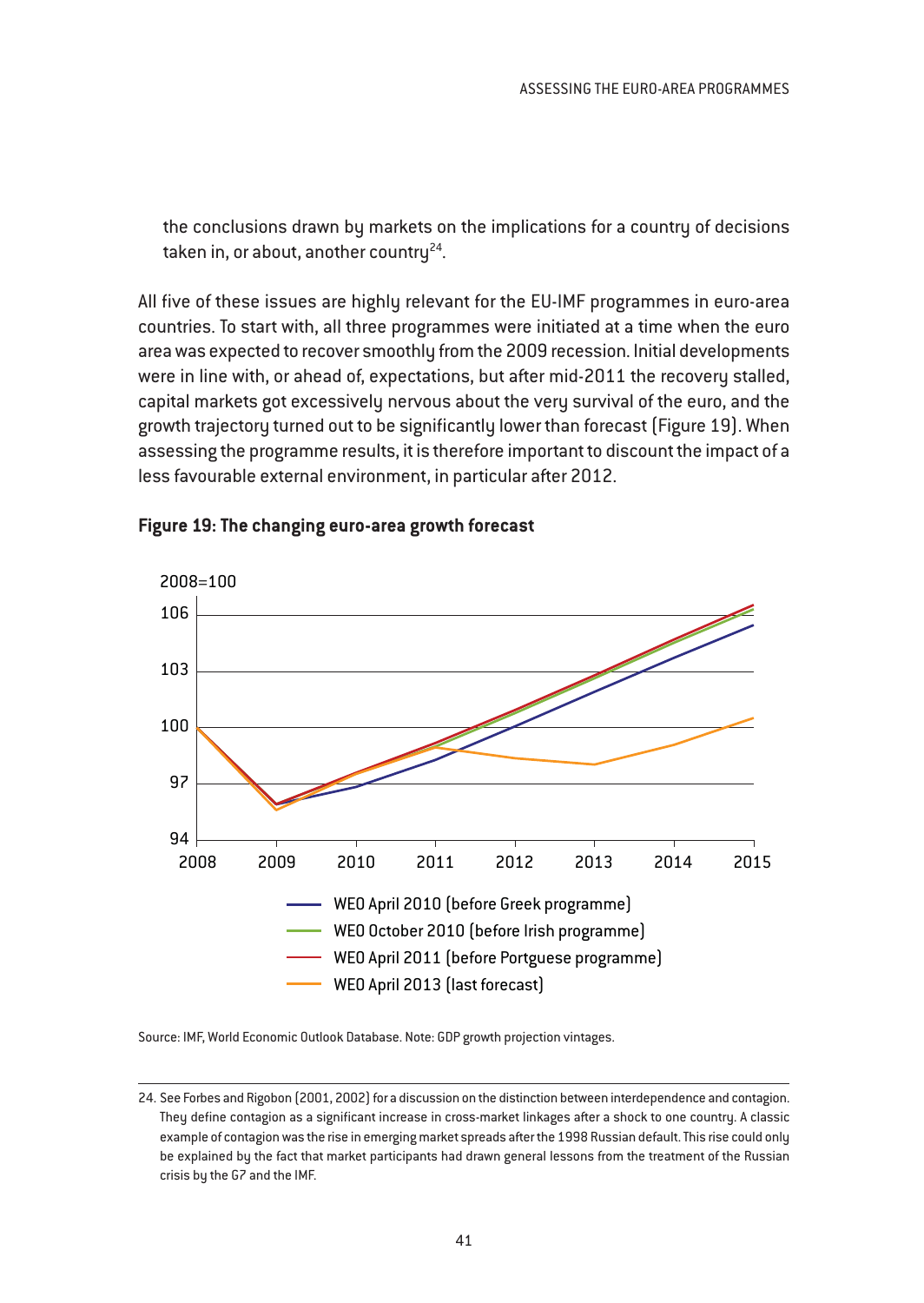Second, the euro-area programmes have been subject to constant renegotiation and redefinition, to a much greater extent than standard IMF programmes, for which the template is standardised and well-tested. The Greek programme, for example, started with the assumption that EU leaders had made up their mind and rejected the option of debt restructuring for euro-area members. Only five months later, in October 2010 in Deauville, a different stance was adopted, and after another nine months, in July 2011, debt restructuring was officially endorsed as an option for Greece. Yet the size of that restructuring was revised again three months later, in October 2011. Simultaneously, the interest rate on official European lending was revised several times.

Third, major decisions were taken outside the framework of the programmes. In the Irish case, adjustment started before the negotiations with the Troika, and the programme did not alter the policy course in a fundamental way. In all three cases, decisions by EU institutions that were not formally part of the programmes still had a significant bearing on their outcomes. European Central Bank policy is the best example of this: neither the Securities Market Programme (SMP) of spring 2010 and summer 2011, nor the three-years Long-Term Refinancing Operation (LTRO) of end 2011-early 2012, nor the announcement of the Outright Monetary Transactions (OMT) programme in summer 2012 were part of the programme design, yet they, in particular the LTRO and OMT, had significant effects on bond markets.

Fourth, implementation by national authorities was very uneven. In Greece, especially, government support for the programme weakened at an early stage, a series of political upheavals affected the country's willingness and ability to implement agreed measures, and negotiations with the Troika were regularly interrupted. The situation was different in Ireland and Portugal.

Fifth, contagion between countries was particularly pervasive in 2010-12 when the euro area was in the process of setting the rules on the basis of case-by-case decisions. Repeatedly, decisions taken about the Greek debt problem affected bond spreads in other countries. Rating agencies very explicitly linked assessments of the solvency of the weak euro-area sovereigns to the jurisprudence set in Greece<sup>25</sup>.

<sup>25.</sup> A May 2011 assessment of the consequences of a Greek default by Moody's, the rating agency, concluded that "a confirmation that the euro area was willing to let one of its members default would inevitably cause investors to reassess the limits of euro area support. That, together with the assumption that other weak euro area sovereigns might be more likely to choose to take similar steps to Greece – particularly if <sup>a</sup> Greek restructuring were perceived as 'orderly' – could result in Ireland and Portugal, and perhaps stronger countries such as Spain and even Italy and Belgium, finding market access considerably more expensive". Source: Moody's Investors Service, 'Assessing the Effect of a Potential Greek Default', Special Comment, 24 May 2011.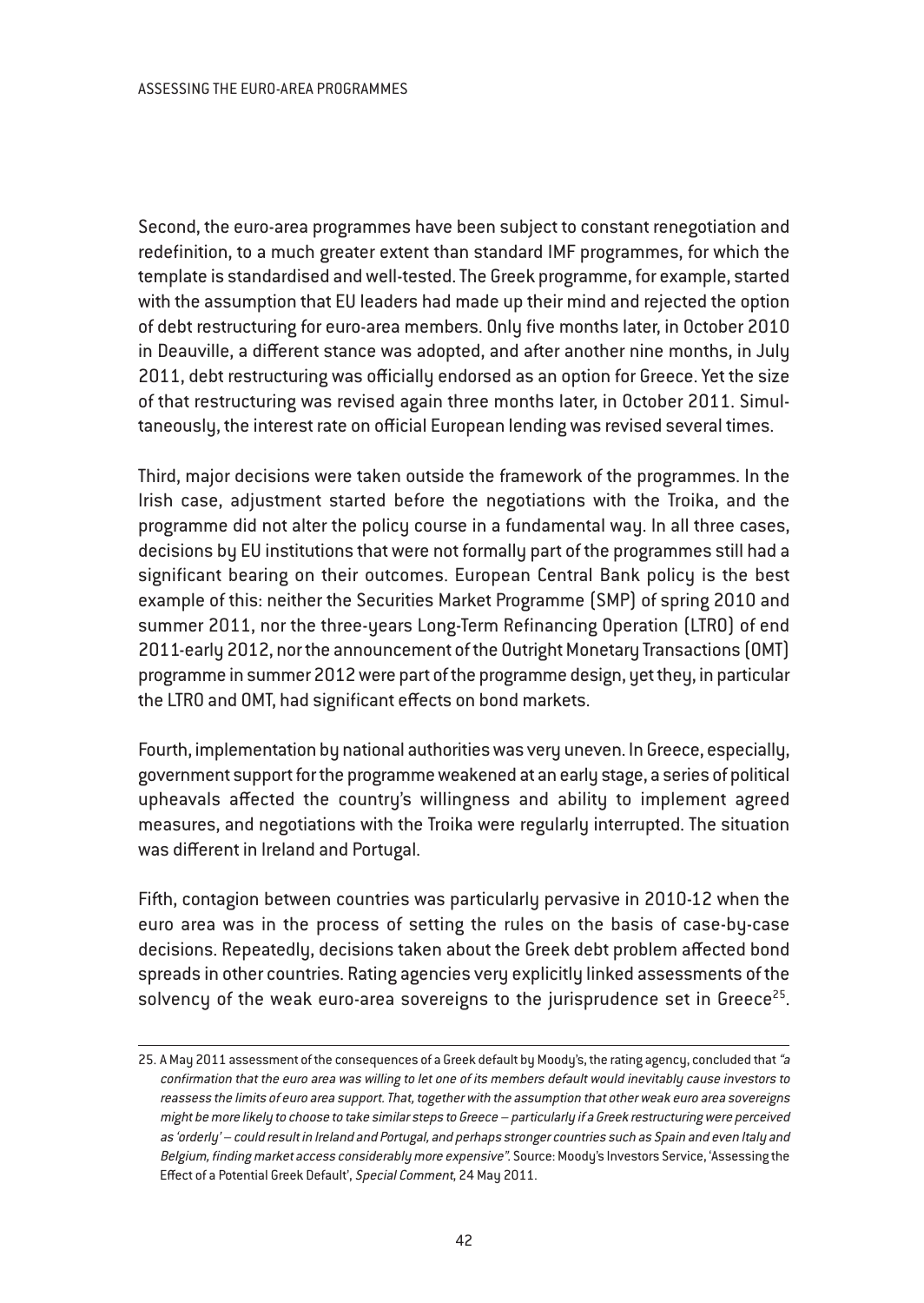Decisions taken on the treatment of Irish bank creditors also affected the funding conditions for banks in other countries. Caution should therefore be exercised when assessing country programmes one by one.

The issue, in a nutshell, is that we are facing a major identification problem. There is no methodology that makes it possible to isolate precisely the set of policy initiatives that corresponds to an assistance programme and to evaluate their effects independently from changes in other relevant variables affecting the policy outcome.

In what follows we make extensive use of the programme documents. For the euroarea countries, the IMF and the European Commission published, at the start of each programme, comprehensive documents presenting the Troika diagnosis, the strategy deemed appropriate, the list of policy measures subscribed to by the government, and associated economic forecasts. These documents were then updated every quarter on the occasion of the reviews carried out by the Troika to take into account international and domestic economic and policy developments. Together with actual data and other forecasts from other sources (in particular the IMF and the European Commission), these documents provide the basis for our assessment.

However, for the reasons indicated above, comparisons between programme forecasts and outcomes provide only partial and biased indicators of success. In analysing them we aimed to determine:

- What changed in the country's economic policy and financing conditions when the programme was agreed;
- Whether the economic strategy outlined in the initial programme was consistent and appropriate, given the information available at the time of its publication, and whether the policy instruments that the strategy relied upon were sufficient to reach the stated goals;
- If outcomes turned out to be less favourable than expected, and if so, if this was due to flaws in the strategy, to implementation failures, or to changes in the external environment.

It should be emphasised that we are not, however, providing a counterfactual analysis. This would have implied assessing actual Troika programmes against alternative programmes with different priorities or modalities. This is a real limitation, but one that is difficult to overcome in macroeconomic evaluations. In view of the particular conditions of the euro area, there are even fewer natural experiments we can refer to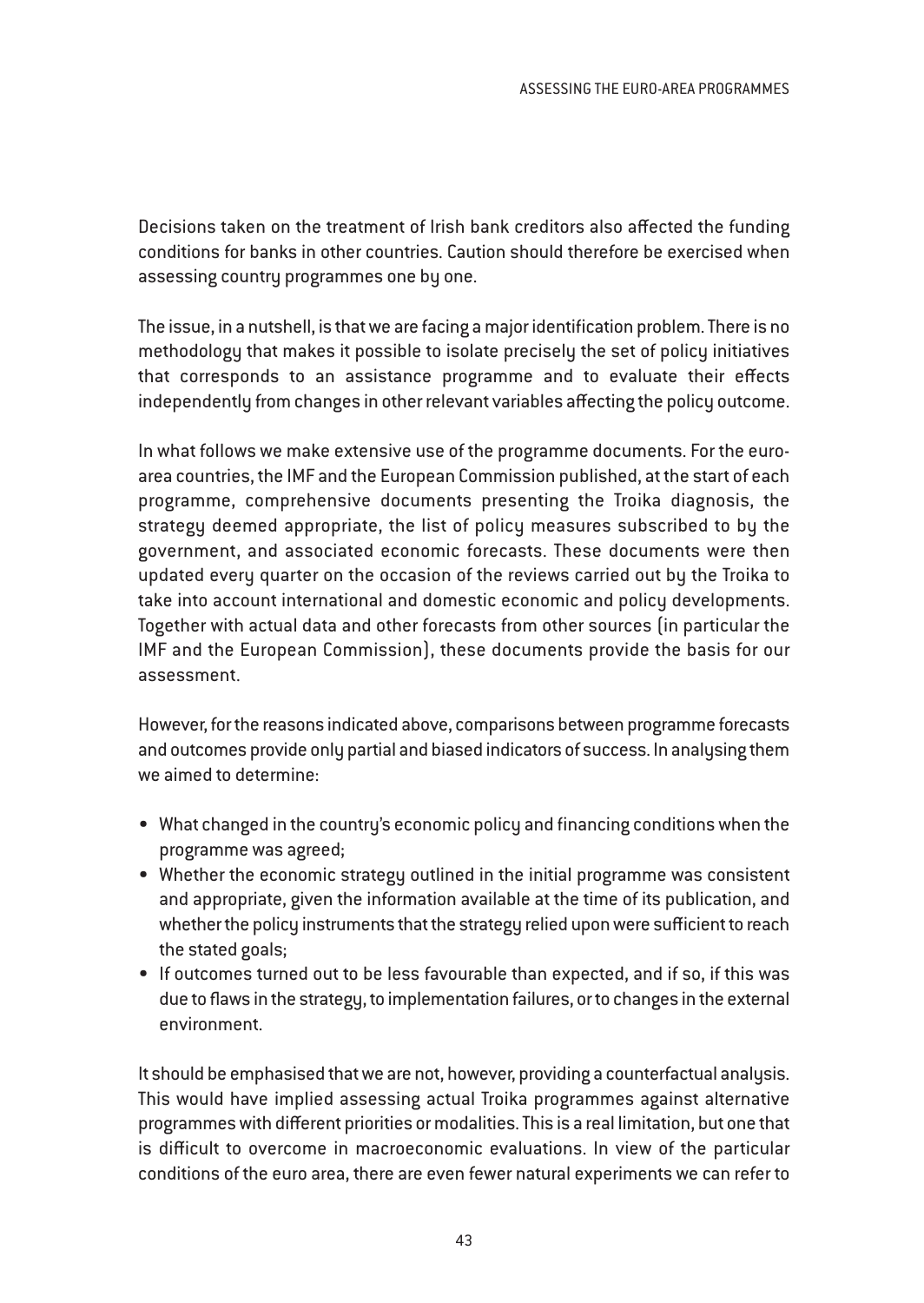than for standard IMF programmes $^{26}$ . Moreover, developing alternative programmes and testing them with macro models is beyond the scope of our report.

# 5.2 A very special context

To evaluate financial assistance programmes in the euro area, it is necessary to start from the special circumstances of a monetary union. In chapter 4, we saw that financial assistance programmes in the euro area are larger and longer, and that unemployment increased much more significantly, than elsewhere. We also saw that in the euro area, programmes were only used to support public finances, whereas large balance-ofpayments assistance was given to the private sector via the banking system's access to the ECB liquidity window. So two questions need to be asked: why was the programme size so extraordinarily large, and why was the programme duration so long? The answer to these questions can be found in the specific situation in the euro area at the beginning of the crisis in terms of institutional set-up, degree of financial integration and size of imbalances.

In the run-up to the crisis, financial markets regarded EMU as completely stable and dismissed the possibility of a liquidity – let alone solvency – crisis. Sovereign risk premia were largely absent and euro financial markets were highly integrated. While financial globalisation meant that cross-border financial holdings relative to GDP increased by 149 percentage points in the US and 69 percentage points in Japan between 1999 and 2007, such cross-border financial holdings increased by 351 percentage points in euro-area countries. In other words, monetary union led to a very high degree of cross-border financial integration (Figure 20)<sup>27</sup>.

The high degree of financial integration was almost unanimously celebrated as a success of monetary union, by policy makers, market participants and academics. Yet, as the crisis unfolded, markets and policy makers realised that financial market integration was too advanced compared to policy integration and to the underlying level of political, social and institutional integration. It was also biased towards debt instruments rather than risk-absorbing equity instruments. The appropriate infrastructure to regulate and supervise, let alone resolve, cross-border financial institutions was largely absent<sup>28</sup>. The banking system was also deeply exposed to

<sup>26.</sup> The issue of counterfactuals has also been raised in assessments of the work of the IMF's Independent Evaluation Office. See Lissakers (2006).

<sup>27.</sup> See European Commission (2012) and Lane (2012).

<sup>28.</sup> It is currently in the process of being built up, a policy agenda dubbed 'banking union'. At the time of writing, the banking union is not yet in existence.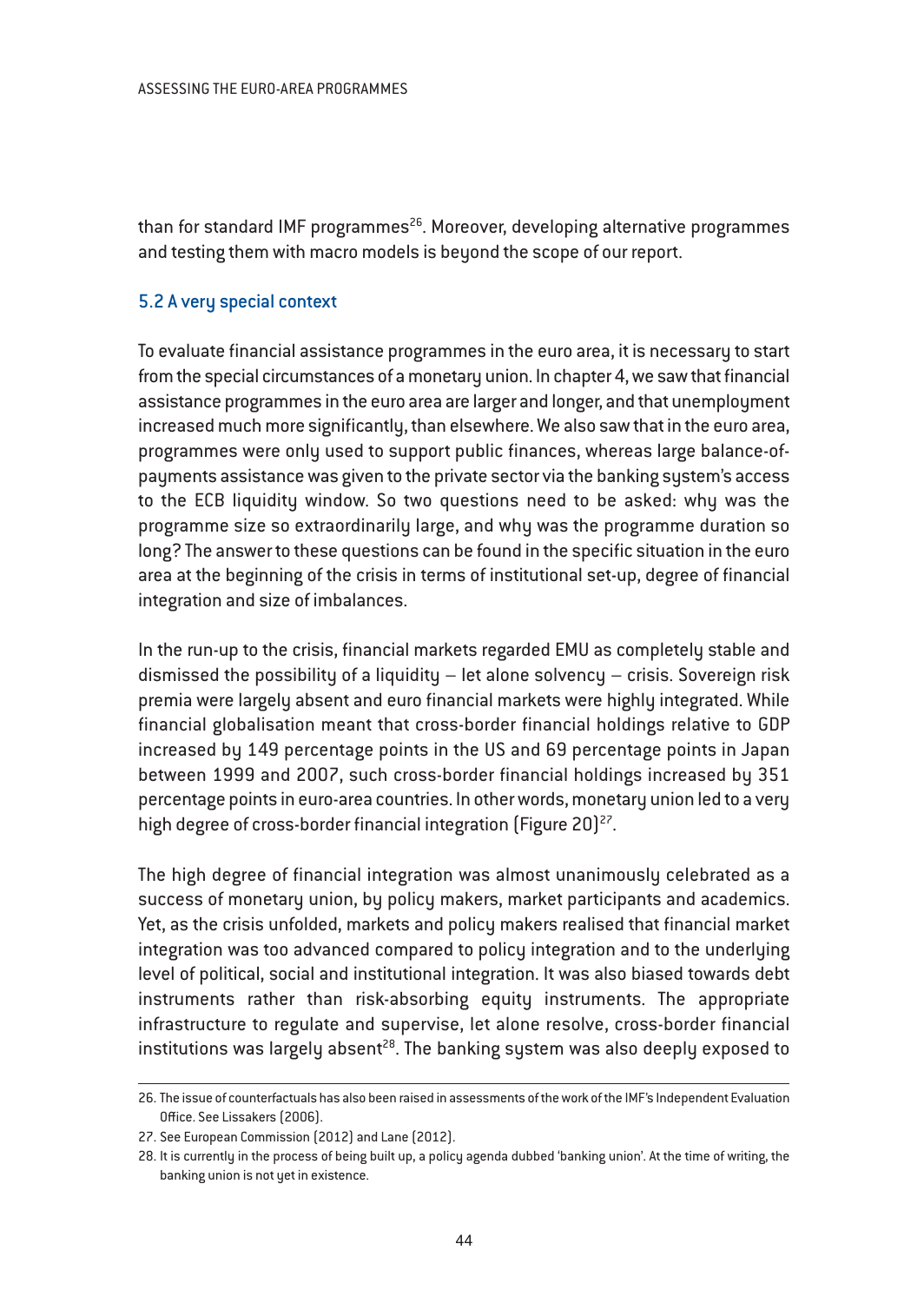government debt and the negative feed-back loop led to a significant deterioration of financial conditions. In short, the euro-area financial and banking system was extraordinarily fragile.





Source: Bruegel estimations based on updated and extended version of dataset constructed by Lane and Milesi-Ferretti (2007), IMF and Eurostat. Note: Euro area refers to the current 17 member states. Intra-euro area holdings are counted as cross-border.

Second, the counterpart of large downhill capital flows was a significant increase in the indebtedness of the corporate, household and government sectors. The combination of high debt levels and real exchange rate misalignments lead to the contradiction that countries would simultaneously need higher and lower inflation: higher inflation in order to reduce debt-to-income ratios and lower inflation in order to restore competitiveness.

Third, in the absence of nominal exchange rate adjustment in a monetary union, wages and prices would need to be sufficiently flexible. With the inflow of capital into peripheral countries because of EMU, the three future programme countries witnessed significant booms, low unemployment rates and wage increases significantly exceeding productivity developments, especially in the non-traded sector. The overvalued real exchange rate has been difficult to correct in the programme countries, because of insufficient wage and price flexibility – the exception being Ireland. Lower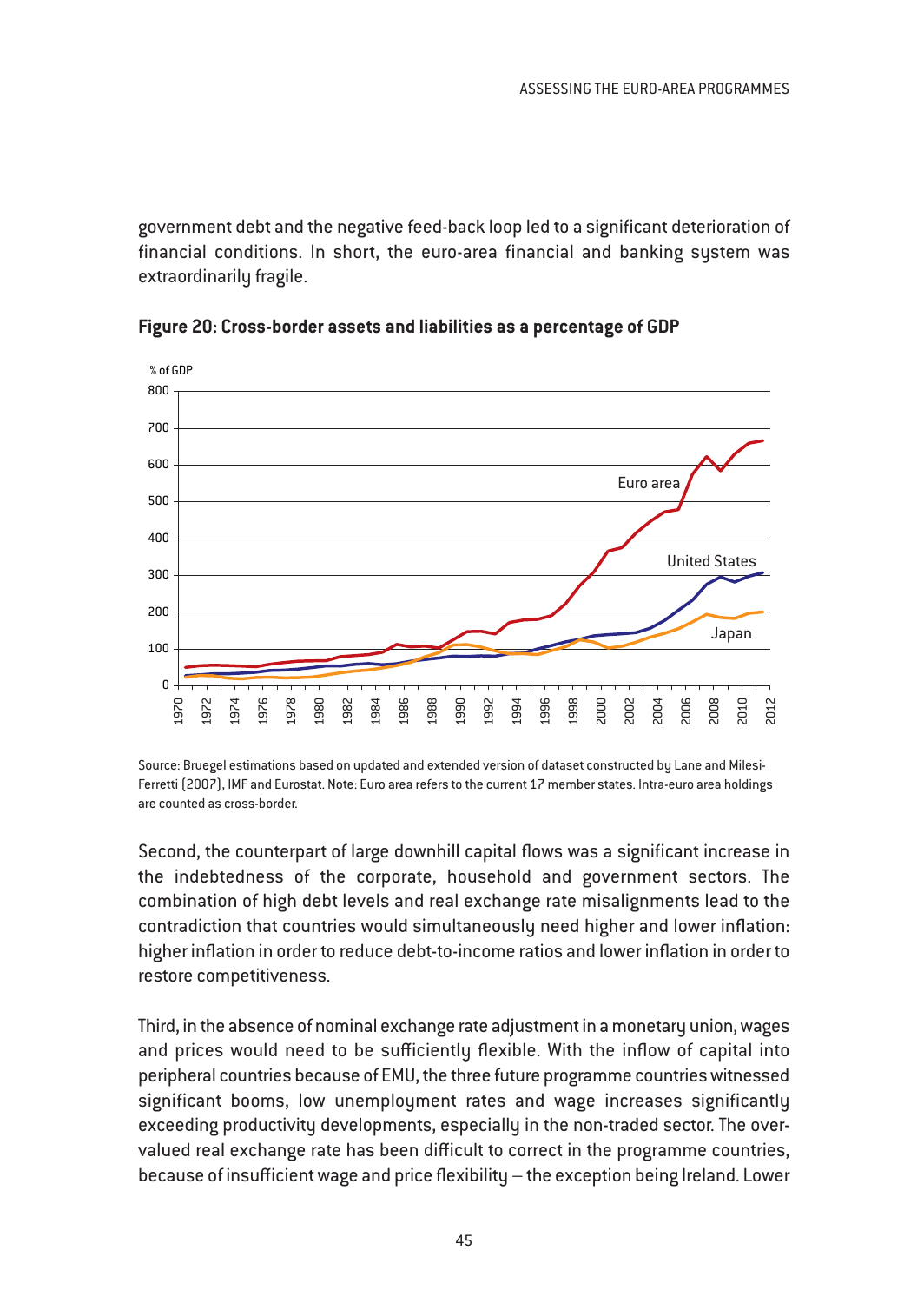inflation rates, in turn, mean that the real interest rate is too high compared to the cyclical situation.

A fourth important aspect is the economic growth outlook in partner countries. Economic growth in the euro area in 2012-13 has been extremely weak. The EU has not provided a solution for the weak growth pattern resulting from expensive financing conditions in some major member states, the loss of confidence in the sustainability of the euro, relatively restrictive fiscal policies and, to some extent, deeply enshrined structural weaknesses. This combination had a deep impact on the design and success of the programmes.

The fragility of the euro-area financial system left its mark on the programmes in three main ways:

- The imposition of losses on bank creditors or government bond holders was considered highly dangerous for the stability of the system. As a result, the size of the programmes became larger and the cost imposed on taxpayers was also significant;
- All euro-area countries had to be considered systemic because failure to succeed in any of them could have had major consequences for the resilience of the euro area as a whole. This was most apparent for Greece, where the Troika hardly had the option of walking out of difficult negotiation phases;
- Financial instability in some parts of the euro area meant that other parts, including the programme countries, would be affected by contagion.

The absence of the nominal exchange rate instrument, an important tool for adjusting real price misalignments in typical IMF programmes, resulted in the focus being put on a combination of structural and fiscal policy to achieve adjustment. The hope was that structural reforms would trigger significant aggregate productivity boosts that would help reduce the unit labour cost gap, even in the presence of a low degree of nominal wage flexibility. Fiscal consolidation was also seen as a way to trigger wage adjustment – in particular through public sector wage restraint.

As for growth, in typical IMF programmes the foreign growth environment can be taken as given. In the euro-area context, the fragility of the three programme countries, the contagion effects on other peripheral countries and the overall incomplete architecture of the euro area resulted in significantly worse euro-area growth than desirable for the success of the programmes.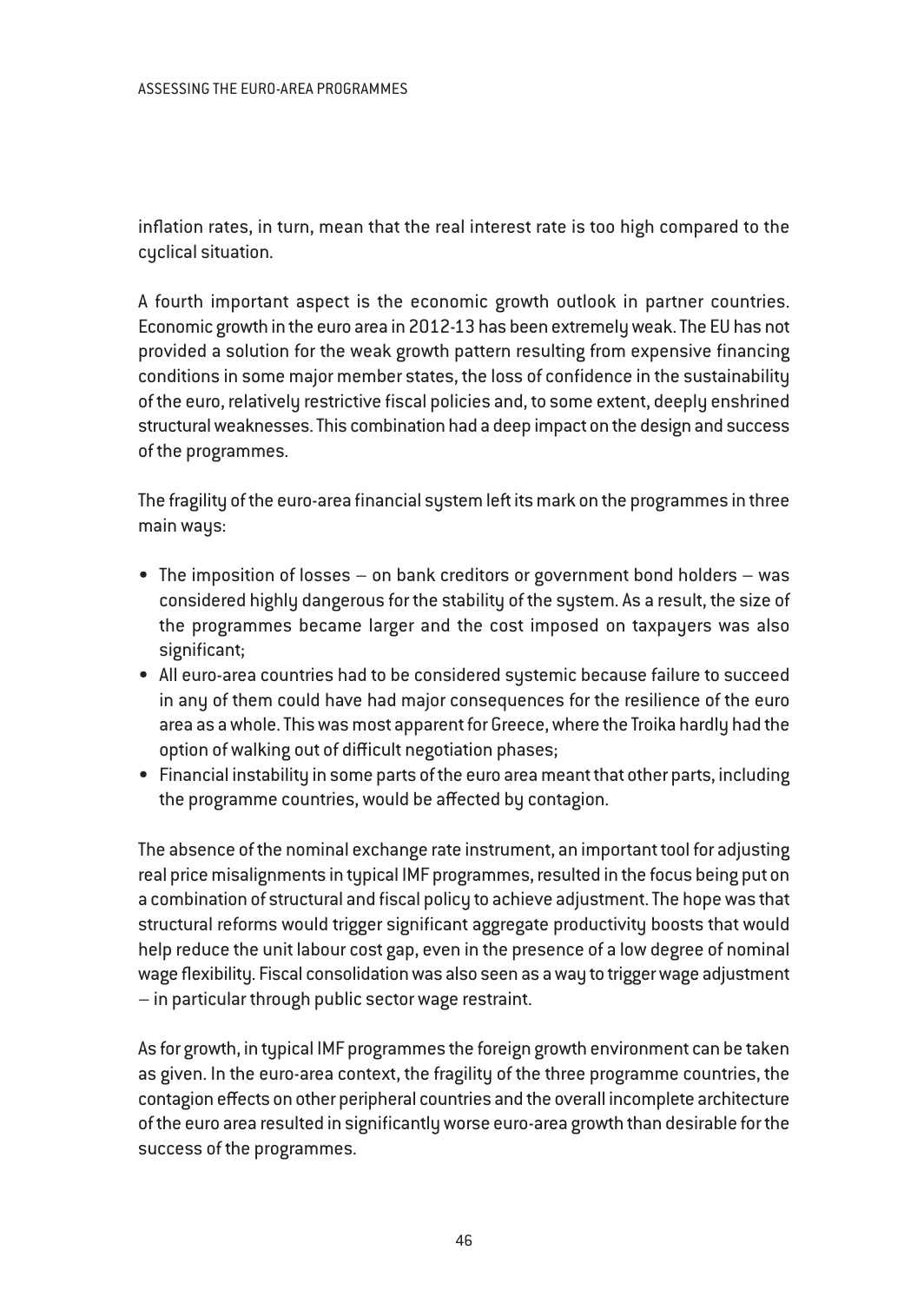These factors were present alongside the difficult situation at euro-area level and in the individual countries. Every major political and economic set-back in Greece meant renewed calls by senior politicians in the north of Europe to stop the programme and eject Greece from the euro area. In turn, the political situation in the north of Europe had implications for the other programmes as well. The design of the programmes itself was significantly shaped by political motivations and decisions in the Eurogroup. Moreover, political uncertainty about the willingness of national governments to progress with further institutional reform to fix the birth defects of the euro area continues to be a major obstacle.

In addition, procrastination by national and EU authorities in coming to terms with the necessity of financial assistance probably resulted in bigger programmes than if financial intervention had taken place before market access was lost, or even preventively. Support at an earlier stage could have been associated with continued market financing and therefore it could have resulted in smaller official financing packages. It could also have prevented the rise in financing needs for the financial sector.

# 5.3 A horizontal overview

It is against this complex economic and political situation that our evaluation has to be undertaken. Certainly at the beginning of the Greek programme, nobody could foresee the series of major policy choices that euro-area policy makers would be confronted with (See Annex 2: Timeline of events). We acknowledge that this has been a major difficulty for the Troika, which makes our assessment of its performance particularly challenging.

Before getting into the details of the individual programmes, we provide some elements of comparison between them. Table 3 documents the considerable complexity in terms of different financial contributors. It also shows the extraordinary size of the Greek programme.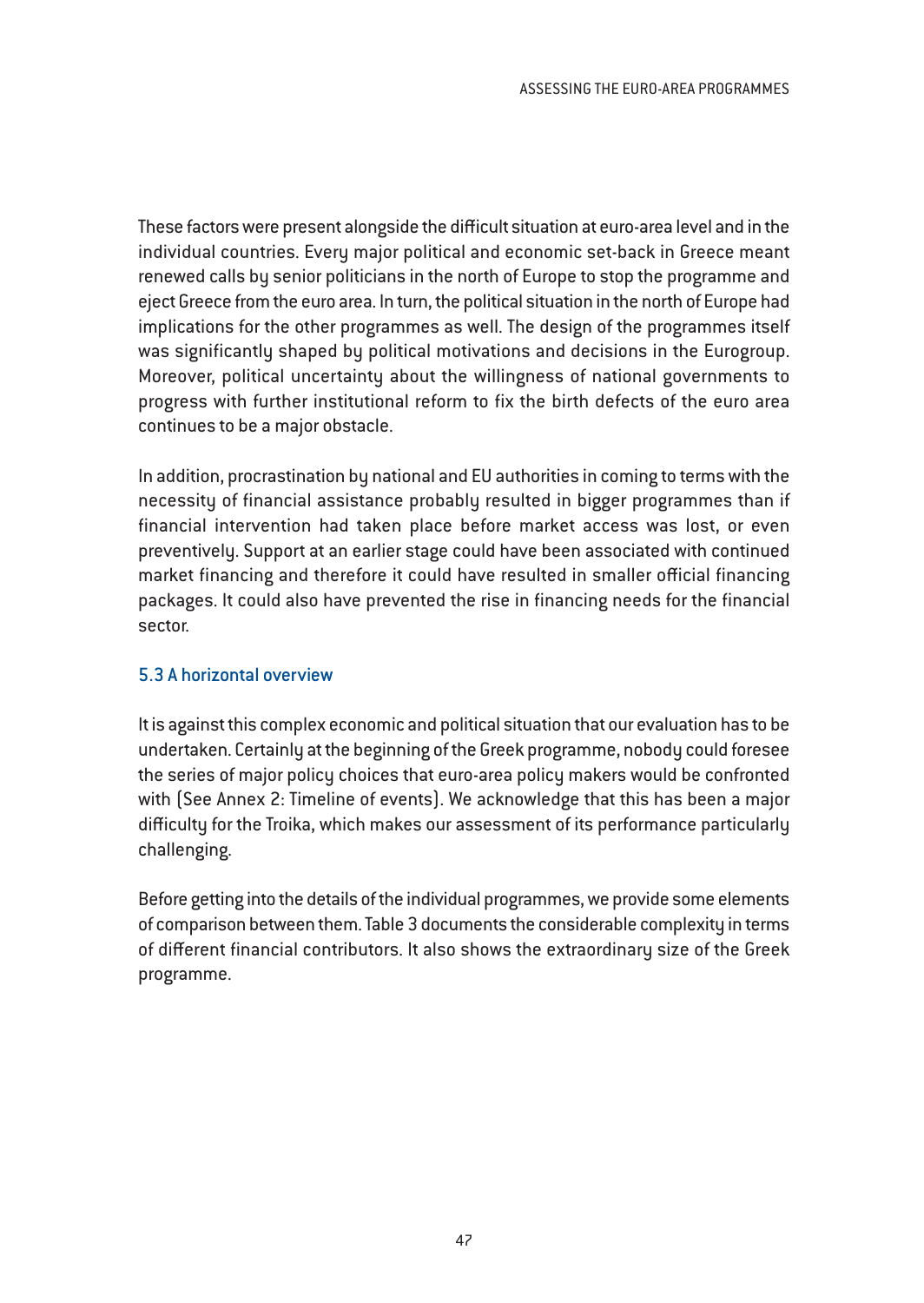|                     | Greece                                             |                                                                     | <b>Ireland</b>                                                                                                                                                                                   | Portugal                                             |
|---------------------|----------------------------------------------------|---------------------------------------------------------------------|--------------------------------------------------------------------------------------------------------------------------------------------------------------------------------------------------|------------------------------------------------------|
| Date                | 1st programme<br>May 2010 until<br>June 2013       | 2nd programme<br>March 2012 until<br>end 2014                       | December 2010<br>until end 2013                                                                                                                                                                  | May 2011 until<br>mid-2014                           |
| <b>Size</b>         | €110 bn                                            | €164.5 bn <sup>29</sup>                                             | €85 bn                                                                                                                                                                                           | €78 bn                                               |
| <b>Nature</b>       | IMF: SBA<br>EA: Greek Loan<br>Facility             | IMF: part of EFF<br>€28 bn <sup>30</sup><br>arrangement<br>EA: EFSF | IMF: EFF<br>EA: EFSF<br>EU: EFSM<br>Bilateral<br>Ireland                                                                                                                                         | IMF: EFF<br>EA: EFSF<br>EU: EFSM                     |
| <b>Contributors</b> | IMF (€30<br>Pooled bilateral<br>from EA $[£80$ bn] | IMF $[£19.8 bn]$<br>EFSF $[£144.7 bn]$                              | IMF $[£22.5 bn]$<br>EFSF $[£17.7 bn]$<br>EFSM $[£22.5 bn]$<br>UK [€3.8 bn]<br>Sweden $[£0.6 bn]$<br>Denmark (€0.4 bn)<br>Ireland: Treasury and<br>National Pension<br>Reserve Fund<br>[£17.5 bn] | IMF $[£26 bn]$<br>EFSF $[£26 bn]$<br>EFSM $[£26 bn]$ |

# **Table 3: Overview of the Financial Assistance Programmes in Greece, Ireland and Portugal**

Source: Retrieved from the website of DG ECFIN and AMECO database May 2013, European Commission. Note: The IMF contribution in euros can change as the amount is specified in Special Drawing Rights (SDRs). For the IMF the figure shows the amount at programme approval. SBA: Stand-By Arrangement; EFF: Extended Fund Facility; EFSF: European Financial Stability Facility; EFSM: European Financial Stabilisation Mechanism.

Table 4 on the next page compares forecasts for 2013 at the outset of the programmes with the latest available forecasts for 2013. The table shows that programme projections were way off in Greece, but much less so in Ireland and Portugal. In all three countries, however, the increase in unemployment was underestimated. Moreover, in particular in Greece and Ireland, the contraction of domestic demand was significantly underestimated. In terms of inflation, the forecast changes were close to those realised

<sup>29.</sup> Euro-area member states and the IMF approved an additional €130 billion for the term 2012-14; this was added to the undisbursed amounts (€34.5 billion) of the first programme (Greek Loan Facility). Hence, the total of the second programme amounts to €164.5 billion.

<sup>30.</sup> The IMF approved a four-year arrangement under the EFF for Greece in March 2012. €19.8 billion of this arrangement were contributed to the second Troika programme for Greece. The other €8.2 billion will be disbursed in the two years after the end of the Troika programme (ie 2015 and 2016).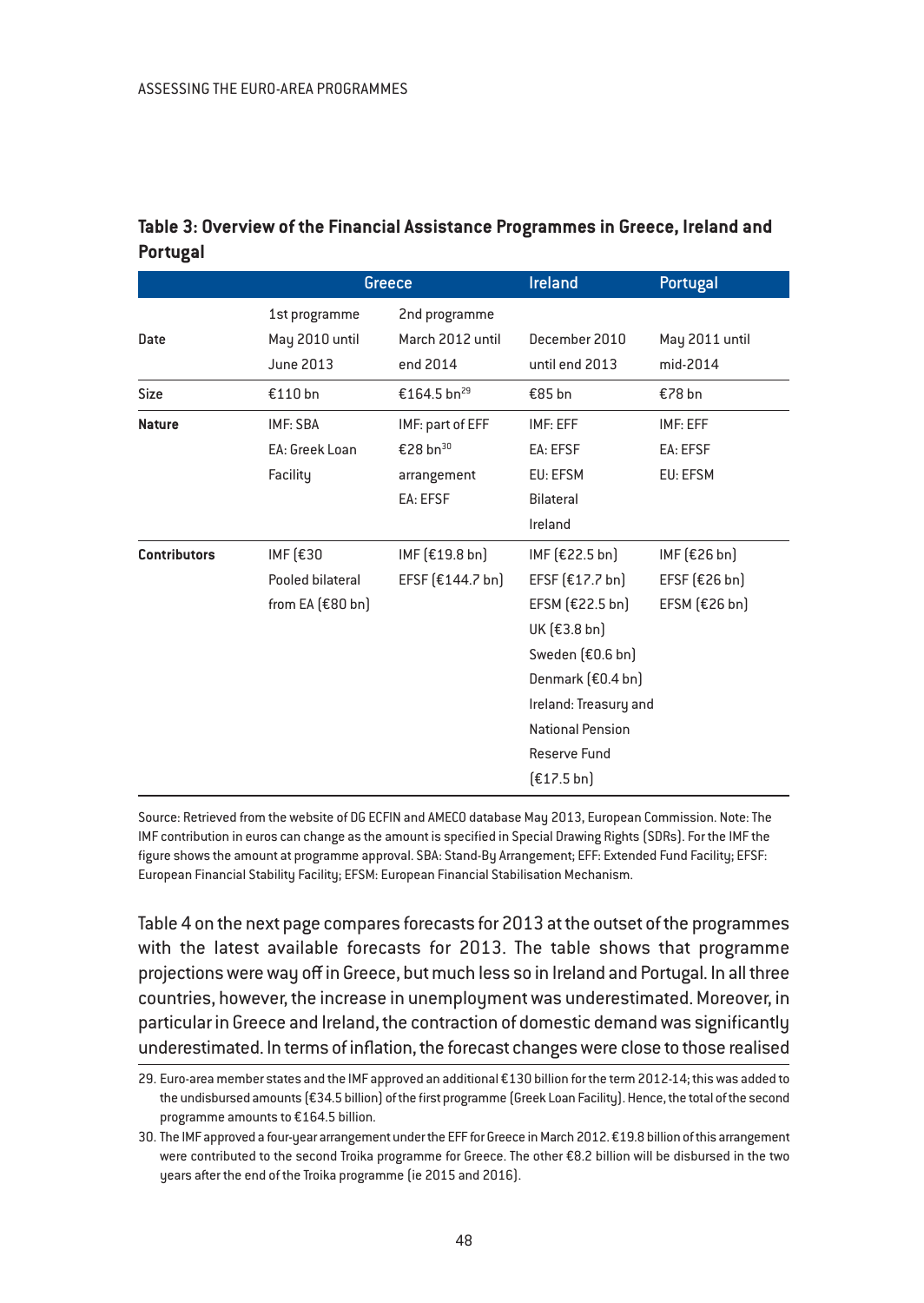in Ireland and Portugal, but for Greece, expected inflation was significantly lower than realised inflation rates. Finally, the improvement in the current account was generally better than predicted.

|                                            | Greece                 |         | <b>Ireland</b> |           | Portugal  |          |
|--------------------------------------------|------------------------|---------|----------------|-----------|-----------|----------|
| Source                                     | Programme              | AMECO   | Programme      | AMECO     | Programme | AMECO    |
|                                            | May-10                 | May-13  | Feb-11         | $May-13$  | $Jun-11$  | $May-13$ |
| Projection*                                | 2009-2013              |         | 2010-2013      |           | 2010-2013 |          |
|                                            | cumulated<br>cumulated |         |                | cumulated |           |          |
| Real GDP (% change)                        | $-3.5$                 | $-20.8$ | 5.4            | 2.7       | $-2.8$    | $-6.9$   |
| Domestic demand (% change in volume) -11.8 |                        | $-27.5$ | $-3.4$         | $-9.8$    | $-10.5$   | $-14.4$  |
| HICP [% change]                            | 3.4                    | 8.2     | 2.6            | 2.8       | 6.9       | 7.2      |
| Projection                                 | 2013                   |         | 2013           |           | 2013      |          |
| General government deficit [% of GDP]      | $-4.9$                 | $-3.8$  | $-7.5$         | $-7.1$    | $-3.0$    | $-5.5$   |
| Current external balance (% of GDP)        | $-5.6$                 | $-2.8$  | 2.6            | 3.1       | $-3.9$    | 0.1      |
| Unemployment [%]                           | 14.8                   | 27.0    | 11.6           | 14.2      | 12.4      | 18.2     |
| General government debt                    | 149.7                  | 175.2   | 120.5          | 123.3     | 108.6     | 123.0    |
| Net IIP (negative)**                       | 106.0                  | 97.6    | n.a.           | n.a       | 123.4     | 106.1    |

## **Table 4: Economic indicators for 2013: projections vs. outcomes**

Source: European Commission economic adjustment programmes, European Commission forecasts as of May 2013 retrieved from the AMECO database. Note: \* Data for 2009, respectively 2010 refer to end of year data. The date is the year before the programme started. \*\*Taken from IMF programme documents as not available by the European Commission.

So what can explain the better than predicted net export performance? We look at the development of total exports and compare them with EU27 export developments and world export developments. While Ireland and Portuguese exports have broadly performed similarly to EU exports overall, the Greek export performance has been worse (Figure 21).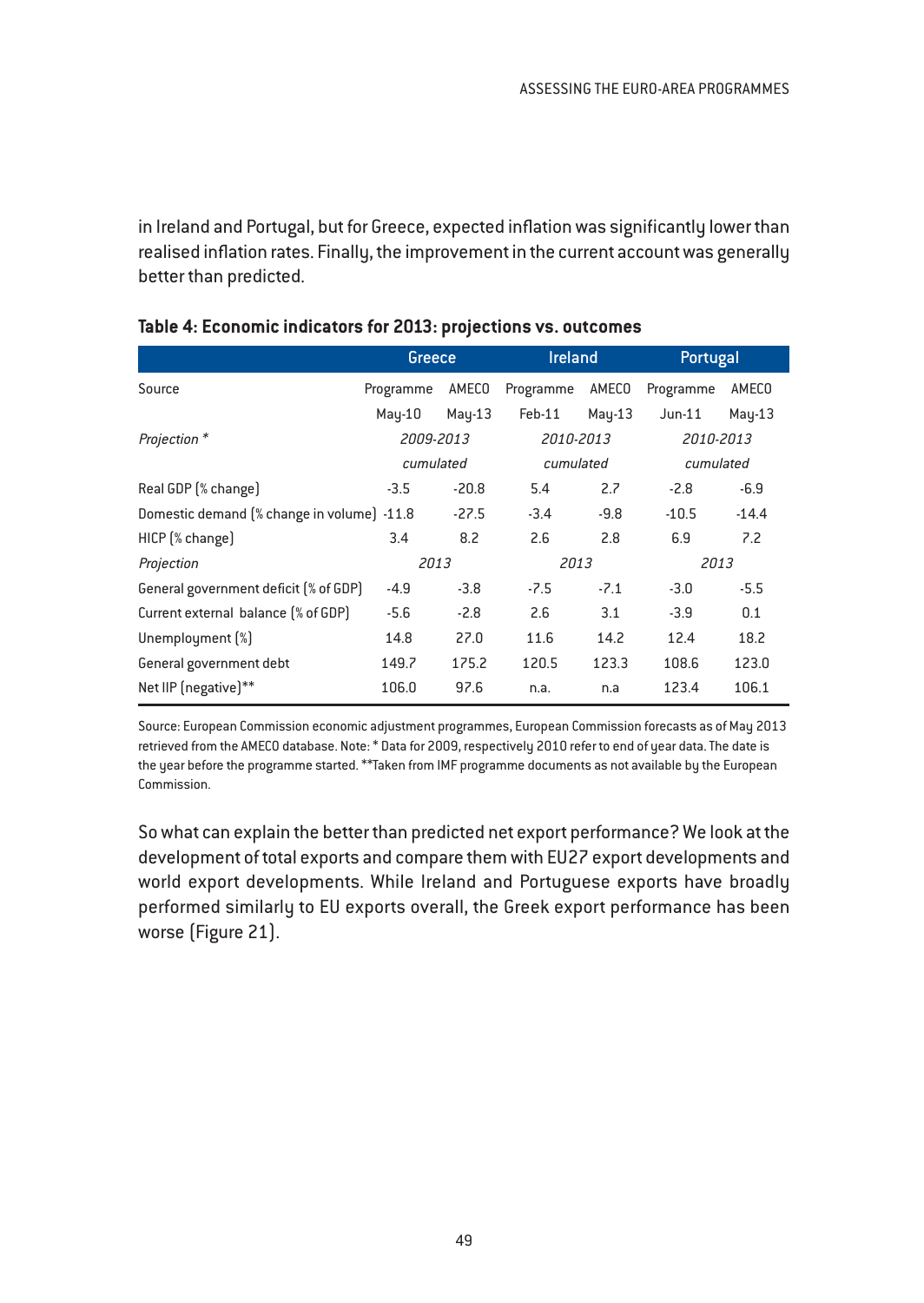

## **Figure 21: Total exports (goods and services) at current prices (2007 = 100)**

Source: WTO Statistics database.

When we look in more detail at what the programmes initially forecast for 2013, and compare that with the outcome according to the February European Commission estimate, two results stand out. First, export growth plays a significant role in the change of the current account in Ireland, and to some extent in Portugal and Greece, during the programme period (Figure 22). In Portugal and Greece, exports disappointed compared to what the programme initially predicted, while in Ireland, the export performance matched the forecast very closely. Second, the better than expected outcome in terms of the current account is to a significant extent determined by the greater than expected decline in Greek and Portuguese imports. In Ireland, by contrast, imports increased during the programme period, as was predicted by the Troika. Consistent with the erroneous projection of demand developments, the programmes did not project a significant contraction of Greek or Portuguese imports.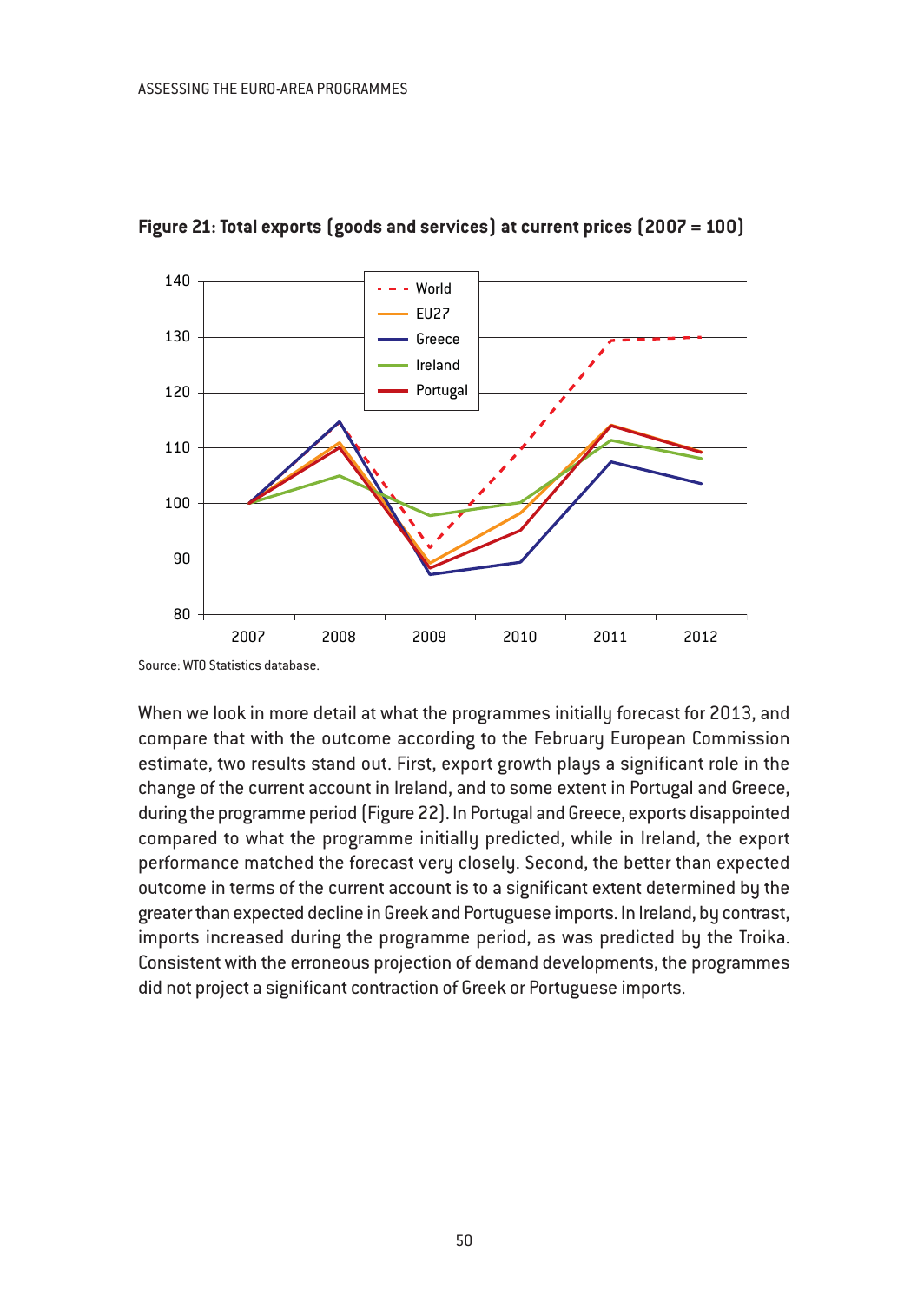

# **Figure 22: Change in the current account during the programme years (as % of 2013 GDP)**

Source: AMECO spring forecast 2013, European Commission programme documents. Note: The durations of the programme are from the beginning of the programme until the most recent available data: 2010 to 2013 for Greece and Ireland, and 2011 to 2013 for Portugal. The projected data is taken from the European Commission's original Economic Adjustment Programmes.

Current-account performance is of course related to the development of relative prices and costs. Figure 23 shows the very strong pre-crisis divergence relative to euro-area trading partners and the adjustment since the beginning of the crisis. Unit labour costs adjusted first in Ireland and later in Greece and Portugal, while the developments of the GDP deflator have been more muted. As discussed by Wolff (2012), producer prices thus seem to move more sluggishly than costs. The consequence has been a largerthan-planned reduction in real wages.

In the individual country sections, we discuss the specific price adjustments. Yet, the horizontal view already indicates that lagging price adjustment may have been one of the reasons for the relatively slow pick-up in growth.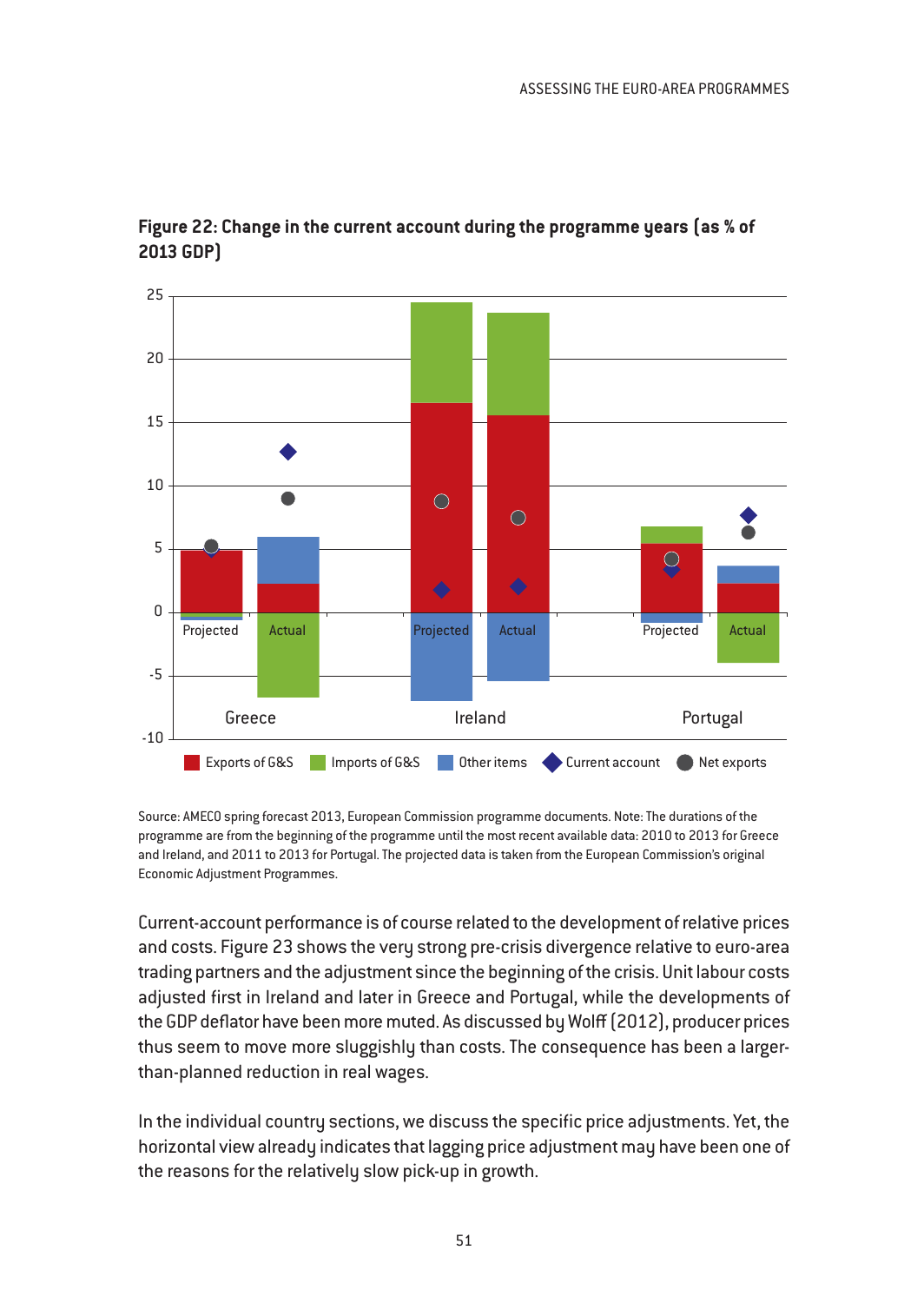# **Figure 23: Real effective exchange rates, based on unit labour costs (left panel), and GDP deflators (right panel), performance relative to the rest of the former EU15: double export weights**



Source: AMECO, May 2013. Note: lighter coloured lines correspond to the AMECO May-13 forecast.

The programmes started at a time when risk premia in the sovereign bond market were rising fast. Figure 24 shows that after the start of the programme, the credit default swap (CDS) risk premia typically continued to rise until turning later on. The turning points came at different times. In Ireland, risk started to decline in the summer of 2011, while in Portugal, risk peaked in the spring of 2012. In Greece, the positive effect of the debt restructuring on yields is clearly visible. This could suggest that declining risk premia were not only the result of action at the European level but also reflect a reassessment of the economic situation of each country.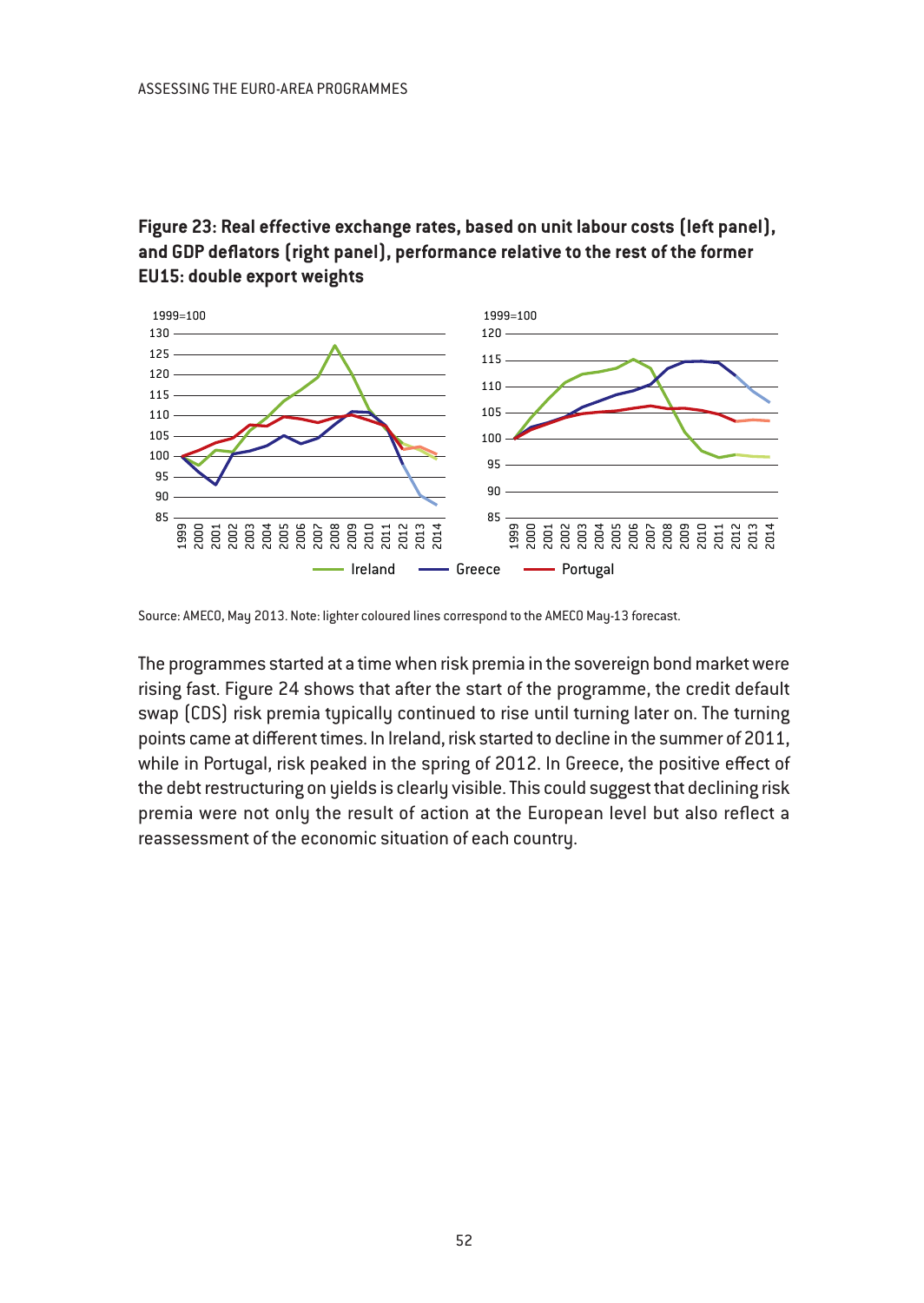

#### **Figure 24: 5-year credit default swaps and 10-year benchmark bond yields**

Source: Datastream. Note: The vertical lines indicate the approval of the IMF financial assistance programmes in each case.

#### 5.4 Greece

The Greek programme is by far the least successful of the three under review. Since its inception in May 2010, it has been held back by economic disappointment, financial about-faces and political upheavals. The implementation of agreed measures has repeatedly disappointed the Troika. Economic performance has been dismal and social hardship much more devastating than expected. The restructuring of private claims on the Greek sovereign was repeatedly rejected as an option, only to be introduced in February 2012, yet it did not take long for the IMF to argue that there was a need to go further and contemplate also the restructuring of official assistance loans. In early 2012, the IMF and the euro area were forced to add  $£130$  billion to the initial  $£110$ billion programme, and to extend its duration far beyond the initial three-year horizon. Politically, the adjustment has proved domestically very controversial: after three general elections in three years, formerly dominant parties have seen their approval ratings dwindle and have been forced into a fragile coalition.

Yet the adjustment programme continues, market nervousness has diminished since summer 2012 and Greece is still part of the euro area. In this respect the programme has achieved what was perhaps its main aim.

It is important to find out what explains this outcome. In the next section, we first provide a quantitative account of economic developments since the May 2010 start of the programme. We then examine possible explanations for this outcome, and offer a few conclusions.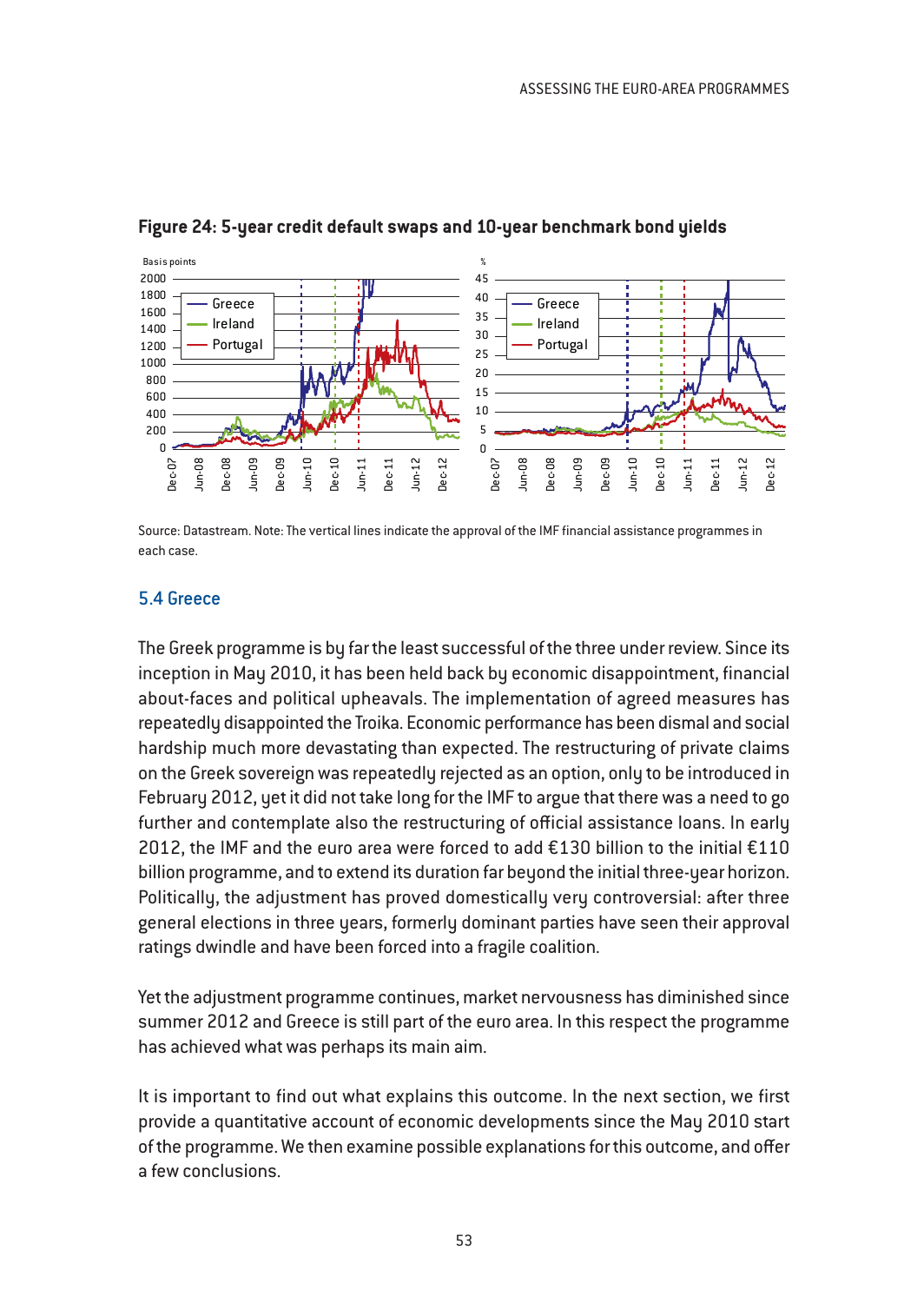# 5.4.1 Anatomy of a setback

Greece entered into a stand-by agreement in May 2010. The start of the programme was the provisional conclusion of a sequence that started with the disclosure of budgetary deficit figures far in excess of what had been communicated to the EU in the previous years. The country suffered at the same time from massive fiscal imbalances, excessive private credit and a severe deterioration in competitiveness. It was much less open than other European economies of similar size, its traded-goods sector was underdeveloped, rent-seeking was pervasive, the state machinery was largely ineffective and tax evasion was common. By any possible standard, ensuring adjustment within monetary union was bound to be a challenge of exceptional magnitude.

The Troika and the Greek government designed a programme focused on fiscal rebalancing and competitiveness. Front-loaded fiscal adjustment was considered indispensable to restore confidence in public finances and bring about the rebalancing between domestic and external demand. A structural reform package was devised with the aim of restoring competitiveness in the medium term. It was expected that:

- Growth would resume in 2012;
- Unemployment would peak at 14.8 percent in 2012;
- No debt restructuring would be needed;
- The debt ratio would peak in 2013 at 149 percent of GDP;
- Government would recover full market access in 2013.

These hopes were unambiguously dashed by events. Three years on, the programme is off-track by a wide margin (Table 5).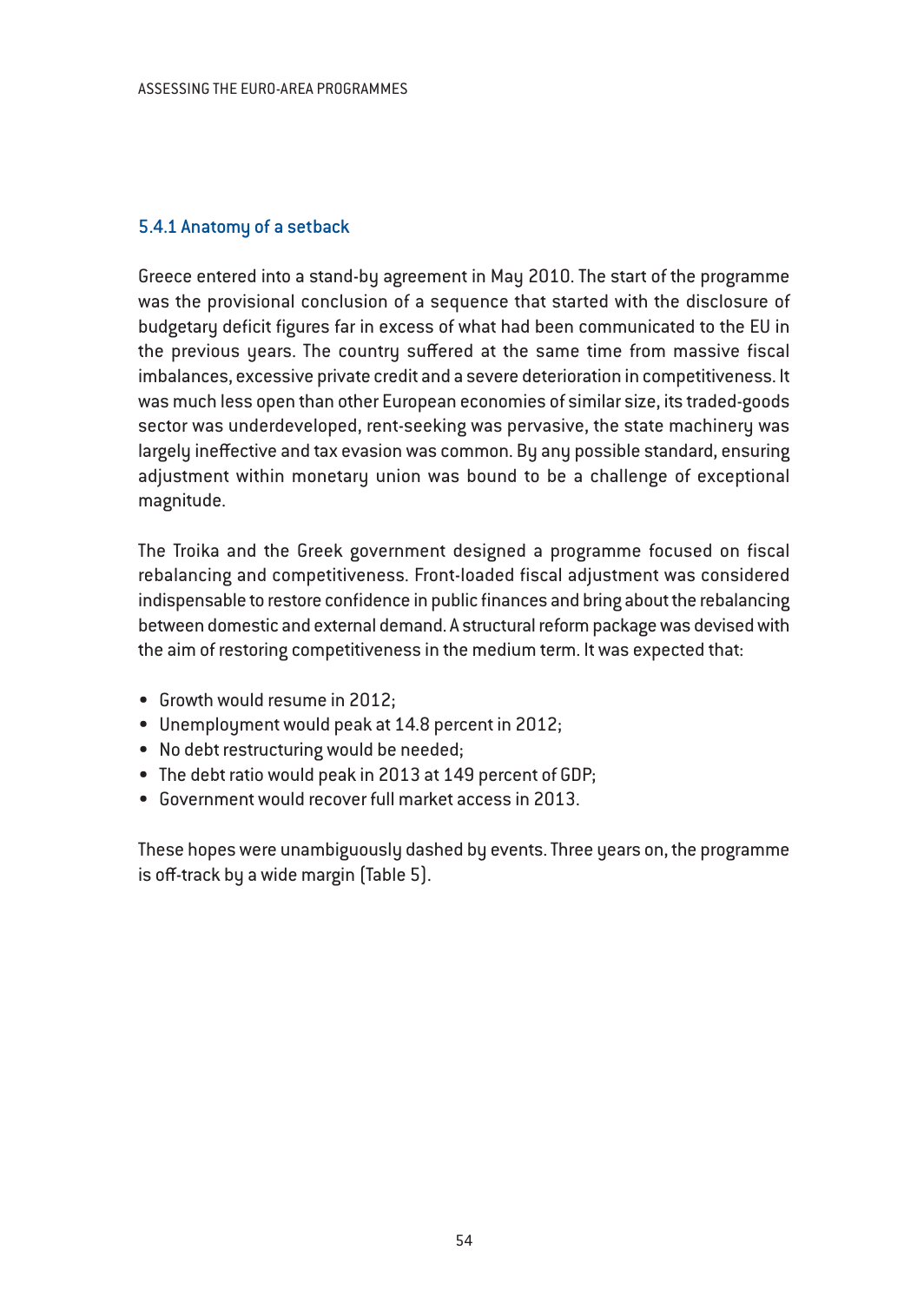|                                                   | <b>Initial</b> | January  | <b>Performance</b> |
|---------------------------------------------------|----------------|----------|--------------------|
|                                                   | programme      | 2013     | relative to        |
|                                                   | [May 2010]     | forecast | expectations*      |
| Real GDP (2009=100)                               | 96.5           | 79.6     |                    |
| Nominal GDP (base estimate for 2009=100)          | 99.2           | 77.8     |                    |
| Real domestic demand [2009=100]                   | 89.7           | 72.5     |                    |
| Gross fixed capital formation (2009=100)          | 82.6           | 56.6     |                    |
| Unemployment rate (per cent)                      | 14.3           | 26.6     |                    |
| Government deficit (per cent of GDP)              | $-4.8$         | $-4.5$   |                    |
| Government gross debt (per cent of GDP)           | 149            | 178.5    |                    |
| Exports of goods and services (billions of euros) | 60.6           | 50.6     |                    |
| Imports of goods and services (billions of euros) | 57.5           | 51.2     |                    |
| Current-account balance (per cent of GDP)         | $-4.0$         | $-1.2$   |                    |

#### **Table 5: Greece in 2013: expectations versus reality**

Source: IMF programme documents. Note: \* red: worse than expected; yellow: as expected; green: better than expected.

It is not unusual for IMF programmes to disappoint in comparison to initial forecasts, but orders of magnitude are usually much smaller. On the basis of an assessment of 159 programmes, the IMF Independent Evaluation Office found that growth disappointed in about 60 percent of programmes, and that the average output shortfall over a two-year period was 1.5 percent and -6.4 percent in cases of capital account crises (IEO, 2003, Table 5.3). An output shortfall as large as Greece's could only be found in one percent of the programmes.

The differences between performance indicators are also remarkable. Greece under the programme experienced a true collapse in domestic demand and especially of fixed investment. In January 2013, unemployment in 2013 was expected to be more than 12 percentage points higher than foreseen at the outset of the initial programme. But the government deficit was expected to be 2 percentage points higher only and the current account was expected to be closer to balance.

To monitor these developments in more detail, we look at key indicators and their expected evolution at roughly one-year intervals in the initial May 2010 programme, the March 2011 third review, the March 2012 request for an extended agreement and the January 2013 second review of the extended arrangement. Unless otherwise indicated, all data is taken from IMF documents.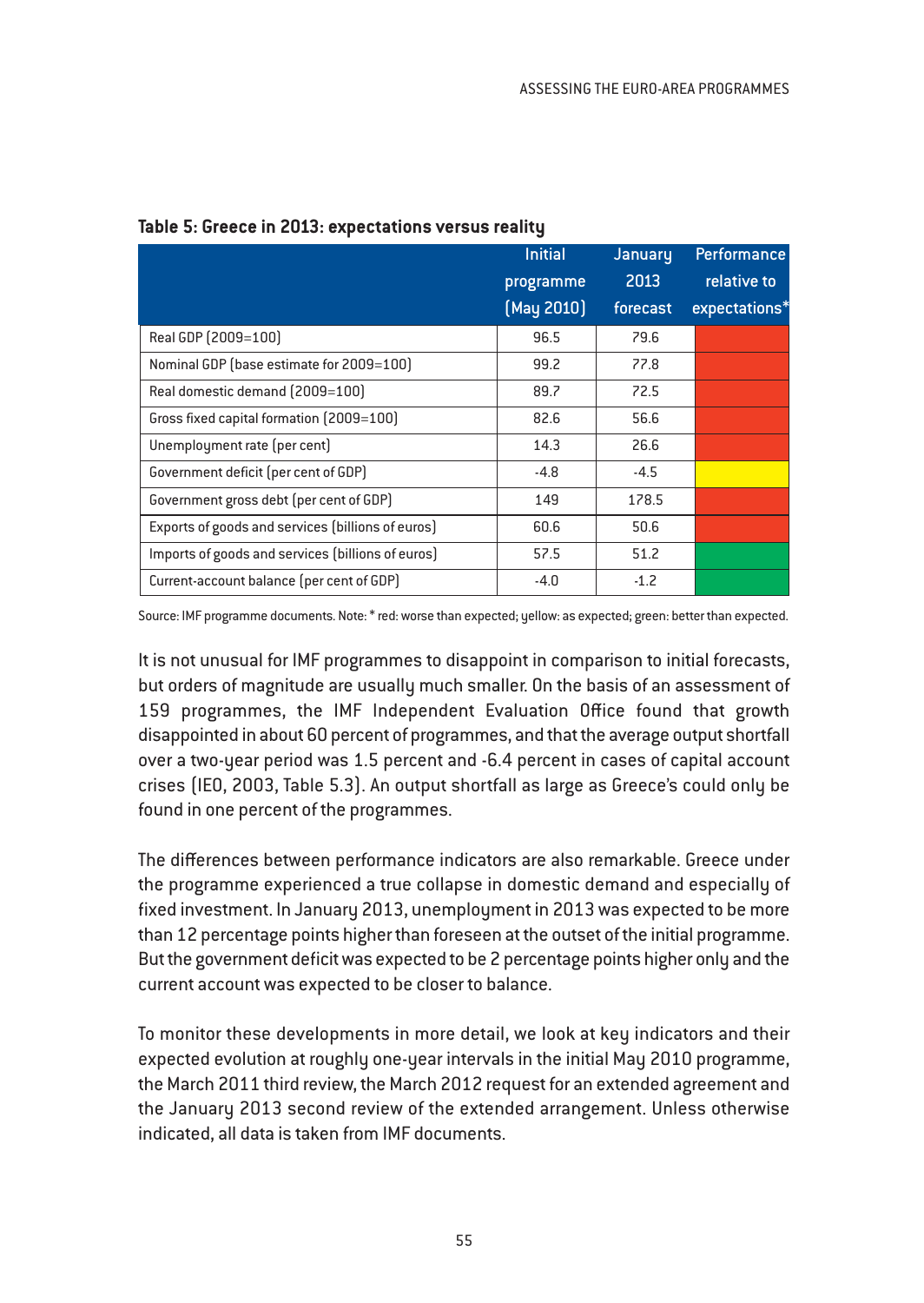## *Growth and employment*

As Figure 25 shows, the programme was still roughly on track at the time of the March 2011 third review. However, there was a sharp deterioration between spring 2011 and spring 2012, and a further deterioration between spring 2012 and spring 2013. Instead of a slowdown in the pace of contraction followed by a stabilisation, as expected in March 2011, the decline in domestic demand accelerated sharply in 2011 and continued in 2012. In 2011 fixed investment declined by close to 20 percent. This collapse was not offset by foreign trade. On the contrary, exports performed worse than initially hoped.



#### **Figure 25: Projections of real GDP and domestic demand**

Source: IMF programme documents.

The same pattern can be seen for unemployment. Although a significant deterioration was thought likely in the initial programme, the unemployment rate was expected to peak in 2011. In fact the deterioration went much further. The projected increase in the unemployment rate between 2009 and 2013 is expected to be 17.2 percentage points in the January 2013 review, against 4.9 in the programme – more than three times more (Figure 26).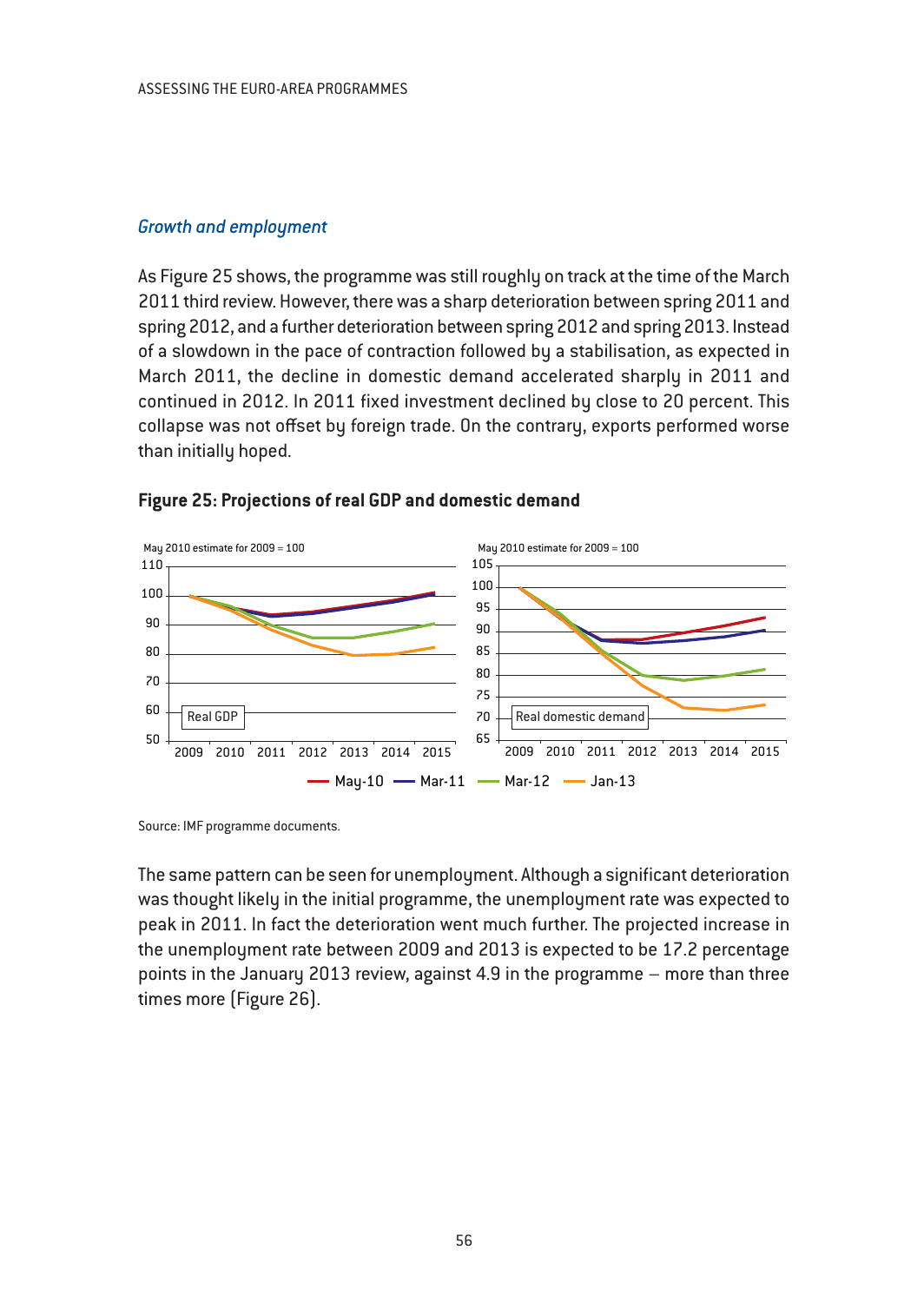

**Figure 26: Projections of the unemployment rate (%)**

Source: IMF programme documents.

# *Wages, prices and the real exchange rate*

The initial programme foresaw a moderation of inflation in 2010 and a small decrease in consumer prices in 2011, followed by a gradual convergence towards a one percent inflation rate (Figure 27). This scenario was compatible with a slow improvement in the real exchange rate vis-à-vis the rest of the euro area. Competitiveness gains were, however, expected to take place, as a consequence of productivity-enhancing reforms affecting the traded-goods sector and the economy as a whole.

In reality consumer price index (CPI) inflation increased in 2010, partly as a consequence of the rise in the VAT rate, and started to decline in 2012 only. By this measure the real exchange rate vis-à-vis the euro area is not expected to post a material improvement by 2013. The GDP deflator-based real exchange rate suggests improvement already in 2012, albeit a modest one.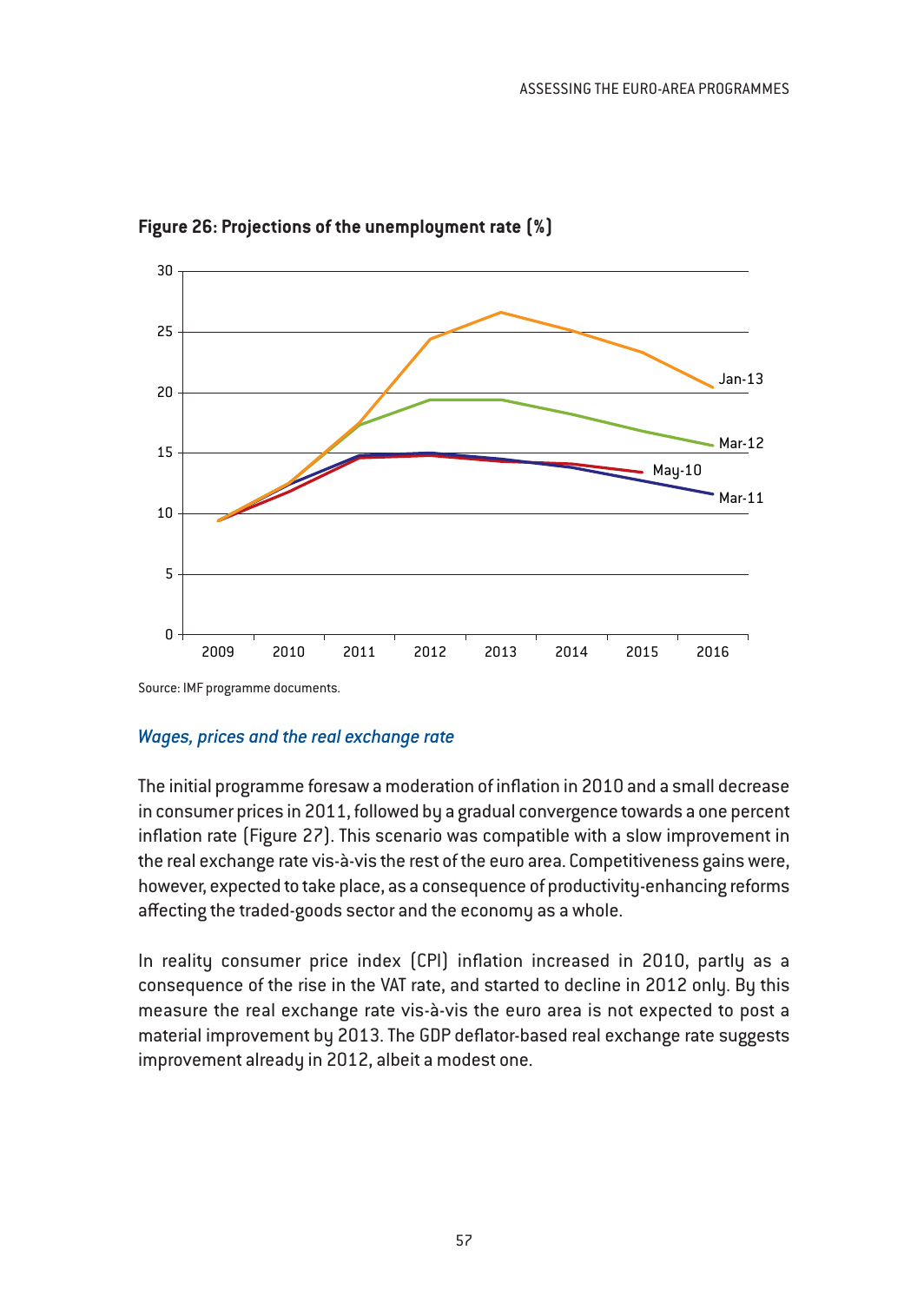

# **Figure 27: Projections of CPI inflation and the real exchange rate**

Source: IMF World Economic Outlook, IMF programme documents, European Commission Economic Forecast, Bruegel calculations. Note: The CPI for the euro area is taken from the closest vintages of the IMF's bi-annual World Economic Outlook.

It is only for wage-based competitiveness indicators such as unit labour costs that the improvement is noticeable. Thanks mostly to downward wage adjustment, ULCs started to decline already in 2010 and the trend accelerated strongly in 2011-12.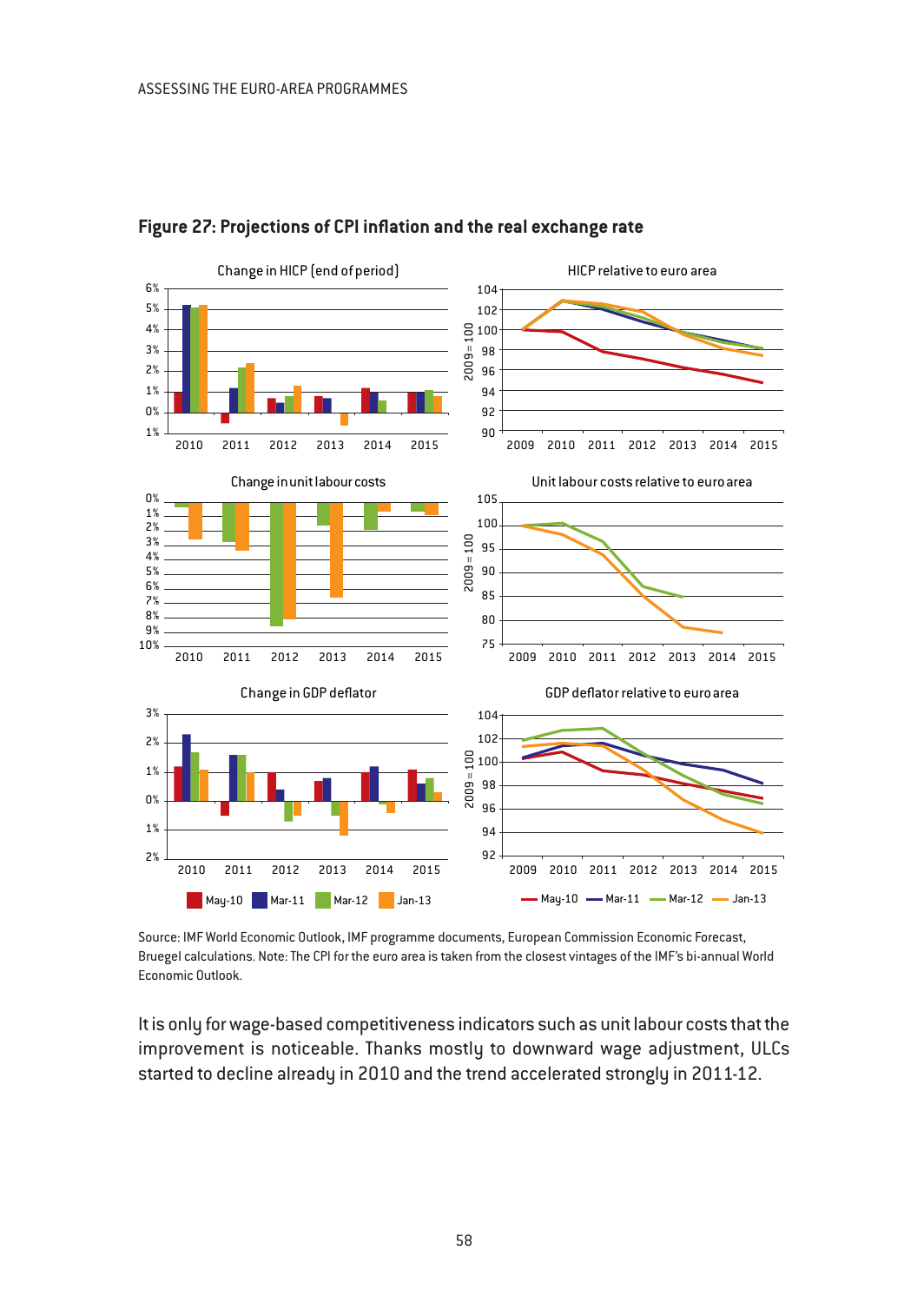# *Public finances*

Notwithstanding the February 2012 restructuring, the debt ratio in 2013 is expected to be still significantly above the initial target. As a proportion of GDP, the government balance is expected to be 1.9 percentage points worse than envisaged in the first programme (Figure 28). This gap, however, can be entirely ascribed to the fact that the actual 2009 deficit was itself notably worse than assessed at the time of the launch of the first programme. In terms of change, the 2009-13 evolution as foreseen in January 2013 is the same: almost 9 percent of GDP.

# **Figure 28: Projections of the general government balance and primary balance (% of GDP)**



Source: IMF programme documents.

This is an extraordinary result in view of the sharp deterioration of the output forecast. It can be first explained by a large drop in the interest payments (€8.4 billion or 5.2 percent of GDP in 2013 according to the January 2013 forecast, instead of €18.9 billion as initially foreseen), which itself resulted from improvements to the terms of lending by the EFSF/ESM, and from the rescheduling agreement of February 2012. Second, the improvement in the primary balance has remained almost as strong as initially envisaged (€24.7 billion between 2009 and 2013, instead of the initially expected €27.8 billion). As the economy shrank, Greece increased its efforts to meet the deficit targets and largely succeeded.

Its performance is clearly less brilliant in terms of the public debt ratio, largely because initial conditions and the shrinking of the denominator mechanically affected the result. In spite of higher inflation, nominal GDP significantly falls short of the rebound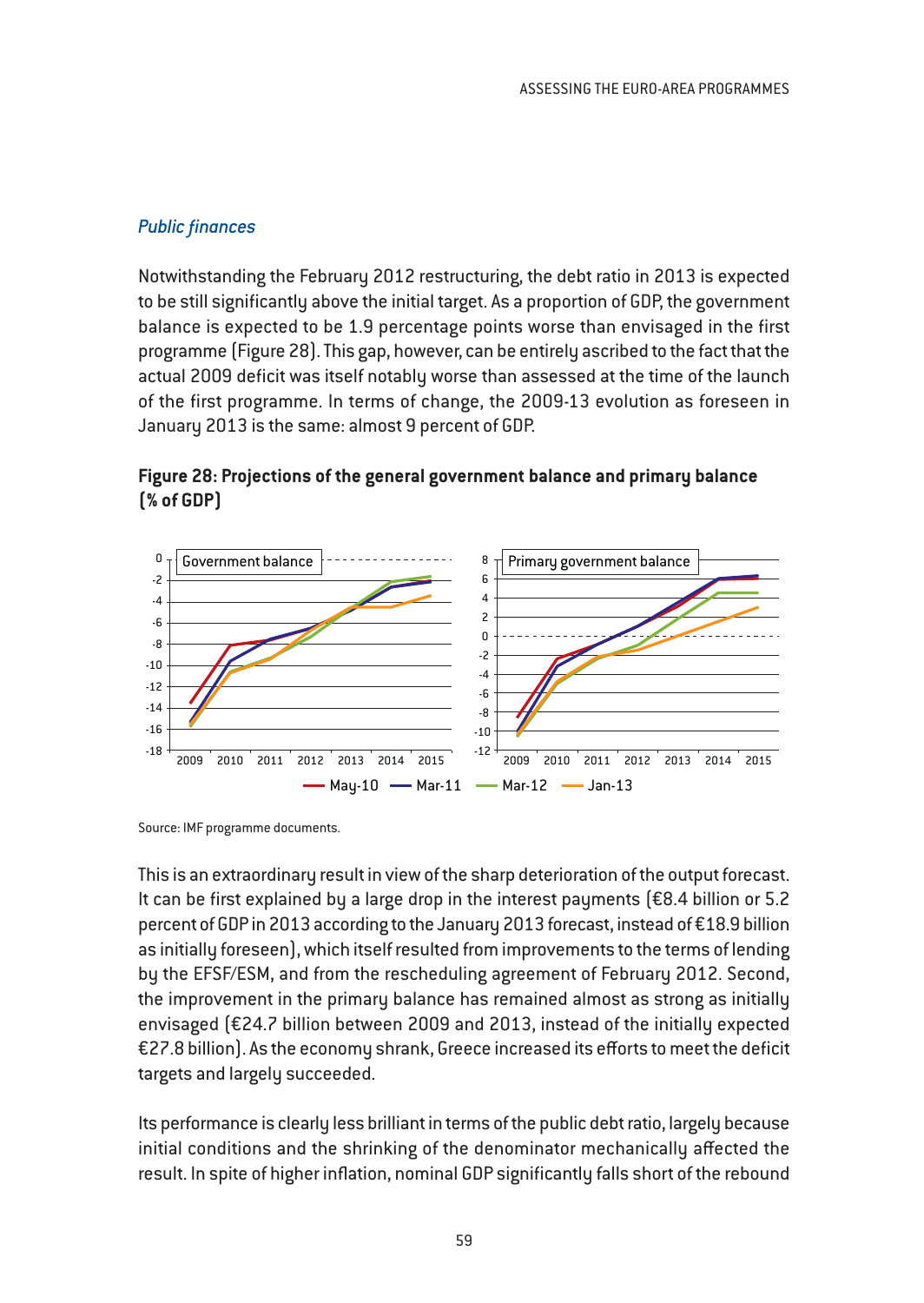expected in the first programme. In the initial programme it was expected to have returned by 2013 to the then-estimated 2009 level. In the January 2013 forecasts, it was expected to be more than 20 percent lower (Figure 30).

Against this background, the Troika pushed for a meaningful privatisation plan. In the first Troika programme privatisation receipts were expected to be nearly negligible: €3 billion during the 2010-13 period, roughly 0.3 per cent of GDP per year, a target the IMF staff considered "disappointing". As public debt concerns worsened, the Troika exerted increasing pressure on the government to be more ambitious, especially as publicsector assets – not all of which were marketable – were assessed to be worth nearly €200 billion (85 percent of GDP)<sup>31</sup>. It was hoped that in 2012-13, privatisation could raise about one percent of GDP per year. In addition, divestiture of state assets was expected to contribute to economic performance.

Enthusiasm for privatisation was however dashed. Politically, the Troika was accused of pushing for the dismantling of state property. Economically, weak equity market conditions undermined potential revenues. In December 2011, the Troika recognised that results had disappointed but nevertheless set as a goal that privatisation proceeds should reach €11 billion by end-2012, €20 billion by end-2013 and €35 billion by end-2014<sup>32</sup>. This was still quite ambitious. However the envisaged programme was not carried out in 2012, partly because of the two elections the country went through in the first semester. In early 2013, privatisation receipts for 2012 were assessed as negligible.

<sup>31.</sup> See Table 18 in the IMF's Second Review, December 2010.

<sup>32.</sup> See Annex Table 1 in the December 2011 Review.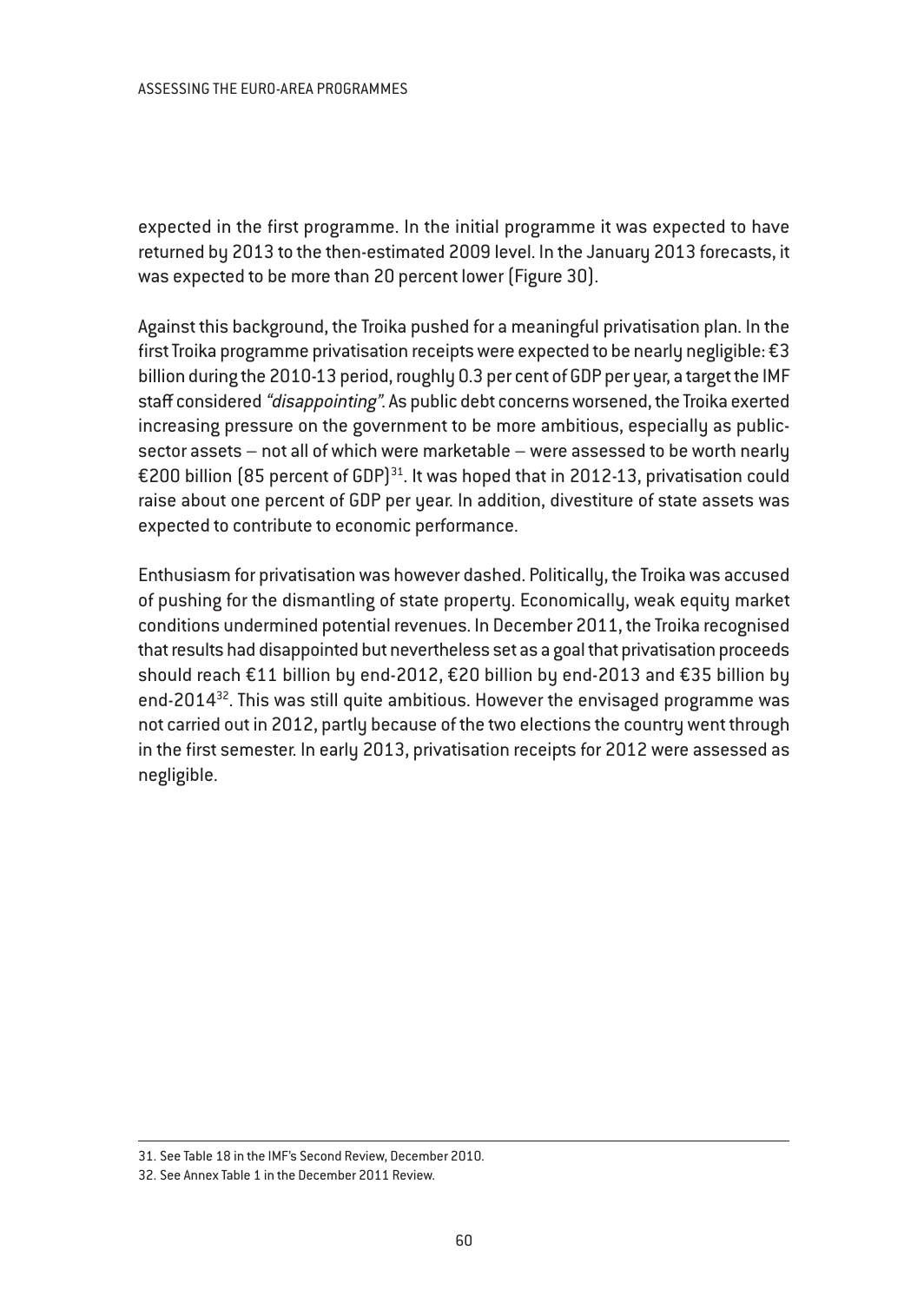

#### **Figure 29: Greek privatisation plans**

In retrospect, the Troika repeatedly proved to be too optimistic about the ability and willingness of the government and the privatisation agency to prepare and execute privatisation plans.



#### **Figure 30: Projections of the gross government debt ratio and nominal GDP**

Source: IMF programme documents.

Sources: IMF programme documents.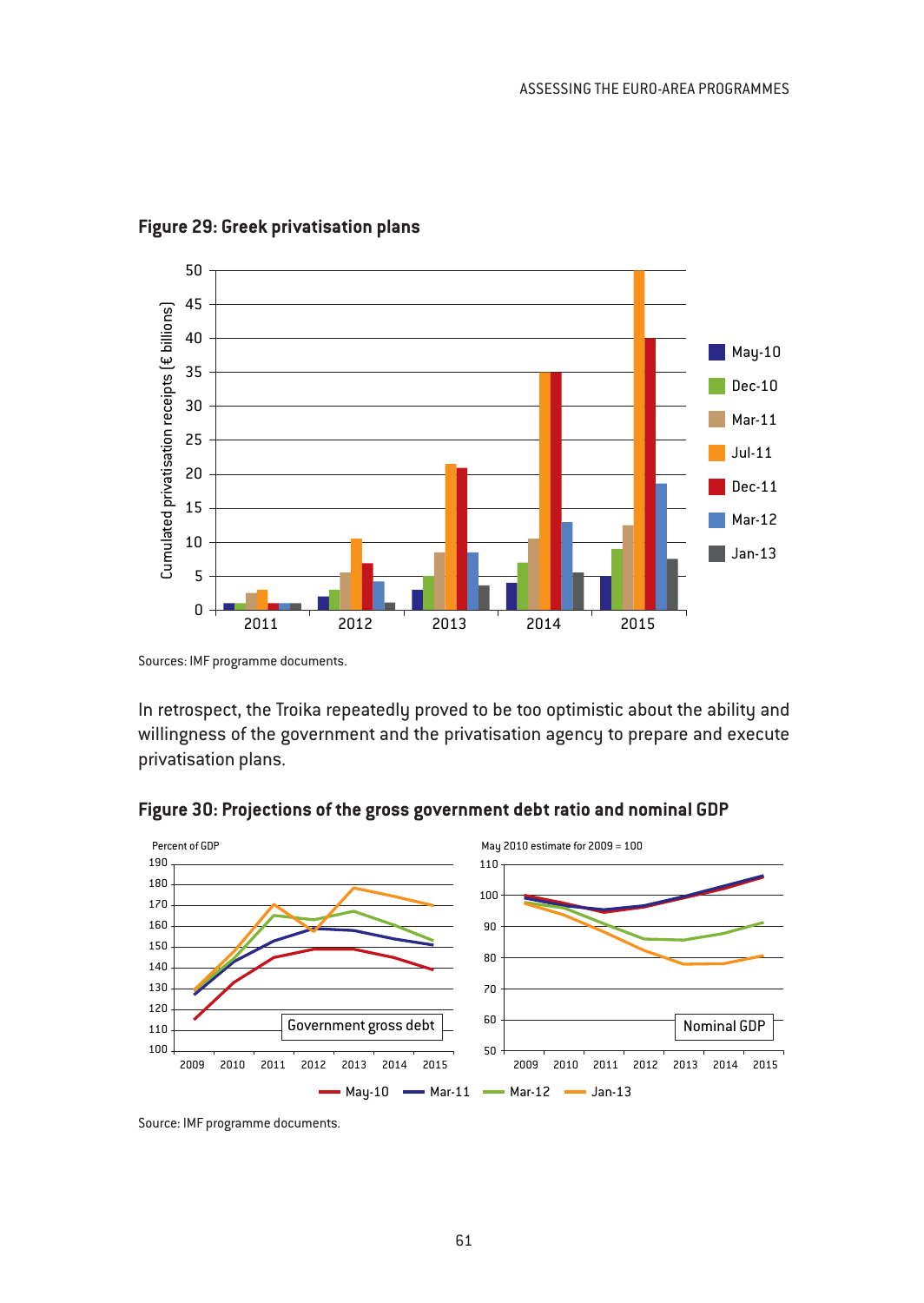# **Table 6: Breakdown of gap between initial and actual fiscal targets for Greece, 2010-2013**

|                                                    | [All variables expressed as % of GDP]             | <b>Primary</b> | <b>Overall</b> | Gross      |
|----------------------------------------------------|---------------------------------------------------|----------------|----------------|------------|
|                                                    |                                                   | balance        | balance        | debt       |
| 2013 target as set in the May 2010 SBA programme   |                                                   | 3.1            | $-4.8$         | 149.0      |
|                                                    | Worse 2009 initial conditions                     | $-1.8$         | $-2.0$         | 14.3       |
| ٠                                                  | Revenue shortfall due to adverse GDP developments | $-9.0$         | $-9.0$         |            |
| ٠                                                  | Effect of lower nominal GDP                       |                | $-1.0$         | 38.4       |
| $\blacksquare$                                     | Interest rate on public debt                      |                | 4.5            |            |
| ٠                                                  | Larger than expected overall deficits             |                |                | $1.7^{33}$ |
| $\overline{\phantom{a}}$                           | Fiscal consolidation effort (residual)            | 7.7            | 7.8            |            |
| ٠                                                  | Debt accumulation residual                        |                |                | 1.7        |
|                                                    | Debt restructuring                                |                |                | $-26.6$    |
| 2013 result as forecast in the January 2013 review |                                                   | 0.0            | $-4.5$         | 178.5      |

Source: Bruegel calculations, IMF programme documents. Note: See methodology in Appendix 2.

Table 6 details the contributions of various factors to the changes in the deficit and debt ratios between the 2010 commencement of the programme and the January 2013 review. Concerning the deficit, the very large revenue shortfall resulting from adverse growth developments was largely offset by an additional fiscal effort estimated to be of the order of magnitude of 7 percentage points of GDP over four years, or almost two percentage points per year. This considerable consolidation came on top of the major effort already pencilled in in the first programme. Concerning the debt ratio, significantly worse initial conditions and the mechanical effects of a lower nominal GDP were the two main factors accounting for the gap between the initial and the final debt ratios. Restructuring contributed to reducing the 2013 debt ratio by 25 percentage points, but this was nowhere near enough to offset the two adverse factors.

# *External account*

The external balance is the one indicator for which there have been positive developments during the last three years: the current-account deficit has shrunk faster than initially expected and it is expected to nearly vanish in 2013. This development is not due to an improvement in the trade balance, however: in 2013 Greece is

<sup>33.</sup> The deviations from the initially projected overall balance in 2010 and 2011 were partially compensated by the smaller than expected overall deficits in 2012 and 2013 as consequence of the debt restructuring.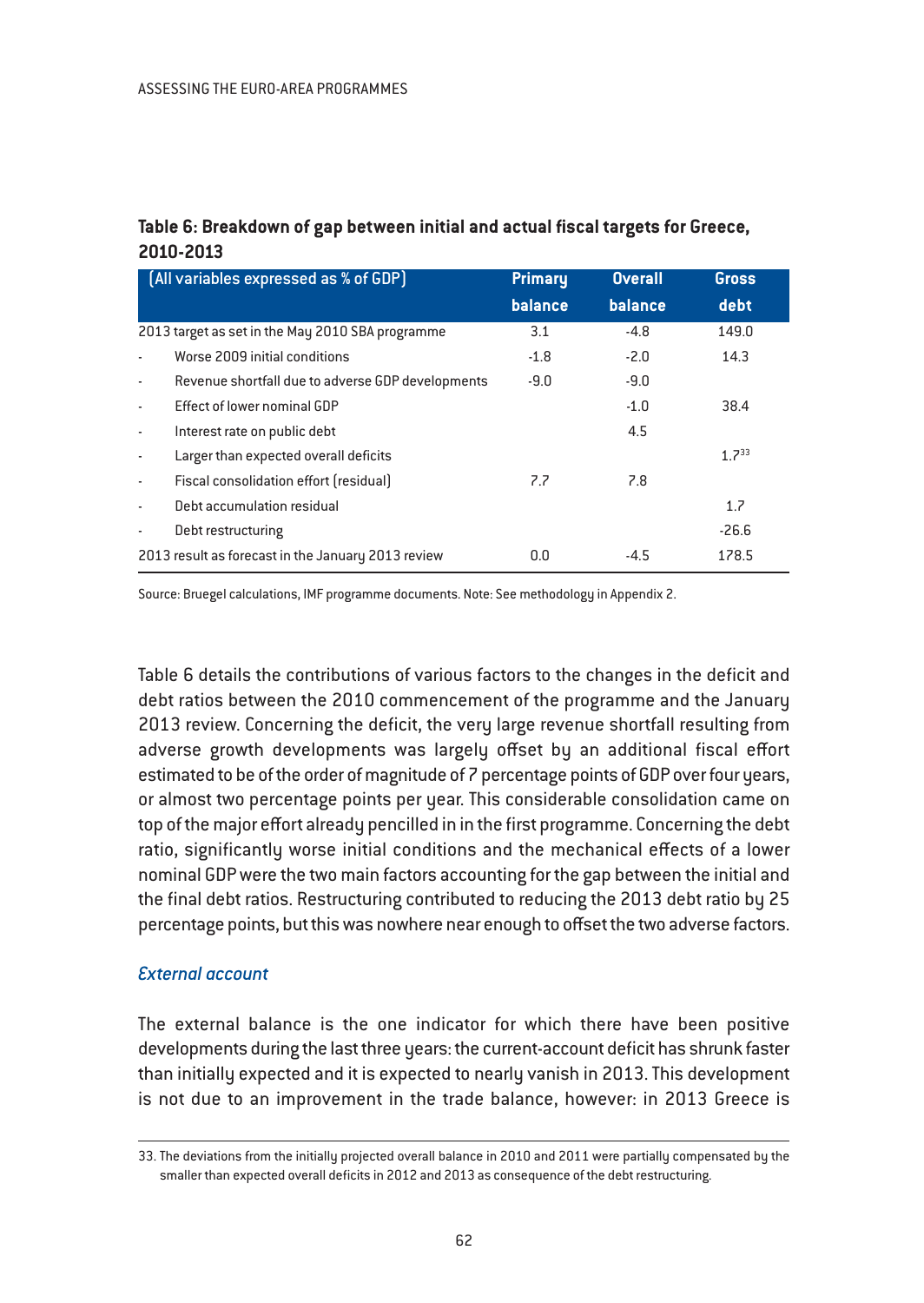expected to post a small (-0.3 percent of GDP) trade deficit instead of a 1.3 percent of GDP surplus. Exports that were supposed to grow at about 6 percent annually in volume terms stagnated in 2011-12 and are only expected to rebound modestly in 2013. Imports have contracted severely, in line with the collapse of domestic demand. So the Greek economy does not exhibit any sort of competitiveness revival. In comparison to the assumptions of the first programme, the improvement in the current account stems exclusively from lower interest payments – because of the restructuring and higher unilateral transfers.

**Figure 31: Projections of the current-account balance and the trade balance (% of GDP)**



Source: IMF programme documents.

# 5.4.2 Reasons for setbacks

The Greek programme may still achieve its ultimate goal of keeping Greece in the euro area and of making it able to recover and grow. But the IMF and the ESM have had to commit many more resources and for a much longer period than initially envisaged, and results remain deeply disappointing, and the ultimate outcome uncertain.

It was not immediately obvious that things would turn out this way. As indicated already, macroeconomic evolution in 2010 was roughly in line with programme forecasts and the first evaluations by IMF services were positive: the first review in July 2010 spoke of an "impressive start", the second, in December 2010, assessed the programme as "broadly on track". But the situation took a turn for the worse in 2011. Against the background of heightened market concern, domestic demand and GDP growth underperformed markedly, investment collapsed and exports stagnated. The programme went off-track and the unsustainability of Greece's debt became obvious.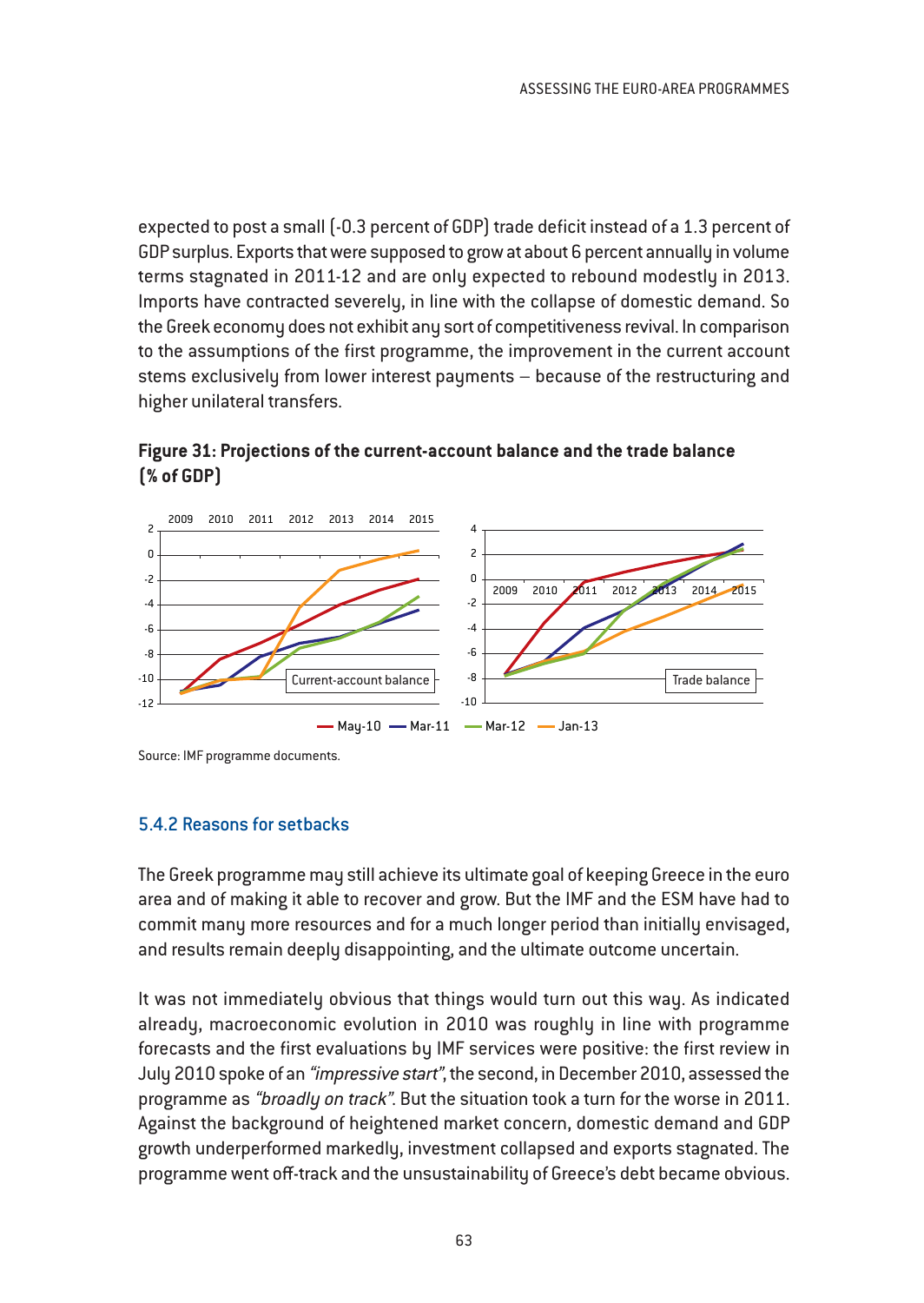- In the following sections, we examine a number of possible explanations for this failure:
- The external environment was more adverse than expected;
- Euro-area policies were inconsistent;
- Implementation by the Greek authorities was inadequate or insufficient;
- Debt restructuring should have been front-loaded;
- Fiscal austerity has been excessive;
- Not enough weight was given to the structural reform and competitiveness objectives.

#### *Adverse external environment*

As shown in Figure 3, Greece, until summer 2011, benefitted from a rather benign external environment. Growth in the euro area remained positive, broadly in line with forecasts made in May 2010. The environment during the first fifteen months of the programme was thus significantly better than later, when the Irish and Portuguese programmes were in their early stages.

#### *European policy indecision*

The Greek programme undoubtedly suffered from the hesitant European policy stance. The start of the programme was delayed by lingering uncertainty about the principle, procedures and terms of assistance. After Greece revealed on 16 October 2009 the extent of its budgetary misreporting, it took eight months to agree on an assistance programme. By the time the programme started, market access had been lost. The terms of European assistance were revised several times. The announcement in Deauville in October 2010 that debt securities would include collective action clauses from 2013 onwards sent confusing signals about the stance towards restructuring. Debt restructuring and the desirable extent of private-sector involvement were the subjects of numerous discussions, and less than four months after the heads of state and government agreed on a scheme in July 2011, it was replaced by another – deeper – scheme in October 2011. Even the desirability of adjustment within the euro area was a matter for open discussion, which contributed to market doubts about Greece's membership of the euro. These vacillations created an atmosphere of uncertainty about the context in which the programme was being executed and its chance of success. The uncertainty impacted bond rates significantly and reverberated in the domestic policy debate.

External factors, however, are certainly not the only reason why the programme went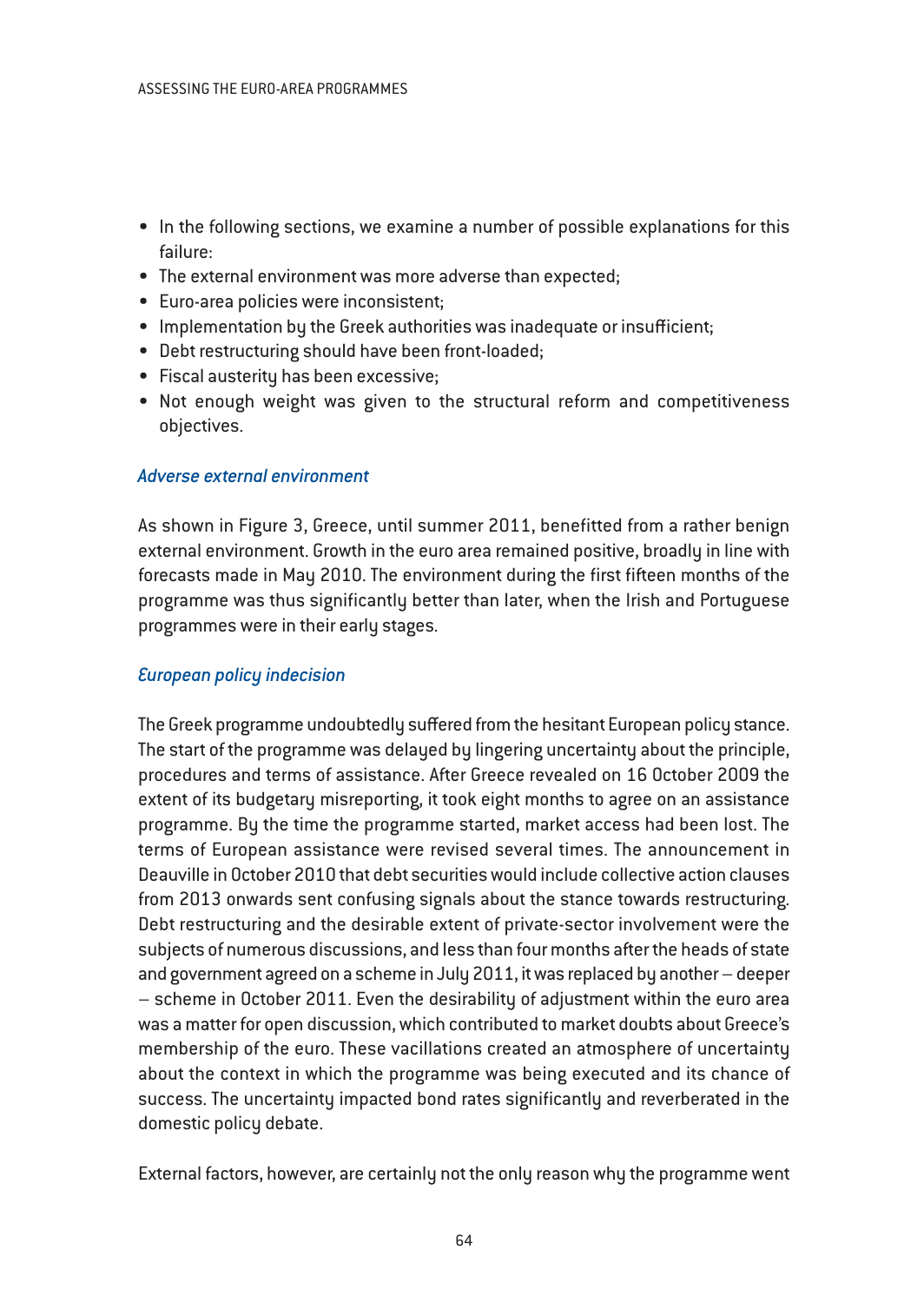off track. Errors in its design and calibration and adverse domestic developments also played major roles.

# *Inadequate and insufficient programme implementation*

Troika members are adamant that the major cause of the setback was lack of implementation on the Greek side. More precisely, they claim that the commitment of the Greek authorities started to waver towards the end of 2010, and stalled in late spring 2011. Quarterly reviews and press releases published by the Troika or the IMF indeed confirm that from this period until autumn 2012, the Troika repeatedly expressed dissatisfaction with the implementation of the programme, especially about structural reform (Table 6).

Official press releases tended towards understatement. For more than a year, at a crucial juncture, implementation of agreed policies was deficient and the Greek authorities, the parliament and government bodies in charge of enforcement lacked ownership of the objectives and priorities of the programme.

In hindsight, it is clear that lack of implementation was a major hindrance to policy reform. The Troika overestimated the effectiveness of the Greek government machinery and its ability to follow through on priorities and measures agreed in principle by Greece's political leaders. Without underestimating the responsibility on the Greek side, this suggests that the Troika could have made more effort at an earlier stage to build capacity and to tailor the programme in such a way that its implementation could be assured once agreed.

True, technical assistance was provided, by both the Troika (for example to the tax authorities) and, later, the European Commission (through the Task Force on Greece). But it proved insufficient.

# *Delayed debt restructuring*

In retrospect, debt restructuring should have taken place at an earlier stage or should have even been front-loaded – at least, judging from the Greek viewpoint. In the initial programme, debt was expected to peak in 2012-2013 at 149 percent of GDP, an already perilously high figure, and the government was supposed to maintain for several years a 6 percent of GDP primary surplus, a performance in excess of what other OECD countries have been able to achieve (Darvas et al, 2011). By the time of the third review, in March 2011, it was already clear that revisions to the 2009 debt and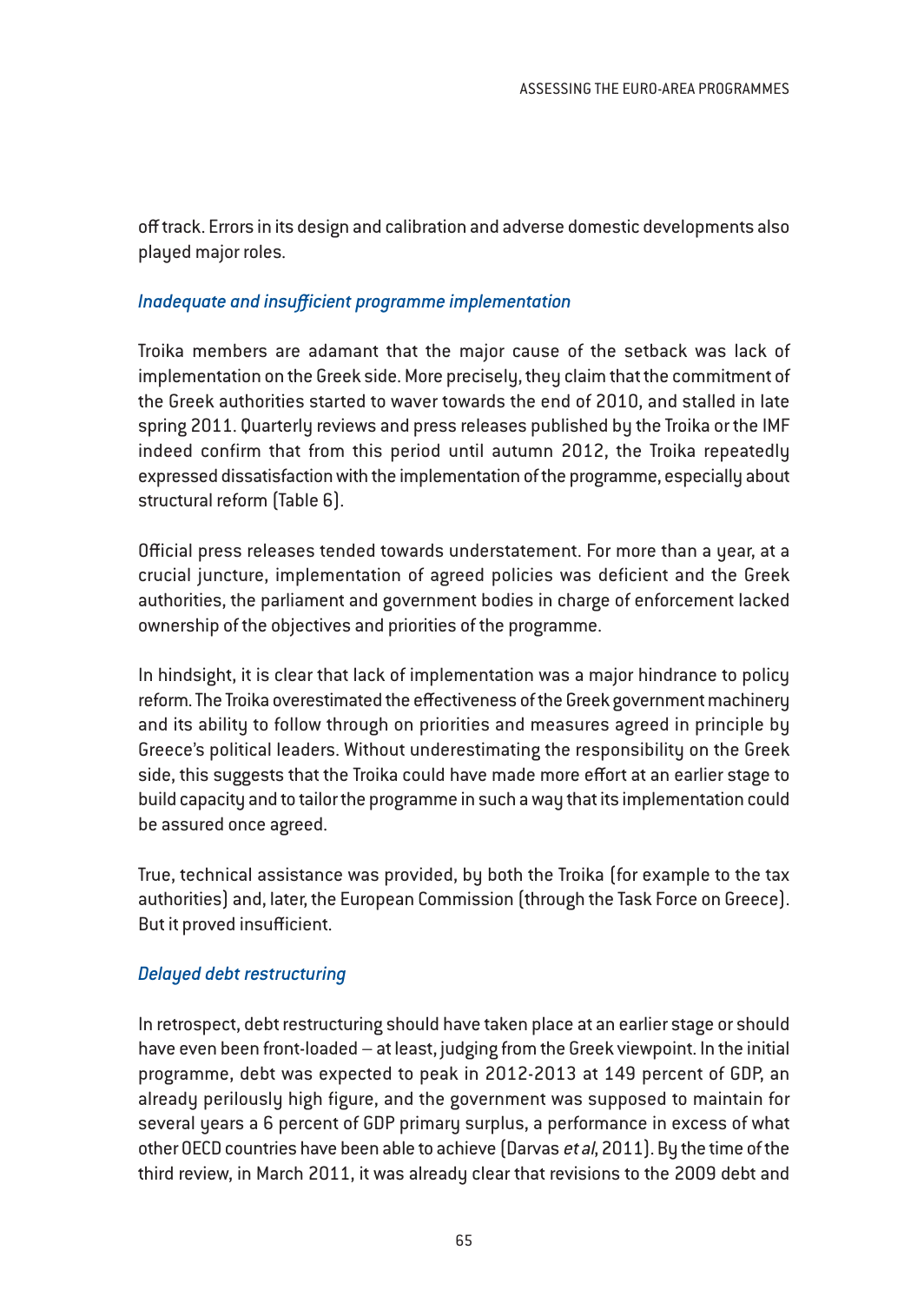# **Table 7: Greece - Troika and IMF statements on programme implementation, 2011-12**

| <b>Date</b>  | <b>Document</b>                | <b>Statement</b>                                                                                                                                                                                                                                                                                              |
|--------------|--------------------------------|---------------------------------------------------------------------------------------------------------------------------------------------------------------------------------------------------------------------------------------------------------------------------------------------------------------|
| 11-12/2/2011 | Troika statement               | The underlying fiscal and broader reforms necessary to<br>deliver the program's medium-term objectives are being<br>put in place [] Greece's economic programme remains<br>on track.                                                                                                                          |
| 3/6/2011     | Troika statement               | Reinvigoration of fiscal and broader structural reforms is<br>necessary to further reduce the deficit and achieve the<br>critical mass of reforms needed.                                                                                                                                                     |
| 8/7/2011     | Statement by the MD of the IMF | The program is delivering important results: the fiscal<br>deficit is being reduced, the economy is rebalancing, and<br>competitiveness is gradually improving. However, with<br>many important structural reforms still to be<br>implemented, significant policy challenges remain.                          |
| 11/10/2011   | Troika statement               | The reform momentum has not gained the critical mass<br>necessary to begin transforming the investment climate<br>[] It is essential that the authorities put more emphasis<br>on structural reforms in the public sector and the<br>economy more broadly.                                                    |
| 5/12/2011    | Statement by the MD of the IMF | The program is in a difficult phase, with structural reforms<br>proceeding slowly, the economy weak, and the external<br>environment deteriorating.                                                                                                                                                           |
| 9/3/2012     | Statement by the MD of the IMF | Restoring competitiveness and a sustainable fiscal<br>position will require Greece to undertake sustained and<br>deep structural reforms over a prolonged period.                                                                                                                                             |
| 5/8/2012     | Troika statement               | Staff teams [] concluded a visit to discuss with the new<br>authorities the economic policies needed to restore<br>growth and competitiveness, secure a sustainable fiscal<br>position, and underpin confidence in the financial<br>system in line with the objectives of the economic<br>adjustment program. |
| 17/10/2012   | Troika statement               | The authorities and staff teams agreed on most of the<br>core measures needed to restore the momentum of re-<br>form and pave the way for the completion of the review.<br>Discussions on remaining issues will continue.                                                                                     |

Source: IMF Website.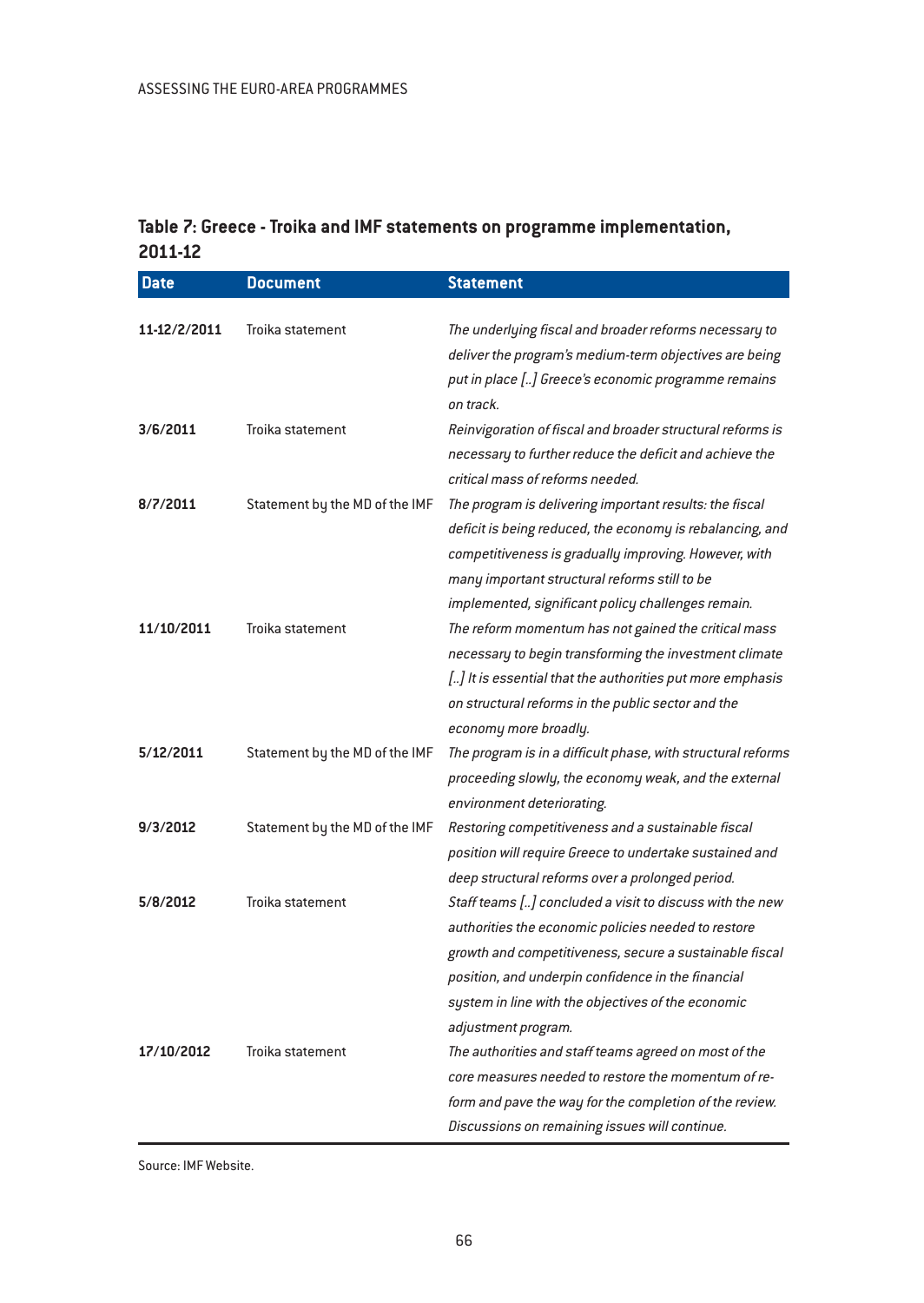deficit levels were making this scenario even more unlikely, even though the programme seemed to be on track from the growth and fiscal adjustment standpoints: in spite of its greater expectations for privatisation receipts, the IMF expected the debt ratio to peak 10 percentage points higher at 159 percent of GDP. As growth began to disappoint markedly during 2011, public debt unsustainability became obvious.

Furthermore, there were two internal contradictions in the economic and public finance strategy. First, to restore sustainability Greece needed a nominal GDP growth rate that was unrealistic for an uncompetitive economy in need of real exchange-rate depreciation. The Troika correctly assessed in May 2010 that Greece suffered from a debt sustainability problem and a competitiveness problem, and it estimated its real over-valuation to be of the order of 20-30 percent. There was an inherent tension between the two objectives of debt sustainability and real depreciation, which was recognised in the first programme, when it noted that "policies to restore external price competitiveness, which in <sup>a</sup> monetary union have to rely on reductions in domestic costs and prices, will initially weigh on economic activity, government revenue and debt dynamics".

The second contradiction  $-$  in fact an avoidable inconsistency  $-$  was caused by European leaders rather than the Troika negotiators: the excessive stringency of lending conditions. European insistence that, in order to prevent moral hazard, financial assistance could only be provided at penalty rates, led credit to be priced at Euribor + 300 basis points (rising to Euribor + 400 basis points after three years)<sup>34</sup>. As recognised later, this lending policy was inconsistent with the aim of ensuring sustainability, and it helped fuel market expectations of an eventual restructuring.

Restructuring was advocated early on by outside observers and market analysts. But according to participants in the negotiations between the Troika and the Greek authorities, it was not seriously considered as an option in the spring 2010 discussions, for several reasons:

- First, the fiscal situation seemed significantly better than it was: as indicated in Table 9, both the deficit and the debt ratio for 2009 were still underestimated.
- Second, an early debt restructuring could have led Greek citizens to believe that

<sup>34.</sup> In the words of the euro-area leaders "The objective of [the financial assistance] mechanism will not be to provide financing at average euro area interest rates, but to set incentives to return to market financing as soon as possible by risk adequate pricing" (statement on assistance to Greece, 25 March 2010).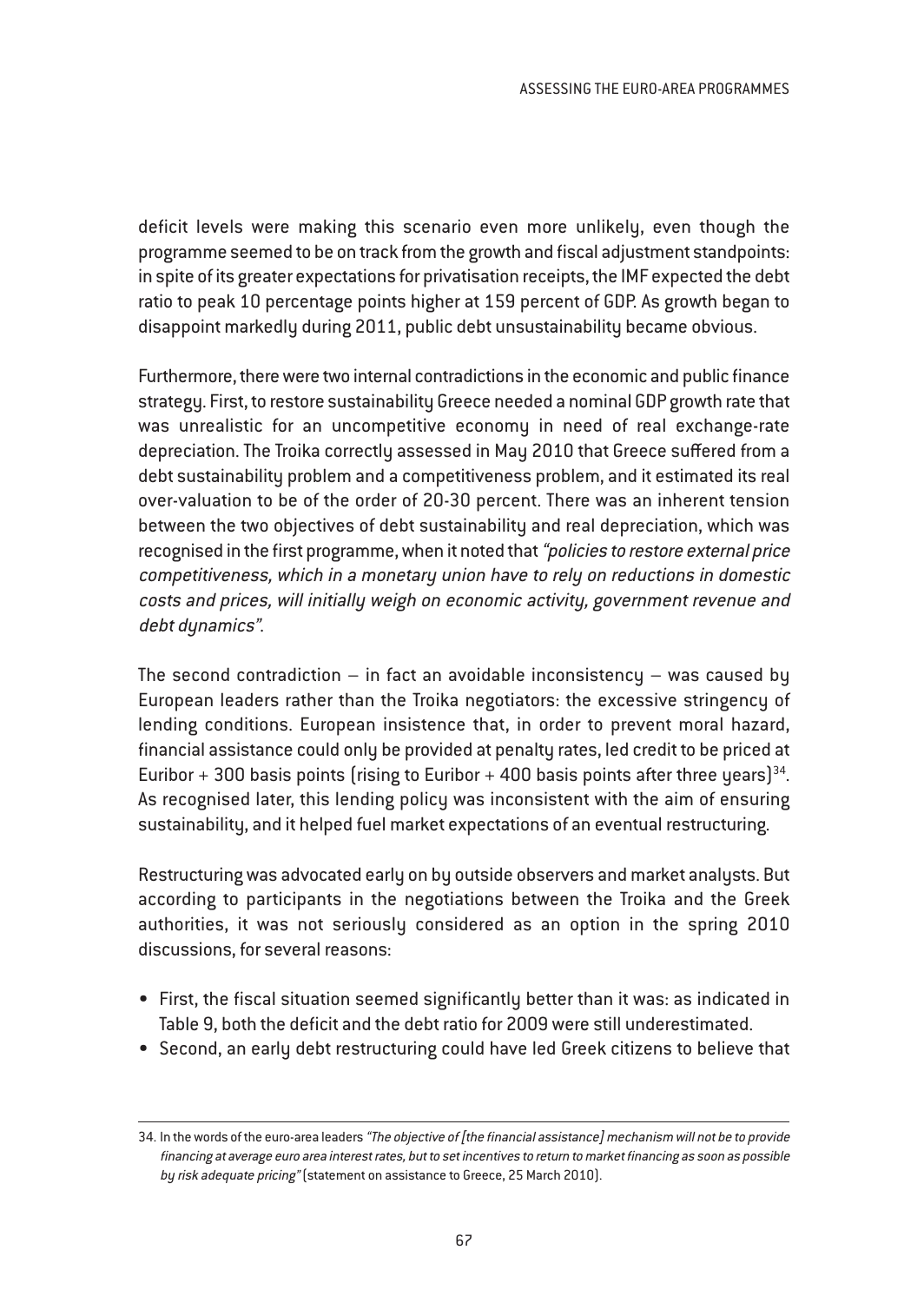they could shift the burden onto non-residents at no cost, which would have discouraged domestic consolidation efforts.

- Third, an early restructuring could have had noticeable spillover effects on the rest of the euro area. Banks were vulnerable to the Greek sovereign risk both directly, as they were holding more than €50 billion in Greek government securities, and indirectly, through their exposure to the Greek banking system.
- Fourth, debt restructuring would have set a precedent for other heavily indebted sovereigns.

For these reasons the ECB and several euro-area governments were adamant that restructuring had to be avoided. Reportedly, none of the key players advocated it strongly.

For the IMF, the decision not to advocate restructuring was difficult. As already discussed , the Greek programme involved exceptionally large loans from the IMF, far in excess of standard access limits. IMF rules state that lending in excess of the limits is only possible if "a rigorous and systematic analysis indicates that there is <sup>a</sup> high probability that the member's public debt is sustainable in the medium term". This would have excluded Greece, for which the IMF appraisal was that "on balance, staff considers debt to be sustainable over the medium term, but the significant uncertainties around this make it difficult to state categorically that this is the case with a high probability<sup>185</sup>. In a clear if implicit reference to Greece, the solution was to amend the rules to authorise the IMF to lend in excess of limits when "there is a high risk of international systemic spillovers"<sup>36</sup>.

By the end of 2010, however, it was increasingly difficult to avoid the conclusion that a restructuring was unavoidable. Spreads on 10-year government bonds vis-à-vis Germany had remained close to or above 800 basis points for six months, and projections indicated that return to a safe debt ratio required implausibly high primary surpluses for an extended period (Darvas et al, 2011). The IMF's third review of the programme mentioned "large risks" to sustainability, "including from growing contingent banking sector liabilities" $37$ . By the time of the fifth review in July 2011, the IMF was advocating "deep private-sector involvement" (PSI) over and above that agreed on 21 July. But agreement on the principle of such a deep PSI had to wait until October 2011, and negotiations were only completed in February 2012. The delay had

<sup>35.</sup> Greece: Staff Report on Request for Stand-By Arrangement, May 2010, p. 20.

<sup>36.</sup> Amendment of 9 May 2010 on access policy and limits. See Selected Decisions and Selected Documents of the IMF, Thirty-Sixth Issue, 31 December 2011.

<sup>37.</sup> Third review under the SBA, March 2011, p. 9.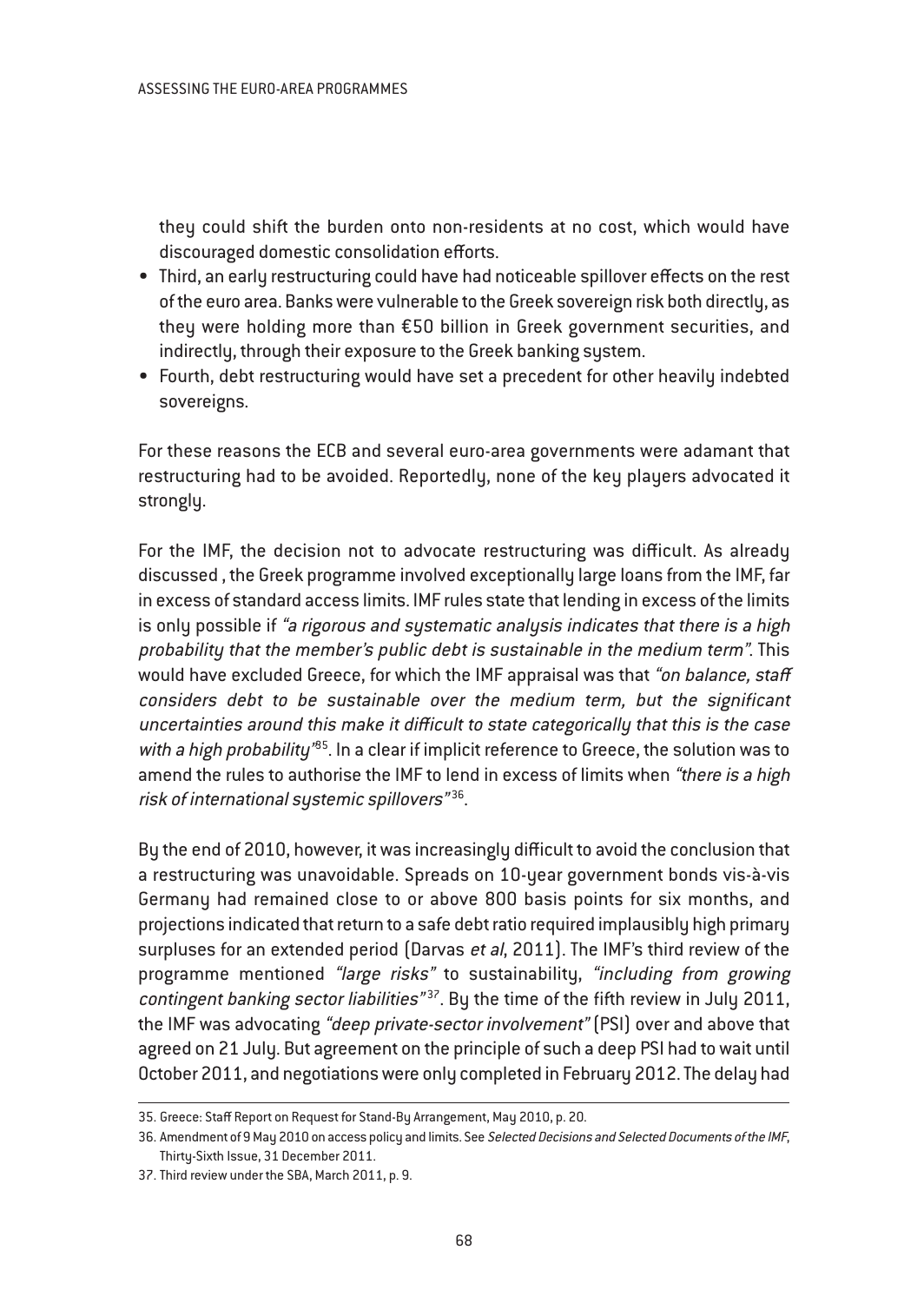a high cost as more holders of government debt were reimbursed on par in the meantime, implying deeper net present value cuts for the remaining holders and limiting the impact on debt sustainability of the restructuring. Furthermore, uncertainty over the debt settlement clouded the policy agenda during 2011.

### *Excessive austerity*

The fiscal stance is difficult to measure but the IMF, the European Commission and the OECD concur: between 2009 and 2013 Greece implemented an exceptionally vigorous fiscal consolidation package (Table 8). On average, retrenchment amounted to more than four percentage points of GDP per year. It was significantly more in 2010 as the programme called for a front-loaded adjustment.

|                            | 2009    | 2010    | 2011   | 2012[e] | 2013[f] | Change                   |
|----------------------------|---------|---------|--------|---------|---------|--------------------------|
| Initial programme (IMF)    | $-10.0$ | $-2.4$  | 0.8    | 2.8     | 4.6     | 14.6                     |
|                            |         |         |        |         |         | <b>Current estimates</b> |
| <b>IMF</b>                 | $-19.1$ | $-12.2$ | $-9.1$ | $-3.7$  | $-0.4$  | 18.7                     |
| <b>European Commission</b> | $-15.0$ | $-8.4$  | $-5.1$ | $-4.2$  | 2.4     | 17.4                     |
| <b>OECD</b>                | $-17.6$ | $-10.4$ | $-6.1$ | $-3.7$  | 2.3     | 19.9                     |

#### **Table 8: General government structural balance, Greece, 2009-13**

Source: IMF WEO database, April 2013; European Commission AMECO database, May 2013; OECD Economic Outlook, June 2013. Note:  $[e]$  = estimate,  $[f]$  = forecast.

Table 8 indicates that retrenchment went significantly beyond what was envisioned in the first, already very ambitious, adjustment planned in the first programme. The rationale for the initial strategy was that Greece needed a massive, front-loaded adjustment to put public debt on a sustainable path, stem excessive domestic demand, cut the external deficit and restore confidence. Furthermore, as Greece had lost market access, a slower pace of budgetary adjustment would have mechanically implied more official lending, for which there was no willingness among European leaders. The recessionary impact of these measures was recognised but it was hoped that in the short run they would be partially offset by a strong export performance and that domestic demand would start to recover in 2012.

It is difficult to assess whether the programme went off-track because the macroeconomic impact of the fiscal adjustment exceeded what had been pencilled in, or for other reasons. Greece in 2010 was already in recession and it was evidently hazardous to impose a 10 percent of GDP shock to a leveraged and uncompetitive private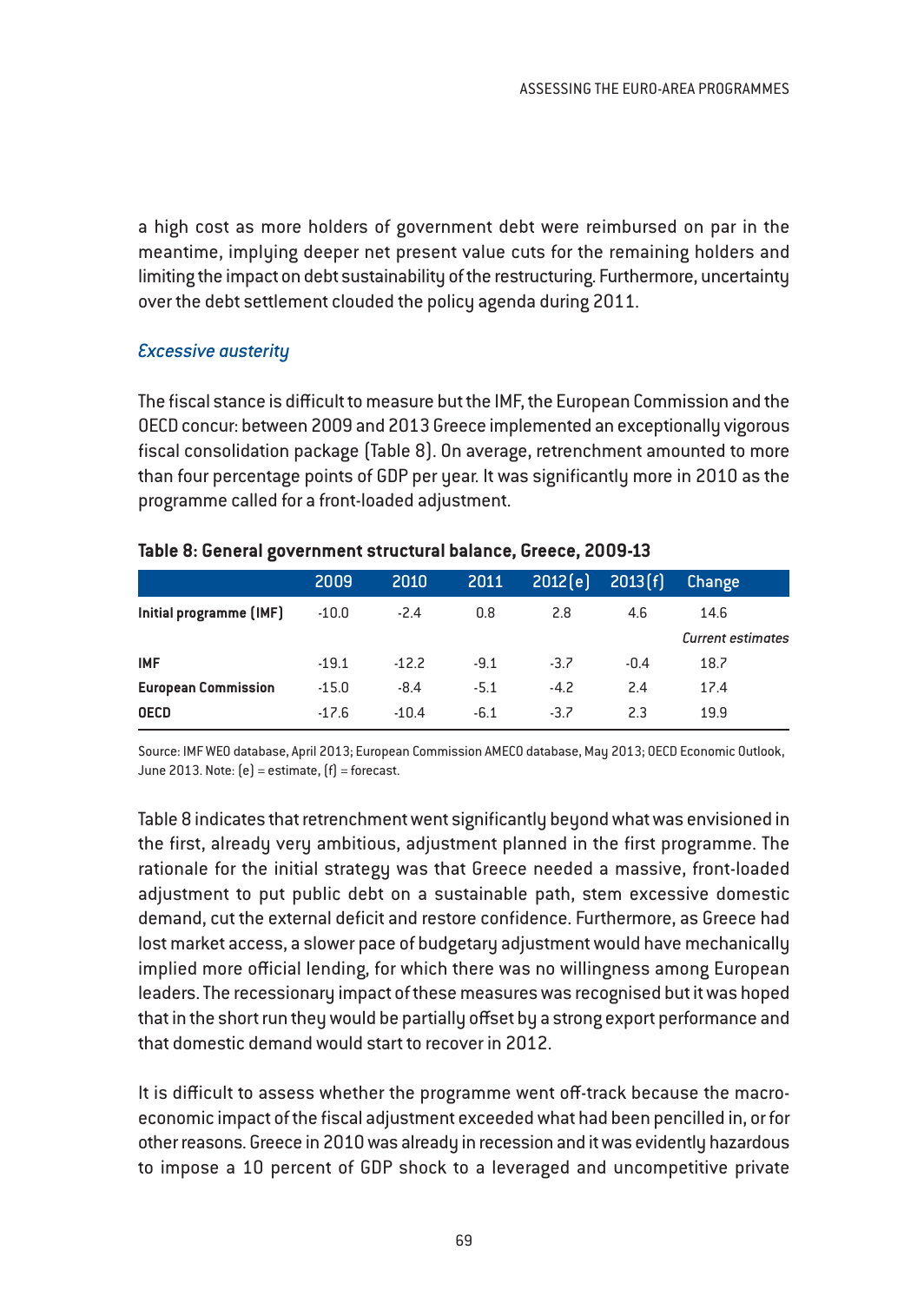economy. Private demand could hardly replace public demand in a context in which banks, having been rendered fragile by their exposure to the sovereign and by the rising proportion of non-performing loans, were in the process of tightening access to credit. Further developments increased the severity of the banking problem, leading to additional credit tightening and adverse consequences for domestic demand.

It is sometimes argued that the deterioration of the economic situation did not arise from austerity but from a confidence shock resulting from the confusing statements made by European policymakers at and after the Franco-German Deauville meeting. The increase in bond spreads and the rise in credit default swaps and the resulting worsening of the banking sector situation were factors in the programme's failure to reach its objectives.

Monthly indicators give mixed messages (Figure 32 on the next page). It is true that some indicators at the end of 2010 suggested a further deterioration of the situation after a period during which stabilisation at a low level had been observed. At the same time, the programme itself resulted in clear compression of domestic demand when it started in mid-2010.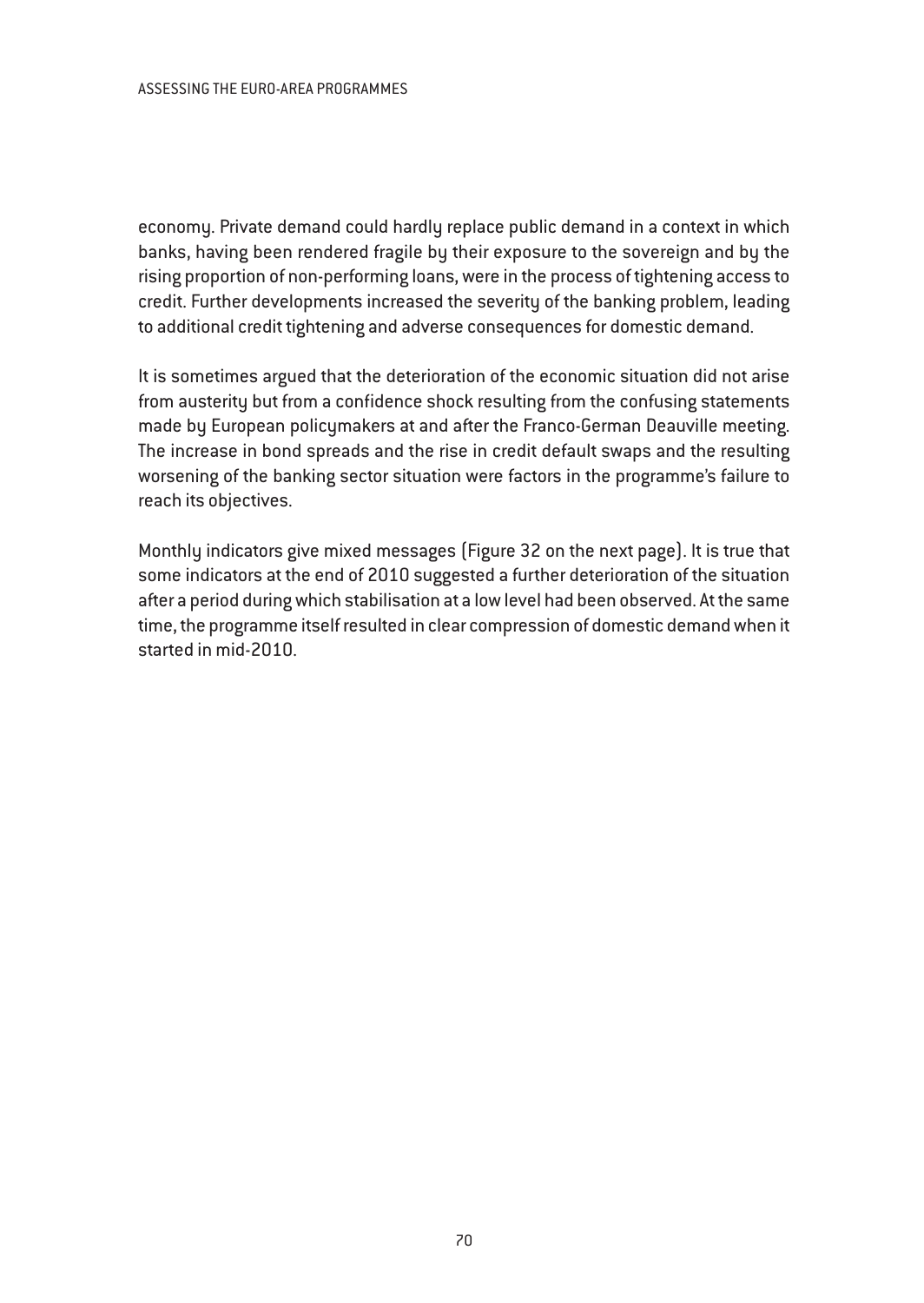

### **Figure 32: Selected monthly indicators, Greece, 2009-12**

### *Competitiveness and structural reforms*

According to the Memorandum of Economic and Financial Policies annexed to the May 2010 request for a stand-by arrangement, "the main objectives of the programme [were] to correct fiscal and external imbalances and to restore confidence". The programme indeed started from the recognition that Greece suffered from a budgetary problem and a competitiveness problem. It also acknowledged that to correct fiscal and external imbalances at the same time was "challenging" and required a "major reorientation of the economy".

Addressing the first problem required nominal GDP to grow and to contribute to alleviating the debt burden. Addressing the second in the low-inflation context of the euro area and closing the competitiveness gap by the end of the programme required the GDP deflator to drop or at least to remain roughly constant, which, against the background of a real domestic demand adjustment, mechanically implied a significant worsening of the sustainability conditions.

Source: Bank of Greece, Bulletin of Conjunctural Indicators. Note: 12MMA = 12-month moving average.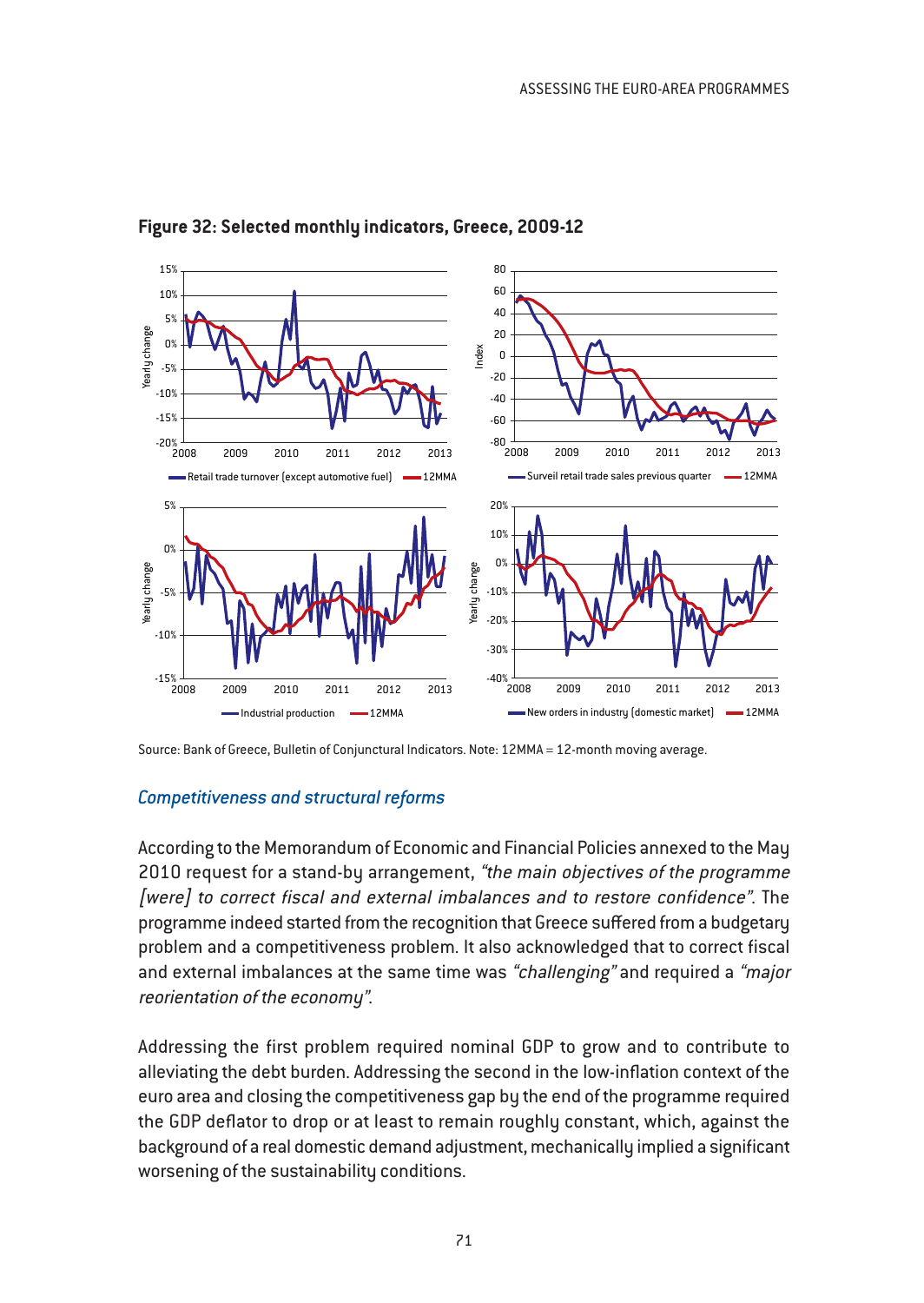To reach these twin objectives, the strategy was to make the fiscal adjustment "the cornerstone of the programme", to use income and social security policies to "buttress the fiscal adjustment effort and restoration of competitiveness" and to introduce structural reforms to "boost the economy's capacity to produce, save and export", while maintaining financial stability. The intended assignment was therefore to rely on a major, front-loaded fiscal adjustment effort to strengthen public finances, and to rely on a combination of public-sector instruments (such as wage reductions) and privatesector reforms (such as the reform of the wage bargaining system) to set in motion a unit labour cost reduction and disinflation process.

From the outset there was an unmistakable asymmetry in the programme: while the correction of fiscal imbalances relied on a clearly defined set of budgetary instruments, the effectiveness of structural reforms in delivering the intended competitiveness gain was bound to be much more elusive. In particular, the programme did not rely on a fiscal devaluation strategy (for which it was probably estimated that the country lacked fiscal space). Initially, there was also to be a discussion on making the abandonment of the fourteenth month of salary<sup>38</sup> a part of the programme conditionality, but this option was rejected. As a consequence, the GDP deflator was expected to experience a small decline in 2011 (-0.5 percent) and to grow at about one percent per year thereafter. This was insufficient to restore price competitiveness and led to reliance on optimistic assumptions about the ability of the tradable sector to engineer an export rebound.

Almost two years later, in March 2012, the memorandum attached to the request for an extended arrangement under the EFF included an unambiguous recognition of failure on the competitiveness front. It spoke of "a good deal of primary fiscal adjustment" but only of "some improvements in unit labour costs" that left a competitiveness gap of 15-20 percent and highlighted the tension between these objectives. It noted that "the economy's tendency to correct the competitiveness gap through wage and price reductions, and thus <sup>a</sup> deep recession, works directly against efforts to improve the fiscal position and financial stability. And efforts to improve the fiscal position, without <sup>a</sup> competitiveness boost, generate large negative multiplier effects (with no interest rate and exchange rate channels to offer offsets)."

<sup>38.</sup> In the Request for Extended Arrangement (March, 2012), it is mentioned that "if competitiveness improvements remain elusive by end-year, it was agree<sup>d</sup> to consider more direct interventions (in this context, staff viewed <sup>a</sup> suspension of the 13th/14th monthly salaries as one way to deliver an upfront reduction in all relative wages)." But this was not mentioned in the First and Second Reviews under the Extended Arrangement (January, 2013).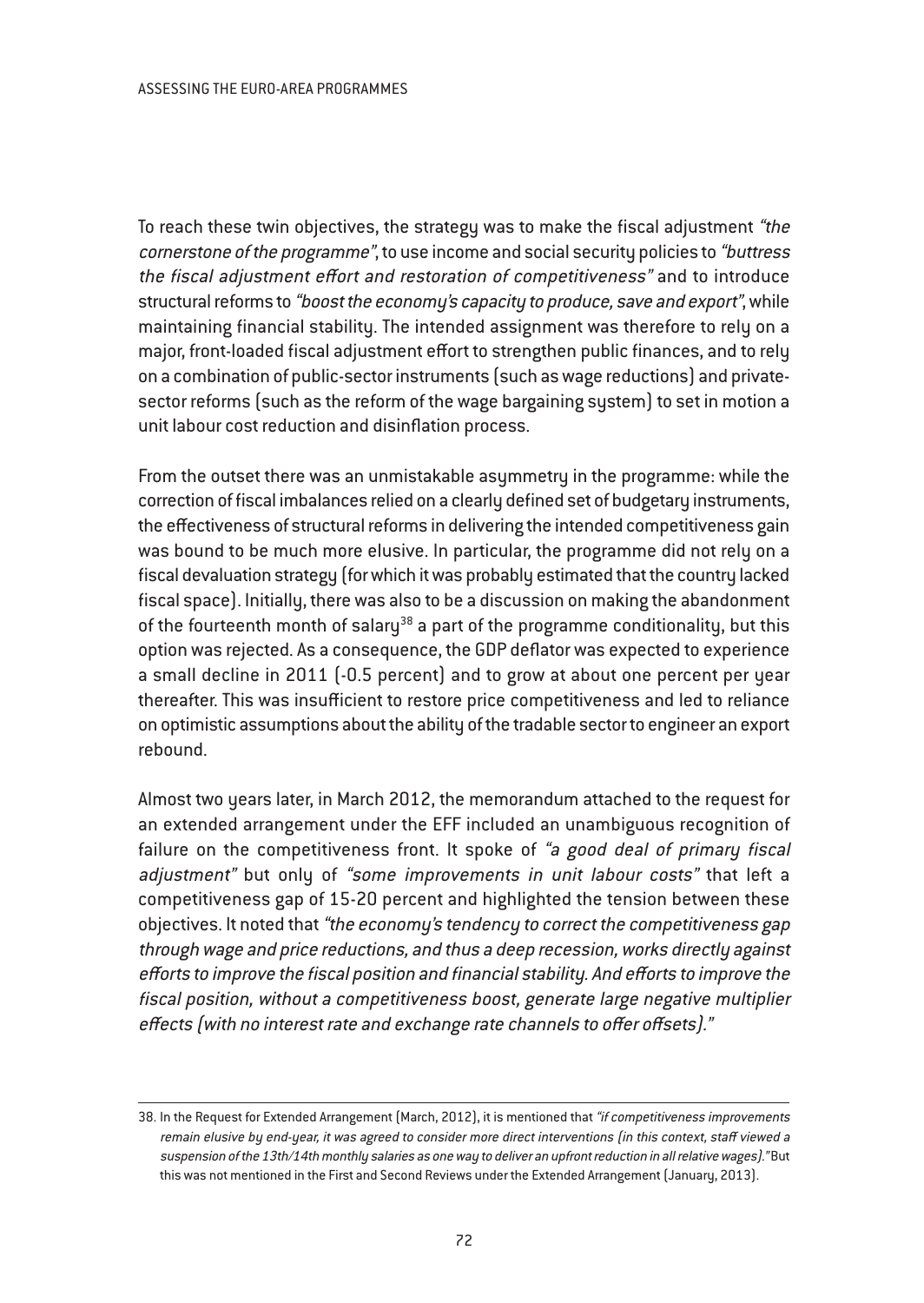Recognising that "uneven progress towards restoring competitiveness [pointed] to <sup>a</sup> need to recalibrate the programme strategy", the IMF concluded that "a shift in the structural reform strategy to directly prioritise internal devaluation". The Commission was equally explicit, indicating that "in the second programme, the implementation of the growth-enhancing structural reform agenda [gained] prominence [...] while the debt restructuring and higher official financing [allowed] <sup>a</sup> slower fiscal adjustment and a more gradual privatisation process<sup>'89</sup>.

Structural reforms and considerable slack in the labour market eventually resulted in nominal wage adjustment. According to the European Commission, the unit labour costs-based real effective exchange rate indicator relative to the rest of the euro area declined by 14 percent between the first quarter of 2010 and the third quarter of 2012. Troika-supported reforms have furthermore encouraged decentralised wage agreements and there is evidence of a deeper decline in firm-level wages. The problem is that indirect taxes, administrative prices and terms-of-trade factors, and the persistence of rents in protected sectors have contributed to keeping prices high.

A simple Phillips curve confirms these observations (Figure 33). It is apparent that in spite of the very high unemployment rate and the high degree of slack in the economy, disinflation until 2011-12 remained slow. Furthermore, wages adjusted much more than prices, implying higher-than desirable purchasing-power losses and a lower-thandesirable improvement in competitiveness.

<sup>39.</sup> See European Commission, 'The Second Economic Adjustment Programme for Greece', Occasional Paper 94, March 2012.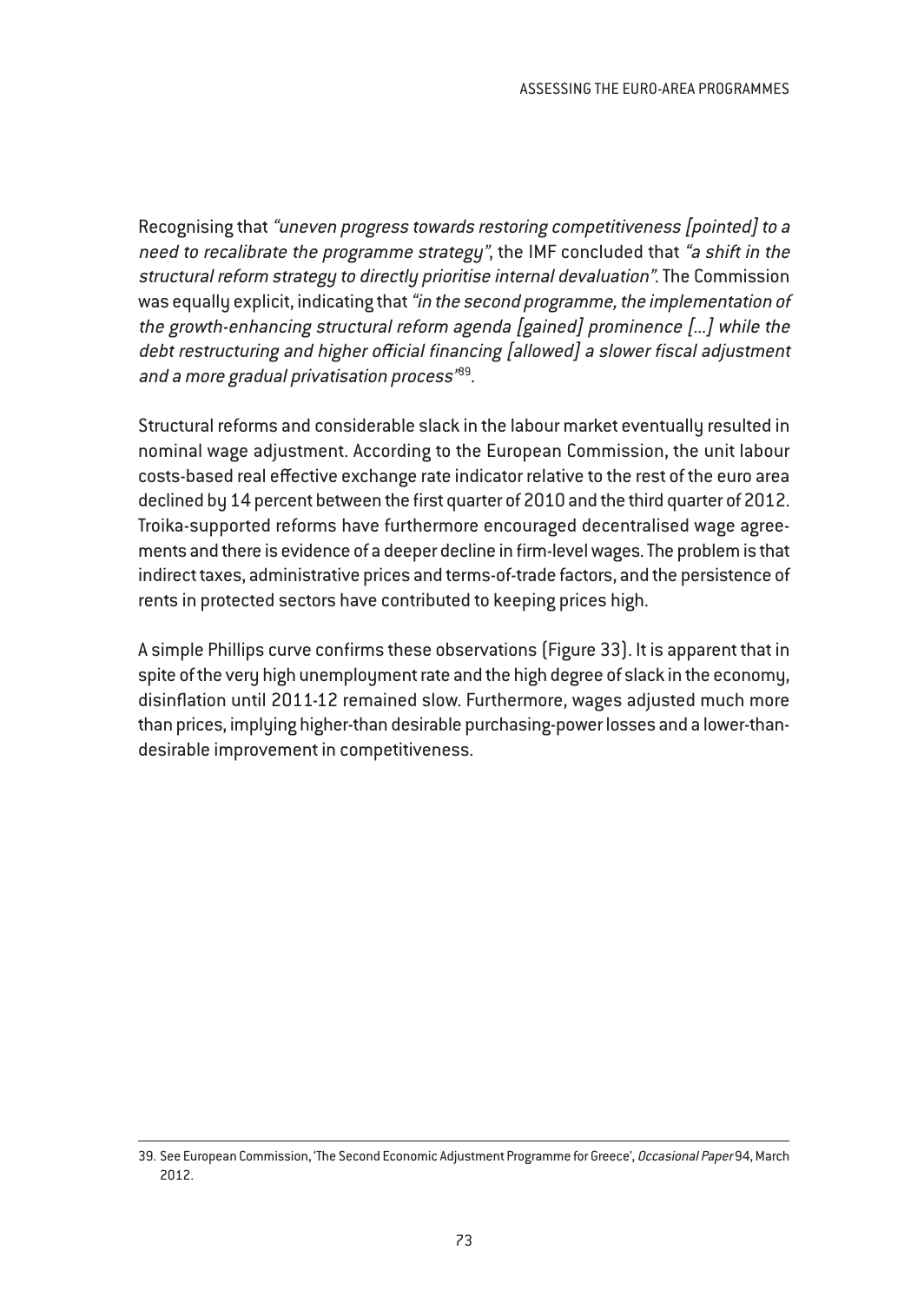

# **Figure 33: Phillips curve for Greece (1990-2013)**

Source: Bruegel based on AMECO May data. Note: The Phillips curve is a standard representation of the relationship between wage or price inflation and the unemployment rate.

This re-examination led the Troika to push for a much more detailed structural reform agenda. While the first programme merely indicated the key reforms deemed necessary, the second started from the observation that Greece "does not have the capacity" for a strategy of "rapid, full and effective implementation of reforms". Consistent with this observation, the Memorandum on Specific Economic Policy Conditionality (MSEPC) of March 2012 included an extremely detailed list of actions to be undertaken, each associated with a strict timetable. This list has continued to grow and the MSEPC of January 2013 includes 26 pages of conditions relative to structural reforms with budgetary relevance and 22 pages of conditions relative to labour and product markets. While the scope of reforms has admittedly remained the same, the programme now specifies the minutiae of what has to be done in which sector by what date.

This move was the logical consequence of the need to rely on structural instruments as a substitute for the lack of an adjustable nominal exchange rate, and of the Greek authorities' inability to implement enacted reforms. It is nevertheless in stark contrast with the IMF's stated philosophy of 'parsimonious conditionality', adopted in the aftermath and on the basis of the experience of the Asian crisis. Instead of streamlining conditions and focusing on the "core area<sup>[5]</sup> of Fund responsibility" – financial stability, macroeconomic stabilisation and "closely related" structural measures, as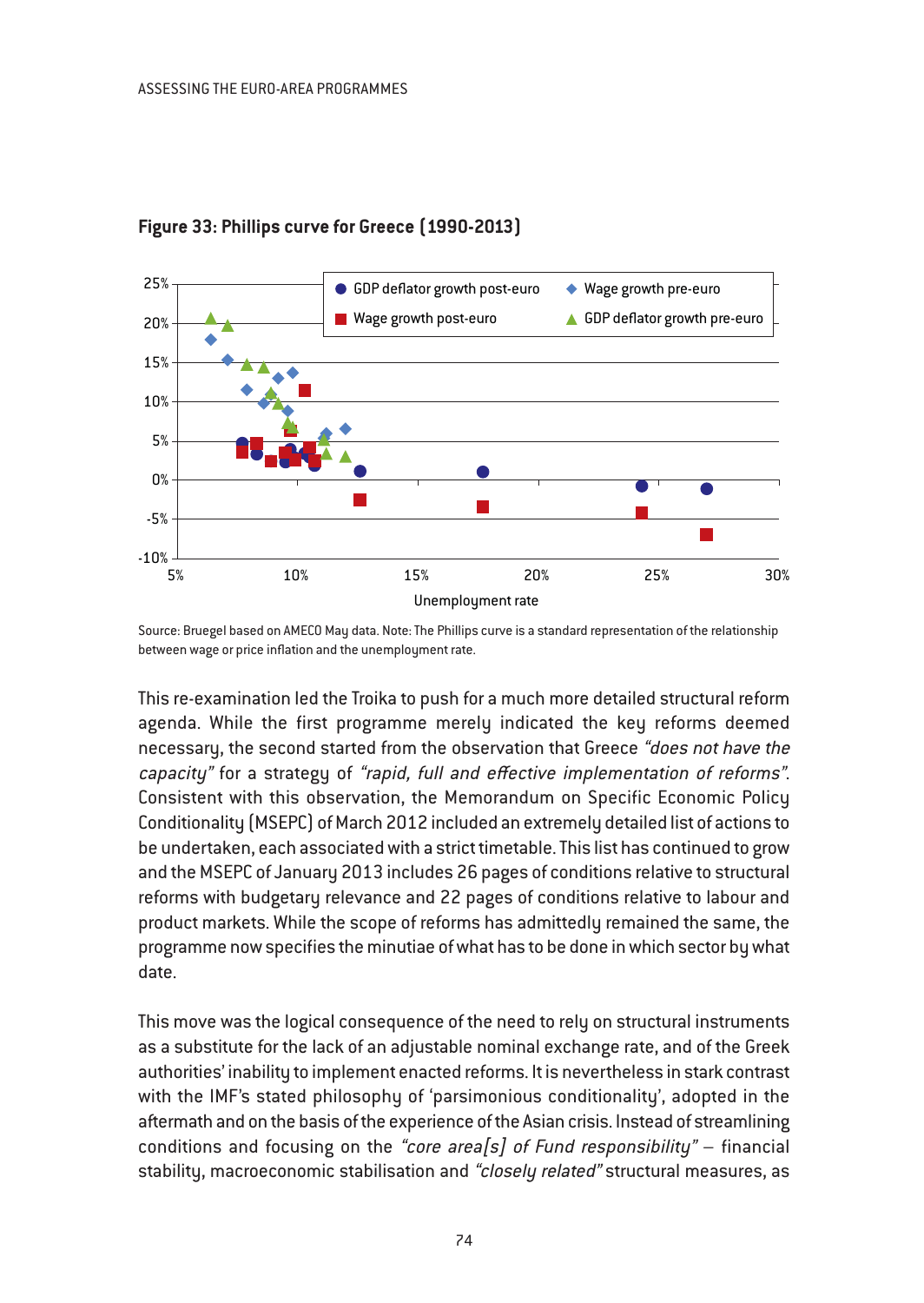advocated in the 2002 guidelines for conditionality, the Troika has immersed itself more and more in the sector-specific regulation of microeconomic behaviour.

### 5.4.3 Conclusions: Lessons from the Greek programme

Correcting the major disequilibria that had accumulated in the Greek economy while keeping the country in the monetary union was bound to be an exceptionally difficult challenge: not only because both the fiscal imbalance and the real exchange rate misalignment were both very large, but also because the economy was rather closed and because the government machinery was ineffective. Furthermore, political ownership of reforms was partial at best. In 2010-11 there were significant voices within government and the parliamentary majority that did not support the agenda proposed by the Troika. Finally, the EU was undecided on its stance towards Greece: the principle, timing, conditions and modalities of assistance were all matters for continuous and often inconclusive discussion.

The Troika was not responsible for these extraordinarily adverse conditions. It was perhaps not even fully informed of the true extent of the economic, administrative and political challenges – although the past misreporting of budget numbers was enough reason to be cautious. The EU and the IMF learned from developments on the ground and accordingly adjusted the parameters of the programme.

Nevertheless, what was known should have been enough to err on the side of caution and to calibrate a programme that would have had a greater probability of success.

This did not prove possible. Political reluctance in Europe to start debt restructuring, the fear of potential moral hazard effects and the absence of effective mechanisms to contain its possible financial fallout made this option unappealing. The alternative, nearly-concessional lending within the framework of a large and long-lasting assistance programme, was not politically palatable either. This conundrum led the IMF and the EU to bet on the materialisation of optimistic tax revenue and privatisation assumptions. Instead of formulating a robust programme capable of withstanding adverse economic, political and financial developments, they did just the opposite. It is no surprise that these optimistic assumptions were not vindicated by events.

In spite of significant economic and political setbacks, the programme was not derailed completely. A few months after the technical government of Lucas Papademos completed the PSI in early 2012, implementation stalemate ended in the aftermath of the June 2012 election. The new government endorsed a consolidation and reform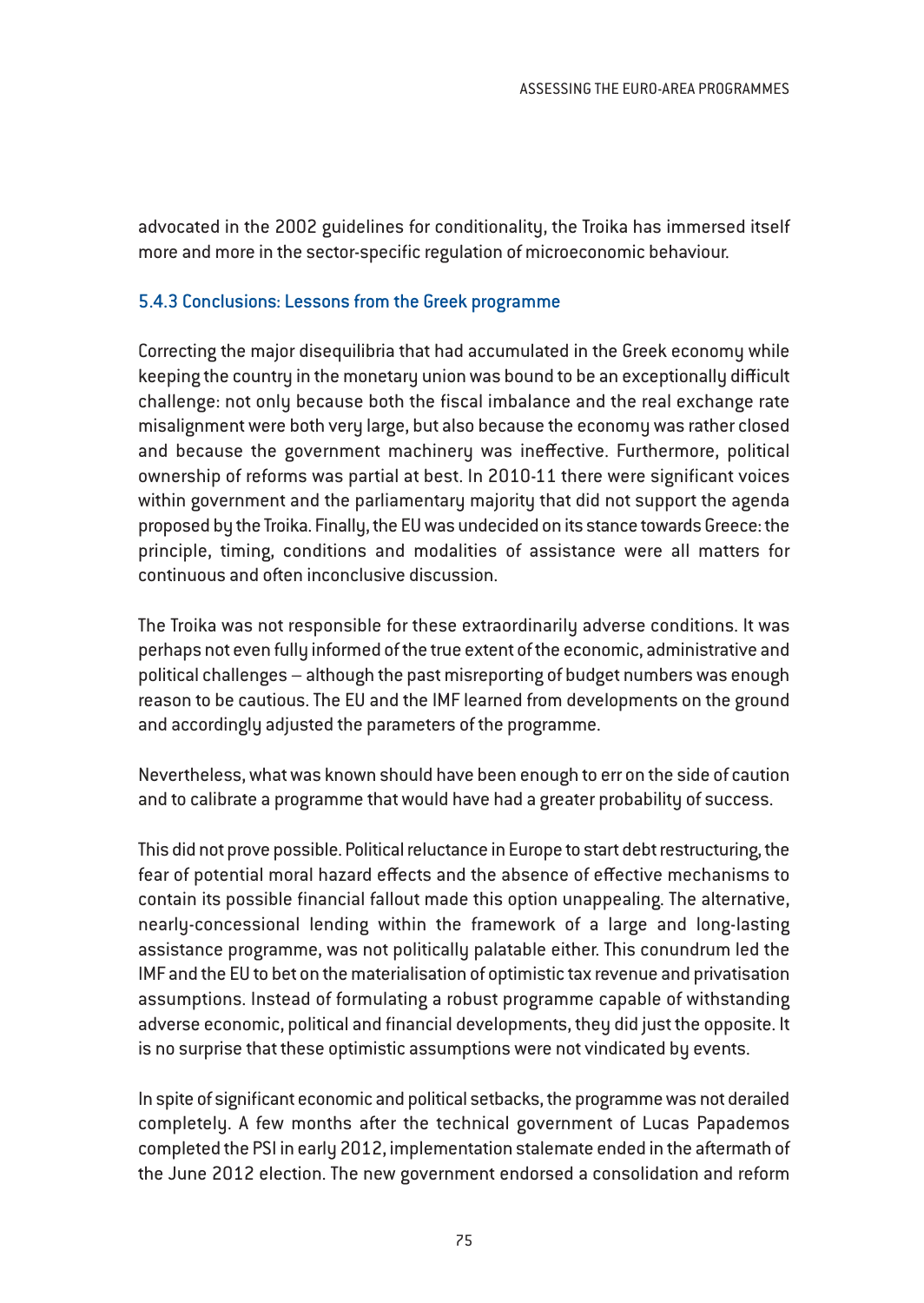agenda, which made it possible to unlock financial assistance. Speculation about a possible Greek euro exit has abated, halting (even reversing) deposit outflows and making it possible for the government to concentrate on the domestic agenda. However, the short-term economic outlook remains grim.

Beyond macroeconomic achievements or the lack thereof, fairness has gradually emerged as a major issue, especially in connection with tax matters. As noted by the IMF, by early 2013, "the mounting sense of social unfairness [was] undermining support for the programme"<sup>40</sup>. Although the programme could not be characterised as unfair from a public finance standpoint, it did not correct pre-existing inequalities and the high degree of tax evasion $41$ . Furthermore, the substantial absolute impact it had on the bottom deciles and the distributional effects of a very high level of unemployment added to the perception that there was a disregard for fairness.

# 5.5 Ireland

# 5.5.1 Introduction

When on 21 November 2010 Ireland became the second euro-area country to officially request financial assistance, it had already been in crisis for more than two years. The Economic Adjustment Programme for Ireland was formally agreed in December 2010. It included a joint financing package of €85 billion for 2010-13 with contributions from the EU/EFSM (€22.5 billion), euro-area member states/EFSF (€17.7 billion), bilateral contributions from the United Kingdom (€3.8 billion), Sweden (€0.6 billion) and Denmark (€0.4 billion) and funding from the IMF (€22.5 billion). Moreover, there was an Irish contribution of €17.5 billion through the Treasury cash buffer and National Pension Reserve Fund investments<sup>42</sup>

The design of the Irish programme cannot be understood without being aware of precrisis developments. When Ireland entered the monetary union, its catching-up process was largely over. The 'Celtic Tiger' was among the top group of European countries according to a number of indicators, and GDP per capita was already above the euro-area average. Ireland then experienced a very large real estate boom (see Figure 34) accompanied by a massive credit expansion. The real estate boom resulted

<sup>40.</sup> IMF, First and Second Reviews under the Extended Arrangement, January 2013.

<sup>41.</sup> See Avram et al(2013) on the distributional effects of fiscal consolidation in Greece and other European countries. 42. Information taken from European Commission, Economic Adjustment Programme for Ireland,

http://ec.europa.eu/economy\_finance/assistance\_eu\_ms/ireland/index\_en.htm, retrieved on 17/03/2013.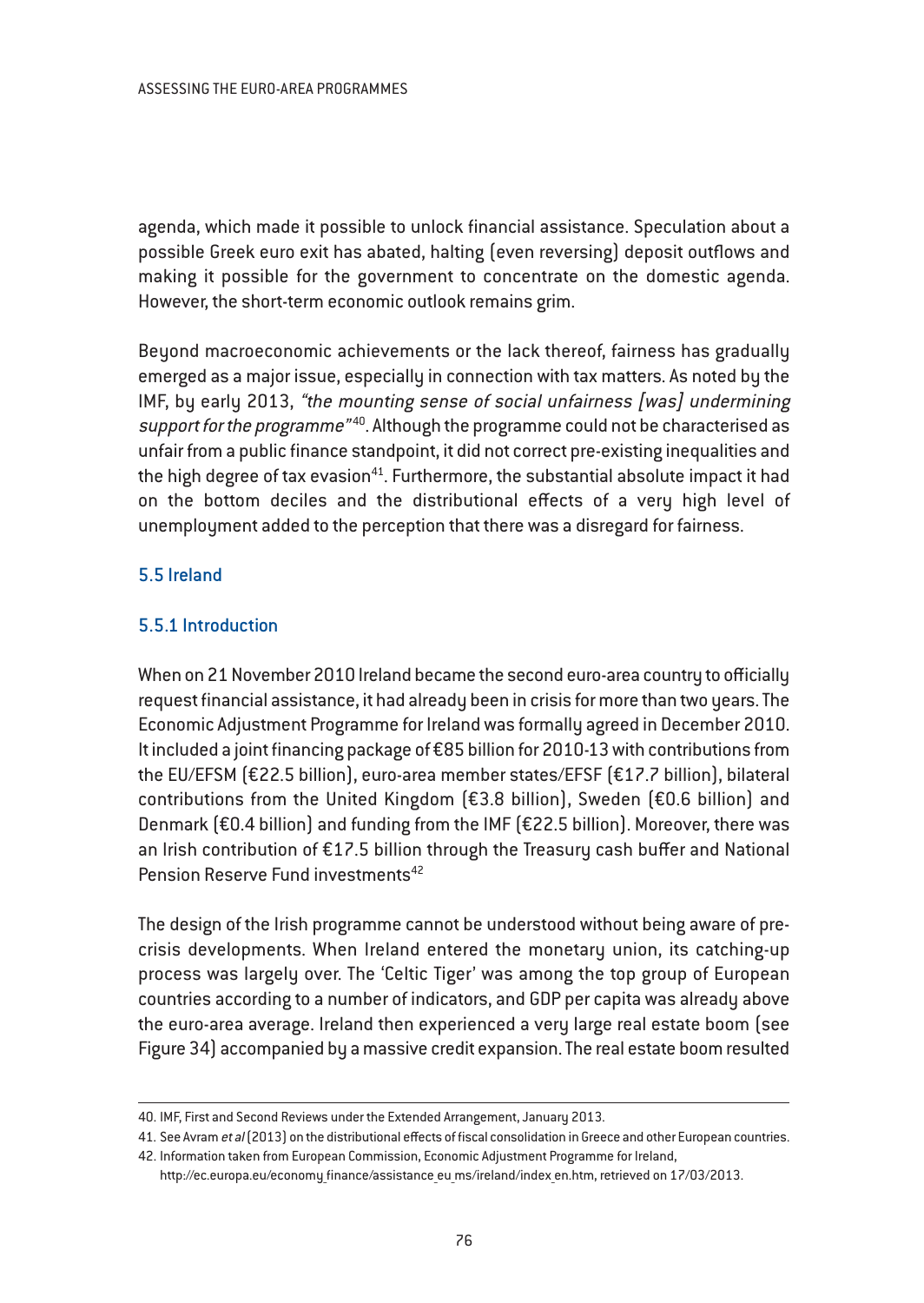from a combination of (1) overly optimistic expectations, (2) lower interest rates, (3) capital inflows into the banking system, (4) tax incentives for property speculation and home buying, and (5) poor regulation of banks. The subsequent ECB rate cuts during the euro-area downturn in 2002-03 further added to the boom. The domestic construction sector grew very significantly. At the same time, Irish households increased their direct property holdings in the hope of continuing capital gains. Private sector balance sheets were inflated as a consequence.

Figures 34 and 35 show the extraordinary expansion of private credit in Ireland, which according to Nyberg (2011) was quite concentrated in speculative property lending. Meanwhile, public debt had fallen to a very low level. However, public revenue was heavily dependent on the real estate boom. Public expenditure (wages, salaries, benefits) dramatically increased on the back of this artificial boost to revenues. While the headline budget was in balance, the underlying structural deficit was substantial (Regling and Watson 2010).



#### **Figure 34: Ireland, UK, Germany – house price index**

Source: OECD Economic Outlook Volume 2012 Issue 2 – No. 92.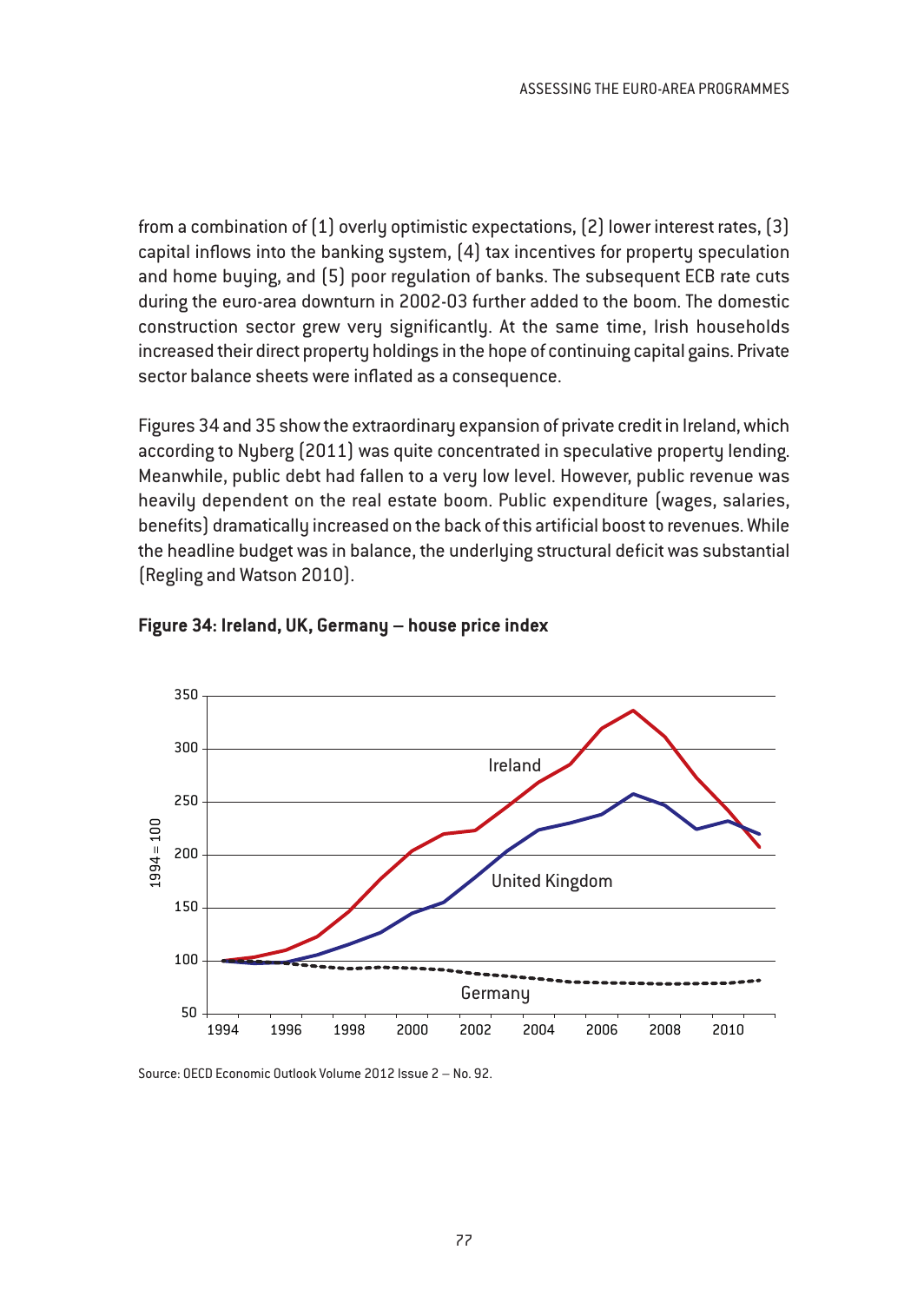

**Figure 35: Ireland – evolution of loans and gross national income**

Source: ECB, Eurostat.

When the real estate boom came to a halt at the end of 2006, the economy entered a severe downward spiral. The most immediate effect was doubt about the banking system. Irish banks had tapped international capital markets on a large scale. When the global interbank market froze during the 2007-08 financial crisis, the Irish banking system started to experience liquidity problems. To prevent a banking system collapse, the Irish government at the end of September 2008 issued an almost complete guarantee protecting the creditors of all domestic Irish banks $43$  That guarantee protected all retail and corporate deposits (to the extent that they were not covered by existing deposit protection schemes), interbank deposits, senior unsecured debt, asset-covered securities and dated subordinated debt. Only undated subordinated debt was left out of the guarantee. The guarantee was valid for two years and was called the Credit Institutions Financial Support Scheme (CIFS). In December 2009, the government introduced a second scheme called the Eligible Liabilities Guarantee Scheme (ELG) to allow credit institutions to issue debt securities and take deposits with a maturity beyond September 2010, when the first scheme was due to expire.

<sup>43.</sup> http://www.irishstatutebook.ie/pdf/2008/en.act.2008.0018.pdf.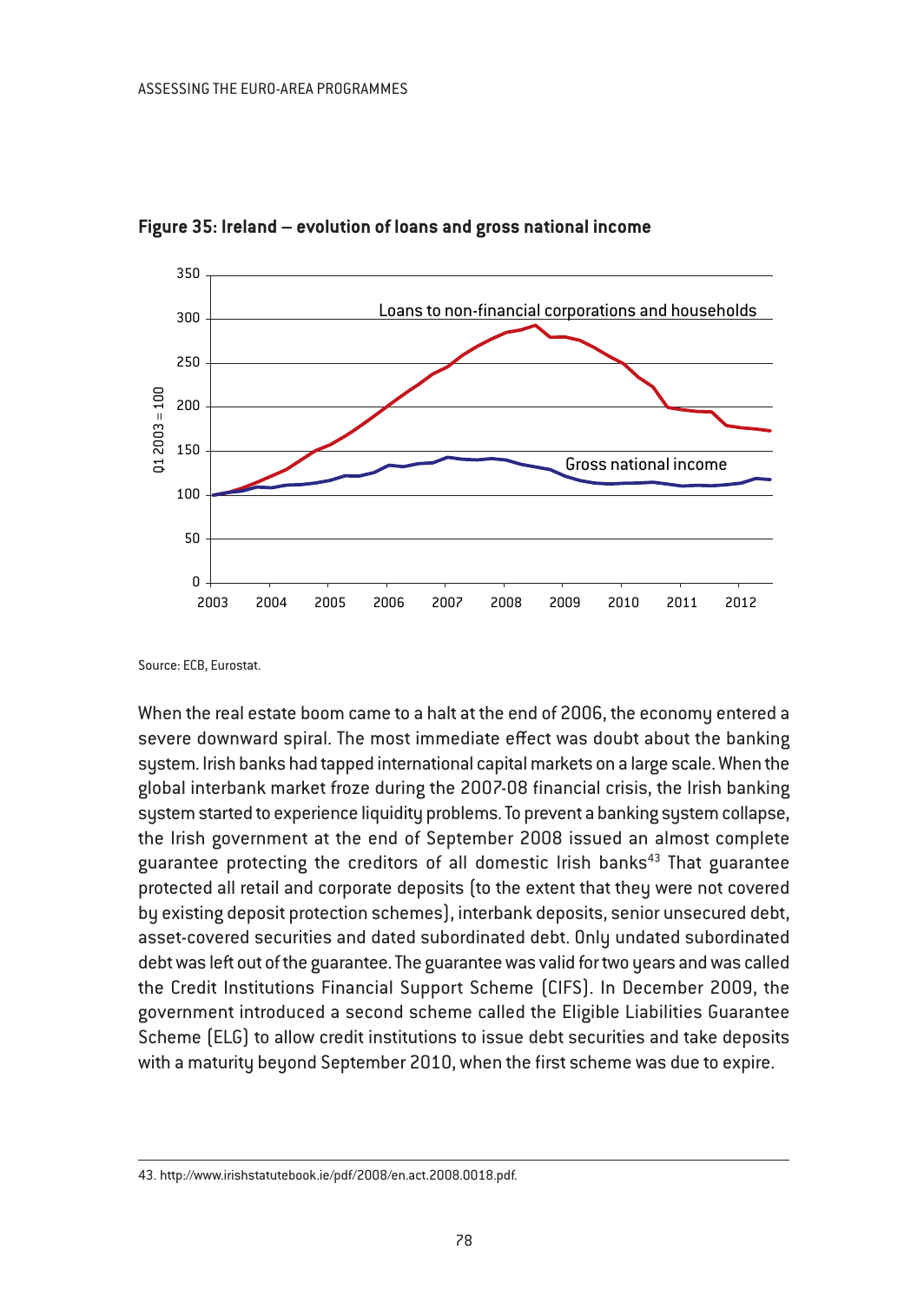The decision to provide blanket guarantees to bank creditors was taken at a moment when the share prices of three major Irish banks had already declined dramatically (Figure 36). When the decision was taken, the prevailing view was that Ireland was a solid country with sound fundamentals that was subject to a liquidity run. A guarantee from a sovereign with one of the lowest debt levels in the EU was supposed to restore trust and end the liquidity crisis. Right after the introduction of the guarantee, Irish banks issued significant amounts of senior bonds and commercial paper. While the guarantee provided temporary relief, it did not allow banks to re-establish nonguaranteed market access<sup>44</sup>.





Source: Reuters. Note: \* Anglo Irish Bank was nationalised on 21 January 2009.

The government guarantee initially led to a reversal of capital flows and an inflow into Ireland of additional capital from other EU countries. However, as the housing market

<sup>44.</sup> It can be debated whether this initial guarantee was the real mistake in the Irish crisis. From the European point of view, there were concerns that deposit flights to Ireland would undermine stability elsewhere. When later the value of the guarantee became more doubtful, the guarantee was seen by some as preventing a more appropriate involvement of bank creditors. Yet, from the Irish point of view, at the moment the decision was taken, the problems were widely perceived as liquidity problems and the Irish government debt was very low so that the risks associated with the decision seemed minor.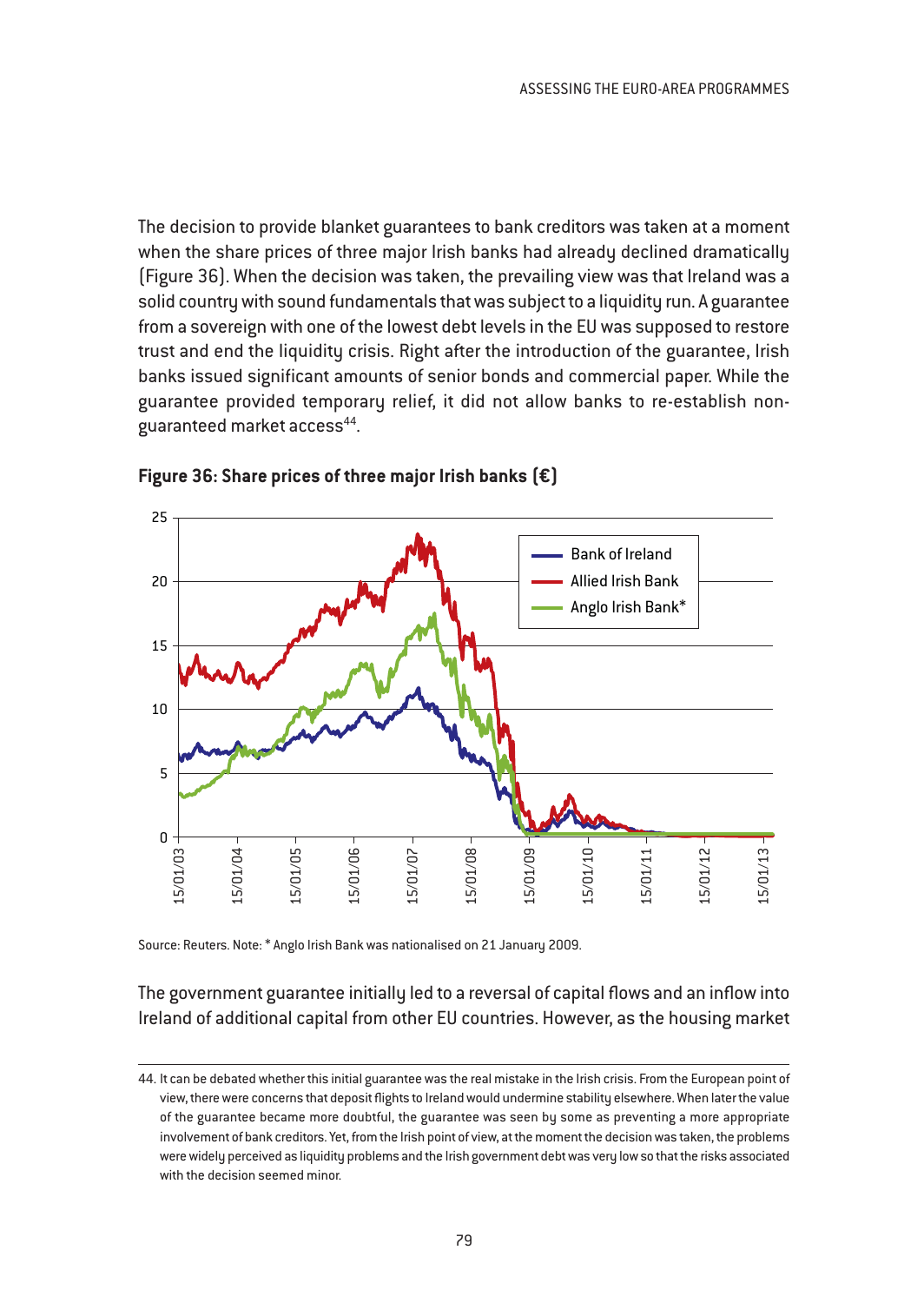continued to decline, it became increasingly clear that the banking system did not only have a liquidity problem but also that there was a question mark over its solvency. The government eventually had to bail out its banking system during 2009 and 2010, leading to a budget deficit of more than 30 percent in 2010, more than 20 percentage points of which was just for the banks. The overall cost of the banking crisis according to Laeven and Valencia (2012) amounted to 40 percent of GDP. The Irish government deficit had already significantly deteriorated, from balance in 2007 to more than 7 percent in 2008, and almost 14 percent in 2009, in large part due to the collapse of revenues that had fed off the rising real estate market. In addition, by the time the programme started, GDP had collapsed by around 17 percent in nominal terms.

When the government guarantee was approaching its end in September 2010, the six banks had significant re-financing needs as nobody was ready to provide longer-term funding. A full vicious circle was in swing with significant capital outflows. Investors with funds in the banks no longer trusted the state guarantee because the government itself was under stress.



#### **Figure 37: Irish government bond yields**

Source: Central Statistics Office, Ireland.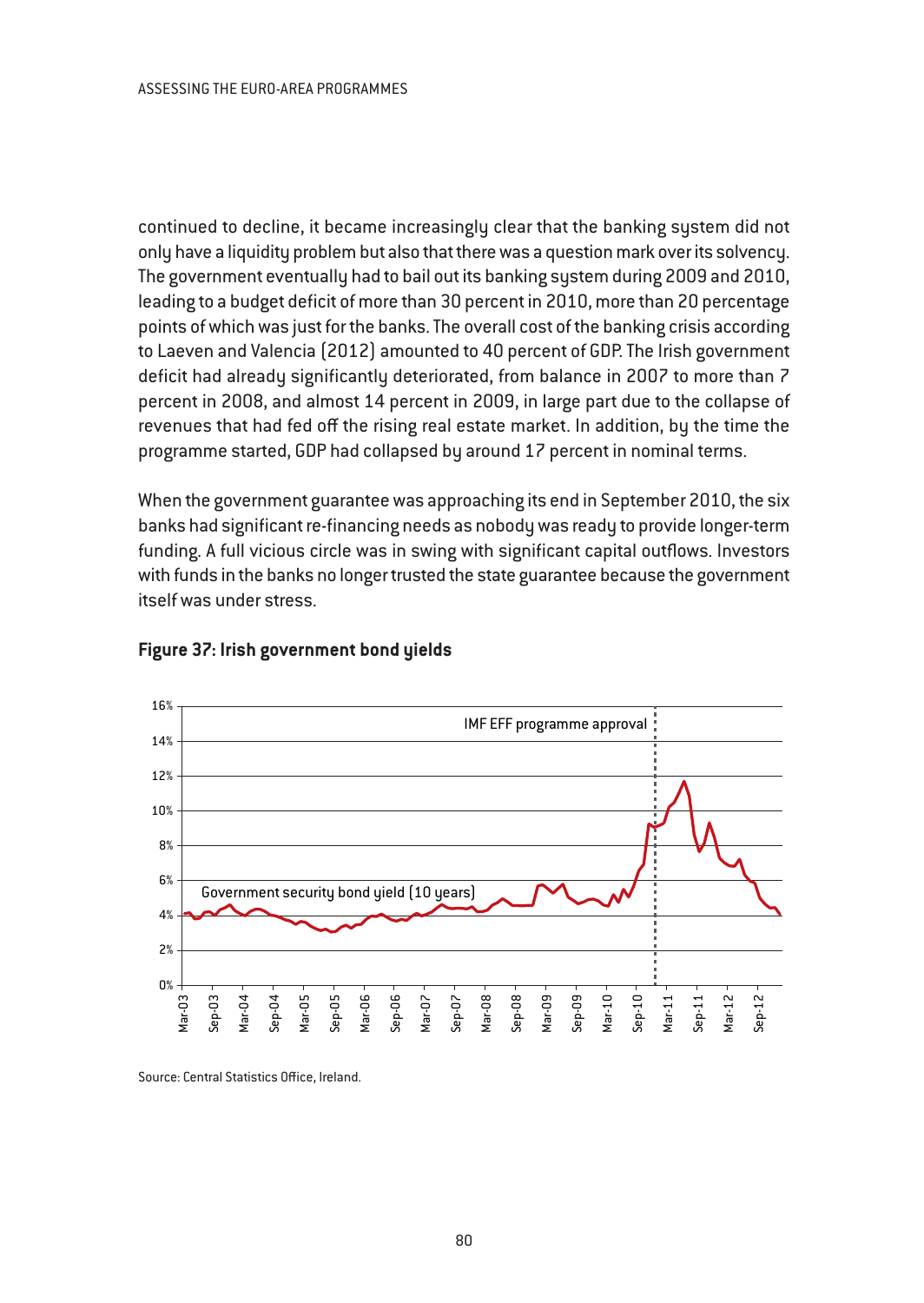#### 5.5.2 The Irish programme

The Irish government had to ask for financial assistance in November 2010. The programme consisted of €85 billion: €50 billion to provide funding for the government and €35 billion in loans to the government earmarked for the banking sector. The Memorandum of Understanding (MoU) of 8 December 2010 committed the Irish government to policy conditionality in three key areas: fiscal reform, financial sector reform and structural reforms.

Many of the fiscal reform measures stipulated in the programme were taken from the already planned Irish National Recovery Plan<sup>45</sup>, which were, of course, partly a result of discussions between the Irish authorities and the Troika in the three preceding months. The excessive deficit procedure already foresaw reaching the 3 percent target in 2014. In the National Recovery Plan, the government put significant emphasis on cutting expenditure overall while maintaining expenditure that was important for competitiveness. The key element on the fiscal side was a plan to bring down the large fiscal deficit to below 3 percent by 2015. This fiscal adjustment was deemed a necessary response to the large structural deficit that the country was exposed to following the bursting of the property bubble<sup>46</sup>.  $E$ 21 billion of adjustment had already been undertaken during 2008-11. The programme essentially continued with the government's plan to adjust fiscal policy during 2012-14, in line with the national reform plans and with a bias towards expenditure reductions. The adjustment was required because government revenue from real estate had collapsed from almost 20 percent of total revenues (5 percent of GDP) to below 1 percent of GDP in 2010 (European Commission, 2011). On the fiscal side, the Troika was thus in a unique position of having a government as a negotiating partner that had already in great detail planned significant reforms that were consistent with Troika demands.

The second key pillar was financial sector reform, which focused on downsizing and reorganisation of the banking sector while maintaining financial stability. The first step was a significant capital injection into banks and a transfer to NAMA, the National Asset Management Agency, which was established in December 2009 to absorb impaired bank assets. The second element was a stress test dubbed PCAR to assess banks' balance sheets. The third element was a Prudential Liquidity Assessment Review"

<sup>45.</sup> The national recovery plan was published on 24 November 2010, i.e. at the beginning of the formal negotiations with the Troika following the official request for assistance of 21 November 2010. The plan can be found here: http://www.budget.gov.ie/The%20National%20Recovery%20Plan%202011-2014.pdf .

<sup>46.</sup> IMF (2011) estimated the structural deficit for 2008 to be more than 11% of potential GDP.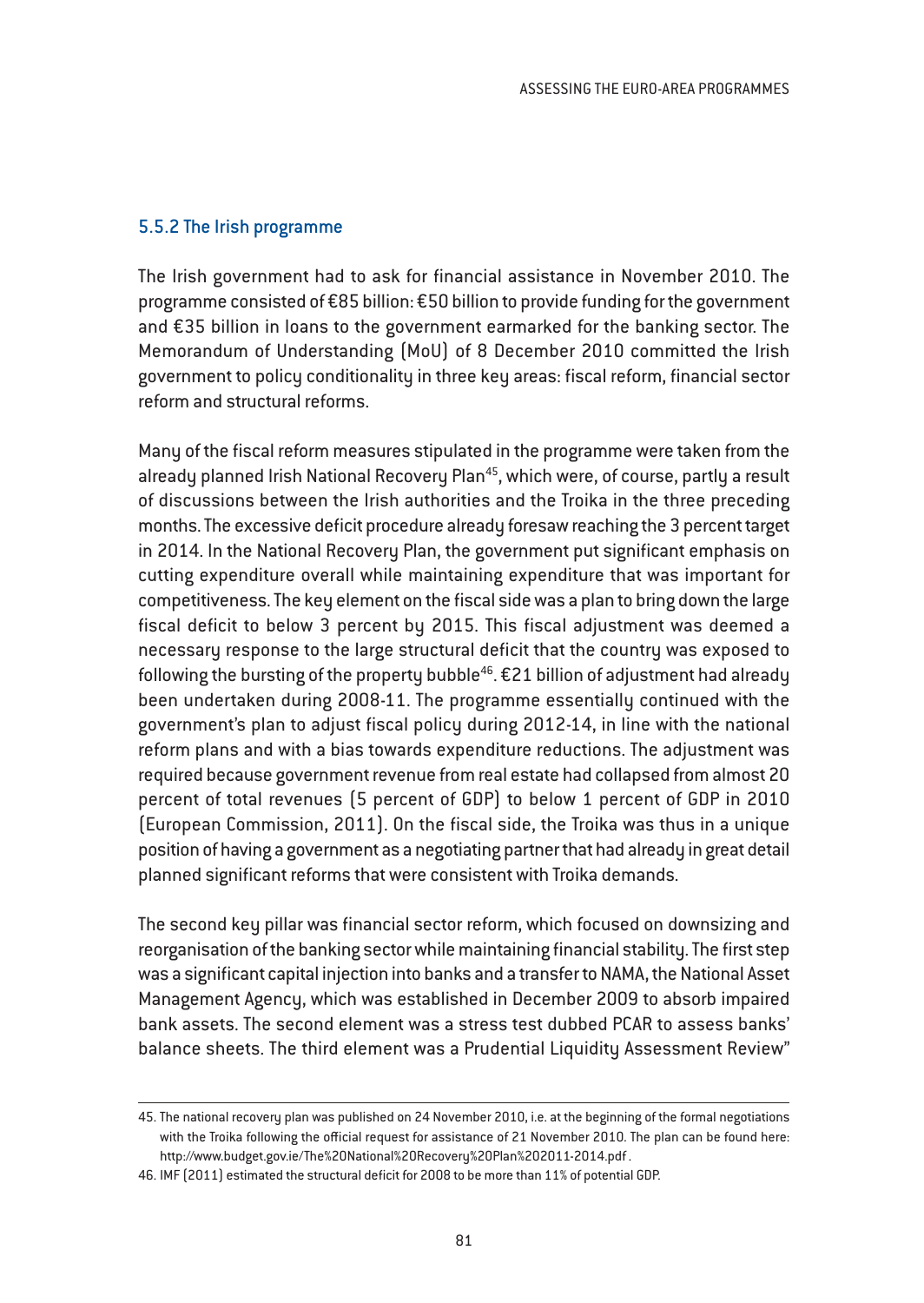(PLAR), which had the declared aim of achieving an ambitious deleveraging and a much lower loan-to-deposit ratio. Moreover, legislative changes to improve bank resolution regimes and other more structural financial aspects were agreed. In terms of the downsizing, the plan foresaw a rapid deleveraging towards lower loan-to-deposit ratios (European Commission, 2011). The speed of deleveraging was later reduced. In terms of the reorganisation, the agreement foresaw the establishment of a resolution plan for Anglo Irish Bank and INBS. Both banks had borrowed very large amounts of liquidity under an ELA programme from the Central Bank of Ireland. The Irish Bank Resolution Cooperation (IBRC) resulted from the resolution of the two banks. The Irish government provided the IBRC with promissory notes that would result in a payment of the government to the IBRC that would then allow the repayment of the ELA liquidity<sup>47</sup>. The plan also foresaw the imposition of losses on shareholders and subordinated debt, but exempted senior debt holders.

The third pillar of conditionality concerned a structural reform package to underpin growth. Here, the MoU mentions an array of measures that were designed in some detail, and that essentially took up what the government had put down in National Reform Plans sent to the EU previously. It would go beyond the scope of this study to further assess these elements. Certainly, the Irish economy was already one of the most liberalised and flexible economies in the EU before the crisis. The programme conditionality may have further helped to make Irish labour and product markets more efficient.

### 5.5.3 Assessment

Was the overall package appropriately designed based on the information available at the time? To what degree was it implemented? Was it adapted in response to economic or other developments? What were the main shortfalls? What accounts for them?

In terms of the broad structure, the programme addresses all the key issues. The emphasis was rightly put on financial and fiscal reform, both of which were in need of significant overhaul. We turn first to the macroeconomic and fiscal adjustment and then to financial sector reform and the role of the ECB.

<sup>47.</sup> See for example Whelan, Ireland's promissory notes deal, Forbes 2/11/2013, http://www.forbes.com/sites/karlwhelan/2013/02/11/irelands-promissory-note-deal/.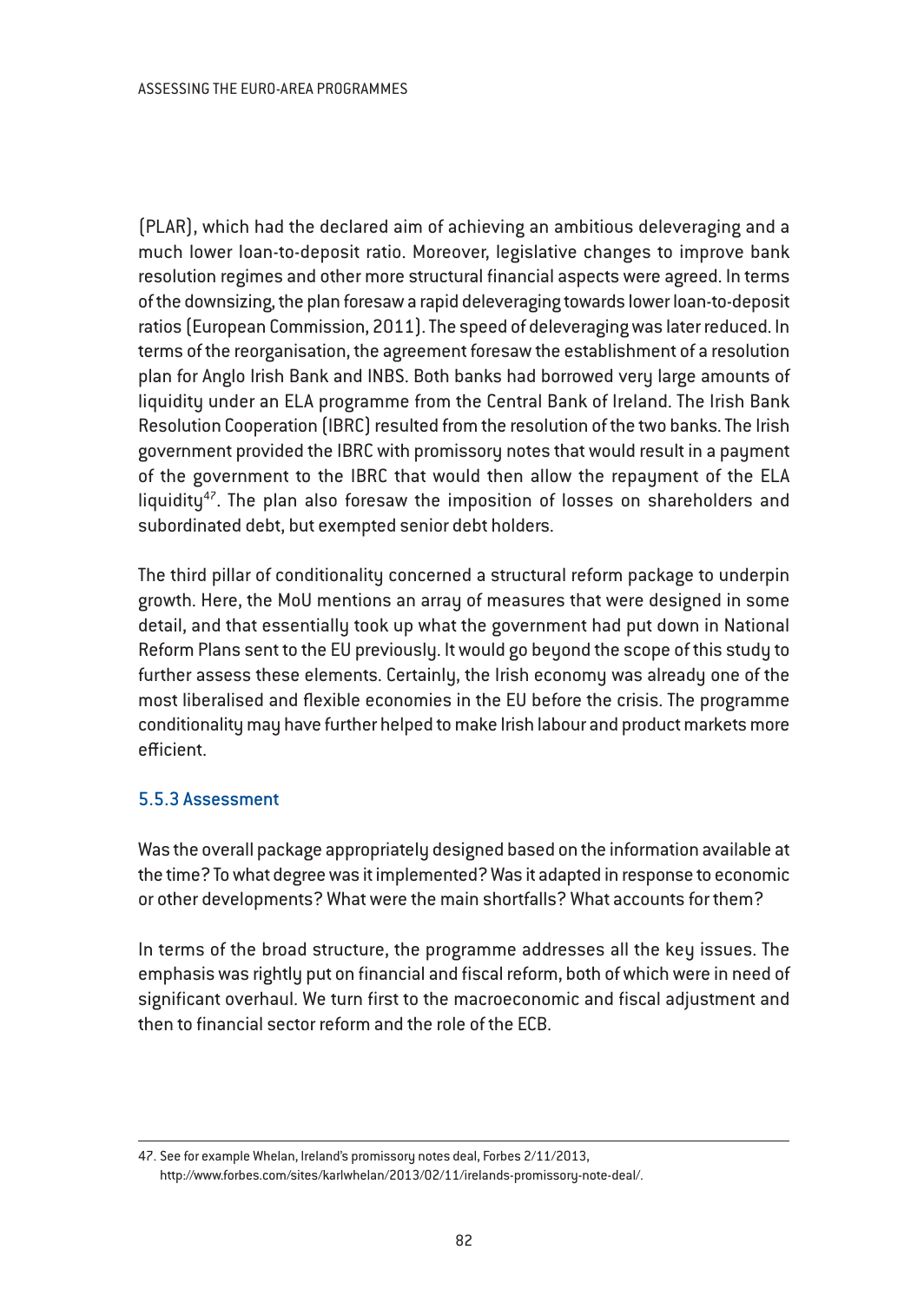#### *Overall structure*

Starting with the fiscal part, the adjustment was based on fairly realistic forecasts. The Irish government's original plan foresaw a slightly quicker fiscal adjustment with the deficit falling below 3 percent in 2014<sup>48</sup>. The Troika discussions thus led to a postponement of the 3 percent deficit goal by one year already at the beginning of the programme thereby giving somewhat more breathing space.

Figure 38 shows that in contrast to Greece, the successive revisions for Ireland of GDP, debt and deficit forecasts were modest. The return to a 3 percent deficit was originally foreseen for 2015. The promissory note announcement in February 2013<sup>49</sup> improves the general government deficit by 0.6 percent of GDP in 2014 and 2015 (Irish Fiscal Advisory Council, 2013)<sup>50</sup>. The Irish Fiscal Advisory Council foresees that because of the better-than-forecast performance in 2012 and the promissory note agreement, a deficit of 2 percent for 2015 is feasible if all budgetary measures are implemented. In that sense, the initial programme was appropriate and allowed a realistic time period for the fiscal adjustment.

Moreover, price developments were not completely off the mark considering the entire period, even though the December 2010 and December 2011 GDP deflator estimates clearly predicted much faster adjustment early on and less later on. Despite this good performance, the unemployment rate rose to higher than expected levels. However, the current-account improvement was greater than expected, showing the remarkable capacity of the Irish economy to grow externally (Figure 22 in section 5.3 shows the contribution of exports to the adjustment of the current account. Exports were of major importance from 2010-13).

<sup>48.</sup> The national recovery plan, published 24 November 2010.

http://www.budget.gov.ie/The%20National%20Recovery%20Plan%202011-2014.pdf.

<sup>49.</sup> The promissory note deal transformed the promissory notes that were transferred from the IBRC, when it was liquidated, to the Central Bank of Ireland. The promissory notes were transformed into long dated bonds of maturities between 27-40 years. The deal essentially alters the time profile of the fiscal costs. See Whelan http://www.forbes.com/sites/karlwhelan/2013/02/11/irelands-promissory-note-deal/ for more details.

<sup>50.</sup> Whelan (2012) points out that the interest rate on promissory notes has no impact on Irish public debt.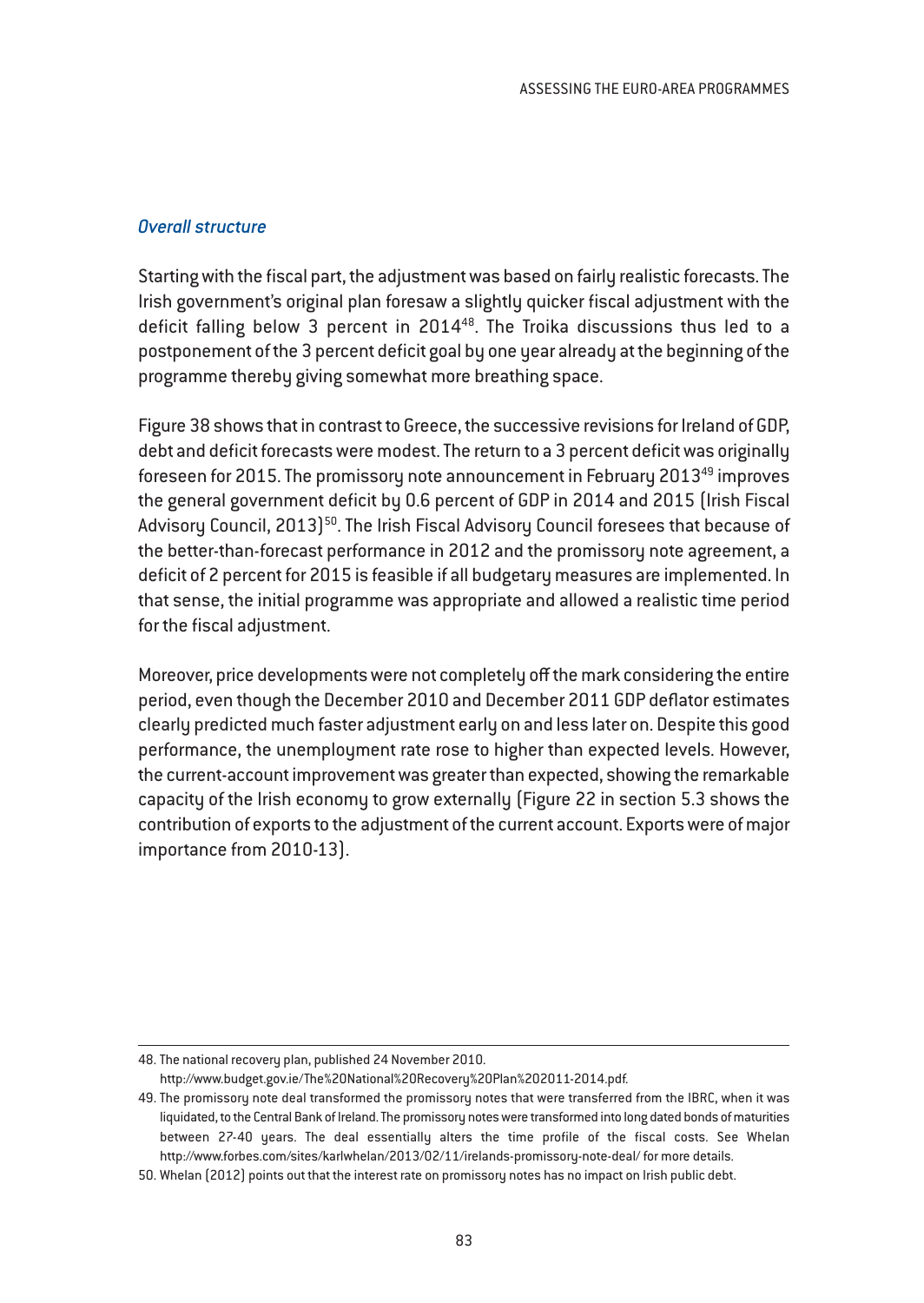

#### **Figure 38: Projections for the Irish programme**

Source: IMF programme documents.

This meant that the debt level forecast made at the start of the programme was quite accurate. As a result, the deviations between forecast and actual figures are relatively small (Table 9). This shows that the Irish programme was fully on track in terms of fiscal policy. By contrast, in terms of unemployment, the Irish programme has been disappointing.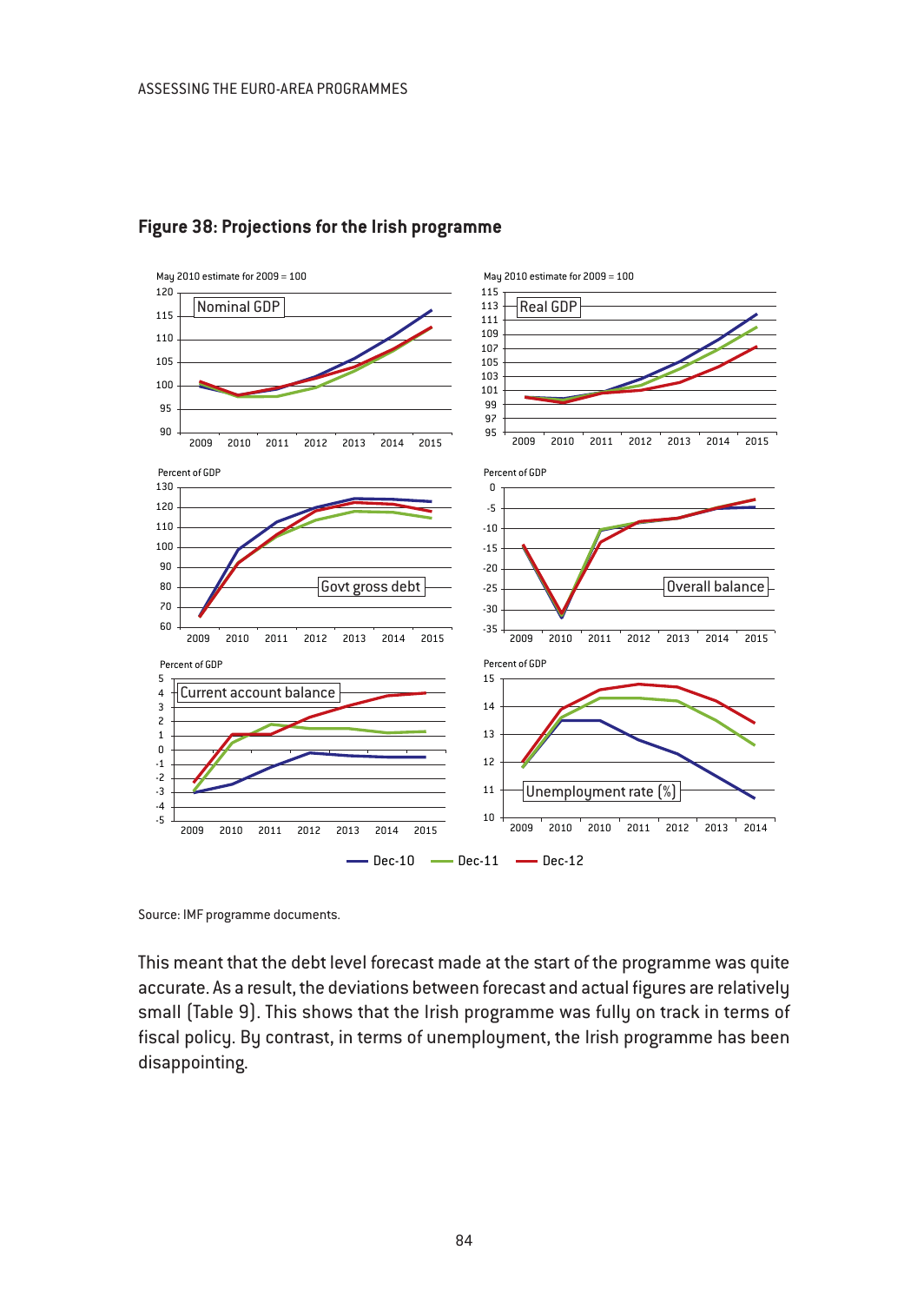| Table 9: Breakdown of gap between initial and actual fiscal targets for Ireland |
|---------------------------------------------------------------------------------|
| 2010-2013                                                                       |

| [All variables expressed as % of GDP]                                         | Primary        | <b>Overall</b> | Gross  |
|-------------------------------------------------------------------------------|----------------|----------------|--------|
|                                                                               | balance (incl. | balance        | debt   |
|                                                                               | bank support)  |                |        |
| 2013 target as set in the May 2010 EFF programme                              | $-1.4$         | $-7.5$         | 124.5  |
| Changed 2009 initial conditions<br>÷,                                         | 0.4            | 0.5            | $-0.4$ |
| Revenue shortfall due to adverse GDP developments<br>$\overline{\phantom{a}}$ | $-0.6$         | $-0.6$         |        |
| Effect of lower nominal GDP                                                   |                | $-0.1$         | 2.1    |
| Interest rate on public debt<br>$\blacksquare$                                |                | $-0.3$         |        |
| Larger than expected overall deficits<br>$\blacksquare$                       |                |                | 2.5    |
| Fiscal consolidation effort (residual)<br>$\overline{\phantom{a}}$            | $-0.2$         | 0.5            |        |
| Debt accumulation residual                                                    |                |                | $-6.2$ |
| 2013 figures as forecast in the December 2012 review                          | $-1.8$         | $-7.5$         | 122.5  |

Source: Bruegel calculations, IMF programme documents. Note: See methodology in Appendix 2.

It is also worth emphasising that the Irish administration worked rather efficiently and implemented the reforms to a great extent as agreed. Our interviewees confirmed that one of the defining features of the Irish programme was the high degree of compliance of the Irish authorities with the agreed MoU. Some of the interviewees underlined that the programme and MoU actually had little impact on the fiscal adjustment path, because it was already largely decided on and planned before the Troika arrived in Dublin. In any case, the fact that the Irish authorities published their fiscal adjustment plan, which was more ambitious than that in the programme, at the beginning of the official Troika discussions shows that national ownership was a significant factor.

Was the agreed speed of fiscal adjustment appropriate and was the mix of expenditure cuts and revenue increases the right one? For the Irish economy, a frontloaded fiscal adjustment approach was probably justified. The Irish economy is very open and flexible, and thus adjusted relatively quickly from a condition in which the construction and domestic sector was dominant to one in which the external sector played the central role. Domestic demand compression in Ireland played a relatively limited role in explaining the negative growth surprise in the forecasts (Vihriälä, 2013), which suggests that fiscal consolidation was perhaps not the primary concern for the Irish economy. Instead, since the export sector is so large, Ireland's adjustment went ahead very quickly in the external sector. As predicted by the Optimum Currency Area theory, a highly integrated economy with a large trading sector would also have relatively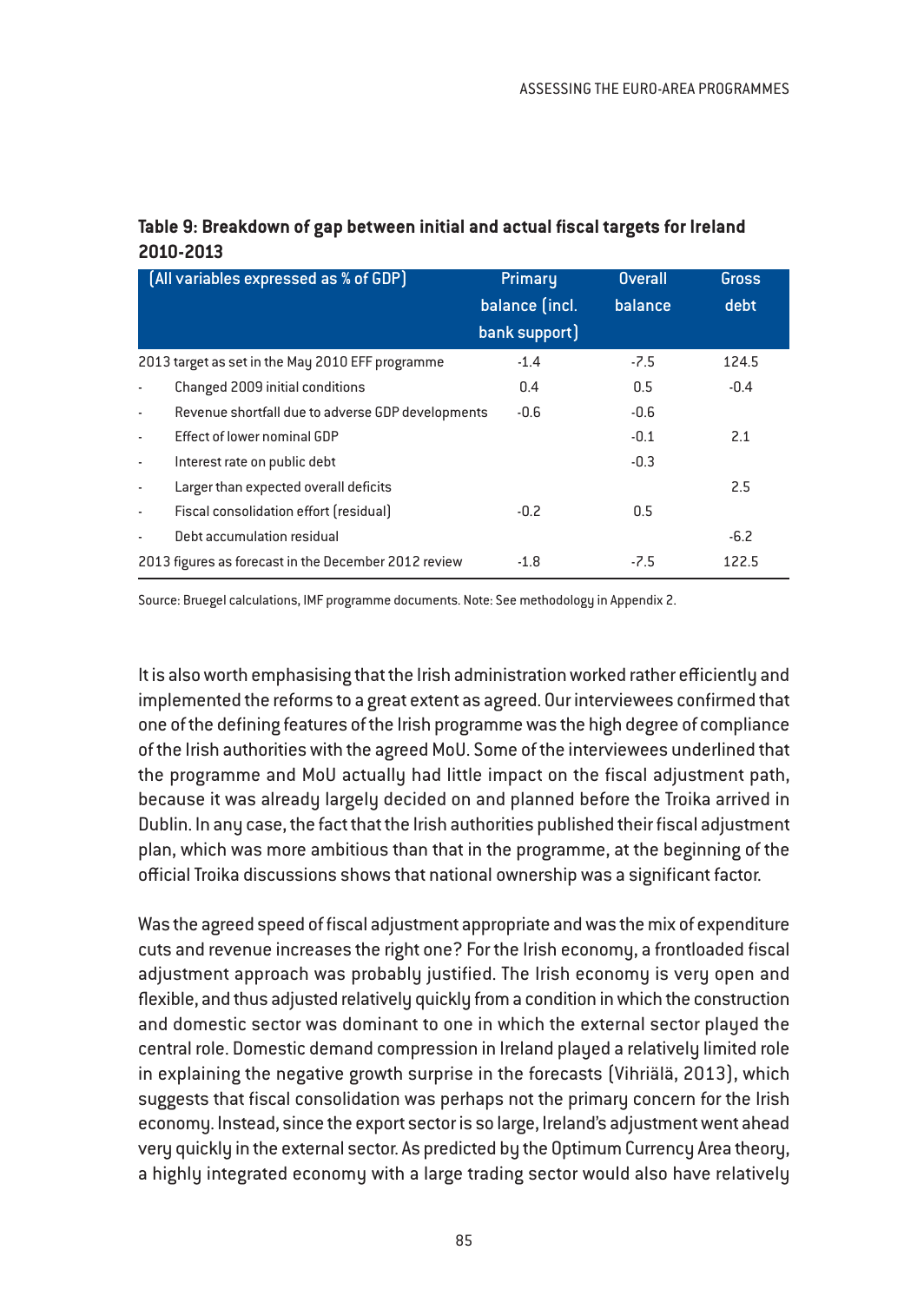flexible prices. This would then facilitate adjustment, which was clearly visible in Ireland where prices, and in particular wages, fell significantly.

### *Financial sector reform*

Reform of the financial sector was needed because the financial sector was largely priced out of the market and was oversized relative to the size of the economy. The years preceding the programme can be characterised as a period of major overhaul of the banking system with several banks running into serious difficulties, the creation of an asset management agency (NAMA) to purchase property loans and other difficulties (see for example, Honahan, 2012; and Donovan and Murphy, forthcoming). The government's pre-programme bank recapitalisation commitments were estimated by finance minister Michael Noonan to amount to €46.3 billion, of which €34.6 billion were used for IBRC (Anglo and INBS) $51$  It is very difficult to provide an overall assessment of the financial sector programme, in particular because many preprogramme decisions had already been taken and had a significant effect on the financial and fiscal outcomes of the programme.

One issue was particularly controversial and was repeatedly brought up in conversations with key stakeholders: the non-participation of senior unsecured bond holders in absorbing bank losses. A further question was raised about the speed of deleveraging. Both issues, which we discuss below, have led to significant criticism of the ECB's role in the Irish programme.

Turning first to the issue of senior bond holder involvement, a number of points need to be made. The 2008 state guarantee was given by the government unilaterally and without outside interference. Yet this guarantee meant that for two years (September 2008- September 2010) a large portion of unsecured senior bonds was in effect untouchable. During this period already, some commentators argued that the state guarantee should have been abandoned. Yet, this would have meant that de facto the government would have defaulted on its guarantee, an option that was therefore rejected. Ahearne (2012) describes in detail that, nevertheless, significant losses were imposed on bank creditors, in particular shareholders and junior debt holders. Yet, senior debt was left untouched, even if issued before the guarantee and expiring after the end of the guarantee.

<sup>51.</sup> Response by Noonan to question by Deputy Noel Grealish, 18 April 2012, http://debates.oireachtas.ie/dail/2012/04/18/00157.asp.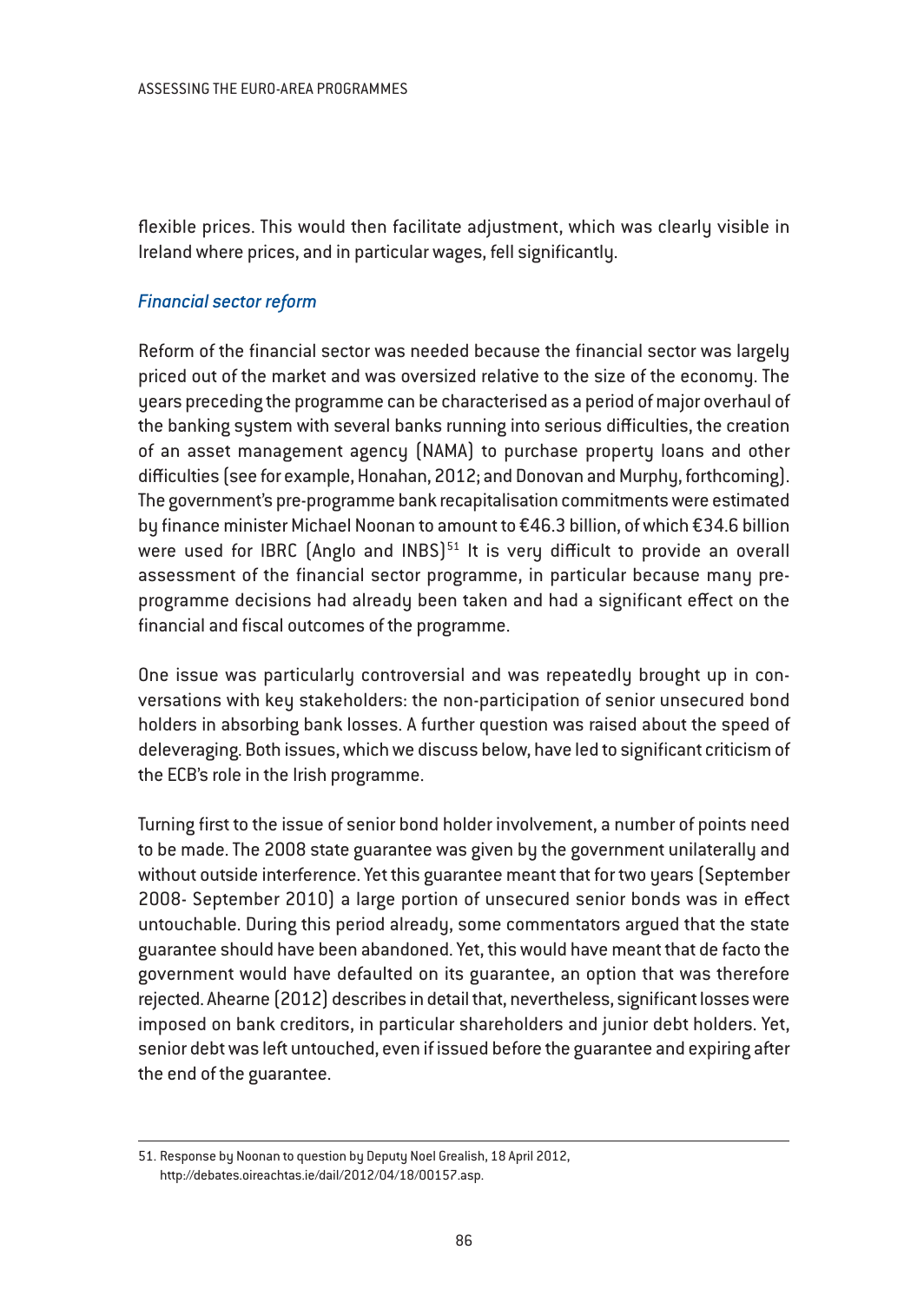In the autumn of 2010, a significant debate about the imposition of losses on senior unsecured and unguaranteed bond holders began. According to the Central Bank of Ireland, the total amount of unsecured and unguaranteed senior debt amounted to €16.4 billion in February 2011<sup>52</sup>. About €2.5 billion matured between September 2010 and February 2011 according to Coffey (2012)<sup>53</sup>. If this estimate is correct, about  $£19$ billion of senior unsecured debt (ie about 12 percent of GDP) could have been used to reduce bail-out costs to taxpayers. Of this amount, a part was domestically held, eg by banks and pension funds, and would therefore not have reduced the savings for the national economy.

The controversy was about the imposition of losses on this €19 billion of unsecured and unguaranteed senior debt. One key distinction made was between the going concern and the gone concern. Gone concern referred to the creditors of the two banks that were in the process of being wound down, Anglo Irish Bank and Irish Nationwide Building Society. Many argued that for gone concerns, financial stability considerations and contagion effects would be of minor relevance, in contrast to going concerns for which there was more fear about potential financial contagion. The amount of senior unsecured debt in those two institutions is reported at  $\epsilon$ 3.7 billion<sup>54</sup>. A further important aspect was the size of the haircut that could have been imposed on this debt. Assuming that a haircut of above 50 percent is unlikely, we would speak of €1.9 billion for the gone concern and €9.5 billion for the total banking system. However, one has to acknowledge that at that time, the EU did not have clear resolution framework, rendering it difficult for the EU institutions to actually act on bank resolution.

Several interviewees confirmed the ECB's firm opposition to the imposition of losses on both going and gone concerns. The ECB was worried that any such move would substantially increase funding costs for the Irish banking system but, even more importantly, for the euro-area banking system. The Irish authorities could not act against the will of the ECB as they were dependent on significant ECB support in form

<sup>52.</sup> http://www.financialregulator.ie/press-area/Documents/ Information%20Release%20Note%20and%20Table%20Senior%20and%20Sub%20Debt.doc.pdf and http://www.financialregulator.ie/press-area/press-releases/Pages/Clarification-SeniorDebtandSubordinatedDebtIssuance.aspx . Both documents retrieved 12 April 2013.

<sup>53.</sup> http://www.independent.ie/opinion/comment/seamus-coffey-so-how-much-has-been-paid-out-to-unsecuredunguaranteed-bondholders-in-the-irish-banks-26889017.html.

<sup>54.</sup> See Ahearne (2012) for a detailed discussion. Whelan (2012) emphasises that for the Irish Bank Resolution Cooperation, the entity emerging from Anglo Irish and Irish Nationwide Building Society, €35 billion would almost be 'dead money' that would not be returned to the state. The amount discussed as regards the senior unsecured bond holders is thus small compared to the actual cost to the tax payer of bailing out the two institutes.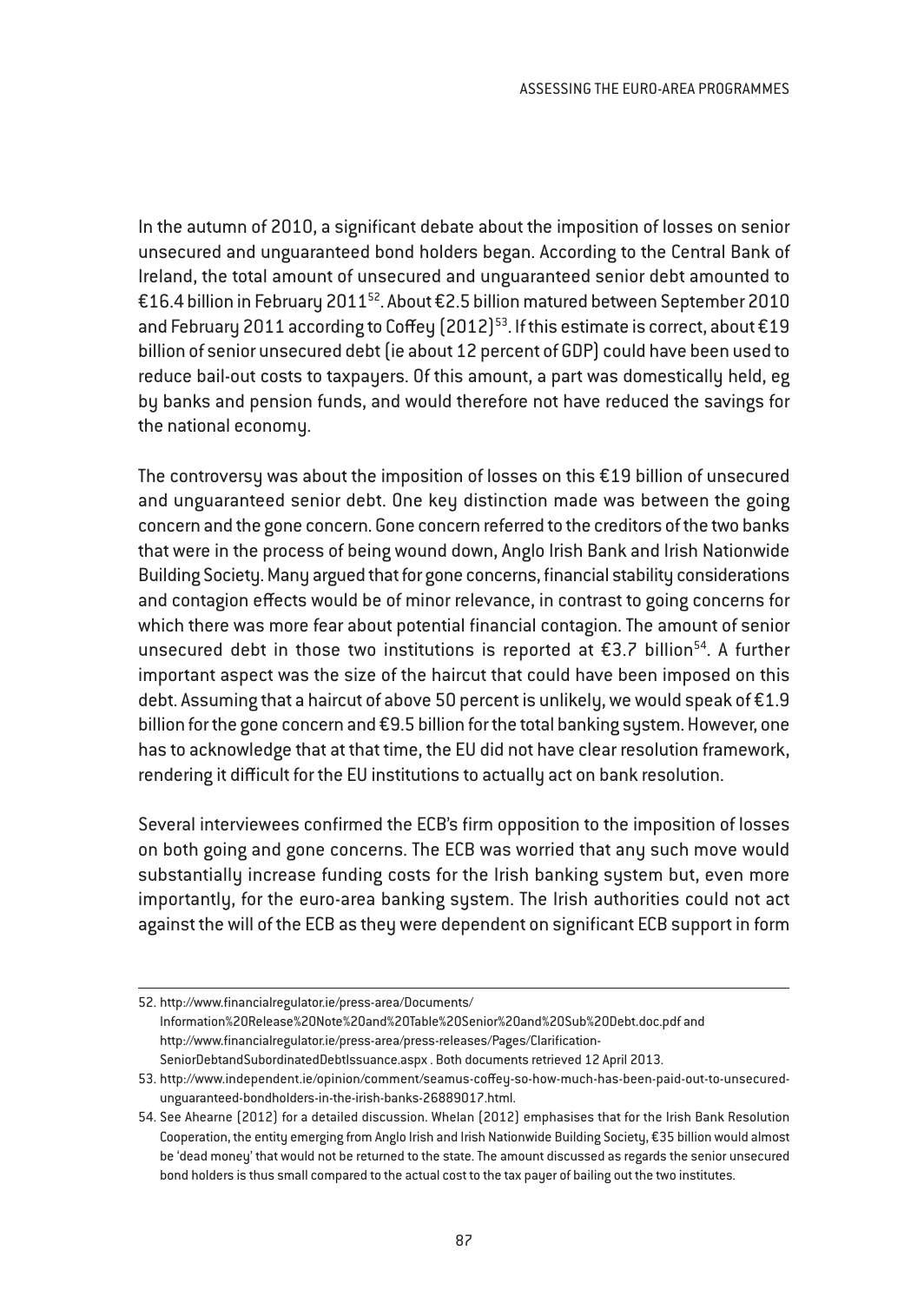of ELA<sup>55</sup>. In the eyes of the Irish public, the decision was perceived as a bail-out of French and German banks by Irish taxpayers (Ahearne, 2012), yet it is not clear if the owners of this debt really were euro-area banks. However, ECB board member Jörg Asmussen, in a 12 April 2012 speech, acknowledged that the bail out of Anglo Irish bond holders was "to ensure no negative effects spilled-over to other Irish banks or to banks in other European countries"<sup>56</sup>.

However, the evidence that this decision was only due to ECB pressure is not entirely clear cut. One interviewee also pointed to the significant reservations of major IMF shareholders. Donovan and Murphy (2013) state that, while not on the public record, it is well known that US Treasury Secretary Timothy Geithner via the G-7 urged that a proposal to involve senior bondholders, which was being developed by the IMF negotiating mission in Dublin with the Irish authorities, be abandoned. The US position was driven by fears of the potential negative effects of any such moves on the CDS markets<sup>57</sup>.

In any case, it is difficult to say whether the bail-out of senior bond holders was a mistake or not. From the Irish point of view, a more substantial contribution from senior bond holders would have been helpful. The Irish government paid a significant political price for paying the relevant creditors in full, in particular because, at the same time, significant fiscal adjustment was undertaken. The wiping out of senior unsecured debt of gone-concern banks could probably have been managed from a financial stability point of view, but this would have hardly affected the Irish government's debt burden. With regard to going concern banks, the imposition of losses on senior bond holders could have materially reduced the Irish state's debt. This could have potentially allowed for market access more easily but it could also have weighed on investor sentiment towards Ireland. More importantly, the financial system in the euro area at the time was very fragile. Large-scale and indiscriminate creditor bail-ins bear substantial risks that may ultimately lead to even higher costs. We therefore do not conclude that it was a mistake to use taxpayers' resources to pay the relevant creditors, but acknowledge that the burden sharing certainly deserves discussion (see below).

A second issue was the optimal speed of deleveraging, with some commentators pointing out that the speed of deleveraging of the Irish financial system agreed with the Troika was initially too high. It is difficult to assess whether this is true or not as this

<sup>55.</sup> See footnote 19 of Ahearne (2012) for more details.

<sup>56.</sup> http://www.ecb.int/press/key/date/2012/html/sp120412.en.html retrieved on 12 April 2013.

<sup>57.</sup> Donavan and Murphy (2013).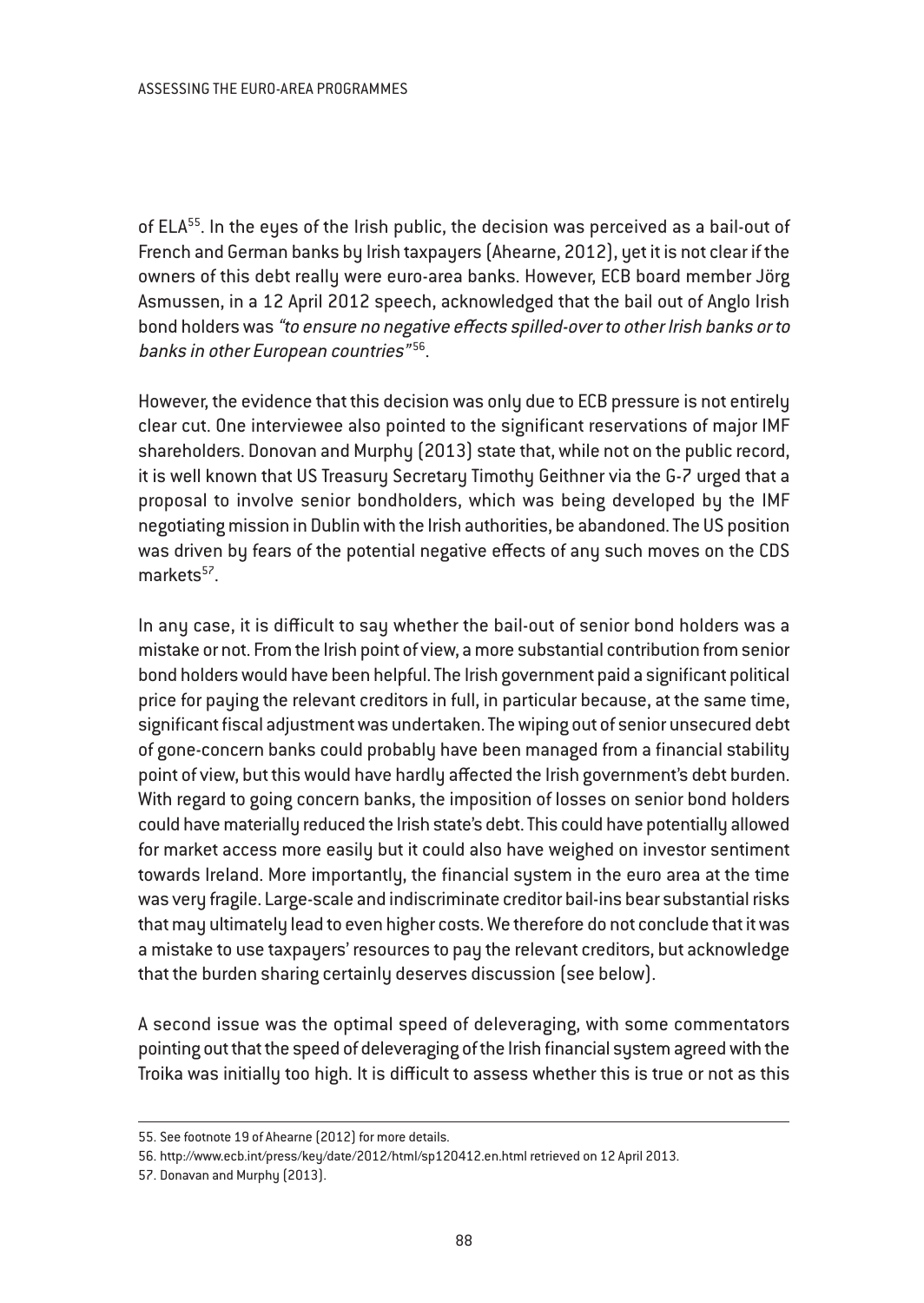depends on a difficult risk analysis. From an Irish point of view, the speed was fast at the beginning<sup>58</sup> of the programme and was reduced only later<sup>59</sup>. The high speed of deleveraging also meant that early firesales of assets excessively reduced their prices since raising additional deposits was difficult. Donovan and Murphy (2013) report that the estimates in March 2011 by BlackRock Solutions showed that most of the increase in the bank recapitalisation needs resulted from the rapid asset deleveraging required under the bailout programme. On the other hand, the ECB insisted on a rapid deleveraging because it was concerned about its own exposure to Ireland. Lending to Ireland made up 25 percent of overall ECB lending with an estimated  $\epsilon$ 35 billion in ELA<sup>60</sup>. The ECB felt that it was increasingly taking on risks that could ultimately become fiscal risks. It therefore had urged the Irish authorities to apply for a programme and it insisted on a significant part of the programme to be earmarked for banks $61$ . In the winter review of March 2012, the European Commission confirms that on aggregate the Prudential Capital Assessment Review<sup>62</sup> banks had met their deleveraging targets during 2011, and that correspondingly, reliance on Eurosystem funding had declined (European Commission, 2012d).

Overall, in our assessment, the Irish programme is broadly on track and this success has hinged on the high degree of ownership by the Irish authorities from the outset. The fiscal reforms were necessary. On the financial side, the programme initially made the mistake of pushing for hurried deleveraging. This arguably deepened the recession in 2011, but the alternative was politically controversial. The authorities then changed course on the speed of deleveraging, implicitly admitting that it had been too rapid. The Troika took a difficult decision not to impose losses on senior bond holders for financial stability reasons. A bail-in could have reduced the size of the debt burden for the Irish taxpayer by a maximum of €19 billion on the basis that an unrealistic haircut of 100 percent would have been applied. Realistically, the relief might have ended up closer to between €5 billion and €10 billion. This would have alleviated fiscal sustainability concerns. Whether or not it would have been appropriate to take the risk of bailing-in private bond holders remains a matter of judgment. At any rate, since this decision was taken because of euro-area wide financial stability considerations<sup>63</sup> and

<sup>58.</sup> European Commission (2011) speaks of "ambitious target loan-to-deposit ratios" for each bank.

<sup>59.</sup> European Commission (2012d).

<sup>60.</sup> Emergency Liquidity Assistance, provided by the national central bank against collateral that is usually of lower quality than that used for getting liquidity from the ECB directly.

<sup>61.</sup> European Commission (2011) provides the number of €35 billion as available funding to overhaul the banking sector.

<sup>62.</sup> The design of the Prudential Capital Assessment Review (PCAR) was the responsibility of the central bank in cooperation with the Commission, ECB and IMF. It aimed to establish a true picture of the health of the banks.

<sup>63.</sup> http://www.ecb.int/press/key/date/2012/html/sp120412.en.html retrieved on 12 April 2013.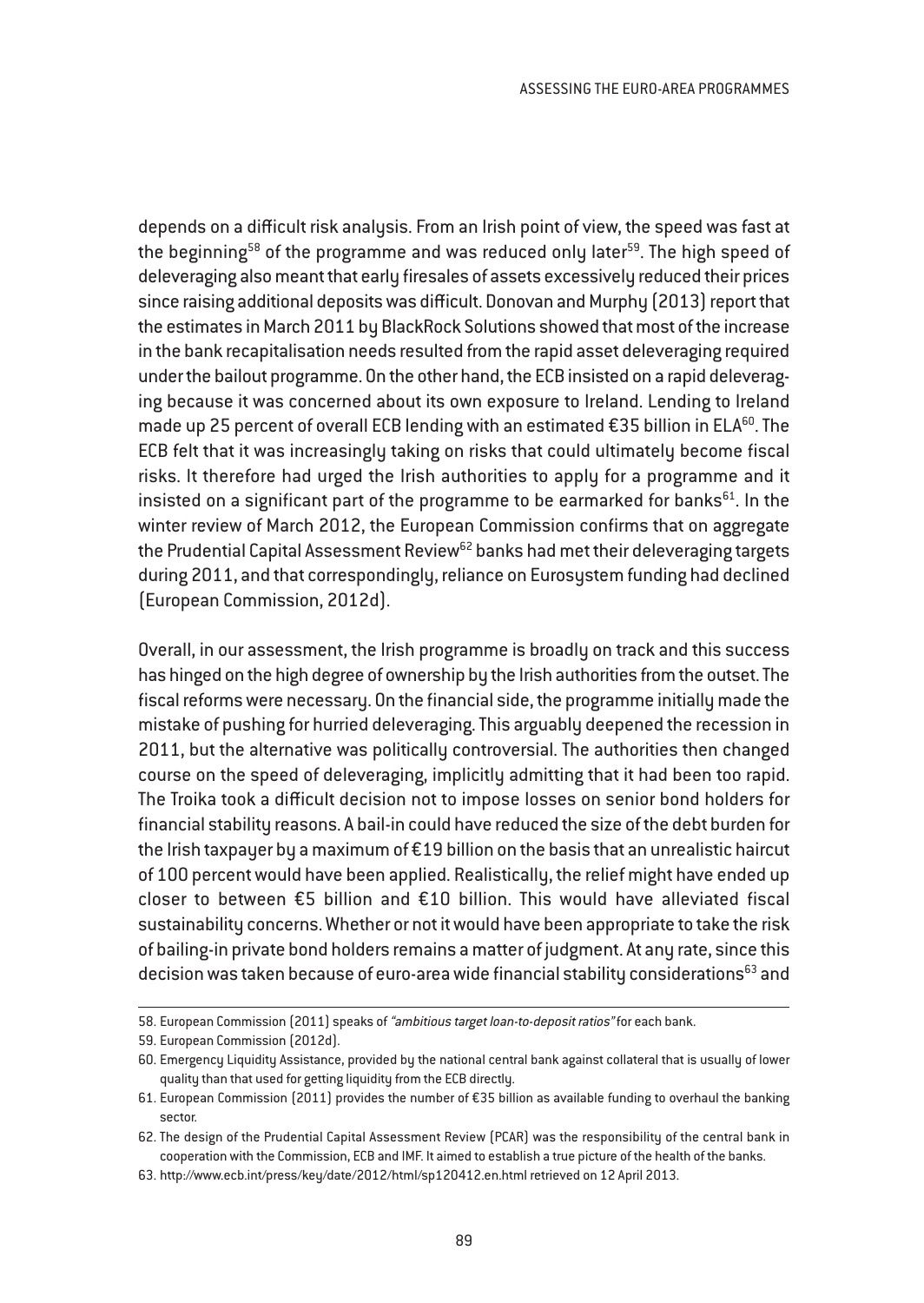because of the reported concerns of the US Treasury Secretary, it would have been appropriate to share the burden with taxpayers in other euro-area countries.

The ultimate aim of the Irish programme, namely full market access, is not yet fully ensured. The deal reached on promissory notes was an important intermediate step. Further support was demonstrated by the decision of the April 2013 ECOFIN meeting to extend the maturities of EFSM loans to Ireland by seven years. Ireland has recently been able to sell long-term government bonds in the international market at reasonable rates<sup>64</sup>. Yet, individual selling in the markets does not mean that full access is guaranteed. Certainly, the big fear is that the return to the markets will turn out not to be robust requiring a programme later on. Two factors would reduce that probability. First, Ireland as a small open economy needs a favourable external growth environment. A deepening of the current euro-area recession would be a central problem for Ireland and its return to the markets. Second, Ireland could benefit from a deal with the ESM to sell Allied Irish Bank, which is currently almost completely state owned, to the ESM. Such an operation would not necessarily constitute a transfer depending on the price at which Allied Irish Bank is sold. It would shift risks from Irish to European taxpayers and would therefore be consistent with the June 2012 declaration of heads of state and government to de-link banks from sovereigns<sup>65</sup>.

# 5.6 Portugal

After several months of hesitation, the Portuguese authorities decided in April 2011 to make a formal request to the IMF and to European authorities for financial assistance. The country had no choice. It had lost affordable market access at a time when sizeable bond repayments were due.

The reform programme proposed by Portugal is described in the Memorandum of Economic and Financial Policies (MEFP) attached to the Letters of Intent addressed to the IMF and the European authorities. The stated objective was "to restore market confidence and to raise the potential of our economy to generate socially balanced growth and employment"(LoI, §1). In order to achieve this objective, Portugal proposed a "strategy [that] envisions bold and upfront structural reforms to improve competitiveness, an ambitious but credible pace of fiscal adjustment, and measures to ensure <sup>a</sup> stable and dynamic financial system"(MEFP, §2). The strategy was "backed

<sup>64.</sup> The Irish Times reports a rate of 3.3 percent for a bond maturing in 2017: http://www.irishtimes.com/business/ markets/bonds/ireland-generates-2-5bn-on-bond-market-at-lower-yield-level-1.955999.

<sup>65.</sup> See Véron and Wolff (2013) for a detailed discussion of the matter in relation to the legacy asset debate.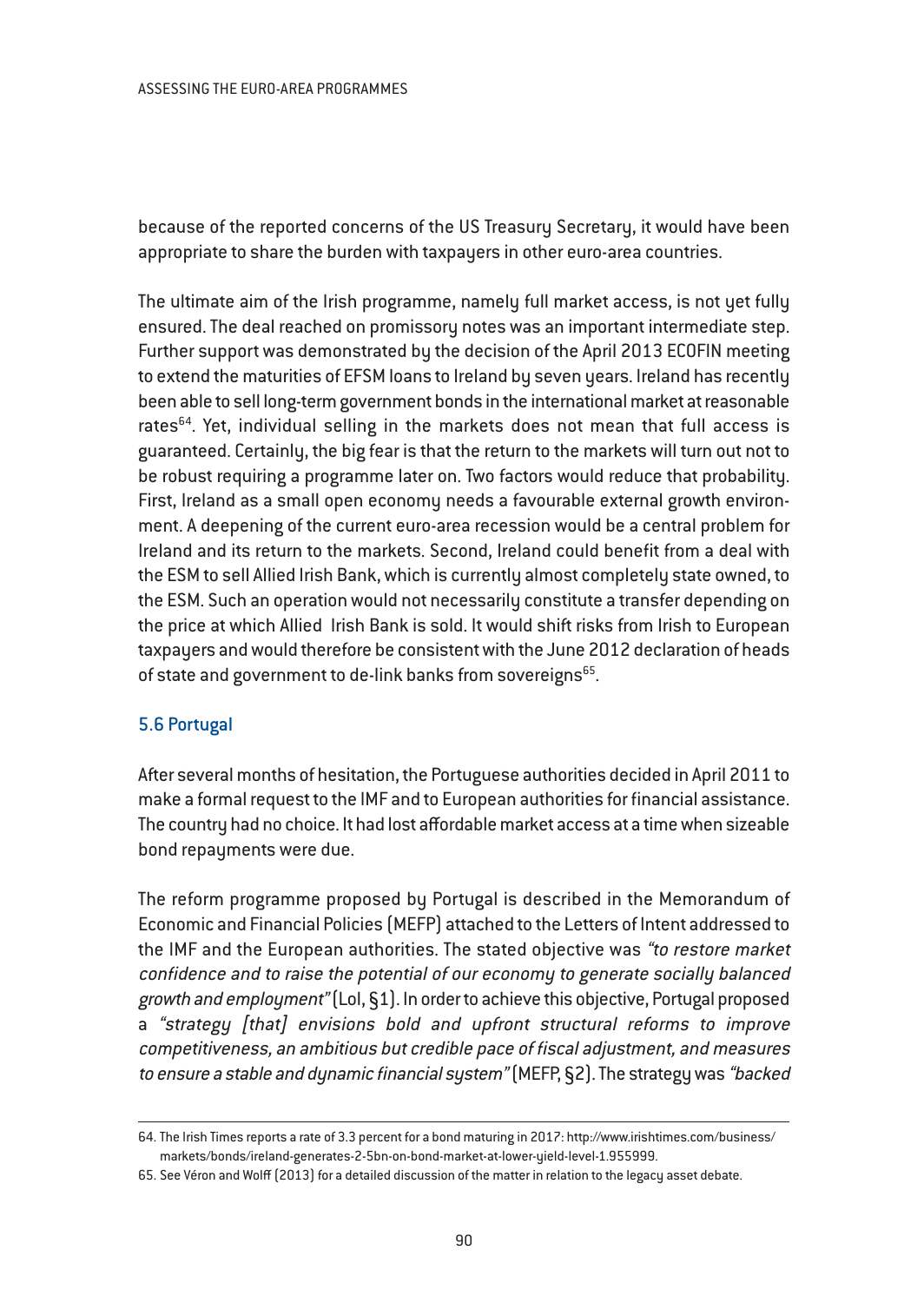by substantial international financing to meet balance of payments needs" (LoI, §1): €78 billion over three years, which corresponds to the public-sector financing gap due to reduced market access (see Table 1). This amount is indeed substantial since it represents roughly 50 percent of the country's 2011 GDP.

More specifically, the programme concerns four separate areas: (1) fiscal policy aimed at reducing public debt and deficit; (2) structural fiscal reform to streamline the public sector; (3) financial and corporate sector policies aimed at protecting the financial system amidst deleveraging; and (4) structural reforms to enhance competitiveness and rebalance growth from the non-tradable to the tradable sector.

This section examines three questions. First, was the programme well designed to meet the objective of restoring market confidence and regaining market access after three years? Second, was the programme well executed and is it on track two years after it was launched? Third, will Portugal be able to regain market access at the end of the programme and what are the country's prospects thereafter?

# 5.6.1 Programme design and risks

Since joining the euro, Portugal suffered from weak structural conditions with low growth and rising imbalances, which made it particularly vulnerable to shocks. The financial crisis and the euro sovereign-debt crisis were major shocks that had a big impact on Portugal.

The programme clearly recognised the nature of Portugal's problem, stating that: "Competitiveness indicators have suffered, economic growth has been anaemic, and the current account deficit is at 10 percent of GDP. The global crisis exposed Portugal's weak fiscal and financial position with public debt at around 90 percent of GDP at end-2010 and private sector debt about 260 percent of GDP. Banks that financed this build-up in debt now have the highest loan-to-deposit ratio in Europe" (MEFP, §1). "Against th[is] background of the structural challenges facing the Portuguese economy and contagion from the sovereign debt crisis in other euro area countries, financial conditions facing the Portuguese sovereign and banks have sharply worsened" (LoI, §1).Although it clearly identified the measures that Portugal needs to adopt to boost growth and reduce imbalances, the programme probably lacked a full appreciation of the difficulty of implementing such measures within a monetary union undergoing a financial and a sovereign debt crisis.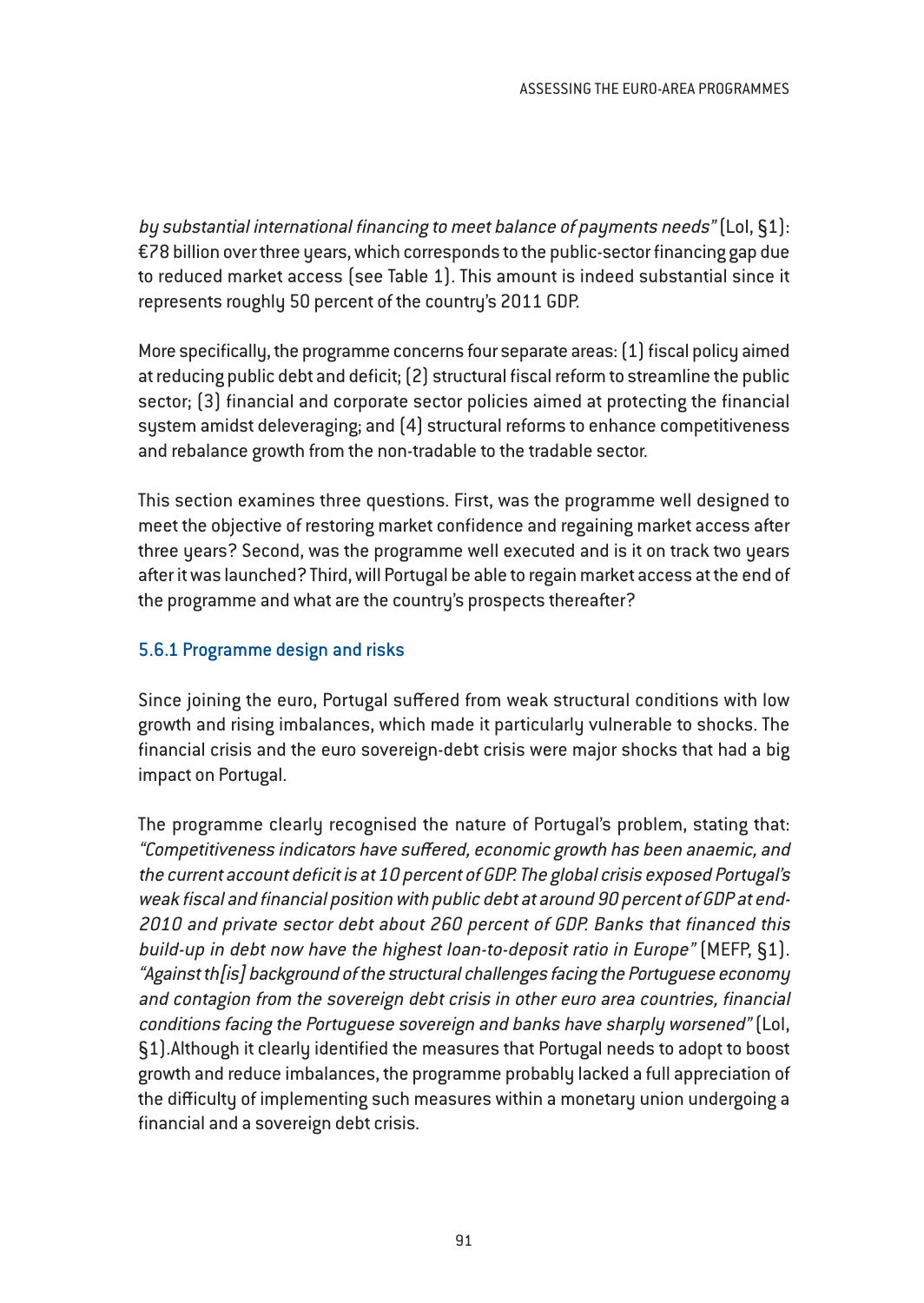As a result, the programme was somewhat over-optimistic. According to IMF staff reports, Portugal started on an ambitious and comprehensive programme, the policy mix and the speed of adjustment were well calibrated and the fiscal programme was well-balanced and credible (IMF, 2011, §45-47).

This likely over-optimism translated into over-optimistic projections of macroeconomic developments:

- Real GDP was expected to contract in 2011 and 2012 due to fiscal adjustment and private deleveraging, but to subsequently rebound.
- Unemployment was expected to rise in 2011 and 2012 but then to decline.
- Inflation was expected to be high in 2011 and 2012 because of tax increases but low afterwards.
- The fiscal deficit was expected to reach 3 percent of GDP by 2013 in line with the Excessive Deficit Procedure objective. Public debt was expected to peak at 115.3 percent of GDP in 2013 and then to decline.
- The current account deficit was expected to narrow gradually thanks to both decreasing imports associated with lower domestic demand and rising exports resulting from improved supply conditions.
- The net international investment position (IIP) was expected to reach a peak of -123.4 percent of GDP in 2013 and thereafter to improve.

Projections for the period 2011-14 are shown in the left-hand panel of table 10.

At the same time, IMF staff reports recognised that the programme entailed several important downside risks: (1) the programme might not alleviate sovereign debt concerns; (2) social support and political consensus in favour of the programme could erode; (3) lower growth than assumed by the programme could worsen substantially the public debt dynamics; (4) there could be unforeseen additional liquidity and solvency pressures on banks; and (5) there could be negative spillovers from deepening problems in other euro area countries (IMF, 2011, §43).

IMF staff reports also acknowledged that restoring competitiveness in a monetary union would be challenging (IMF, 2011, §51). In the absence of the exchange rate instrument, external rebalancing would require structural reforms to increase productivity and improve competiveness at given nominal wages. Otherwise rebalancing would entail a deep recession with a surge in unemployment and painful adjustment in nominal wages which "will be socially very difficult". While acknowledging that a recession and a rise in unemployment in 2011-12 are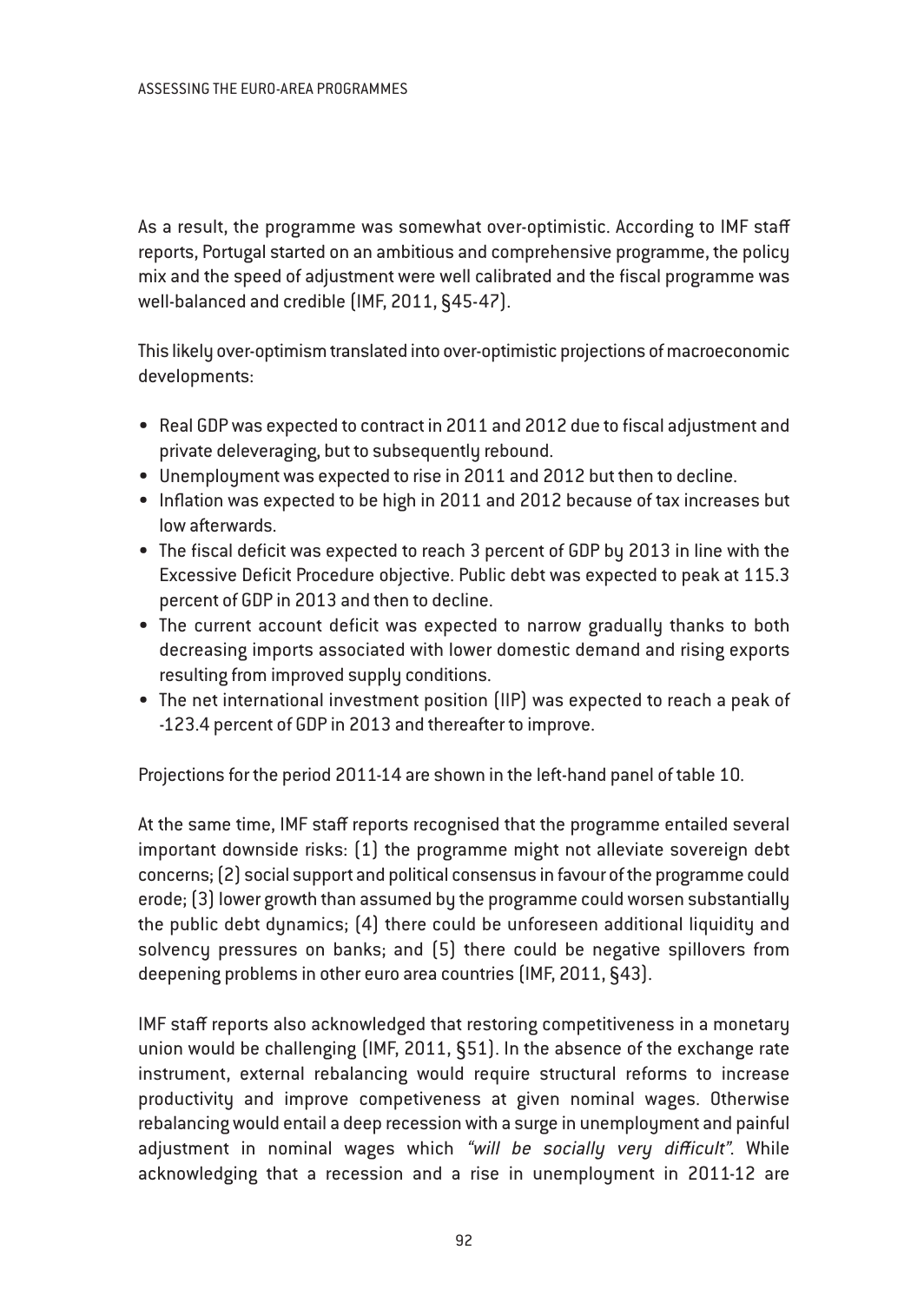unavoidable, the IMF staff considered that a gradual recovery in 2013 was feasible "provided that the ambitious reform programme is implemented as <sup>p</sup>lanned".

The IMF's debt sustainability analysis (DSA) also insisted that Portugal's public debt sustainability will be "highly dependent on the growth recovery starting in <sup>2013</sup> and, in the long-run, on the success of structural agenda reforms to boost potential growth" (IMF, 2011, Annex 1).

# 5.6.2 Programme execution during the first two years

How has Portugal performed since the implementation of the programme and what are the revised projections for the period up to 2014 according to the winter Commission forecasts of February 2013? The major macroeconomic developments are the following:

- There was a slightly lower contraction of real GDP in 2011 than originally expected. On the other hand, the contraction will be 3.2 percent instead of the earlier predicted 1.8 percent in 2012 and will remain around 2 percent in 2013. A shallow recovery is now expected only in 2014. For the period 2011-14, the accumulated loss of GDP growth compared to the initial expectation will be 6.8 percentage points, an average annual shortfall of 1.7 points.
- Partly as result of the less favourable growth performance, unemployment is now expected to rise until 2013 instead of 2012, and to reach a much higher peak with a value of 17.3 percent in 2013 compared to an earlier predicted value of 13.4 percent.
- Inflation is more or less on track, with high values of about 3 percent in 2011 and 2012 and low values of about 1 percent thereafter.
- The fiscal deficit was lower than expected in 2011 but Portugal will not meet the EDP objective of 3 percent of GDP by 2013.
- As the IMF's DSA had suggested, a lower than predicted growth performance risks jeopardising debt adjustment. Instead of reaching a peak of 115.3 percent of GDP in 2013 as originally predicted, the Commission now predicts that Portuguese public debt will continue rising, reaching 124.7 percent of GDP in 2014.
- On the other hand, the current account deficit is reducing much faster than expected. It stood at 7.2 percent of GDP in 2011 instead of the originally predicted 9 percent and should reach 1.4 percent in 2013. For the period 2011-14, the reduction in the external deficit compared to the initial expectation will be 10.4 percentage points, an impressive figure.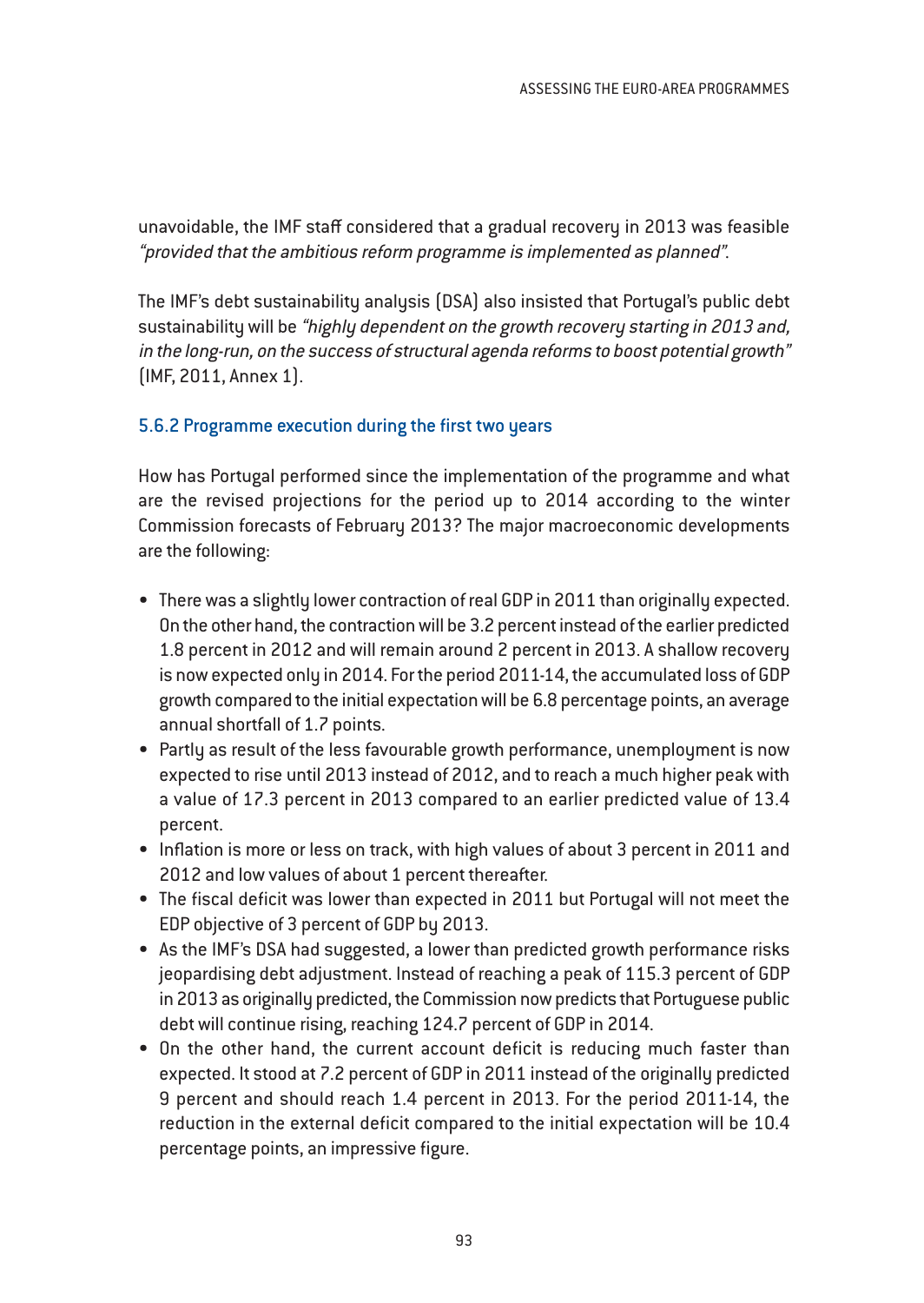Table 10 shows the details of these developments and their comparison with the programme forecasts.

| Table 10: Portugal, selected macroeconomic indicators, 2011-14 [% of GDP unless |                     |                                |  |  |  |  |
|---------------------------------------------------------------------------------|---------------------|--------------------------------|--|--|--|--|
| otherwise specified]                                                            |                     |                                |  |  |  |  |
|                                                                                 | Programme June 2011 | <b>Projected February 2013</b> |  |  |  |  |

|                                  | Programme June 2011 |        |       | <b>Projected February 2013</b> |        |        |        |        |  |
|----------------------------------|---------------------|--------|-------|--------------------------------|--------|--------|--------|--------|--|
|                                  | 2011                | 2012   | 2013  | 2014                           | 2011   | 2012   | 2013   | 2014   |  |
| Real GDP (percent change)        | $-2.2$              | $-1.8$ | 1.2   | 2.5                            | $-1.6$ | $-3.2$ | $-2.3$ | 0.6    |  |
| Consumer prices (percent change) | 3.5                 | 2.1    | 1.4   | 1.5                            | 3.6    | 2.8    | 0.7    | 1.0    |  |
| Unemployment (percent)           | 12.1                | 13.4   | 13.3  | 12.0                           | 12.9   | 15.9   | 18.2   | 18.5   |  |
| General government deficit       | 5.9                 | 4.5    | 3.0   | 2.3                            | 4.4    | 6.4    | 5.5    | 4.0    |  |
| General government debt          | 106.4               | 1122   | 115.3 | 115.0                          | 108.3  | 1236   | 1230   | 1243   |  |
| Current account deficit          | 9.0                 | 6.7    | 4.1   | 3.4                            | 7.2    | 1.9    | $-0.1$ | $-0.1$ |  |
| Net IIP (negative)               | 116.9               | 123.3  | 123.4 | 1214                           | n.a.   | n.a.   | n.a.   | n.a.   |  |

Source: IMF programme request (June, 2011) and European Economic Forecast, spring 2013.

Figure 39 shows the differences between the initial (June 2011) projections and revised projections by the time of the third (April 2012) and sixth (January 2013) review missions. Once again the main elements are the disappointing growth and unemployment performance, and conversely the better than expected current account situation.

Overall, Portugal's macroeconomic performance justifies the 15 March 2013 Troika statement, following its seventh review mission to Portugal, that implementation of the programme is "broadly on track". After nearly two years of programme implementation, the situation in Portugal exhibits two contrasting trends compared to expectations. First, the recession in 2012 and 2013 has been much deeper than expected. The March 2013 Troika statement acknowledges that growth in 2013 and 2014 will be slower even than indicated in Table 2 and that unemployment could peak at over 18 percent. The government is even more pessimistic. It predicts that unemployment will reach 19 percent by end 2013 and remain above 17 percent till 2016. This disappointing performance can be attributed to three main factors: fiscal austerity measures and deleveraging of private-sector balance sheets; slower than anticipated productivity growth and rebalancing of economic activity from the nontradable to the tradable sector; and continued weak demand in the euro area, especially in neighbouring Spain, which traditionally absorbs roughly one quarter of Portugal's exports.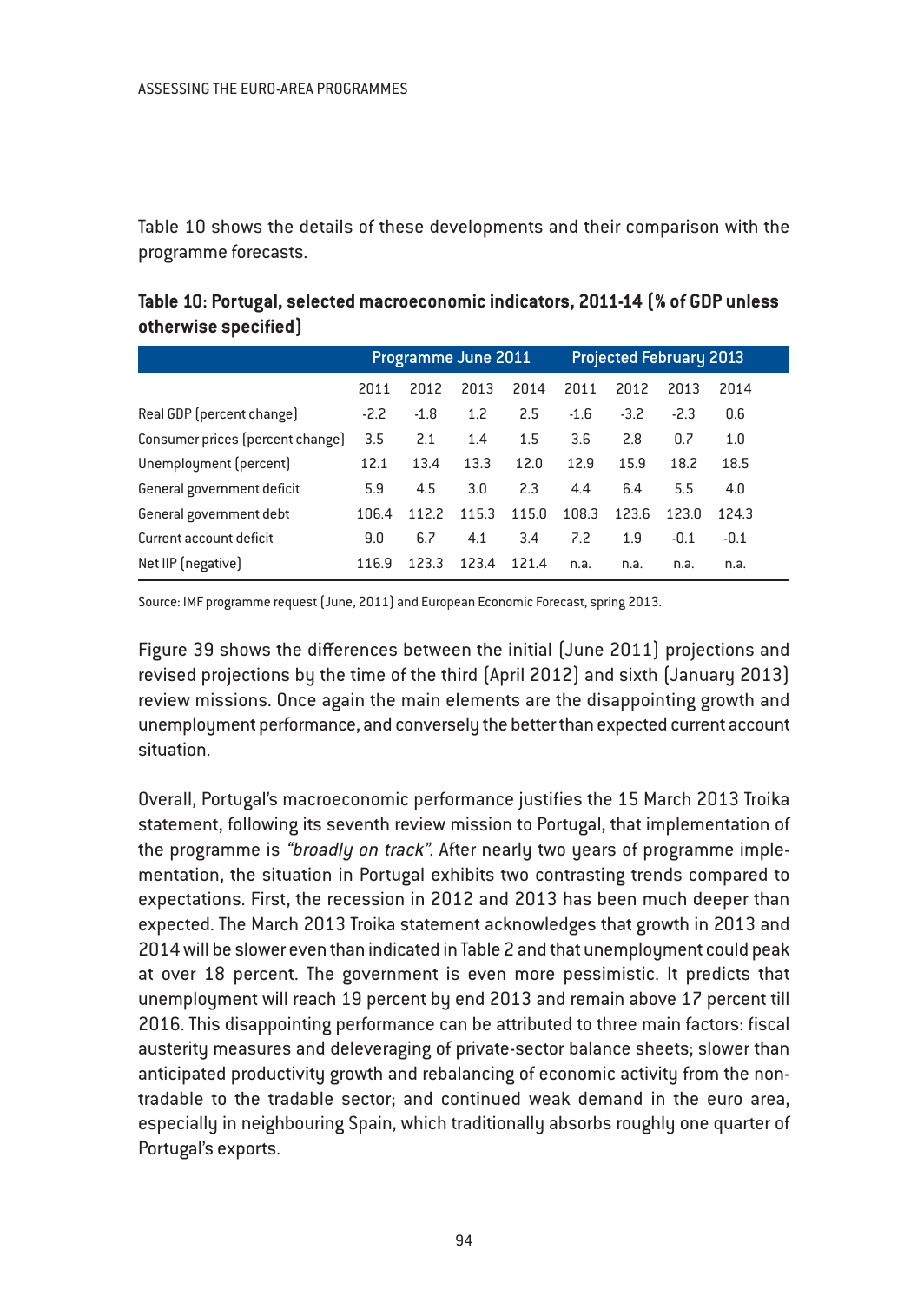

# **Figure 39: Projections for the Portuguese programme**

Source: IMF programme documents.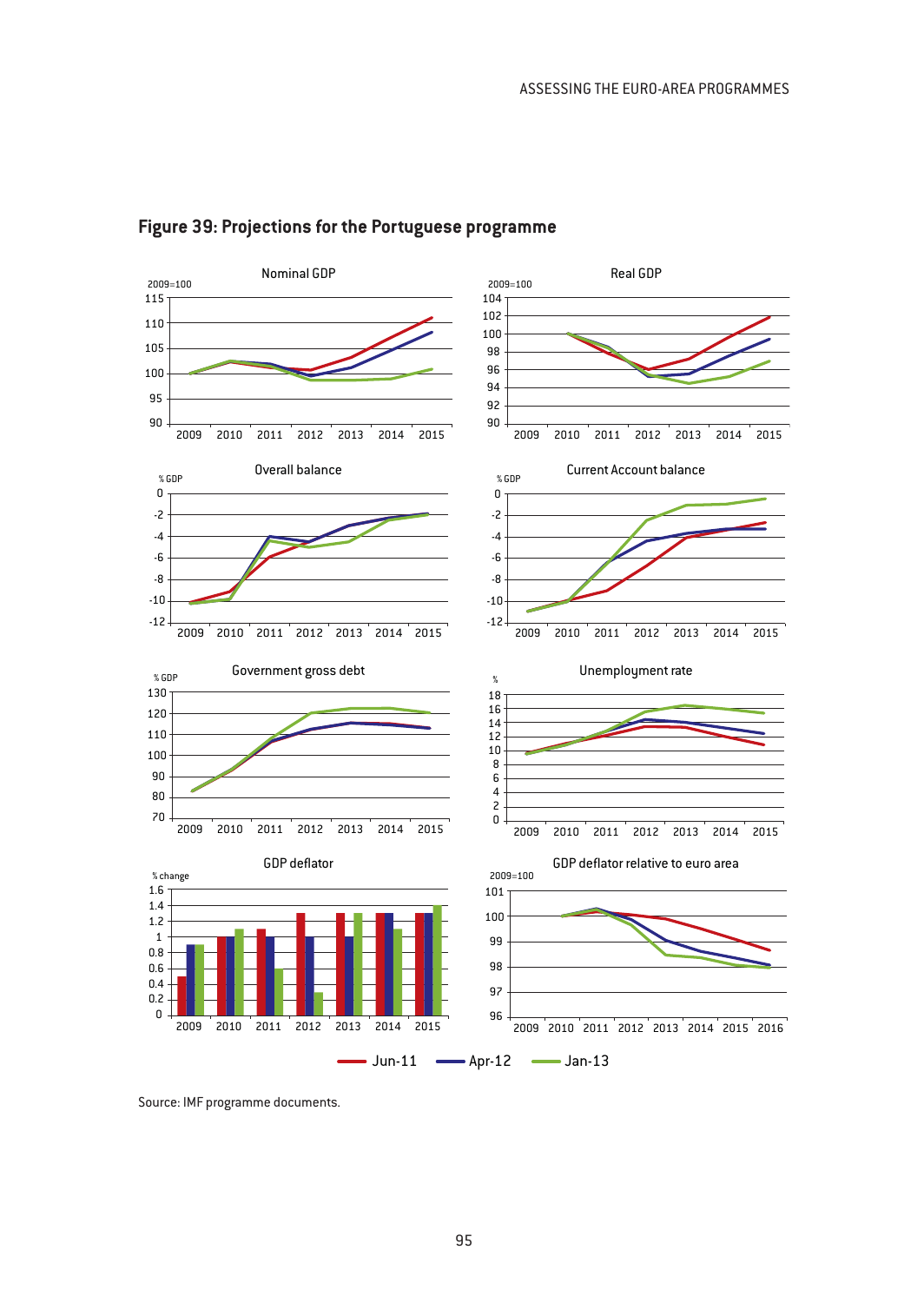The main problem is that, so far, the programme has not succeeded in boosting investment. On the contrary, investment performance has been extremely disappointing, with a contraction of more than 10 percent in 2011 and again in 2012, and a further contraction of 8 percent now expected in 2013. Portugal's investment performance is far worse than Ireland and only slightly better than Greece. It is also far worse than anticipated by the programme, with an accumulated loss of investment growth compared to expectation of nearly 19 percentage points for the period 2011-13.

Disappointing growth has made the deficit targets unachievable. In order to allow the operation of automatic fiscal stabilisers, the government was forced to request an upward revision of the deficit targets in 2013 and 2014, which the Troika staff supported in their March 2013 statement. As a result, the original 2013 deficit target of returning below the 3 percent excessive deficit threshold, which in 2012 was already postponed to 2014, was further postponed to 2015. Accordingly, public debt will rise further. In its March 2013 statement, however, the Troika predicted that public debt will still peak at around 124 percent of GDP, as already predicted by the Commission in February 2013. The lack of an upward revision for the debt despite the worsening deficit was probably due to the expectation of the Troika that EU lenders would reschedule some loans, an expectation that was fulfilled by the ECOFIN Council in April 2013 (see next section).

On the other hand, external adjustment has been much faster than expected, thanks to improved export performance and a fall in imports.

The apparent contradiction between these two contrasting trends arises from the fact that exports to non-traditional destinations outside the euro area seem to have increased rapidly despite the lack of significant changes in supply conditions in Portugal. One explanation for this apparent contradiction in the performance of exports is the possibility noted by the IMF staff that "the improvement to date is simply cyclical [rather than] of a more durable nature" (IMF, 2012, §16). There is evidence that the sharp fall in domestic demand that has occurred since the beginning of 2011 is the main driver behind the recent improvement in export market share. There is also evidence that, in Portugal, the relationship between export performance and domestic demand is asymmetric, being stronger and more significant when domestic demand is falling than when it is increasing $^{66}$ . This would suggest that the recent gain in market share is durable and may not be lost (or at least not entirely) when domestic demand rebounds.

<sup>66.</sup> See Esteves and Rua (2013).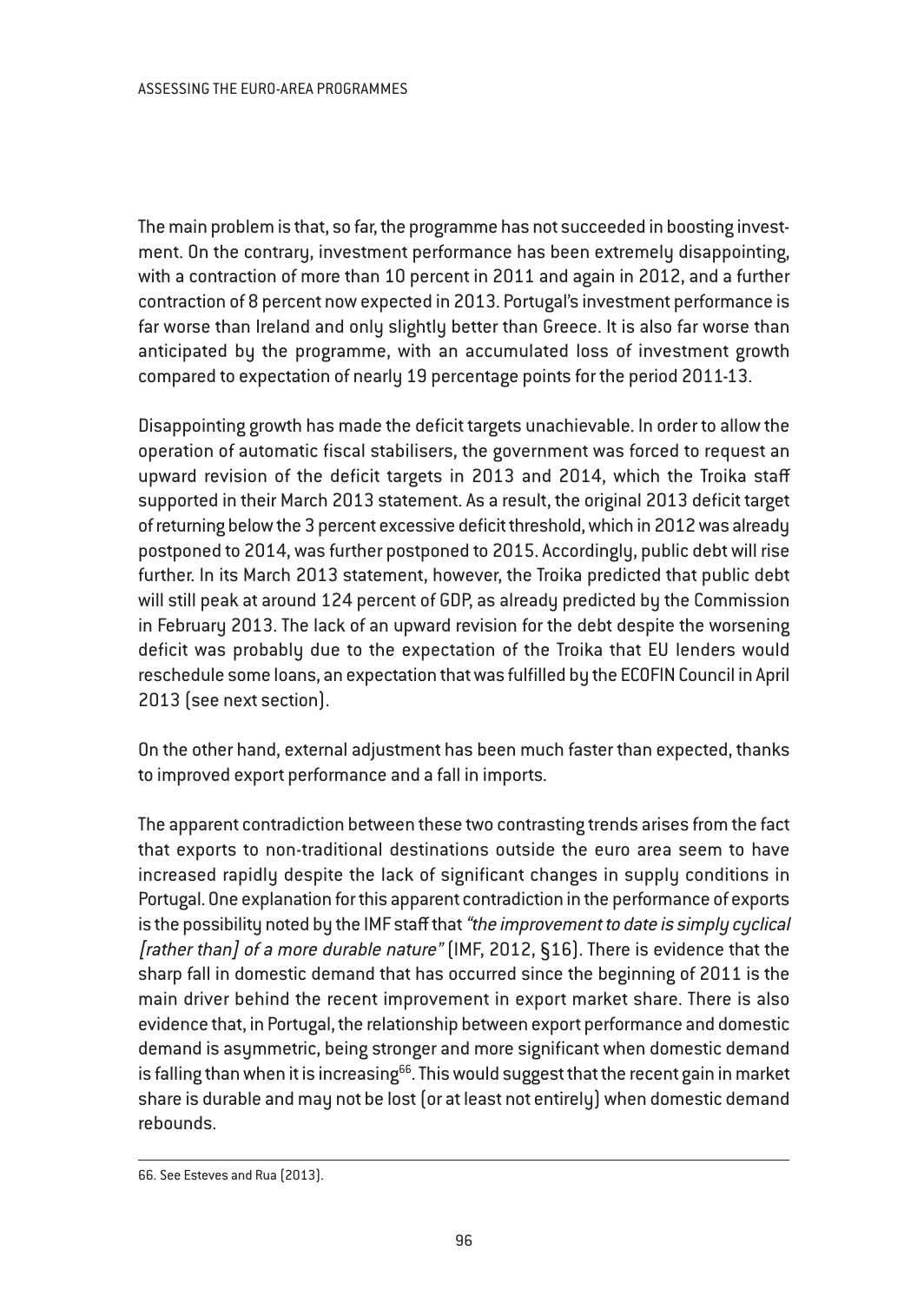### 5.6.3 Prospects for exiting the programme on time and for afterwards

Portugal is conscientiously swallowing the Troika's budgetary remedy, which was adapted in view of weaker growth prospects. Portugal's deficit will not return below 3 percent of GDP in 2013 as originally foreseen by the programme, or in 2014, but it probably will in 2015. The debt-to-GDP ratio will probably peak also one year behind schedule in 2014, by which time it will be about 10 points higher than initially foreseen.

The main reason for the slippage in public debt is the continuing growth underperformance. This is confirmed by the decomposition in Table 12, which indicates that four-fifths of the gap between the initial debt target for 2013 and the sixth review mission's revised estimate can be attributed to lower than expected nominal GDP.

|                          | [All variables expressed as % of GDP]                  | Primary        | <b>Overall</b> | Gross |
|--------------------------|--------------------------------------------------------|----------------|----------------|-------|
|                          |                                                        | balance (incl. | balance        | debt  |
|                          |                                                        | bank support)  |                |       |
|                          | 2013 target as set in the June 2011 EFF programme      | 2.1            | $-3.0$         | 115.3 |
|                          | Changed 2010 initial conditions                        | $-0.9$         | $-0.7$         | 0.3   |
|                          | Revenue shortfall due to adverse GDP developments      | $-1.8$         | $-1.8$         |       |
|                          | Effect of lower nominal GDP                            |                | $-0.2$         | 5.4   |
| $\overline{\phantom{a}}$ | Interest rate on public debt                           |                | 0.9            |       |
| $\overline{\phantom{a}}$ | Larger than expected overall deficits                  |                |                | 0.7   |
| $\sim$                   | Fiscal consolidation effort [residual]                 | 0.4            | 0.4            |       |
|                          | Debt accumulation residual                             |                |                | 0.5   |
|                          | 2013 outturn as forecasted in the December 2012 review | $-0.2$         | $-4.5$         | 122.2 |

| Table 11: Breakdown of gap between initial and actual fiscal targets for Portugal |
|-----------------------------------------------------------------------------------|
| 2011-2013                                                                         |

Source: Bruegel calculations, IMF programme documents. Note: See methodology in Appendix 2.

Despite this situation, markets seem quite satisfied with Portugal. The country's National Debt Agency successfully issued 3- and 12-month treasury bills in January and February 2013. It also returned to the bond market with a 5-year issuance at a yield of 4.9 percent. At the same time, 10-year bond yields fell below 6 percent, a level last seen in October 2010 and well below the peak of more than 17 percent reached at the beginning of 2012.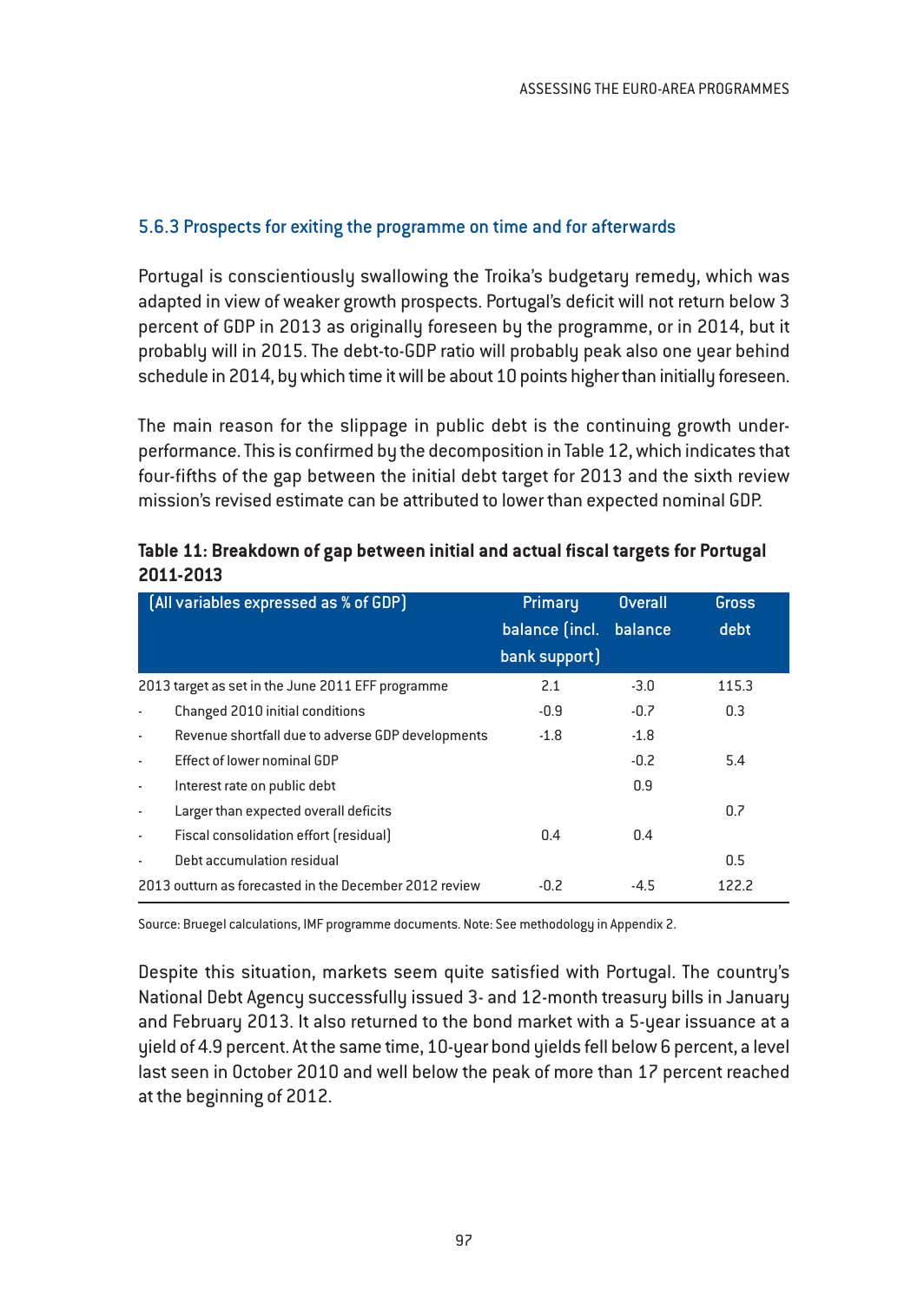The positive market sentiment is explained by three factors. First, there is a strong domestic consensus in favour of the Troika programme, though it risks being severely tested in the course of 2013 as the austerity measures lead to record unemployment levels and tax burdens $67$ . Second, and related to the first point, there is the perception of a high degree of mutual understanding, trust and close cooperation between the Portuguese authorities and the Troika, which our private interviews corroborate. Third, and related to the previous point, market participants feel, and we agree, that Portugal will receive all the necessary support to be able to exit the programme on schedule in 2014. Such support was demonstrated by the decision at the April 2013 ECOFIN Council meeting to extend the maturities of EFSM loans to Portugal by seven years. Moreover, in case of difficulty after it leaves the programme, Portugal could benefit from insurance in the form of precautionary financial assistance from the ESM via its enhanced conditions credit line (ECCL) facility, which would then probably qualify the country for the ECB's OMT.

The seventh Troika review confirmed the positive view of market participants, stressing that, "Provided the authorities persevere with strict programme implementation, euroarea member states have declared they stand ready to support Portugal until full market access is regained. Continued strong programme implementation and the envisaged adjustment of the maturities of EFSF and EFSM loans to smooth the debt redemption profile will support the government's return to full market financing during 2013" (Troika, 2013).

Despite some tough times ahead provoked by the austerity measures and the delay in the implementation and/or the effects of growth-promoting structural measures, Portugal seems likely to exit the Troika programme on schedule. This would clearly be a success for Portugal and for the Troika.

Exiting the programme would not, however, be the end of Portugal's problems. In 2014, Portugal should be able to stand on its own feet and issue long-term debt, but the economy will remain fragile. One way to appreciate this is to go back to the situation before the crisis, when "Portugal faced an unusually tough economic challenge: low growth, low productivity growth, high unemployment, large fiscal and current account deficits" (Blanchard, 2007).

Table 10 compares the situation in 2004-08 with the situation that will prevail in 2014 according to the 2013 winter Commission forecasts. The good news is that the fiscal

<sup>67.</sup> See, for instance, Pereira and Wemans (2012).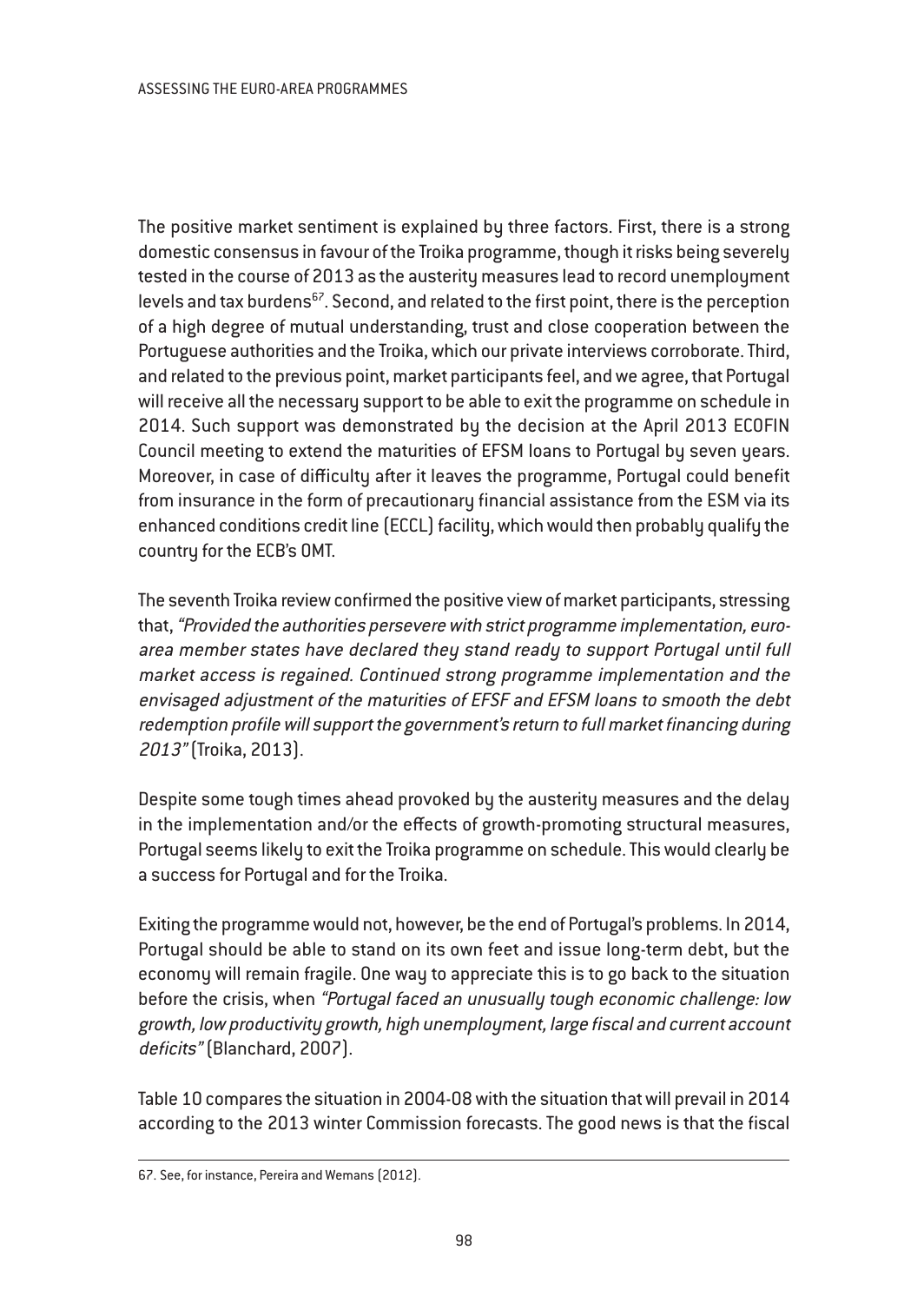and the current account deficits will be much reduced. The bad news is that unemployment and public debt will be considerably higher. Social and debt sustainability will, therefore, be fundamental after Portugal exits the programme. The key will be growth. Here the problem, which the Troika programme correctly identified, is that Portugal needs to radically change its pre-crisis growth model, which produced stagnation after the country joined the euro<sup>68</sup>. With nominal long-term interest rates of around 6 percent, Portugal will need nominal GDP growth of at least 4 percent (which implies real GDP growth of at least 2.5 percent) and a sufficient primary balance surplus to ensure debt sustainability. This will be a major challenge.

|                                     | <b>Actual</b> | Projected |  |
|-------------------------------------|---------------|-----------|--|
|                                     | $[2004 - 08]$ | [2014]    |  |
| Real GDP (percent change)           | 1.2           | 0.8       |  |
| GDP deflator (percent change)       | 2.4           | 0.8       |  |
| Nominal LT interest rates (percent) | 4.0           | 6.0       |  |
| Productivity (percent change)       | 1.1           | 0.3       |  |
| Unemployment (percent)              | 8.4           | 16.8      |  |
| General government balance          | $-4.4$        | $-2.9$    |  |
| Primary balance                     | $-1.6$        | 1.6       |  |
| General government debt             | 70.0          | 124.7     |  |
| Current account deficit             | 10.4          | 1.2       |  |

# **Table 12: Portugal, selected macroeconomic indicators, 2004-08 averages and 2014 (in percent of GDP, unless otherwise specified)**

Source: European Commission, 2013.

Reis (2013) points out that Portugal was an outlier among peripheral euro-area countries during the 1999-2007 period. Like them, it witnessed huge capital inflows, but it saw no boom in production and employment. Reis ascribes Portugal's poor growth performance during this period to a combination of two factors: underdeveloped domestic credit markets that misallocated most of the capital inflows to unproductive firms in the non-tradable sector, and rising employment taxes that were levied to finance an over-generous pension system and that discouraged work. Another factor, pointed out by many observers, including the Troika, is the low degree of contestability in non-traded activities that makes them relatively more profitable than traded activities, which are also affected by the small size of firms and the difficulty of obtaining appropriate financing. The structural reform measures contained in the EU-

<sup>68.</sup> See Andrade and Duarte (2011) for an analysis of the structural problems facing Portugal.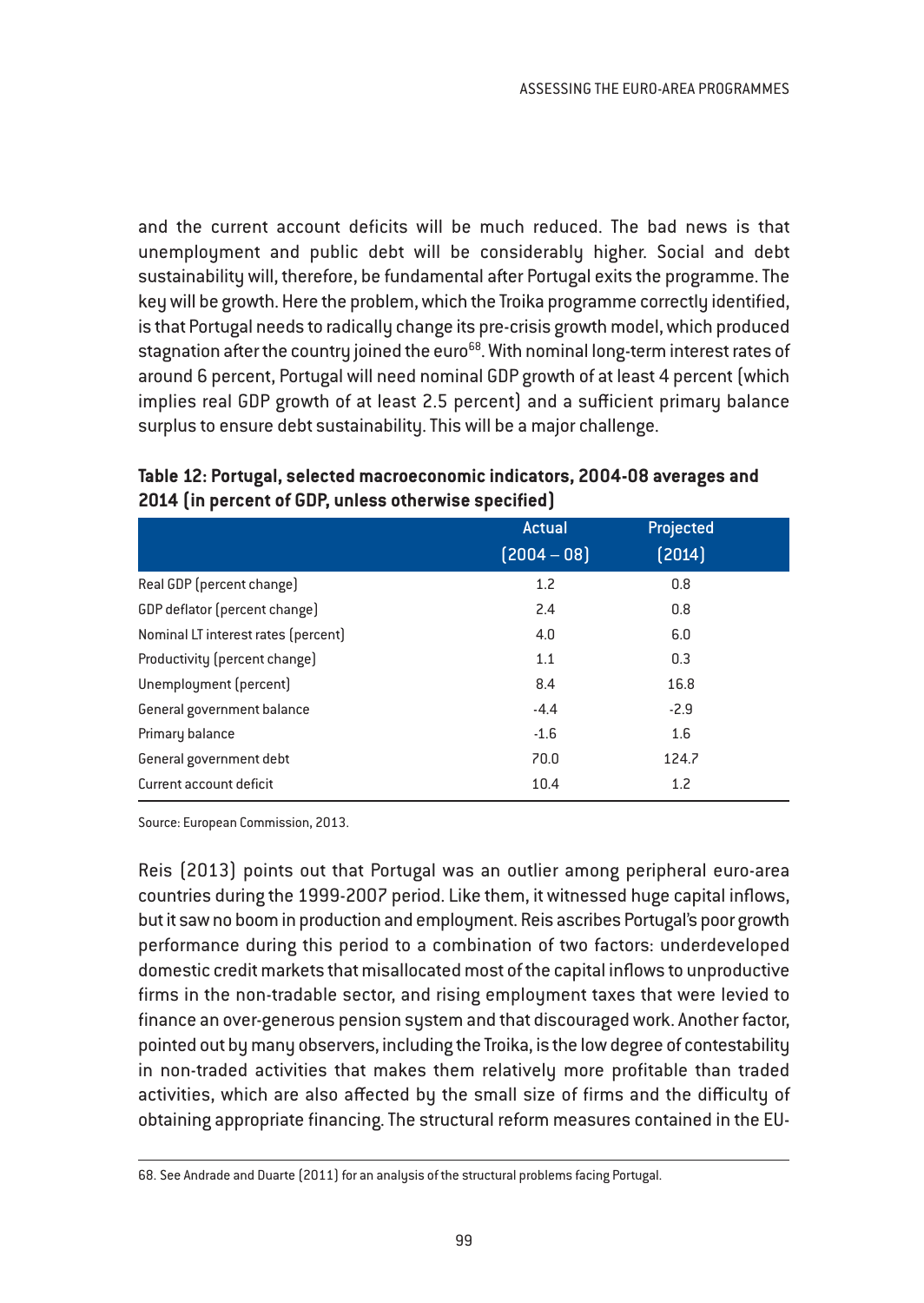IMF programme aim precisely at enhancing competitiveness and rebalancing economic activity from non-traded to traded activities. These measures, however, will take time to implement and bear fruit, especially in a weak macroeconomic environment. The capacity of the Portuguese authorities to pursue the necessary reforms after the end of the programme will be an important factor.

Labour market reform is particularly crucial. Before the crisis Portugal had one of the euro area's strictest employment protection frameworks, one of the most generous unemployment benefit systems and one of the most rigid nominal wage arrangements. In addition, Portugal had one of the highest ratios of public to private compensation per employee in the euro area. The EU-IMF programme contains many reforms to correct this situation and the government has already taken significant steps to implement the reforms. However, a number of planned reforms have yet to be implemented. Also, the programme suffered a major setback in April 2013, when the Portuguese constitutional court rejected the government's attempt to reduce public sector pay, which would have helped improve the attractiveness of the tradable sector. Finally, even if and when the remaining reforms are passed, Portugal's labour market will still require further reform even after the programme ends.

### 5.7 A comparative assessment of the three programmes

Our assessment of the progress of the three programmes highlights common threads and differences:

- All three countries have one thing in common: the fall in domestic demand was generally larger or much larger than anticipated and unemployment increased much more. At the same time, the current account deficit improved more than originally forecast;
- In Ireland, better export performance helped moderate the consequences for output of a decline in domestic demand. Imports actually increased, in contrast to what was expected. In Greece and Portugal, the contraction in demand found its way into a contraction of imports beyond what the programmes foresaw.
- The Greek programme clearly stands out as the most disappointing and Greece's return to market is still far off. By contrast, in Ireland and to a lesser extent in Portugal, planned measures have been implemented to a great degree and a full return to market at the end of the three-year programme is seriously contemplated.

There are several reasons why domestic demand fell more than anticipated. One was fiscal adjustment: all three countries implemented significant budgetary consolidation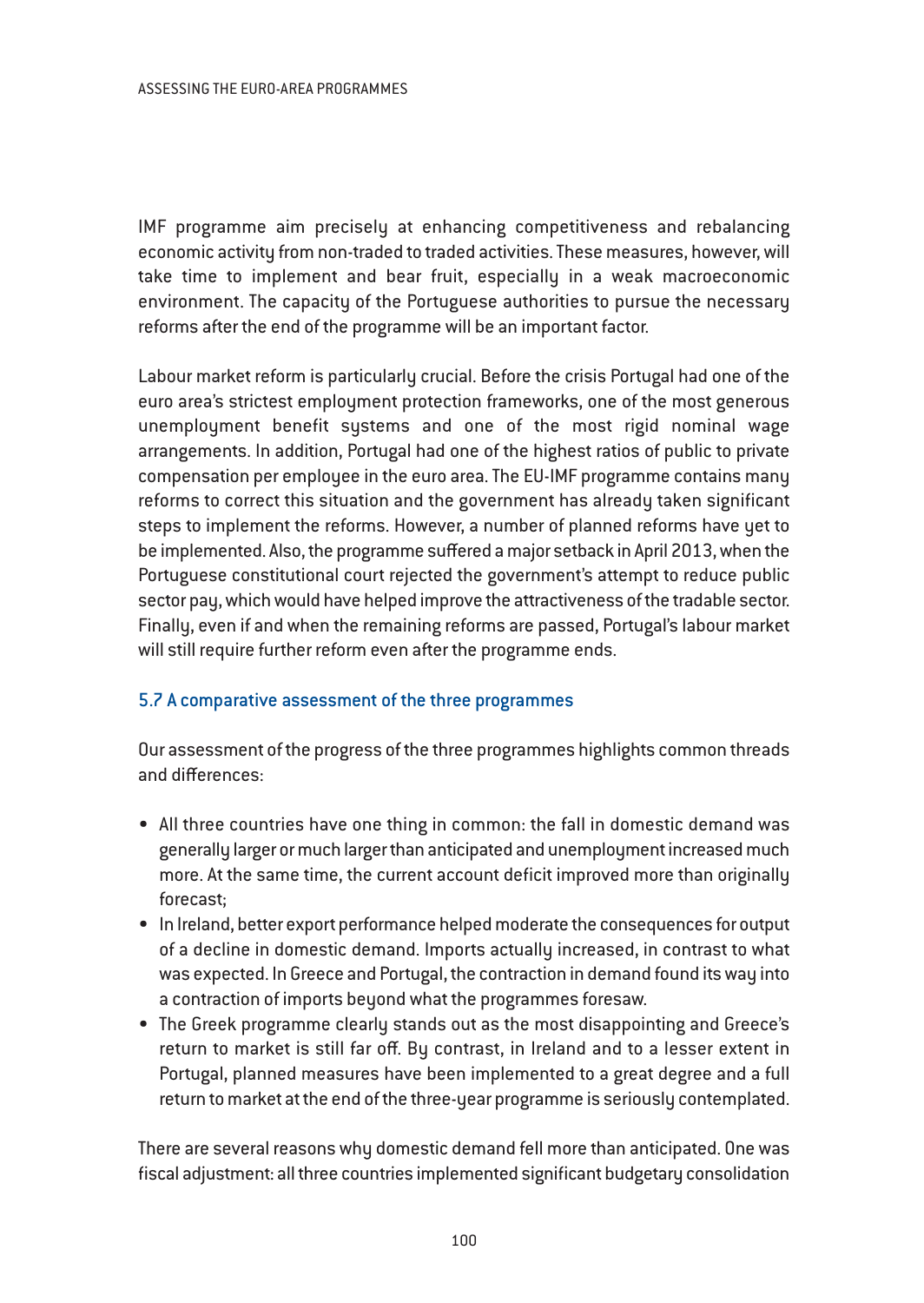and mostly followed through on their initial commitments. The macroeconomic impact of this consolidation appears to have been underestimated in initial programme design (ie the fiscal multiplier might have been larger). The second important factor was credit constraints. As explained, the ECB's collateral and ELA policies had a direct impact on credit supply. There was large-scale substitution of private lending by central bank liquidity, yet the credit supply was inevitably constrained, affecting domestic borrowers. Finally, the three countries all experienced adverse confidence effects, as indicated by elevated bond spreads and CDSs, which suppressed investment even further and prevented foreign direct investment. In our approach we cannot assess the relative contribution of these three factors.

It is less clear why unemployment deteriorated much more than anticipated. Its rise much above initial forecasts cannot be explained by adverse growth developments alone. A major reason for this discrepancy is likely to be the fact that job destruction took place in labour-intensive sectors such as construction and traditional services. Sectoral rebalancing was an unavoidable dimension of the adjustment but its social consequences proved more serious than assessed ex ante.

The speed of fiscal and financial adjustment has been a matter for controversy. From the point of view of the programme countries, the adjustment speed is naturally seen as having been too high and is associated with significant economic hardship. More fiscal leeway could have made it possible to frontload the rebalancing of competitiveness by devoting part of the higher indirect taxation revenues to cuts in contributions to social insurance.

From the point of view of creditors, however, prolonging adjustment periods almost inevitably means providing more finance. This tension between the national perspective and the creditor perspective is unavoidable in all programmes and has been particularly pronounced in the euro area, where programmes have been exceptionally large by international standards.

The Troika probably underestimated in its initial assessment the negative externalities across the euro area stemming from the spread of the crisis from the periphery to the core. Quite naturally, it expected the environment to be more stable than it turned out to be. Once Spain and Italy also came under stress, a significant part of the euro area was in turmoil and was applying austerity measures to try to keep bond yields under control. Addressing crises in individual euro-area countries on a case-by-case basis while the common monetary union was suffering from increased stress proved to be a shortcoming that affected all three programmes.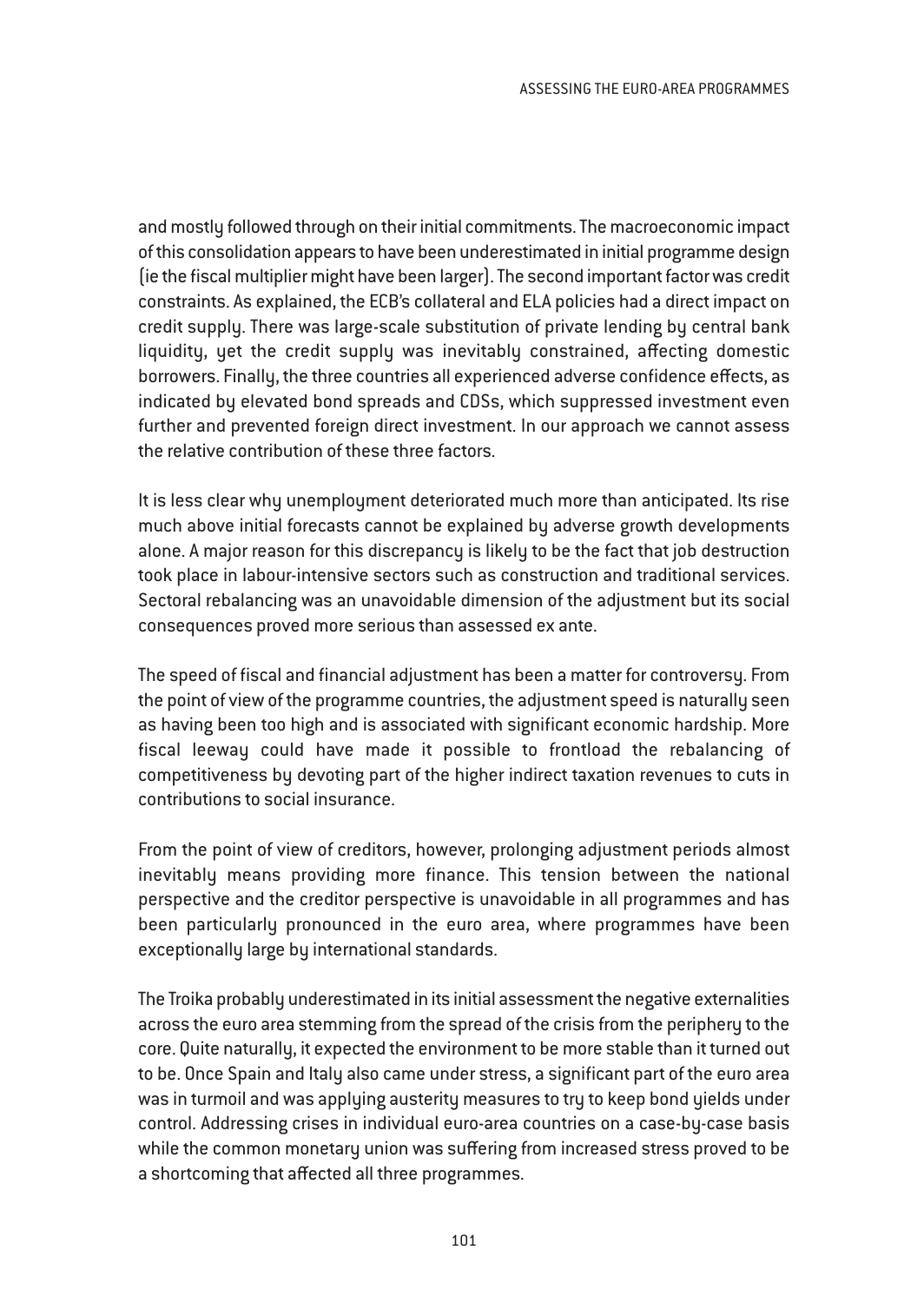Turning to differences, Greece stands out. Here, internal factors played a major role, as we have discussed: the size of imbalances and the lack of ownership of the programme by the Greek political system and state machinery were severe hindrances. The Greek programme also suffered from European contradictions: the country was partly a guinea pig for the creation of institutions and policies to address euro-area crises that were absent from the EU treaty. Against this background, the combination of European indecision and a severe competitiveness-sustainability conundrum led the IMF and the EU to bet on optimistic assumptions that failed to materialise.

In Greece and Portugal, where competitiveness problems are most severe and where structural reform is most needed, there was probably too little appreciation of the fact that reform would take time to be implemented and to produce positive effects. As a result, the negative effect of austerity measures was greater than expected in these countries because their labour and product markets did not react quickly enough. By contrast in Ireland, where markets function much better, austerity measures have had less detrimental effects and the programme has been more on track than in Greece and Portugal.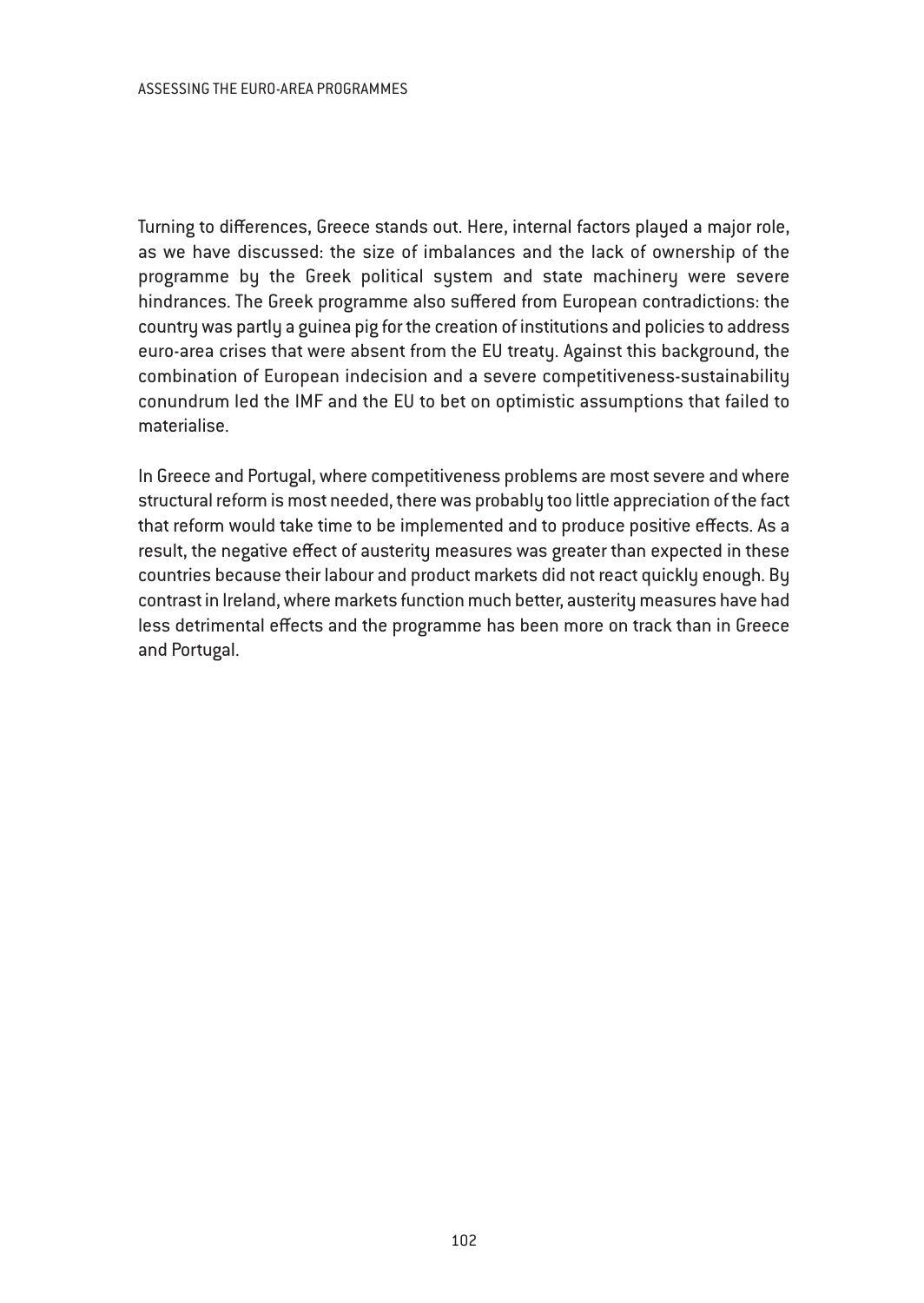# 6 Assessing the institutional set-up of assistance

In spring 2010, when Greece officially requested international financial assistance, the EU and the IMF were already providing joint assistance to three EU countries: Hungary (November 2008), Latvia (December 2008) and Romania (May 2009).

It was natural therefore to envisage that financial assistance to Greece would again involve EU-IMF cooperation. There were, however, three problems in implementing the same approach in Greece as in non-euro area countries. First, Article 143 of the EU treaty, which permits EU financial assistance to European countries, possibly together with the IMF or other international organisations, explicitly excludes euro-area countries. This situation was interpreted in two opposite ways in the political discussion inside the euro area. Some argued that Greece should only turn to the IMF, since the EU was not allowed to provide assistance. Others argued that Greece should only turn to members of the euro family, and exclude the IMF altogether. Neither option was feasible. The amount of financial assistance needed by Greece was well above what the IMF could provide on its own. However, the EU lacked the required expertise to design and monitor a financial assistance programme without IMF cooperation. The solution was EU-IMF cooperation.

The second problem was the financial terms of the cooperation. In non-euro area countries, the IMF was the majority lender to Hungary and Romania and the minority lender to Latvia, a first for the Fund. In euro-area countries, there was no choice. The amounts involved and the politics obliged the IMF to accept participation as a minority lender, though at the risk of losing its leadership as provider of policy advice and setter of policy conditionality, thus creating potential difficulties for non-European IMF members.

The third problem was the selection of EU institutions that should be involved in the design and monitoring of the programmes. In non-euro area countries, negotiations with national authorities were always conducted by the European Commission and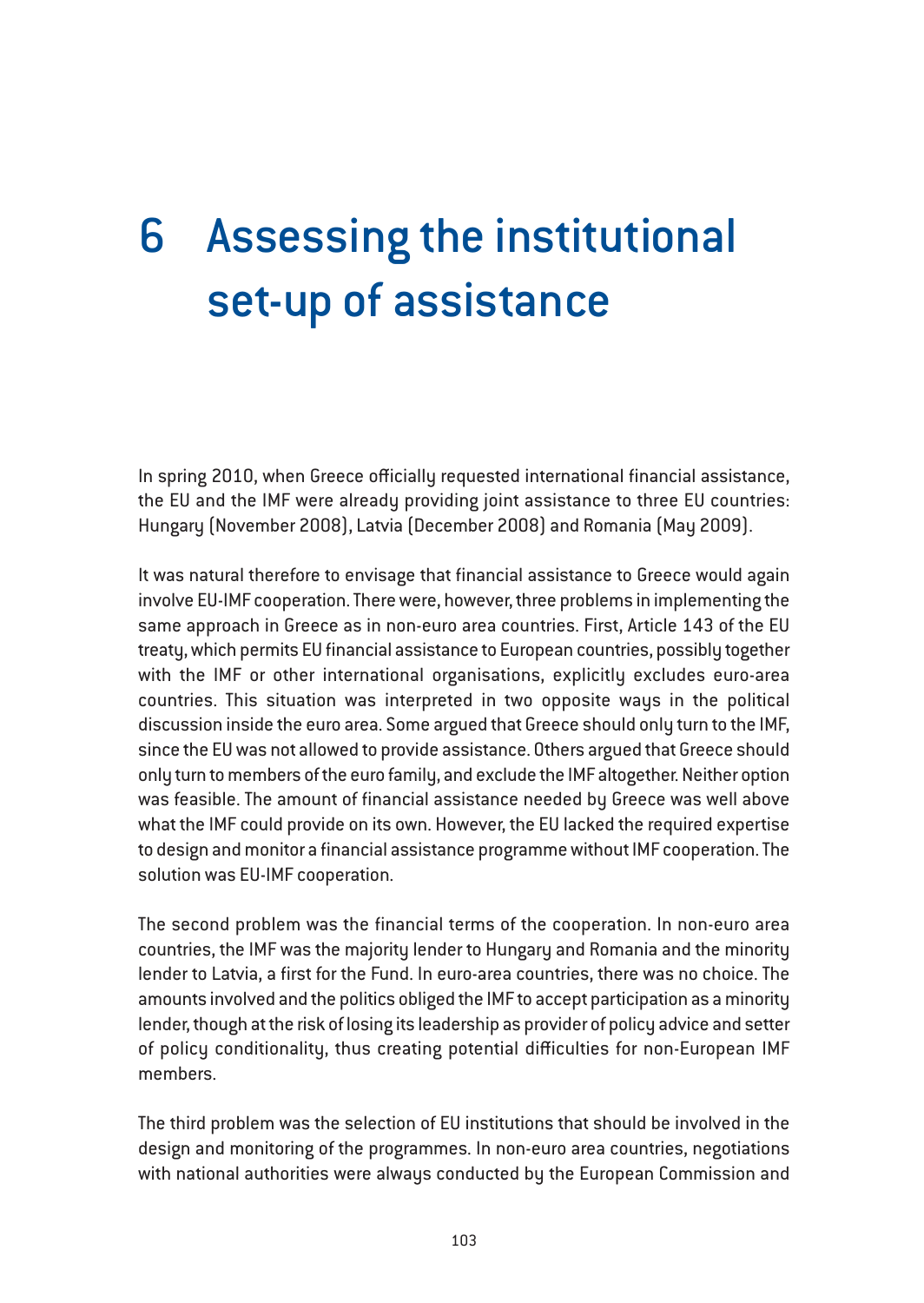IMF staff. In Greece, however, it was felt that the EU side should be represented by the European Commission "in liaison with the ECB", resulting in the European Commission, ECB and IMF Troika. As discussed in chapter 4, there are different possible explanations for the political decision to include ECB staff in the negotiation of EU-IMF programmes for Greece and other euro-area countries. The most convincing explanation is that the inadequate institutional arrangement in the euro area forced the ECB to operate as a quasi-fiscal actor in programme countries<sup>69</sup>. It is logical, therefore, that it sits at the programme table and on the lending side, whereas the national central bank of the country in question sits on the other side.

The remainder of this chapter is divided in two parts. After a brief assessment of EU-IMF cooperation in non-euro area countries, we assess the functioning of the Troika from the perspective of each of its members and from the broader EU-IMF perspective.

### 6.1 EU-IMF cooperation in non-euro countries

The European facility providing Medium-Term Financial Assistance (MTFA) for member states having balance-of-payments difficulties was originally established in 1988<sup>70</sup>. It was only used twice before the introduction of the euro: in 1991 for Greece, and in 1993 for Italy. After the introduction of the euro, the facility became only available for member states that have not adopted the single currency. The facility was revised accordingly in 2002<sup>71</sup>. The new facility was used for the first time in 2008 for Hungary and later for Latvia and Romania<sup>72</sup>.

In principle, the Commission intervenes alongside the IMF in providing medium-term financial assistance and plays the same role as the IMF in the negotiation and monitoring of programmes, in the decision to provide assistance and in the actual lending. In practice, however, the Commission was the junior partner in Hungary and in Romania, mainly because it lacked experience in providing balance-of-payments assistance. The IMF took the lead in these two countries, providing more than 60 percent of the financing.

In Latvia, however, the roles of the EU and the IMF were reversed. The Fund was now, and for the first time in its history, the junior partner in a lending programme, providing

<sup>69.</sup> See, in particular, Buiter and Rahbari (2012).

<sup>70.</sup> Council Regulation (EEC) No. 1969/88. of 24 June 1988.

<sup>71.</sup> Council Regulation (EC) No. 332/2002.

<sup>72.</sup> The new facility had a ceiling of €12 billion for the outstanding amount of loans that could be granted to member states. This ceiling was raised to €25 billion in 2008 and to €50 billion in 2009.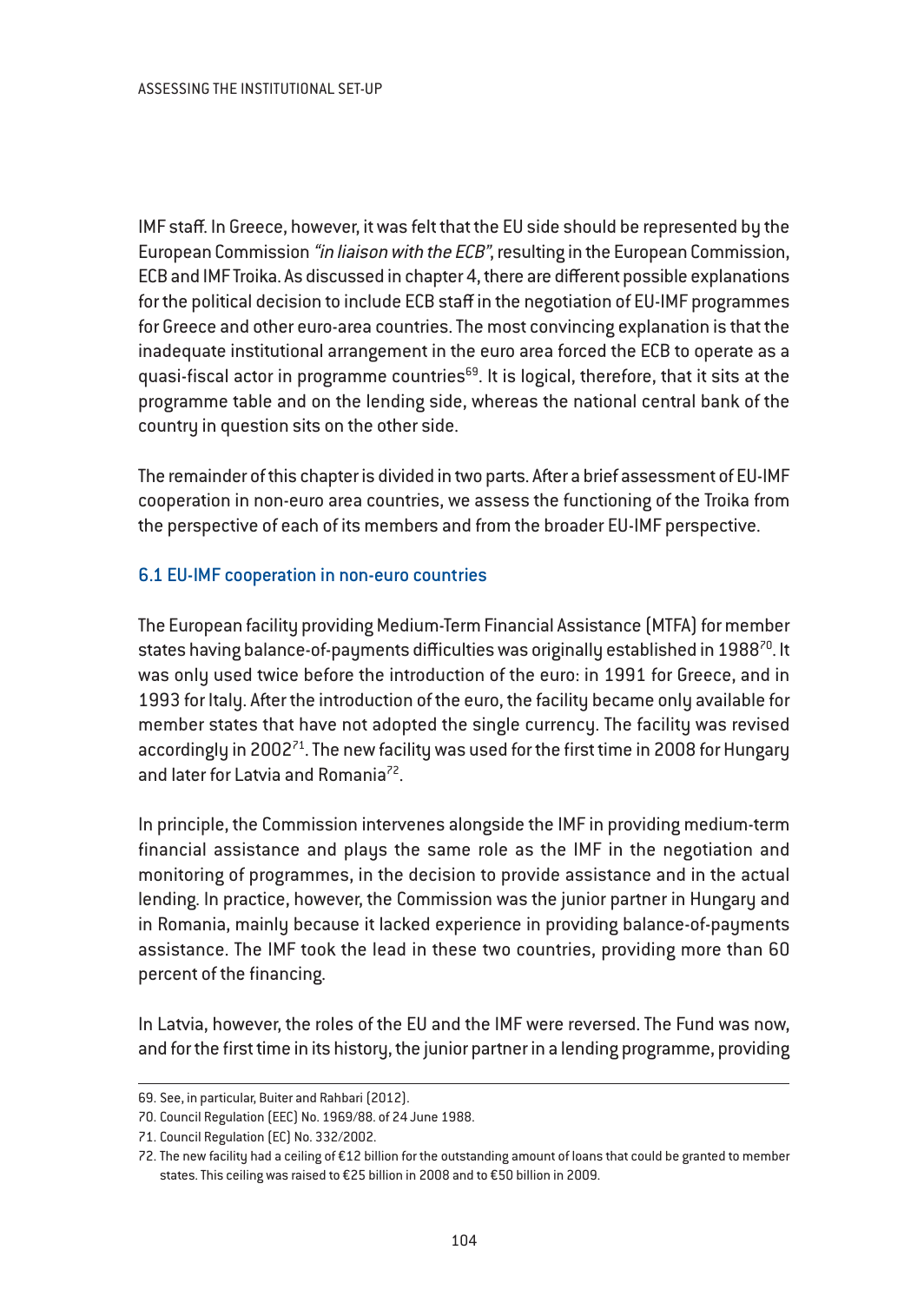less than 25 percent of the financing. The difference in approach between Hungary and Romania compared to Latvia reflected the difference in exchange rate regimes. Of the three countries, Latvia alone participated in the EU's exchange rate mechanism (ERM II), in which the exchange rate of a non-euro area EU country is fixed against the euro, and is only allowed to fluctuate within set limits<sup>73</sup>.

Entry into ERM II is based on an agreement between the government and central bank governor of the non-euro participating countries, and the Eurogroup and the ECB, which neither the Latvian nor the euro-area authorities wished to abrogate. As is well-known, the European Commission and the IMF had a significant difference of opinion over whether Latvia should have been required to devalue its currency as a condition for receiving assistance. Eichengreen (2012) cites Lannin (2009) who quotes Latvia's prime minister as stating that the IMF favoured devaluation but that this was vetoed by the Commission. Eichengreen also cites Aslund and Dombrovskis (2011) who show that views within the IMF were not uniform. Apparently, the IMF's mission chief in Latvia was in favour of avoiding devaluation, whereas other IMF staff took the opposite view and pressed the Latvians and other Europeans to consider it. At the end, as Henning (2011) reports, the IMF's managing director and the responsible EU commissioner struck an agreement whereby the European position on this point was accepted and the EU contributed a larger share of a larger overall package than the IMF had envisaged.

Apart from some tensions over (rather than in) Latvia, EU-IMF cooperation in the three non-euro countries has worked fairly well. It was also a useful learning experience for the Commission and for EU-IMF cooperation relative to the assistance programmes in the euro-area countries.

### 6.2 Principles for assistance in euro-area countries: the EU and the IMF

To assess cooperation between the Troika members, we start (in line with Merler, Pisani-Ferry and Wolff, 2012) by describing the standard model used by the IMF in a financial assistance programme. Conditional assistance from the IMF is based on simple principles. Lending is intended:

"...to give confidence to members by making the genera<sup>l</sup> resources of the Fund temporarily available to them under adequate safeguards, thus providing them with

<sup>73.</sup> The Latvian lats joined ERM II in 2005. Like other ERM II countries, Latvia was allowed a fluctuation of its currency of ± 15 percent around the central rate vis-à-vis the euro, but it unilaterally maintained a 1 percent fluctuation band.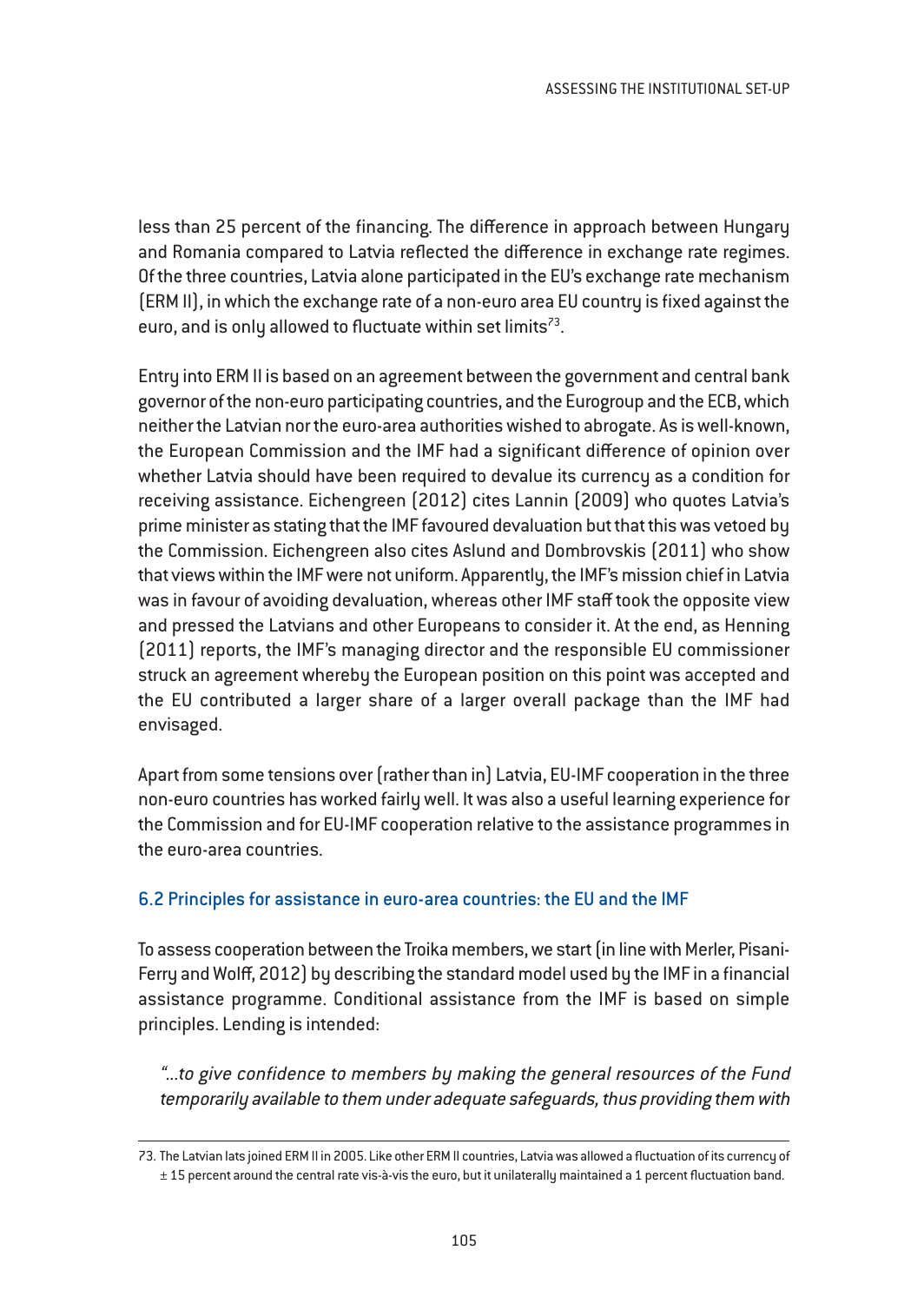opportunity to correct maladjustments in their balance of payments without resorting to measures destructive of national or international prosperity" (Art. 1 of Articles of Agreement).

"Conditionality helps countries solve balance of payments problems without resorting to [such] measures. At the same time, the measures are meant to safeguard IMF resources by ensuring that the country's balance of payments will be strong enough to permit it to repay the loan" (IMF Factsheet).

The IMF model is therefore rather straightforward: the IMF acts as an independent principal that requests a country to implement policies that are conducive to:

- (a) correction of the imbalances that led it to request assistance, and
- (b) ensuring that the country will be able to repay the IMF, without resorting to measures that are harmful to itself or to other IMF members.

This is a well-defined role that on the face of it is free from any conflict of interest. It is important to note that the IMF does not have other objectives than those stated above and that it is not part of the policy system of the countries it provides assistance to.

In the euro area, the situation is different. To start with, the motivation for assistance is more specific. To quote from the ESM treaty, the purpose is:

"(...) to mobilise funding and provide stability support under strict conditionality, appropriate to the financial assistance instrument chosen, to the benefit of ESM Members which are experiencing, or are threatened by, severe financing problems, if indispensable to safeguard the financial stability of the euro area as <sup>a</sup> whole and of its Member States".

Whereas in practice assistance has been granted in parallel to IMF assistance, in principle it also serves the purpose of preserving euro-area stability.

Second, the EU is a policy system, which has set itself many goals and is equipped with rules and procedures. The very fact that ESM assistance is reserved to countries that have ratified the Treaty on Stability, Coordination and Governance (TSCG) is telling in this respect. Policy conditionality reflects the explicit or implicit hierarchy of EU objectives and rules.

Third, the ECB and the Commission are parts of the EU policy system, whereas the IMF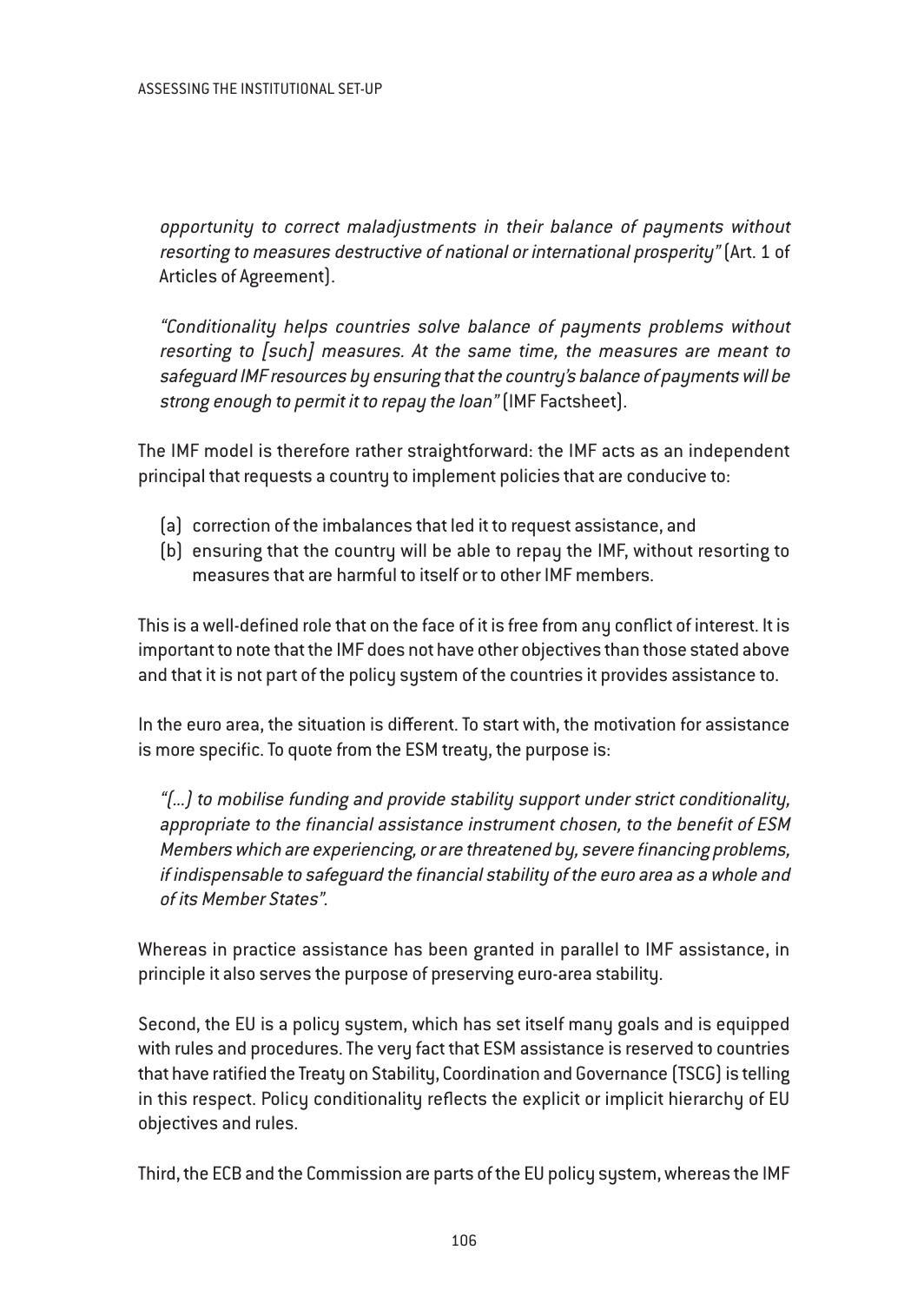is external to the policy systems of the countries in which it intervenes. Together with the existence of aims and procedures, this creates the potential for conflicts of interest between the policy initiatives a 'trusted adviser' would recommend to a government, and the policies that are either recommended by EU institutions on the basis of rules and procedures, or carried out by EU policy institutions. The former applies to the Commission and both apply to the ECB.

Although they operate according to different logic and rules, the EU and IMF are bound to cooperate. From the EU side, the ESM treaty enshrines cooperation. Article 8 states:

"The ESM will cooperate very closely with the International Monetary Fund ("IMF") in providing stability support. The active participation of the IMF will be sought, both at technical and financial level. A euro-area Member State requesting financial assistance from the ESM is expected to address, wherever possible, <sup>a</sup> similar request to the IMF."

There is obviously nothing similar in the IMF's Articles of Agreement, but there has been a clear wish on its part since the start of the financial crisis to assist its EU members, both outside and inside the euro area, and to cooperate with EU institutions.

# 6.3 The role of the IMF in the Troika

In the euro-area programmes, the IMF is a minority lender. It provides only one-third of the financing, while the other two-thirds are provided by EU countries. This is an awkward situation for the IMF which is used to being the sole lender – or at least to being a majority lender – and to applying its own rules. It is especially awkward in view of the fact that the scale of IMF lending to Greece, Ireland and Portugal was unprecedented both in absolute terms and compared to the borrowers' quota.

At the time of the first Greek programme, some considered that it was very risky for the IMF to accept a junior role. For instance, Morris Goldstein, a former deputy director of the IMF's research department and a senior fellow at the Peterson Institute for International Economics, told the Financial Times that: "This has the makings of <sup>a</sup> strange dog's breakfast... If <sup>a</sup> regional grouping can set IMF conditionality, what is the point of the Fund anyway? This could create <sup>a</sup> very dangerous precedent" (Hughes, Beattie and Hope, 2010).

In addition to accepting that programme conditionality be devised, negotiated and monitored by the Troika, the IMF decided to modify its Exceptional Access Policy (EAP)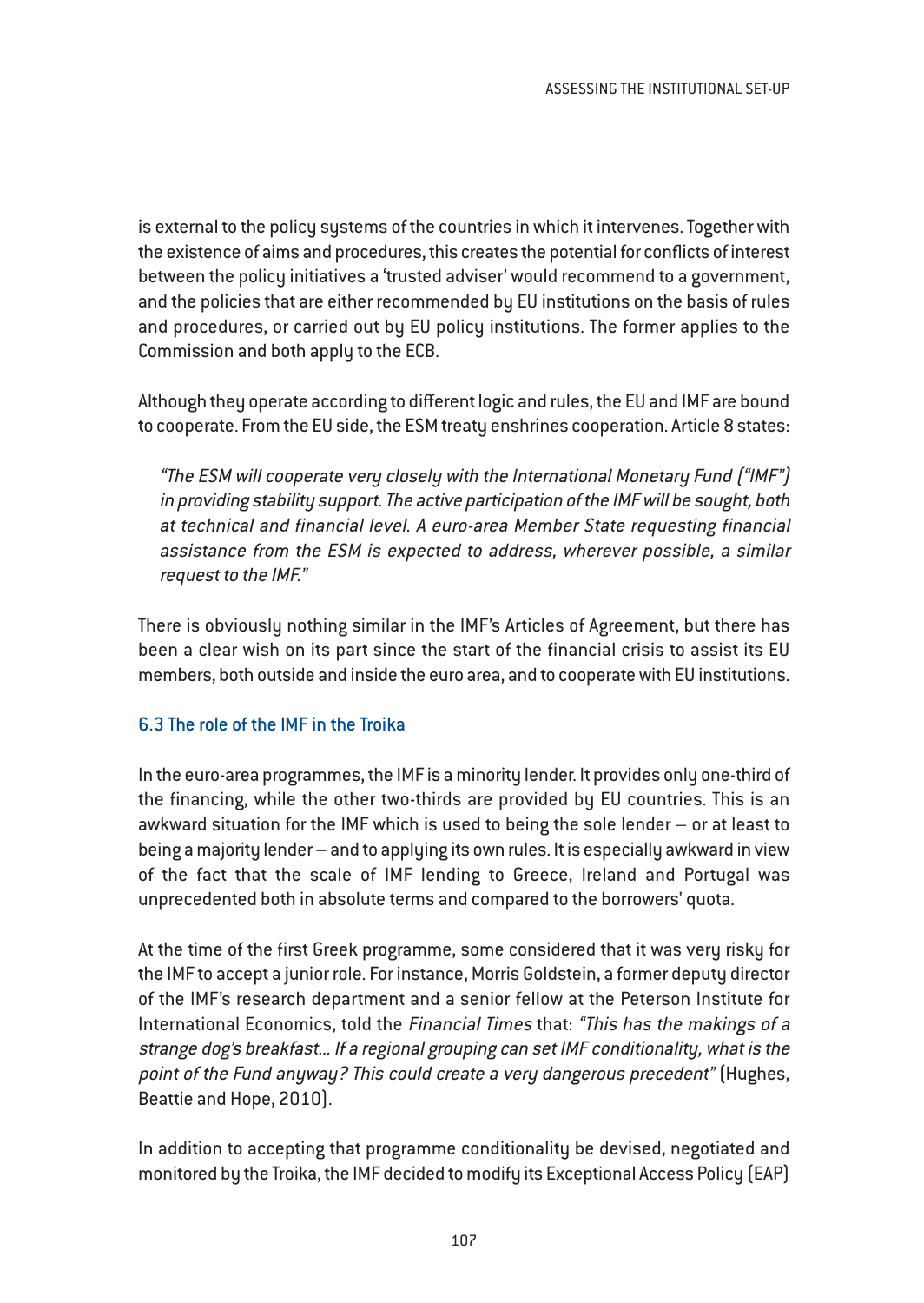criterion on debt sustainability in order to make it possible to lend to Greece, Ireland and Portugal.

The amendment to the EAP criterion on debt sustainability introduced during the same IMF board discussion that approved the Stand-by Arrangement requested by Greece in May 2010 reads as follows (added text is underlined):

A rigorous and systematic analysis indicates that there is <sup>a</sup> high probability that the member's public debt is sustainable in the medium term. However, in instances where there are significant uncertainties that make it difficult to state categorically that there is <sup>a</sup> high probability that the debt is sustainable over this period, exceptional access would be justified if there is <sup>a</sup> high risk of international systemic spillovers. Debt sustainability for these purposes will be evaluated on <sup>a</sup> forward-looking basis and may take into account, inter alia, the intended restructuring of debt to restore sustainability. This criterion applies only to public (domestic and external) debt. However, the analysis of such public debt sustainability will incorporate any potential contingent liabilities of the government, including those potentially arising from private external indebtedness.

As Committerri and Spadafora (2013) note: "Other joint EU-IMF rescue packages with exceptional access were subsequently justified by referring to this clause: for Ireland (December 16, 2010), Portugal (May 20, 2011), and once again for Greece (March 15, 2012). In all these cases, uncertainties about the future public debt paths made it difficult to state categorically that these countries' debts were sustainable with <sup>a</sup> high probability."

Although the revised EAP criterion applies *erga omnes* to all IMF members, the fact of the matter is that so far only euro-area countries have benefitted from the new rule. This, together with the perception that programme conditionality has been more favourable for euro-area countries than it was during the Asian crisis, has created some resentment on the part of IMF members, especially in Asia and in Latin America, although the prevailing view is a sense of relief that the euro-area crisis has been contained partly thanks to IMF intervention.

The revised EAP criterion also seems to have been a bone of contention between the EU and the IMF and within the IMF, almost from the time when it was adopted. Many at the IMF considered that Greece's debt should have been restructured, if not prior to the first programme, at least much sooner than what was eventually decided. On the EU side, however, there was much less appetite for even considering that a restructuring would be needed. There was a sense that debt sustainability analysis, a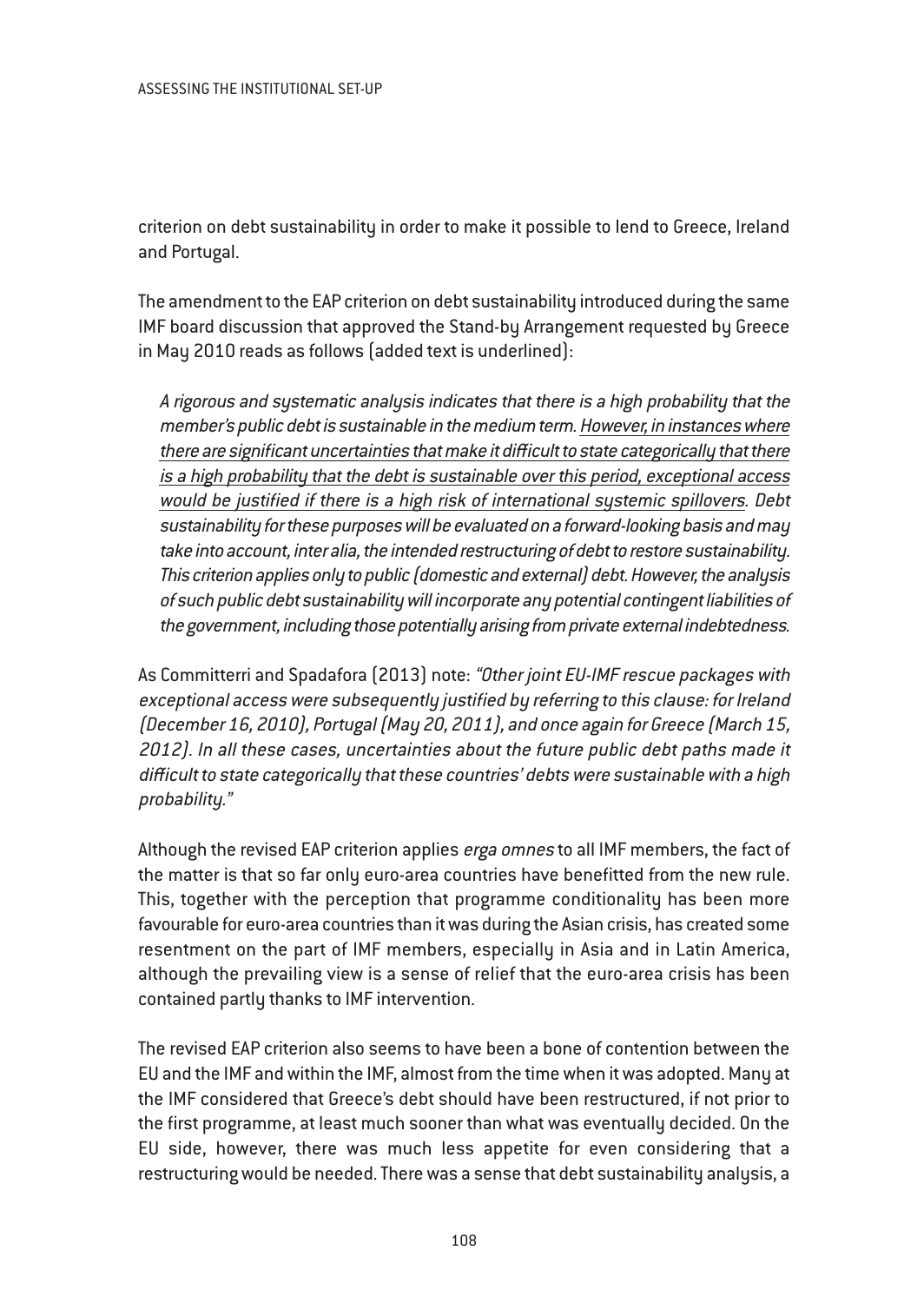key feature of IMF programmes, was inappropriate or unhelpful in a situation like the euro-area crisis. And although the IMF line eventually prevailed, the revised EAP criterion has clearly left a mark on the IMF staff.

Questions have also been raised about whether the IMF's junior position in the Troika has reduced its ability to conduct its role objectively. For instance, Arvind Subramanian, another former IMF official and senior fellow at the Peterson Institute, wrote in the Financial Times that "the IMF has toed the official European/German line on the crisis, possibly to the disservice of Europe and the world. It has not been <sup>a</sup> source of new ideas or critical thinking... [and] has failed to challenge orthodoxy, forfeiting its role as <sup>a</sup> valuable referee in the policy debates. If things turn bad, the IMF will have to bear responsibility for its complicity in the less-than-optimal policy choices made in Europe" (Subramanian, 2012).

Others are even more sanguine, at least as far as the Greek programme is concerned. For instance, Guillermo Ortiz, a former Mexican central bank governor, stated that: "The IMF probably should have stayed on the sideline of this programme that is truly controlled by the [EU]. It is only risking damaging its reputation by intervening in <sup>a</sup> package in which it does not even have faith" (Ortiz, 2012).

### 6.4 The role of the European Commission in the Troika

In non-euro area programmes the Commission, like the IMF, is 'vertically integrated'. It carries out all the functions, from the negotiation and monitoring of programmes, to the decision to provide assistance and to actual lending. This is not the case in euroarea programmes, in which, as already discussed in chapter 4, the role of the Commission is both narrower and more complicated.

It is narrower in the sense that the Commission acts merely as the agent of the Eurogroup, which decides whether to provide assistance and controls the actual lending through the ESM. This is in sharp contrast to the normal function of the Commission, which is to act as an independent principal protecting the EU interest.

The Commission's role is also more complicated for two reasons. First, the intergovernmental nature of the ESM, with its unanimity rule, makes the process highly political, involving not only finance ministers, but also heads of state and government and national parliaments. With so many participants, the process is prone to constant renegotiation, which greatly complicates the Commission's task. Second, the Commission obviously retains its normal role of enforcer of EU decisions, including in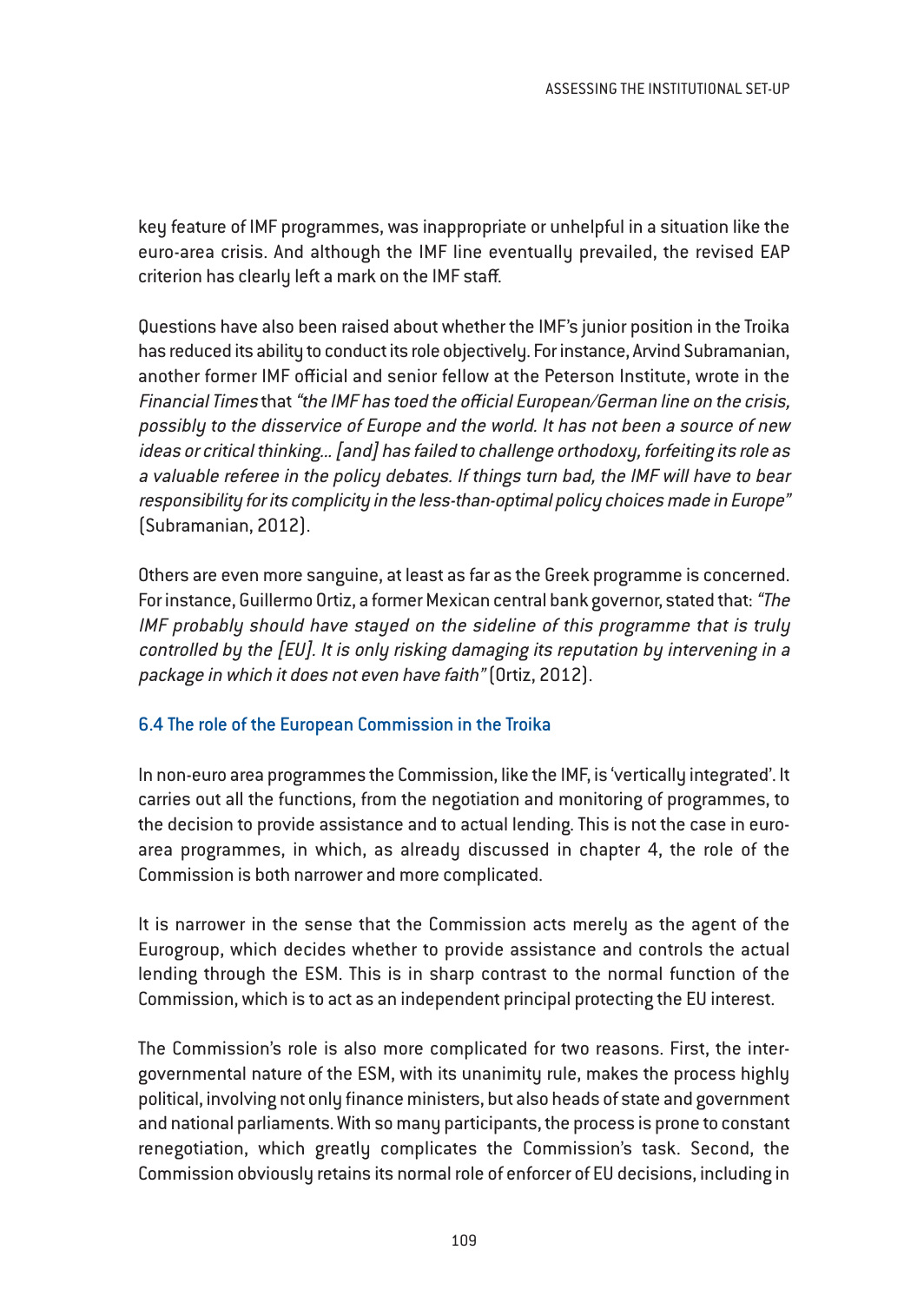areas that affect the implementation of assistance programmes. There is a significant potential in two areas for conflicts of interest, with the Commission acting as principal in charge of enforcing EU rules while also being the agent of the Eurogroup. Though fiscal policy is an important component of all EU-IMF programmes, EU fiscal rules have had to be relaxed in all three euro-area programme countries. Similarly, the Commission has found itself in a complicated situation in attempting to enforce stateaid rules to avoid competitive distortions stemming from financial assistance to distressed banks in programme countries while ensuring the banks' financial viability.

Despite the complex institutional arrangement on the EU political side, which has greatly complicated its role within the Troika, the European Commission has been quite effective. It has learned from the experience it gained in the three non-euro area EU-IMF programmes and greatly improved its technical capacity to negotiate and monitor programmes. Also, it has been able to draw on the resources of its different services to take an active role in programme countries beyond macroeconomic and structural adjustment. In particular, the Commission's competition services have played an important role through the state aid control instrument in the restructuring of the banking sector. However, the Commission suffers from a lack of 'vertical integration'. Its technical expertise at staff level does not feed easily into the decisions to provide actual lending, which are taken by the Eurogroup both directly and through the ESM.

### 6.5 The role of the ECB in the Troika

The role played by the ECB in the Troika is difficult to assess simply because it publishes little or nothing about its involvement in the programmes. Unlike the IMF and the European Commission it does not produce assessments or programme monitoring documents. It does not participate in programme lending, but relies on its own instruments (collateral policy and Emergency Liquidity Assistance) to provide vital liquidity to the banking system in programme countries. By relaxing its collateral standards when programmes are agreed, as done for Greece, Ireland and Portugal, or by tightening them, and by setting limits to ELA access, the ECB plays a role of its own in the programmes<sup>74</sup>. Evaluations of this role, and of the pros and the cons of the ECB's participation in the Troika, have been done by Merler, Pisani-Ferry and Wolff (2012) and by Whelan (2012).

Anecdotal evidence obtained by Merler, Pisani-Ferry and Wolff (2012) suggests that

<sup>74.</sup> See the ECB press releases of 3 May 2010, 31 March 2011 and 7 July 2011 on the relaxation of collateral standards for Greece, Ireland and Portugal issued on the occasion of programme agreements in the three countries.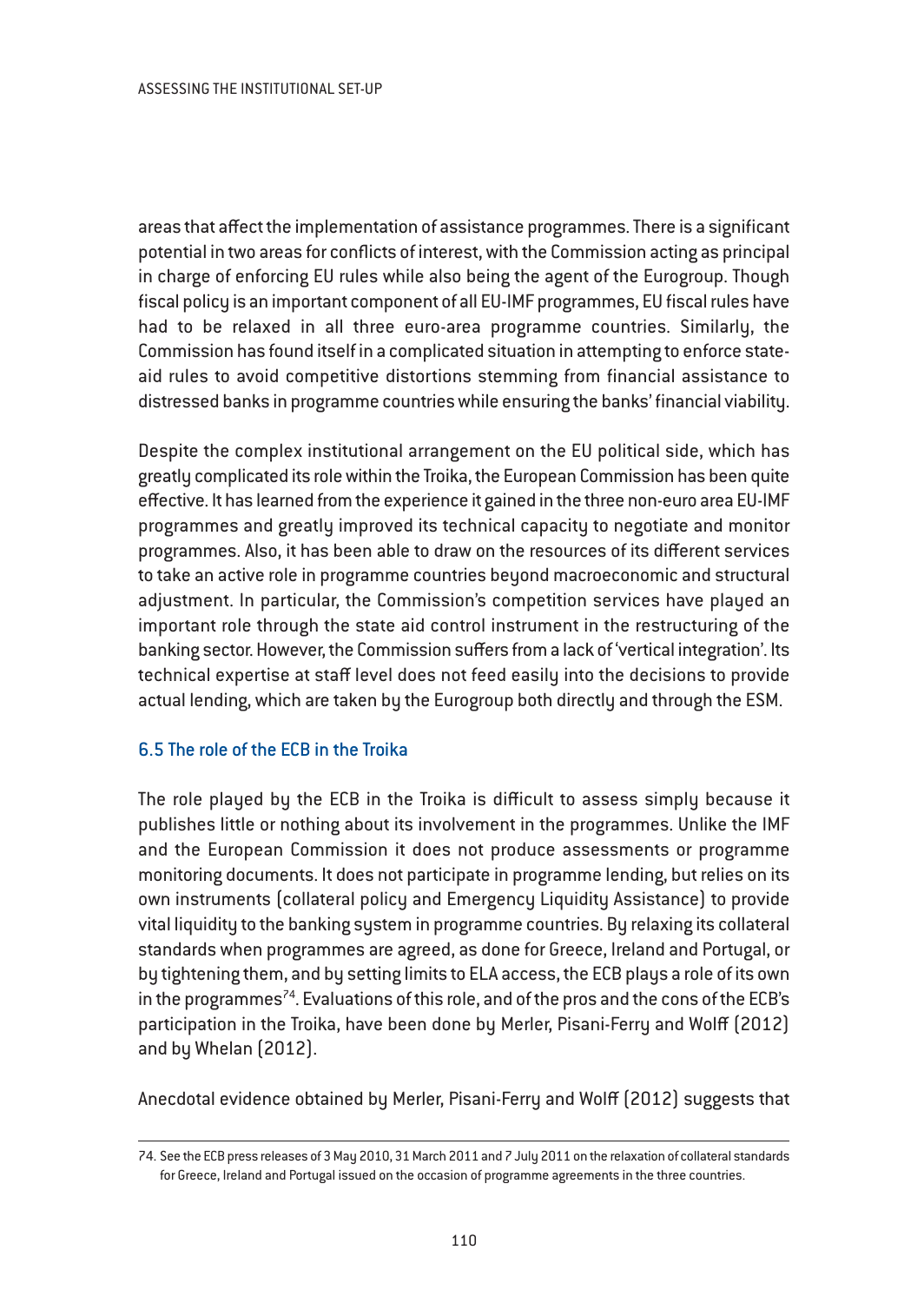the ECB's role in programme missions to Greece, Ireland and Portugal is mostly focused on the financial/banking side and on the fiscal side. The ECB does not appear to play a significant role in the actual computation of the financing needs of a country. This is mostly done by the European Commission and the IMF. On fiscal policy, the ECB usually adopted a rather strict line, urging more rapid consolidation than the IMF and the European Commission. For example, in Ireland, the ECB insisted on reaching a three percent deficit by 2013 while the other institutions leaned more towards achieving the goal in 2014. In Greece, the ECB also came out strongly against debt restructuring and, in particular, any form of involuntary restructuring of private claims on the Greek state. For the banking/financial component of the programmes, the ECB typically urged larger financial packages for banks to strengthen their capital base. Also, the ECB called for larger funds to protect bank depositors. In the design of the precise structural reforms that are part of the programmes, the ECB played only a supporting role to the European Commission, most likely because the Commission has broader and more detailed expertise in this area.

It is a matter for discussion if the twin role of the ECB – as an influential institution within the European policy system and as the joint provider of advice to a euro-area government within the framework of a conditional programme – creates conflicts of interest that are significant enough to outweigh the potential advantages of ECB participation in the design and the negotiation of conditional assistance.

There are three potential conflicts of interest. The first relates to the ECB's prime activity, monetary policy. The ECB's mandate is to secure price stability in the euro area as a whole. This means that the inflation performance of small countries such as Greece, Ireland and Portugal is essentially irrelevant for the fulfilment of the ECB's price stability mandate. Yet, by being closely involved in EU-IMF programmes, the ECB inevitably influences policies beyond monetary policy and starts to have different interests. The pursuit of such interests could lead to a conflict with its core mandate. The main danger is in relation to fiscal policy. The ECB might be tempted to deviate from its price stability objective in order to help improve budgetary sustainability in a given programme country. Or it might be biased towards fiscal consolidation because of its focus on price stability.

A second potential conflict of interest arises over the ECB's liquidity policy. Banks in programme countries are typically heavily stressed and need to rely on ECB liquidity for their operations or even their survival. In a financial assistance programme to a country outside a monetary union, the IMF would include liquidity management by the national central bank in its programme recommendation, advise the national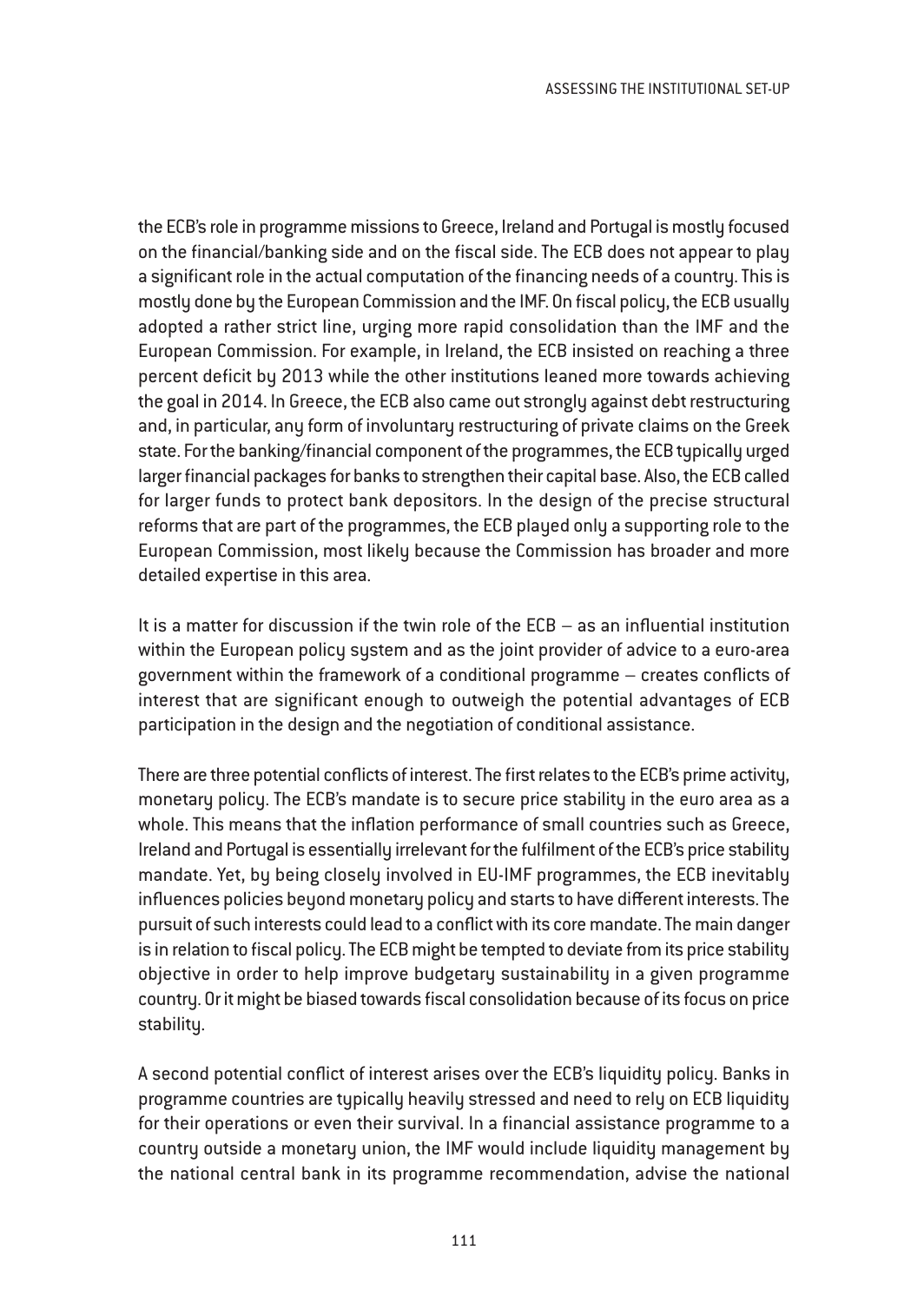central bank to provide liquidity to solvent but illiquid banks, and assist in the restructuring of insolvent banks. In the euro area however, the ECB decides on its own liquidity policy and influences the design of the programme on bank restructuring.  $Ex$ ante, the ECB might seek to minimise liquidity operations that constitute a risk to its own balance sheet, and to label banking problems as solvency problems that have to be addressed through budgetary support or by the bailing-in of private shareholders and creditors. Ex post however, the ECB might actually provide liquidity on soft terms as would any central bank interested in the success of the programme.

Third, by buying government bonds in the framework of the Securities Market Programme (SMP) or, in the future, the Outright Monetary Transactions (OMT) programme, the ECB becomes a creditor of the countries receiving financial assistance. This may influence its position in the negotiations on fiscal consolidation and privatesector involvement in debt restructuring. Ex ante, fear of such an outcome might lead the ECB to be tougher on fiscal consolidation than warranted on broader economic grounds. Again, this could turn the ECB into an interested party in discussions about the treatment of excessive public debt cases. Furthermore, as access to the OMT is explicitly conditional on the country's participation in an ESM programme (for which IMF involvement would probably also be sought), the ECB may end up making its actions conditional on a decision that it is itself part of  $75$ . This would be contrary to the separation, which the ECB considers essential, between monetary and fiscal decisions.

These three potential conflicts of interest are summarised in Table 13.

| <b>ECB Role</b>         | Ex ante (programme                                    | Ex post (programme               |
|-------------------------|-------------------------------------------------------|----------------------------------|
|                         | negotiation]                                          | implementation]                  |
| Monetary policy         | Too tough on fiscal consolidation                     | Too soft on inflation            |
| <b>Liquidity policy</b> | Too tough on bank solvency                            | Too soft on liquidity provision  |
|                         | Creditor (SMP/OMT) Too tough on fiscal consolidation; | Too soft on inflation, too timid |
|                         | ECB risks conditioning its                            | on restructuring                 |
|                         | OMT-related bond purchase decisions                   |                                  |
|                         | on its own programme decisions.                       |                                  |

### **Table 13: Possible conflicts of interest**

Source: adapted from Merler, Pisani-Ferry and Wolff (2012).

Based on available written material, it is difficult to assess if these conflicts have actually materialised in Greece, Ireland or Portugal. We are not aware of compelling

75. See ECB press release of 6 September 2012 on the technical features of the OMT.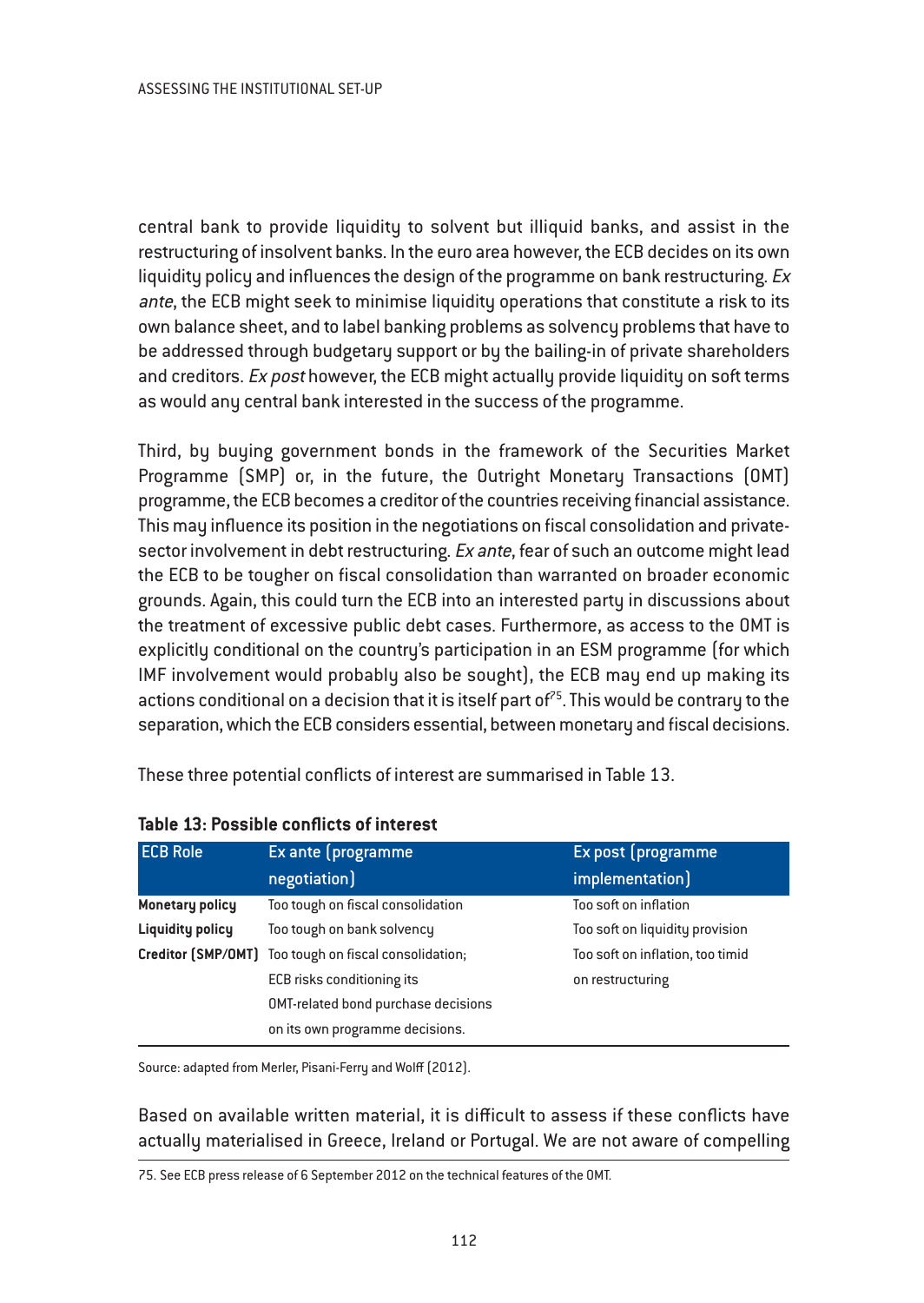evidence of conflicts of interest between the ECB's policy roles and its participation in the EU-IMF programme for Greece. On several occasions, however, the ECB has pursued conflicting aims and faced difficult trade-offs in Greece, such as when it redefined its collateral policy in 2010; in early discussions on debt restructuring in 2010-11; and in the 2011-12 negotiations on the contours of the restructuring.

Whelan (2012) is less positive about the ECB's role in the Irish programme. To begin with, he is not persuaded by the argument that the ECB plays a quasi-fiscal role that justifies its involvement in programme design and monitoring. Yet his main quarrel with the ECB's involvement in the Troika is the ECB's insistence that private unguaranteed bondholders be repaid although the programme makes no reference to such requirement. In his view, the ECB's position has meant that most Irish citizens believe that repayment of unguaranteed bonds is a condition of the programme, a perception which he claims has undermined the popularity and legitimacy of the programme. His conclusion is that the ECB should not be a member of a Troika tasked with monitoring any future financial assistance programme.

## 6.6 The working of the Troika in EU-IMF programmes

Cooperation between the EU and the IMF in euro-area programme countries is complicated by the fact that each provides financial assistance according to its own logic and rules. Three differences between the EU and the IMF are particularly relevant here.

First, the ESM, like its predecessor the EFSF, can only grant financial assistance as a last resort. By contrast, the IMF tends to favour early intervention. It is fair to say that in all three euro-area programme countries, the late EU-IMF intervention was caused by the EU, while the IMF sought early intervention in each case. However, it would be unfair to view the EU institutions as solely responsible for the delayed intervention. The authorities in the crisis countries also bear significant responsibility because they were not keen to request early assistance for fear of the stigma linked to receiving IMF assistance.

The second difference is in the modus operandi of the EU and IMF. The IMF acts as a 'vertically integrated' and independent principal. It has a clear and narrow mandate that renders it less vulnerable to conflicts of interest<sup>76</sup>. By contrast, the EU side is

<sup>76.</sup> It is worth recalling that one of the main objections against the proposed Sovereign Debt Restructuring Mechanism as proposed by Krueger (2002) was that it would create a conflict of interest for the Fund.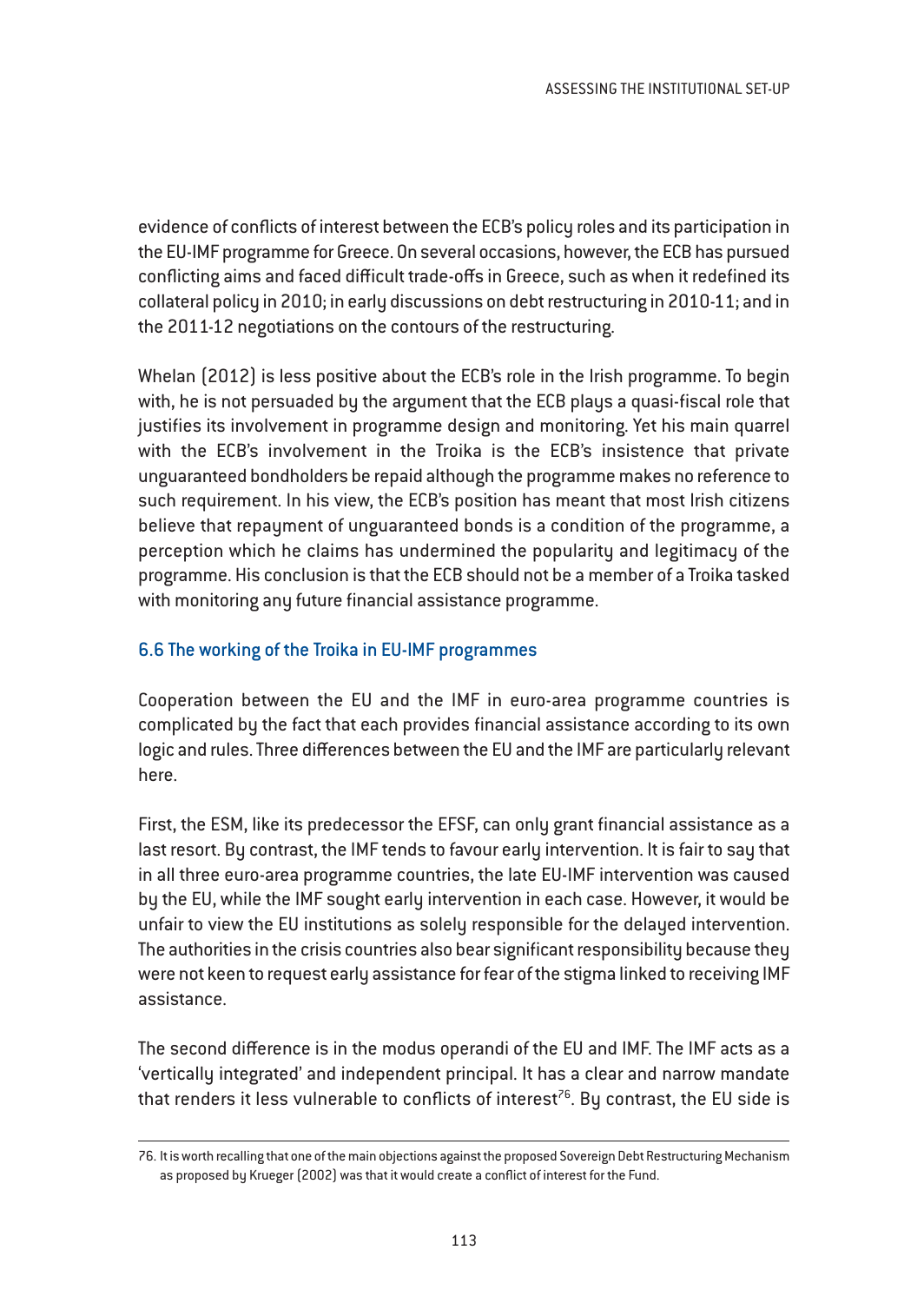extremely messy. First, the EU is represented in the Troika by two institutions, though with a clear hierarchy since the European Commission operates "in liaison with the ECB". Second, as we have seen, neither the European Commission nor the ECB are free from potential conflicts of interest. Third, as far as financial assistance to euro-area countries is concerned, the European Commission is neither 'vertically integrated' nor an independent principal. Instead, it acts as the agent of the Eurogroup through a complicated political process prone to constant renegotiation, which greatly complicates the Commission's task. In addition, the unanimity rule within the ESM causes delay in taking decisions to grant financial assistance.

The third difference relates to the conditionality attached to an assistance programme. After the Asian crisis and the criticism of the IMF for imposing too many conditions (Stiglitz, 2002), the IMF decided to embrace the philosophy of "parsimonious conditionality" (IMF, 2002). Self-imposed guidelines adopted in 2002 included: programme-related conditions governing the provision of Fund resources will be applied parsimoniously; conditions will be established only on the basis of those variables or measures that are reasonably within the member's direct or indirect control; conditions will normally consist of macroeconomic variables and structural measures that are within the IMF's core areas of responsibility; and the IMF is fully responsible for the establishment and monitoring of all conditions attached to the use of its resources. There will be no cross-conditionality, under which the use of the IMF's resources would be directly subject to the rules or decisions of other organisations.

By contrast EU conditionality, contained in a Memorandum of Understanding on specific economic policy conditionality, is far more detailed and specific. And though the European MoU is consistent with the Letter of Intent and Memorandum of Economic and Financial Policies addressed to the IMF, some of its specific conditions of a structural nature are a source of potential conflict with the notion of no crossconditionality. The EU's more extensive and detailed conditionality approach largely results from the nature of the EU policy system. It is in contrast to the standard IMF approach of parsimonious conditionality (Goldstein, 2001). In the macroeconomic area, EU institutions are bound by EU fiscal rules such as the Stability and Growth Pact, the Six-Pack and the Two-Pack. The IMF is free to set the fiscal and, more generally, macroeconomic targets it considers appropriate, but the Commission and the ECB are much more constrained. In the structural area, the Commission has a duty to ensure that member states comply with EU treaty provisions and legislation in fields like financial services, energy or transport.

These differences between the EU and the IMF have led to a number of frictions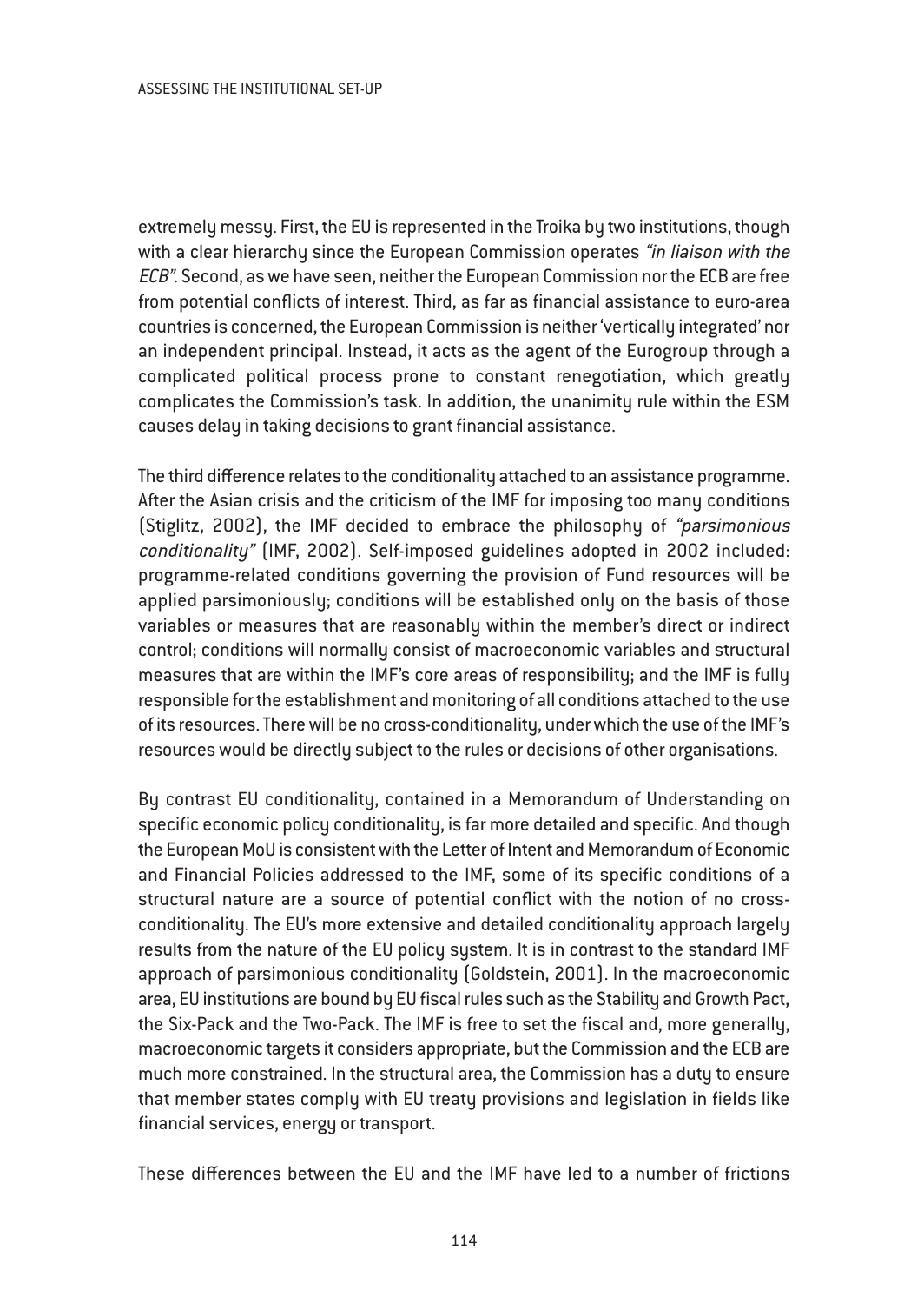between Troika members, though not among mission teams, but at a higher, more political level. First, the IMF has often been frustrated with the EU's procrastination in deciding that assistance was needed, and later in taking difficult but inevitable decisions, such as to restructure Greece's debt. Second, all three members have been frustrated by the messy EU system which has not only slowed down decisions but has often also made them sub-optimal. Finally, the different approaches to conditionality have also been a source of friction. This includes the greater flexibility of the IMF versus the treaty-bound approach of EU institutions, and the recourse to implicit (ie not specified in the programme) conditionality by the ECB, as in the case of Irish bank senior bondholders. The exemption of the bondholders was – at least initially – opposed by the IMF.

Finally, the different roles of the three institutions make communication with national stakeholders and public opinion more difficult than it would be for a single institution. At a time when the IMF doctrine emphasises transparency and ownership, the Troika does not make things easy. This has been particularly clear in Greece. Being composed of three very different institutions, the Troika is by essence unaccountable as an entity. There is accountability at national level for the commitment and use of ESM funds but the Troika's operations are not accountable because none of the participating institutions are accountable to national parliaments. The European Parliament can hold the Commission accountable, but the situation is unclear for the ECB, and the IMF is not accountable to regional entities. All in all, there is currently less transparency and accountability than is normally the case for IMF lending operations.

Viewed against this background, cooperation within the Troika has been remarkable, at least on the ground between mission teams. All those we interviewed repeatedly emphasised two very positive points: first, the complementarity that exists between the three institutions based on their respective comparative advantages; and second, that there are checks and balances stemming from the respective roles and rules of the three institutions, and from their (implicit for the ECB) financial participation in the joint EU-IMF programmes.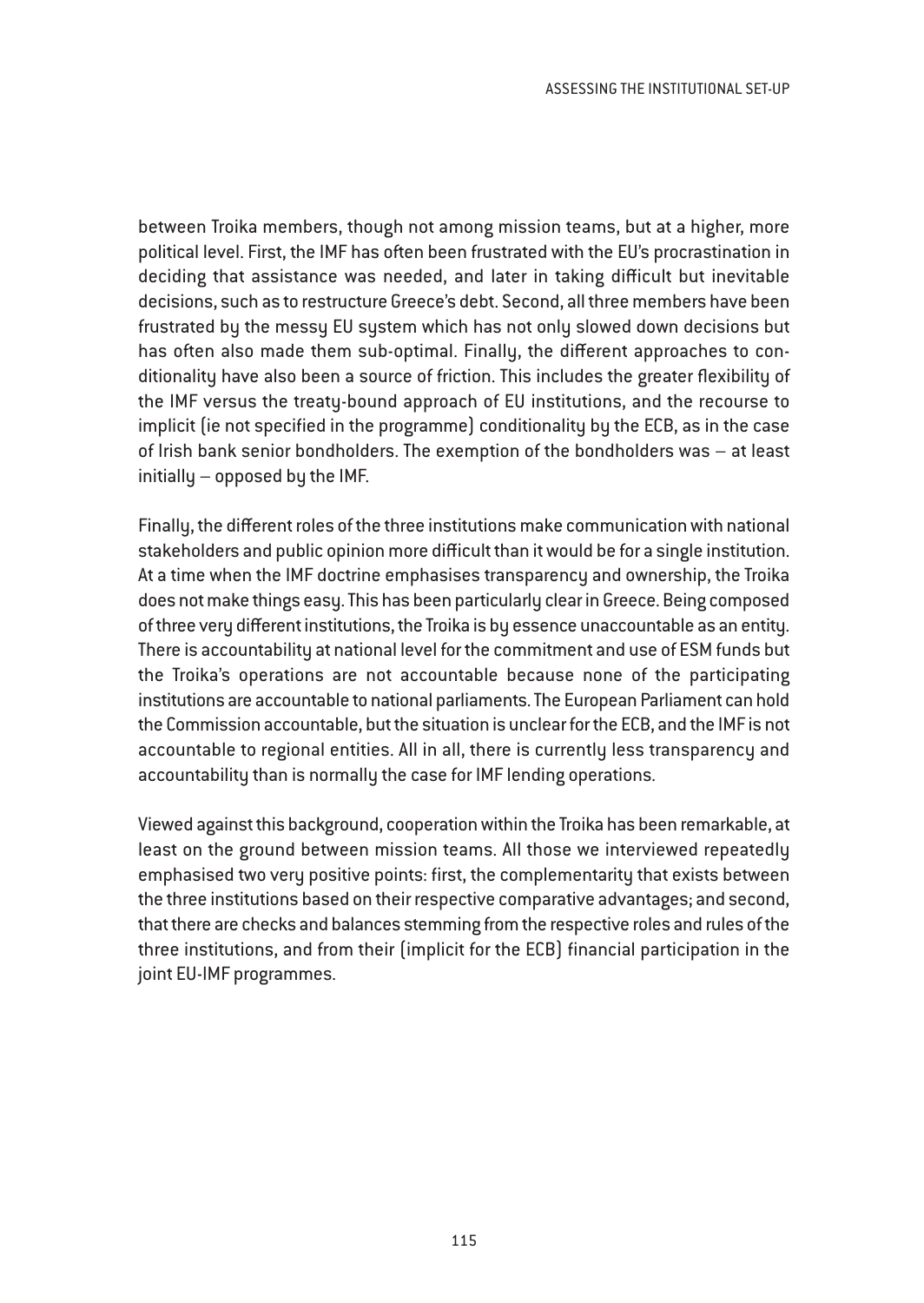# 7 Conclusion and recommendations

### 7.1 Economic issues

In 2012, GDP per capita was 5 percent below its peak level in Portugal, 10 percent below in Ireland and more than 20 percent below in Greece<sup>77</sup>. These numbers alone summarise the extent of the economic and social setback in the three countries receiving financial assistance. They do not, however, tell us whether the Troika programmes – by far the largest in the history of international financial assistance – have been successes or failures.

The judgement of success or failure is less easy to make than it might seem. Such a judgement cannot be based on outcomes alone, because the circumstances of the programme countries were, and still are to a great extent, truly exceptional and were bound to make economic revival especially challenging. A judgement cannot be based only on a comparison between forecasts and outcomes, as the latter were affected by unforeseen developments in the euro-area environment. Nor can it be based on comparisons with what an alternative strategy might have delivered, as it is impossible to construct a counterfactual and to benchmark the programmes against it. Furthermore, in none of the three countries has the Troika yet declared victory or admitted failure.

Three conditions set the euro-area crises apart from earlier crises that required international assistance. First, the crises in the euro-area countries developed on the coattails of the Great Recession that followed the 2008 global financial crisis. Economic and market environments were therefore especially unstable and inauspicious to adjustment and recovery. Second, the three programme countries belong to a European policy system with an incomplete architecture that was partly responsible for the crisis they suffered from. These conditions also made crisis resolution particularly difficult and were at the origin of recurring changes in the principles and

<sup>77.</sup> Measured in GDP per capita, constant prices in euro. Taken from IMF, World Economic Outlook Database, April 2013.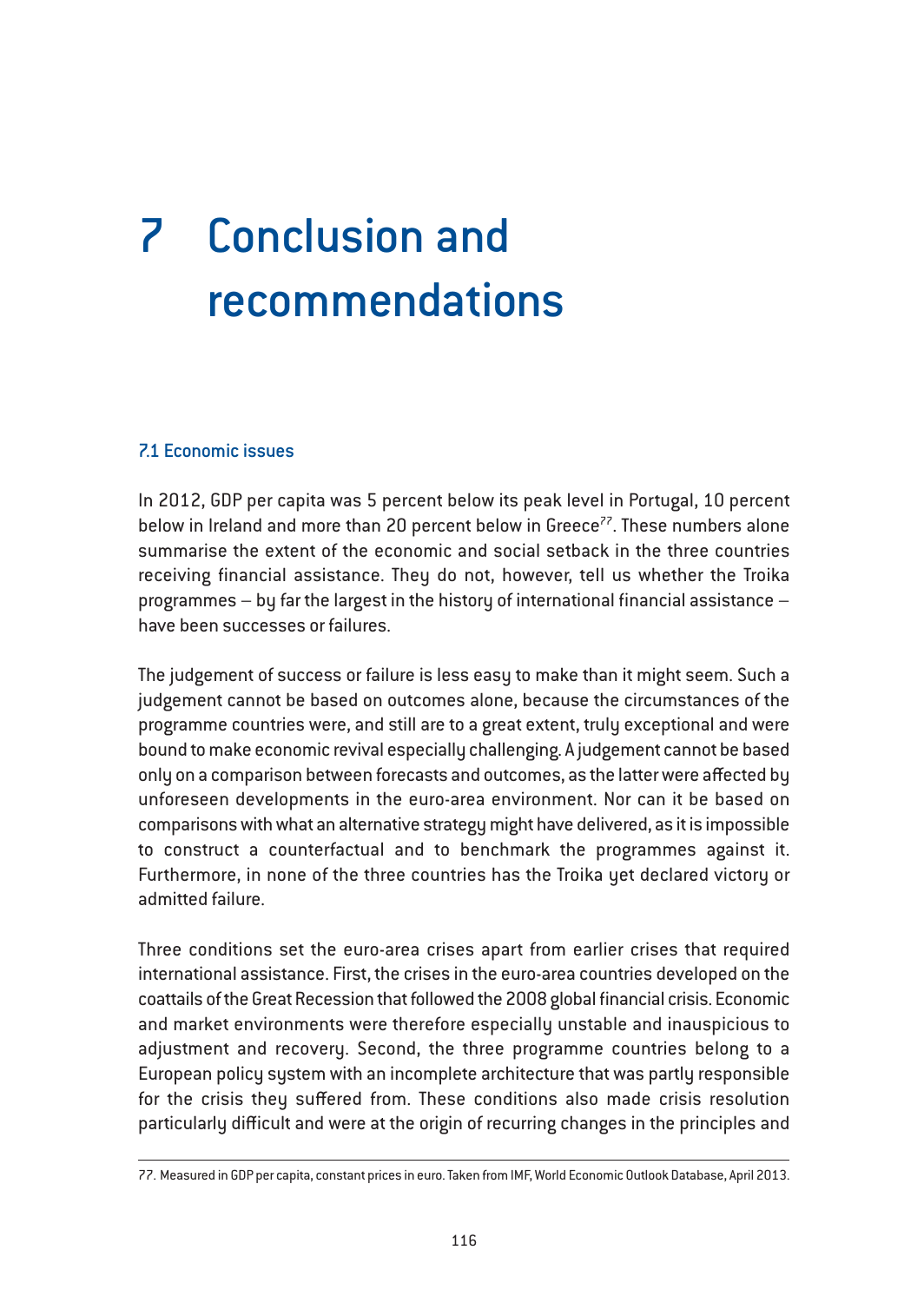modalities of assistance that cannot be found in standard programmes. Third, the size of the macroeconomic imbalances at the beginning of the programmes was unique, and the challenge of adjusting within monetary union particularly daunting. Large net international liabilities, high public debt and substantial relative price misalignments meant that the process was bound to be painful and long.

A simplistic judgement of programme effectiveness, based on a comparison between reasonable expectations and outcomes, would be that the Irish programme seems to have been successful. At the time of writing, Ireland is on track to exit the three-year programme and regain access to financial markets on time, though subject to risks. The programme in Portugal could also prove successful, though the Portuguese economy remains structurally weak and fragile against shocks. In Greece, however, the programme has been unsuccessful. Greece is on a totally different trajectory to Ireland and Portugal, and it would be right to ascribe this difference in trajectory to three factors. First, initial conditions were especially adverse in Greece. Second, Greece has a much weaker administrative and political system than the other two countries. Third, Greece suffers from having been the first country in need of financial assistance inside a monetary union that was totally unprepared for a crisis.

This simplistic interpretation is, however, not satisfactory. A more subtle answer would be that the programmes have been successful in some respects and unsuccessful in others. The main success has been the current account, with deficits shrinking much faster than expected. This can, however, be attributed to both positive and negative developments. The positive development, in particular in the Irish case, is the improvement in exports. The negative development is the collapse of imports, which relates to one of the failures of the programmes: a much deeper and longer recession than expected.

The three countries have by and large adopted the austerity measures prescribed to them by the Troika. They had little choice, since lender countries were unwilling to provide more financing.

The alternative to austerity would have been debt restructuring. In the Greek case, an earlier restructuring would have been preferable, at least from a Greek point of view. In the Irish case, the bail-in of bank senior bondholders might have been desirable from the Irish point of view, though it would have improved the programme's sustainability far less than in Greece and it could have had significant negative implications for the funding of Irish banks. From the point of view of the rest of the euro area, the balance of costs and benefits was less clear-cut.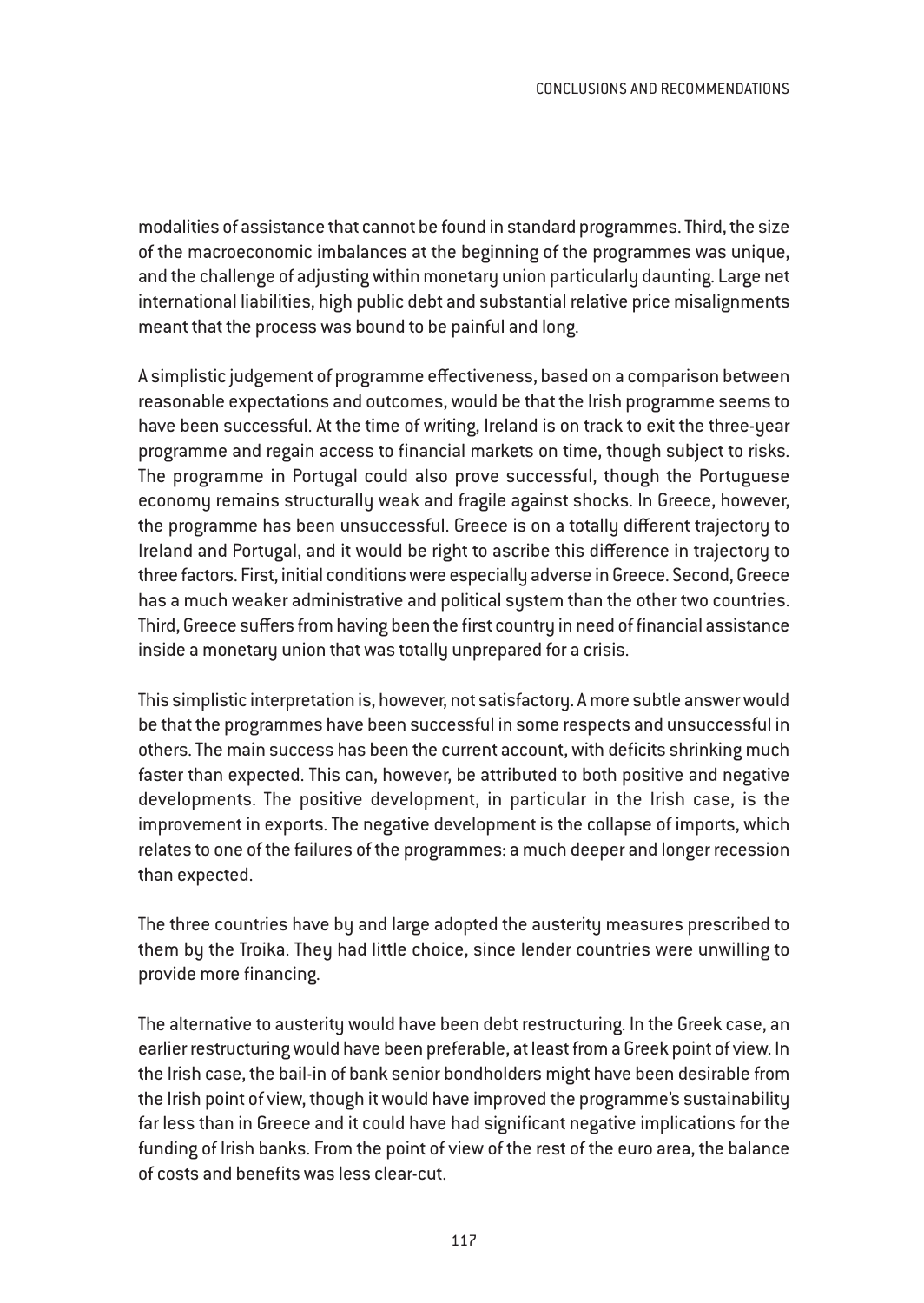#### CONCLUSIONS AND RECOMMENDATIONS

With hindsight, Greece should have restructured earlier. Delay led to the substitution of public for private creditors and thereby to the passing-on of losses to taxpayers. This is likely to be a major point of contention in the years to come when official European creditors will have to acknowledge that Greece is unable to repay its debt.

The bailing-in of senior creditors of Irish banks would have sent a signal and further weakened fragile banks in the EU. The fundamental problem, however, was that Europe was much too slow to address its banking problems. Had banks been strengthened earlier, Ireland could have adopted a solution consisting of creditor bail-in now advocated as part of a systemic overhaul of bank resolution regimes.

In the absence of expansionary measures elsewhere in the euro area, and with austerity measures in some surplus countries, austerity in programme countries, together with the loss of confidence and the fragmentation of the financial system, severely depressed growth by more than anticipated. The Troika, for sure, was not responsible for setting the policy course in non-crisis countries. But it was responsible for predicating the success of the programmes on favourable external conditions that failed to materialise.

A final failure of the programmes is the level of unemployment, which is far greater than anticipated and which jeopardises the sustainability of the adjustment. Austerity measures are not the only reasons for such high unemployment levels in all three programme countries. Another reason is the malfunctioning of the labour market in two of the three countries (Ireland is the exception). Another is the fact that labourintensive sectors, in particular construction, benefitted from the expansion during the boom years and now need to adjust.

The period during which the programmes were implemented is associated with exceptional social hardship, though not only in programme countries, as the situation in Spain illustrates. It was beyond the scope of this study to analyse changes in income distribution and wealth, or the social implications of the large increase in unemployment. We also did not perform an analysis of the major increase in youth unemployment, which we see as one of the most dramatic fallouts of the crisis.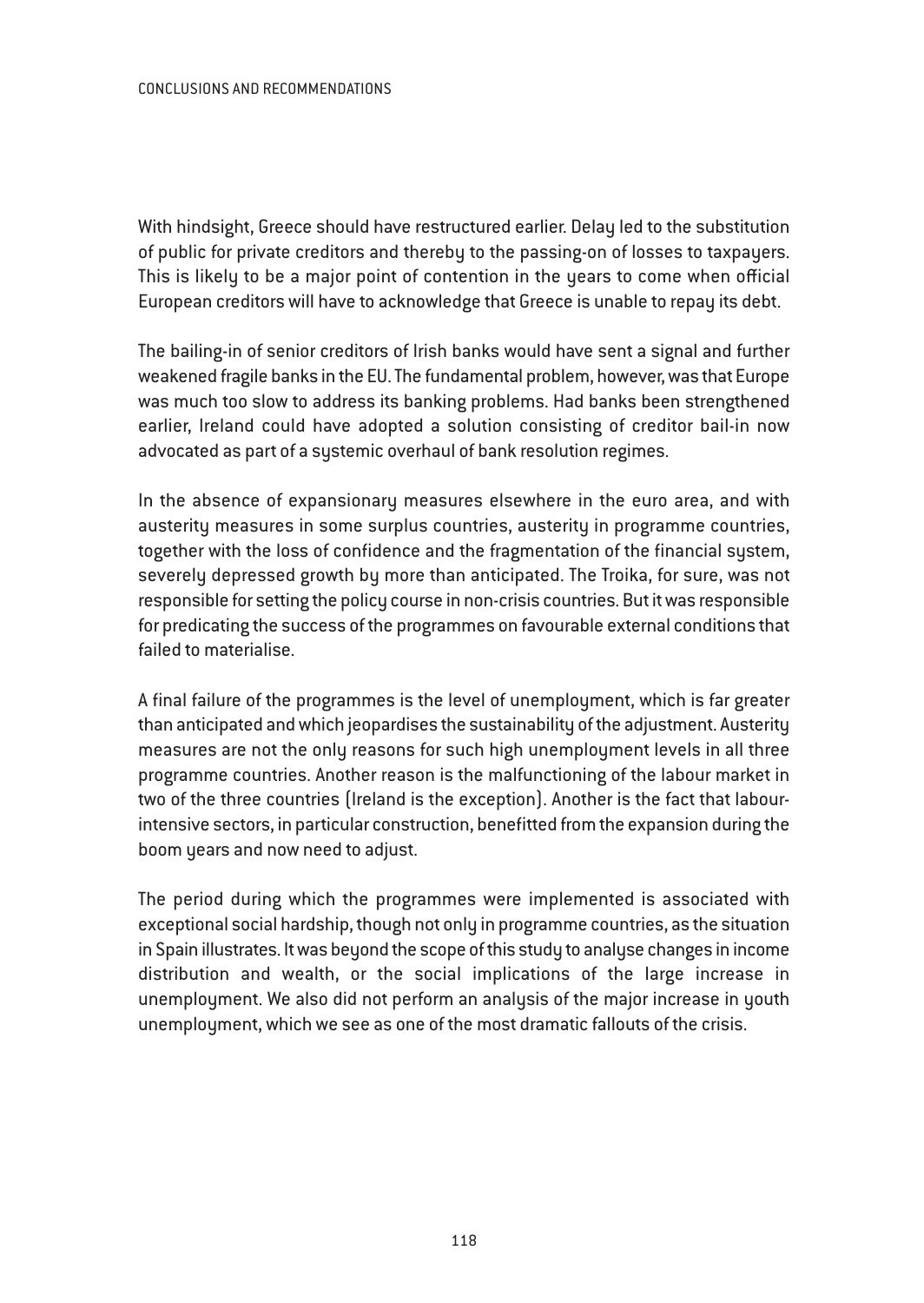#### 7.2 Institutional issues

Institutional matters relating to EU-IMF cooperation have played a significant role in the design, monitoring and, ultimately, the implementation of the programmes.

Though fraught with many potential problems, EU-IMF cooperation to deal with the crisis was inevitable in euro-area countries. From the EU side, despite political misgivings from some quarters – those who feared that the euro area would come under the influence of 'Washington', and those who regretted that the EU was missing the chance to build a European Monetary Fund – recourse to the IMF was eventually deemed normal and necessary. It was normal because it had been applied just a year or two earlier in other EU countries and because participants in the euro each remain full members of the IMF; and it was necessary because the EU lacked expertise on, and experience of, crisis funding, and also lacked sufficient trust in its own institutions to act alone. All these factors explain why an explicit reference to the IMF was introduced in the ESM treaty. On the IMF side, there were also clear misgivings. Never before (except in the case of small Latvia) had the IMF been in a situation in which it would cooperate with a regional entity on a minority basis. Accepting the minority lender role represented a clear threat for the independence of the Fund, for its ability to treat all members on equal terms and for its role as a 'trusted advisor'. At the same time, it was in the interest neither of the IMF nor of the global community to abstain from what was going on in the area posing the biggest threat to global stability.

We have argued that despite a number of tensions stemming from their different remits and rules, the EU and the IMF have succeeded in cooperating in Greece, Ireland and Portugal. The one issue on which Troika members appear to have disagreed is the risk of financial spillovers between euro-area countries. The ECB and the European Commission seem to have been more sensitive than the IMF to such risks. This would explain why the two European institutions long opposed Greek debt restructuring and why the ECB was so opposed to imposing losses in senior bondholders of Irish banks, whereas the IMF viewed these options favourably.

One interpretation of these differences is that the IMF was more concerned with debt sustainability and the success of programmes in individual euro-area countries, whereas the ECB and the European Commission were more concerned with the consequences of the programmes for the financial stability and sustainability of the euro area. Yet, the IMF did put forward major proposals to improve the financial stability and sustainability of the euro area in the medium term. This difference in approach was particularly visible in the discussions on Greek PSI and over the issue of senior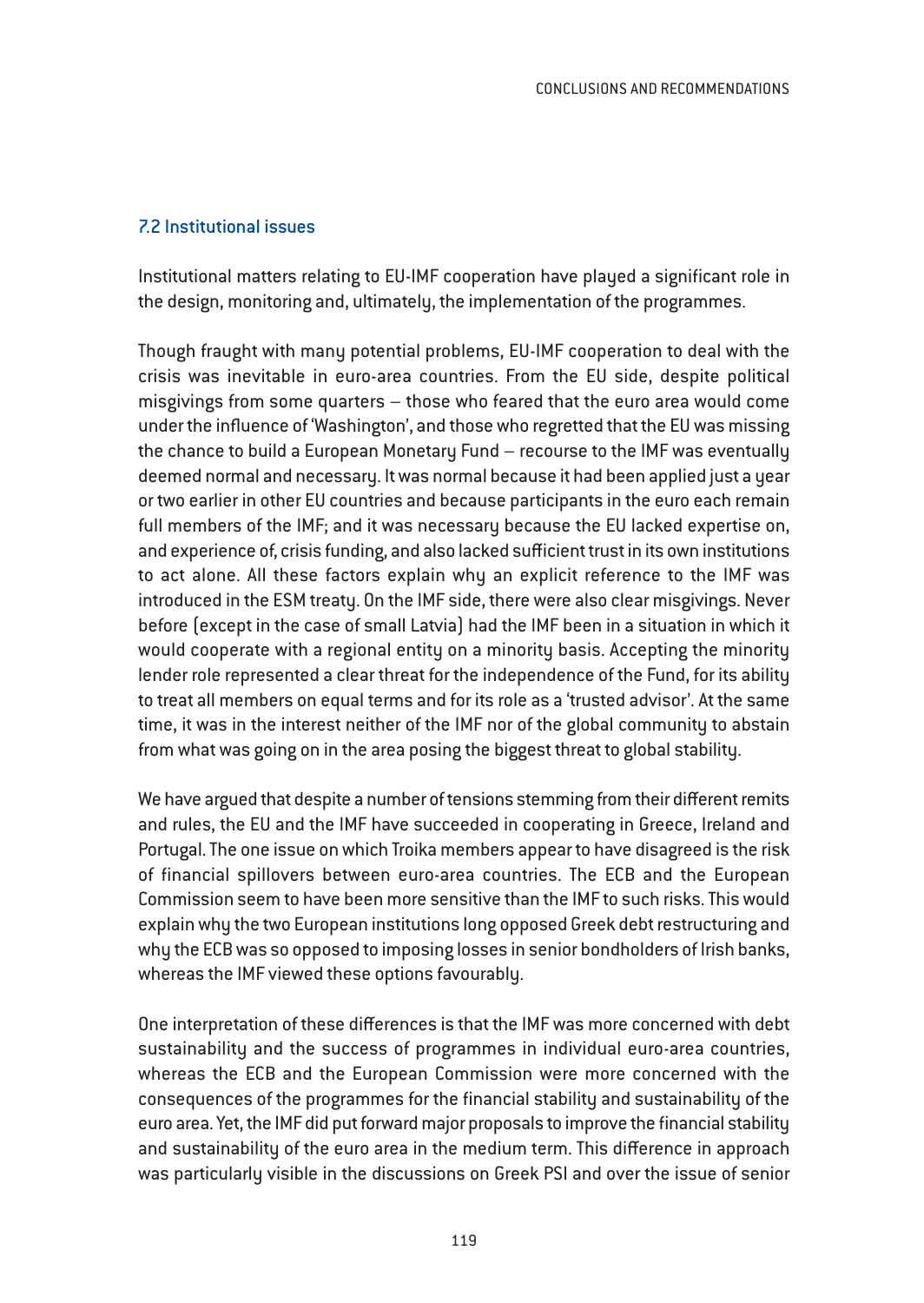bondholder involvement in Ireland. The different mandates of the two European institutions and the IMF is what led to their different views on the appropriate measures for handling Greek public debt and Irish bank debt. No similar problem arose in the case of Portugal.

Based on these considerations, a number of lessons can be highlighted and proposals for reforms made.

# 7.2.1 Lessons for the euro area

As far as the euro area is concerned, it appears that EU-IMF cooperation will continue to operate whenever countries require financial assistance, as is the case in Cyprus at the time of writing. This is partly because of the ESM treaty, which explicitly calls for IMF involvement, but is also because there is still insufficient trust in EU institutions, at least in some EU countries.

But an agreement on the principle of EU-IMF cooperation in crisis countries does not necessarily mean that such cooperation will not change in the future. Compared to the situations that prevailed in Greece, Ireland and Portugal, several amendments are possible or desirable for each of the three Troika members.

- To start with the IMF, as long as individual euro-area countries are IMF members, they are obviously entitled to seek its assistance, even if they also receive ESM assistance. How should the IMF respond to requests to collaborate with the EU? Three options seem possible: The IMF could retain an important lending role, at the level of one-third of the total programme, as was the case in the first Greek programme and in the Irish and Portuguese programmes. This option does not seem feasible, neither in view of the IMF's resources, nor its global role. Non-European members are already complaining that the IMF has lent too much to Europe. Even more importantly, participation by the IMF as a minority, but substantial lender alongside the ESM raises questions about its independence. Should the IMF and Europeans disagree, the Fund can neither exit (because its share of lending is too large) nor prevail (because it is a minority lender);
- The IMF could provide technical assistance to EU-led programmes but no financial assistance, leaving this role entirely to the EU. But who would be the recipient of the IMF's technical assistance: EU institutions or the EU country in difficulty? Presumably it would be the latter since only individual EU countries are IMF members, but this would be problematic since the IMF and EU institutions would then be on opposite sides of the negotiating table rather than on the same side as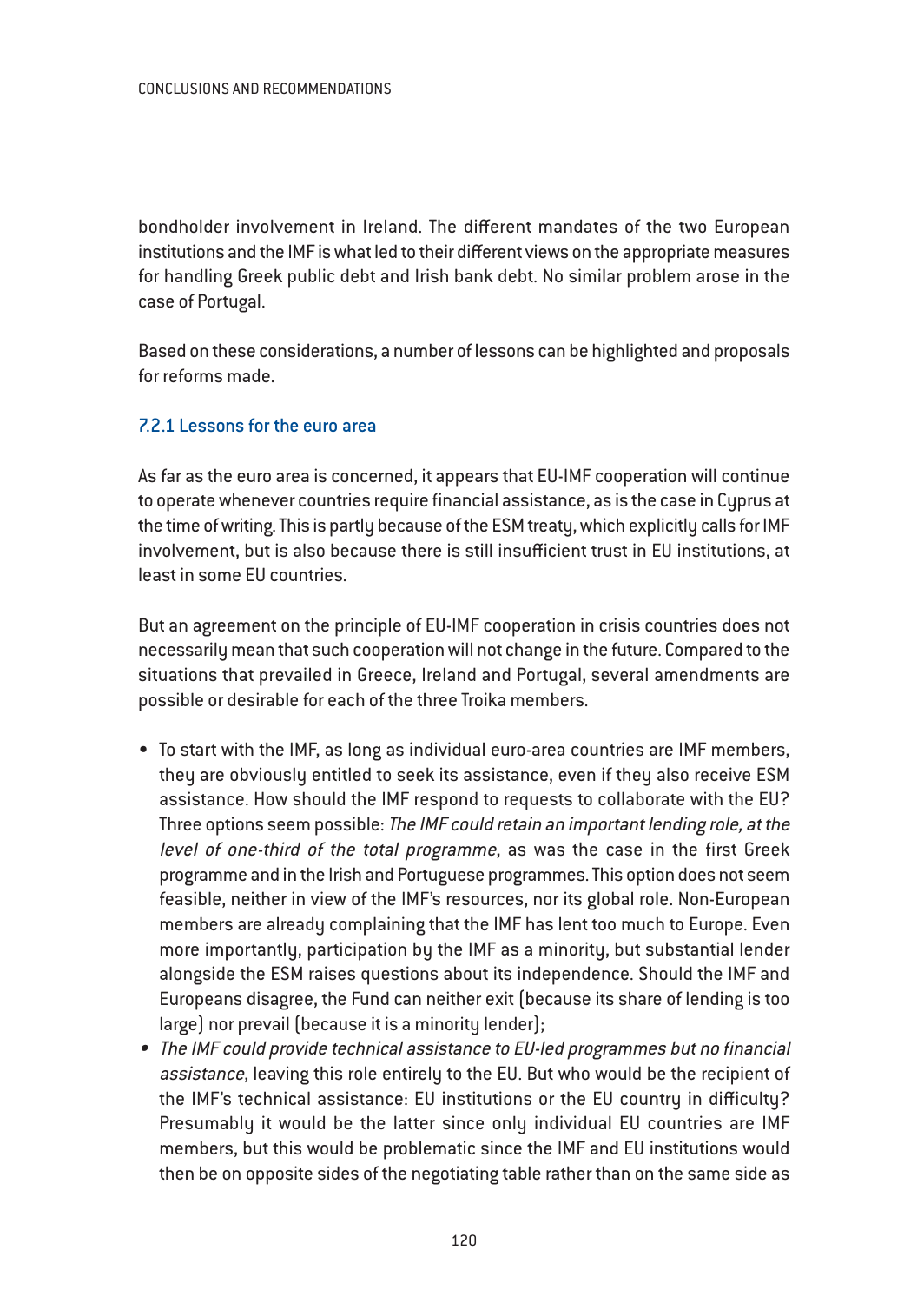is currently the case. The reverse, to have the IMF act as formal advisor to EU institutions, does not seem feasible. In practice this option would amount to leaving euro-area countries on their own, an odd solution as long as euro-area member states remain individual members of the IMF;

• The IMF could function as <sup>a</sup> 'catalytic lender'. Here it would provide the minimum financing to the programme necessary to exercise conditionality and would provide expertise to both the borrowing country and the EU institutions, while retaining the option of exit in case of disagreement. In other words, it would have enough money in the game to be a player, but as little as possible to avoid losing its independence. The right amount would probably be somewhere around ten percent of the total programme, the figure proposed by the IMF's managing director for the Cyprus programme.

We view the third option as the best choice for both the IMF and the EU. It would leave the IMF the option of agreeing or disagreeing. Most likely, the EU would seek IMF participation because of the Fund's expertise and because of the credibility its involvement provides. But it could, financially and by now technically, go ahead without it.

Nonetheless, we are aware that this solution does not fully solve the problems associated with the IMF's position as a minority lender and the potential accusations by other IMF members that it offers preferential treatment to EU countries. However, these other IMF members should recognise that their interests are better served by having the IMF participate in solving problems in the euro area, rather than by staying out altogether.

In our view, involvement of the IMF in euro-area programmes would remain advisable as long as euro-area governance is incomplete. Should the euro area become a member of the IMF – a development that we consider desirable for the medium term<sup>78</sup>– and be able therefore to request IMF assistance directly (rather than through one of its member countries), the situation could be reconsidered. But in this scenario, assistance would in all likelihood be unnecessary, because the euro area would have acquired all the necessary institutions and policies to address its problems independently.

Turning to the second Troika member, the European Commission, we view its current role in euro-area programmes as necessary but problematic. As discussed in chapter 6, it acts as an agent of the Eurogroup rather than as the independent principal

<sup>78.</sup> See Sapir (2007) and the chapter therein by Coeuré and Pisani-Ferry.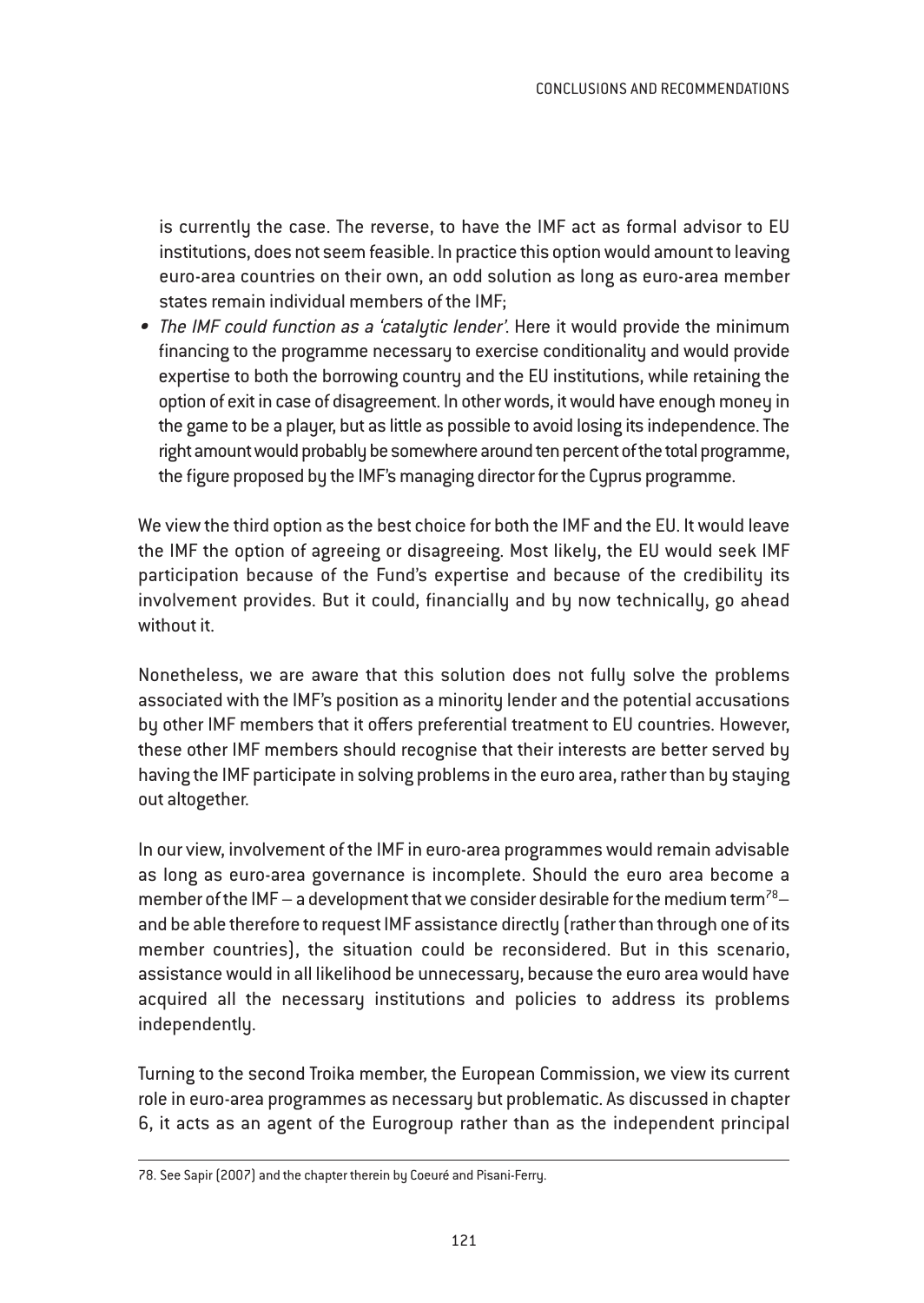protecting the EU interest that it should be. Its role in the Troika could create a conflict of interest with its normal and much more encompassing role of 'guardian of the treaty'.

A solution would be to give the Commission full responsibility for negotiation, financing and monitoring of EU assistance, as it is the case for non-euro area members. The Commission would thus become the vertically integrated counterpart of the IMF. The advantage of this option would be to give an EU institution pivotal responsibility in an area of vital importance, instead of relying on the intergovernmental ESM. The Commission would also be tasked with ensuring that programmes are in line with the Treaty. However, we see two objections to this solution. First, it would face considerable objections from the United Kingdom and other members of the EU who do not participate in the euro and do not want to share financial risk. Euro-area member states have also proved reluctant to give extensive powers to the Commission and there is no indication that they have changed their attitudes. Second and more importantly, it is not by accident that the IMF is a specialised organisation with a defined mandate and non-political governance. The IMF was built to fulfil its mission and if needed to be deeply unpopular in the countries where it intervenes. The Commission is a political institution with a broad mandate, which does not make it easy for it to play a role akin to that of the IMF. A more clearly defined and narrow mandate would help in fulfilling a specific function.

We would prefer to give the responsibility for negotiation, financing and monitoring of EU assistance to a new EU institution, a European Monetary Fund (EMF), which like the IMF would be equipped with effective decision-making rules rather than being a technical subsidiary to the Eurogroup, as is presently the case with the ESM. The EMF would be one of the pillars of a European Treasury and would replace the intergovernmental ESM. This solution would only be feasible in the medium term since it would require a change to the EU treaty. The new European Monetary Fund (which may or may not deal with both euro and non-euro area programmes) should be a fullyfledged EU institution and operate like the IMF. It would define conditionality, though the Commission would be consulted to make sure that the conditionality is compatible with EU rules.

EMF membership would include all euro-area countries and possibly other EU member countries. Its board (consisting, like the board of the European Investment Bank, of representatives of member countries and of the Commission) would decide whether or not to grant financial assistance by a qualified majority rather than by unanimity (or by an 85 percent majority in emergency situations), as is the case for ESM decisions. Since the EMF would hopefully be far less active than the IMF, the EMF would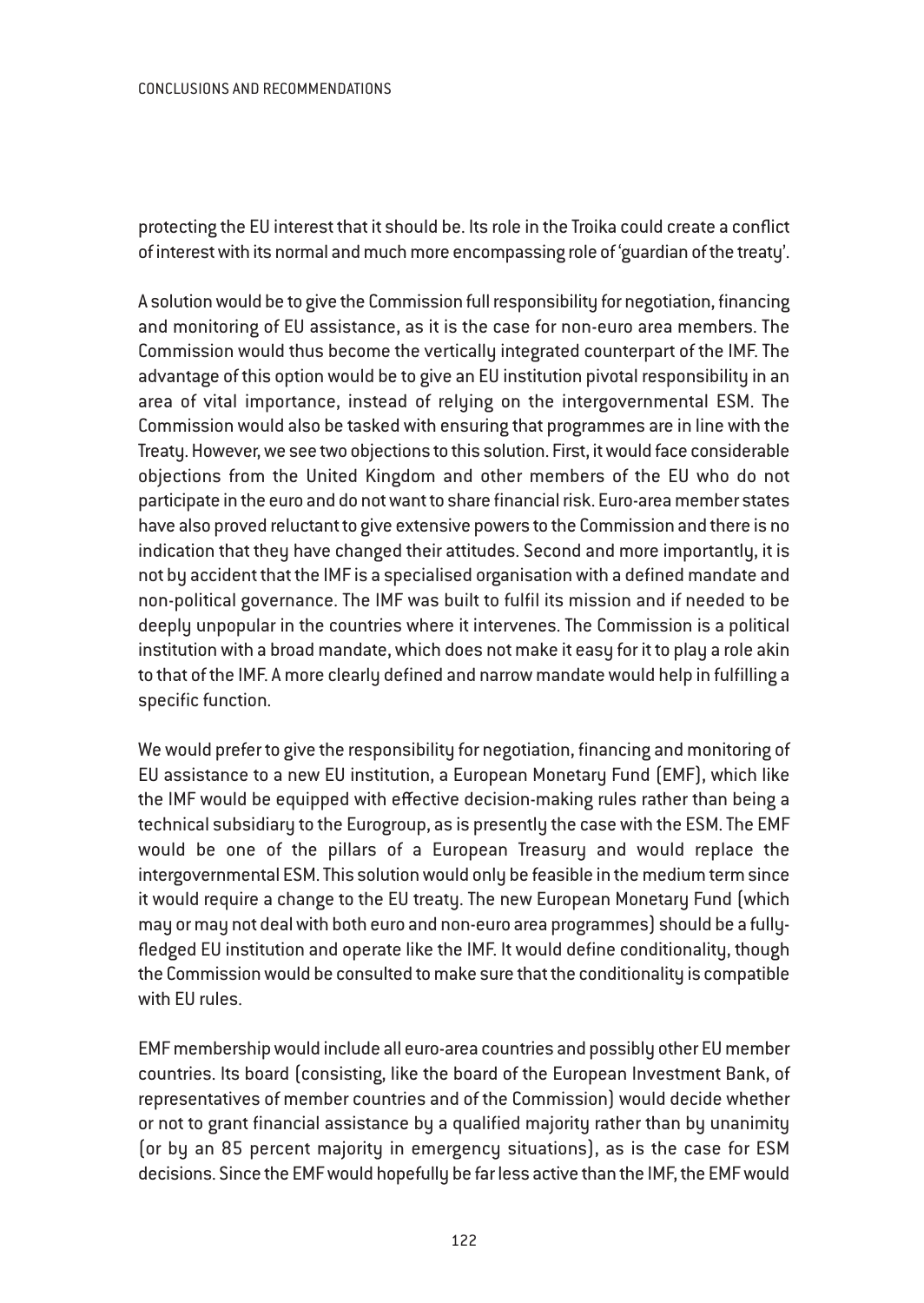need only a small permanent staff. It could obtain some Commission staff on secondment during crisis times. Such secondment would also ensure the coherence of staff surveillance in the context of EU procedures with the definition of policy conditionality in a programme.

Turning finally to the ECB, we find the current situation perplexing. As already discussed in chapter 6, its formal role in the Troika, in which the EU is represented by the European Commission "in liaison with the ECB", is not well defined. In fact it is rather confusing. The ECB does not formally take part in programme negotiations, it does not provide programme financing, nor does it, like the other two Troika members, issue reports about programme implementation. Yet it issues joint statements with the European Commission and the IMF about Troika missions. From the published documents, one cannot determine whether the ECB takes or does or does not take responsibility for programme decisions.

The ECB is obviously a key player in programme countries. It decides whether or not to relax collateral standards, whether or not national central banks can provide ELA to domestic banks, and whether it is ready to provide OMT assistance to countries after they regain market access. The Cypriot case in March 2013 demonstrated that, by threatening to withdraw ELA access, the ECB can have very substantial leverage.

With the creation of the EU Single Supervisory Mechanism (SSM) the ECB will acquire a key role in banking supervision. This will greatly improve its knowledge about the risks in the banking system. Yet, even with that information, the ECB will still need to have access to information about programme developments in order to be able to properly assess risks beyond banking. We consider, therefore, that it should continue to participate in Troika field missions. It should also be able to exercise its voice as far as its willingness to provide ELA and OMT assistance is concerned. But it should not be party to programme negotiations that by nature cover a scope that extends far beyond the remit of a central bank. It should thus become a (mostly) silent participant in the Troika.

In order to avoid misunderstandings about its role and responsibility in the Troika, which should be limited to obtaining information and voicing concern, the ECB should not issue any statements (alone or together with the other Troika members) about programmes. Hence, while its role in programme countries is and will remain crucial it should be clearly delimited to its own instruments.

Our proposal would also improve accountability. We would suggest that the European Monetary Fund be subject to the oversight of the European Parliament. We do not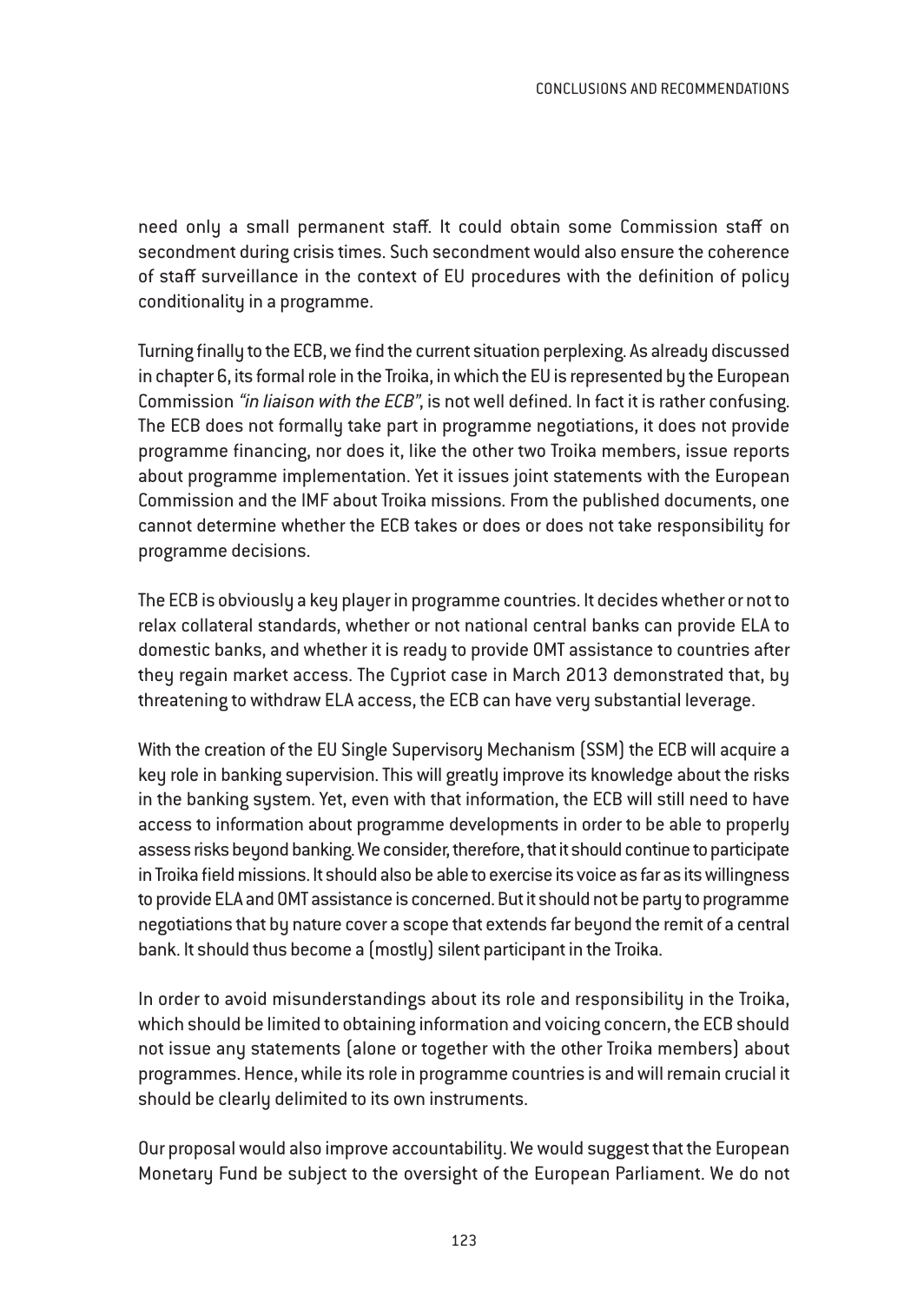advocate the parliament having a vote on individual programmes – nor do we consider healthy the idea that programmes should be subject to the approval of national parliaments other than that of the programme country. But the European Parliament should be given right of oversight, including as regards the ex-post assessment of individual programmes and the included conditionality.

# 7.2.2 Lessons for the rest of the world

IMF intervention in the euro area alongside European institutions could offer lessons for other regions of the world that have already or may create regional institutions capable of playing a similar role.

Eichengreen (2012) considers that the lessons from IMF cooperation with the EU are of limited relevance to the rest of the world because no other region has a similar weight within the IMF, both formally and informally – because of history, tradition and intellectual background. While we tend to agree that Europe is a specific case, we nevertheless believe that lessons can be drawn from the current experience.

The main lesson is that the IMF can  $-$  if not always easily  $-$  coexist with regional institutions. In retrospect, US and European opposition to the creation of an Asian Monetary Fund when the suggestion was made in the late 1990s was not justified. From an Asian standpoint, the fact that the IMF agreed to collaborate with the EU institutions is often regarded as illustrating an inequality of treatment. In the future, similar cooperation with regional entities should be possible, provided such entities are economically and financially meaningful, equipped with effective common institutions, and are capable of mobilising financial resources for dealing with member countries going through crises. Under such conditions regional entities should be allowed to collaborate with the IMF.

The issues we have raised in this report about the principles and modalities of cooperation would still be relevant. The question of whether the IMF is again willing to act as minority lender and, if so, under what conditions would also need to be addressed. Inevitably, a case-by-case approach would be required. But lessons learned and principles agreed on during the European crises could inspire crisis response in the future.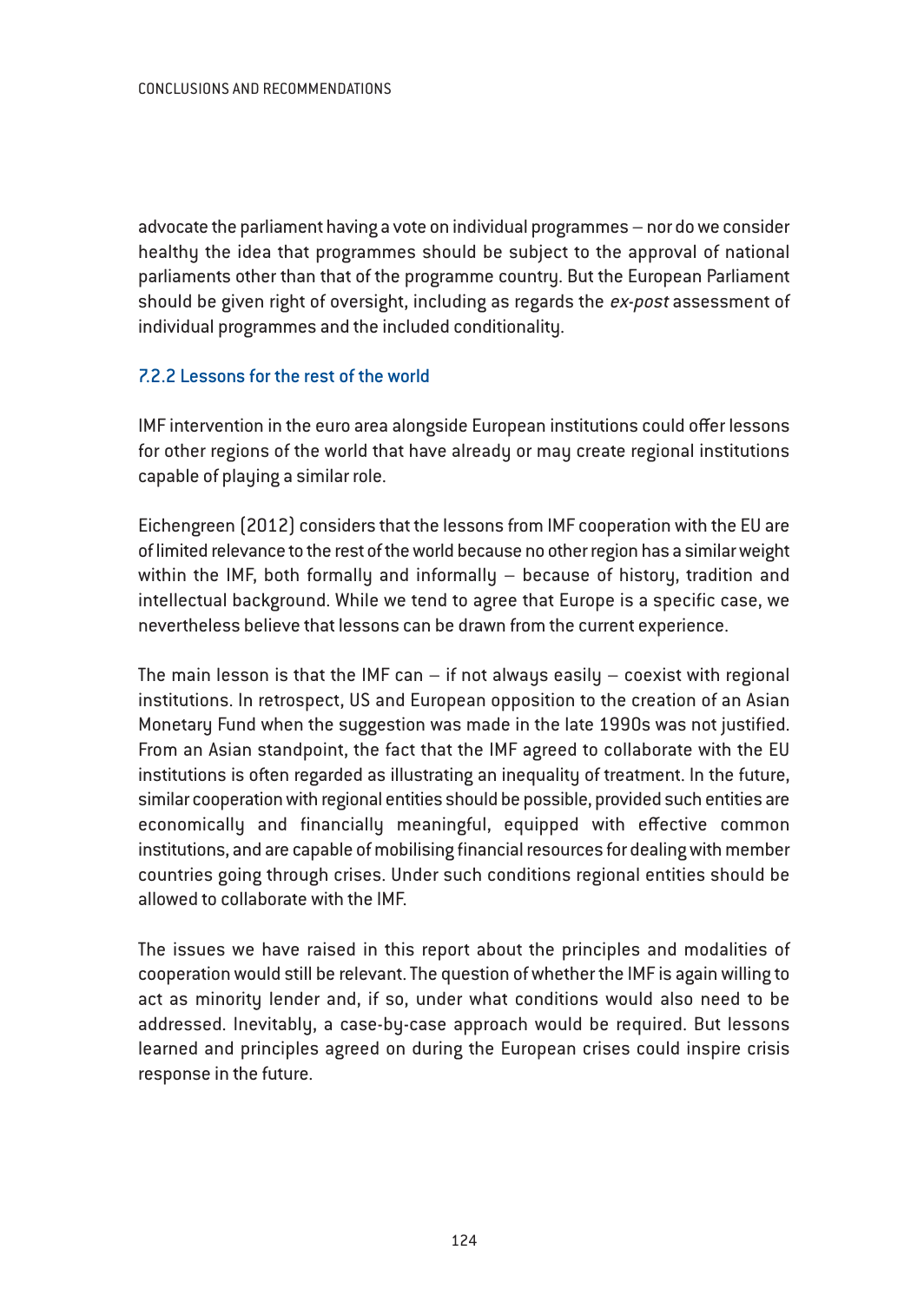# References

Ahearne, Alan (2012) 'Political-Economic Context in Ireland' in Special Report 21, Resolving the European Debt Crisis, Peterson Institute for International Economics and Bruegel

Andrade, João S. and Adelaide Duarte (2011) 'The fundamentals of the Portuguese crisis', Estudos do GEMF No.16, Universidade de Coimbra

Aslund, Anders and Valdis Dombrovskis (2011) How Latvia Came Through the Financial Crisis, Peterson Institute for International Economics

Avram, Silvia, Francesco Figari, Chrysa Leventi, Horacio Levy, Jekaterina Navicke, Manos Matsaganis, Eva Militaru, Alari Paulus, Olga Rastrigina and Holly Sutherland (2013) 'The distributional effects of fiscal consolidation in nine countries', Euromod Working Paper 2/13

Barkbu, Bergljot, Barry Eichengreen and Ashoka Mody (2012) 'Financial Crises and the multilateral response: What the historical record shows', Journal of International Economics, vol. 88(2): 422-435

Blanchard, Olivier J. (2007) 'Adjustment with the Euro: The Difficult Case of Portugal', Portuguese Economic Journal, Vol. 6, Issue 1: 1-21

Buiter, Willem H. and Ebrahim Rahbari (2012) 'The ECB as Lender of Last Resort for Sovereigns in the Euro Area', CEPR Discussion Paper No. 8974, Centre for Economic Policy Research

Buiter, Willem H. and Ebrahim Rahbari (2012b) 'Target2 Redux: The simple accountancy and slightly more complex economics of Bundesbank loss exposure through the Eurosystem', CEPR Discussion Papers 9211, Centre for Economic Policy Research

Coeuré, Benoit and Jean Pisani-Ferry (2007) 'The Governance of the European Union's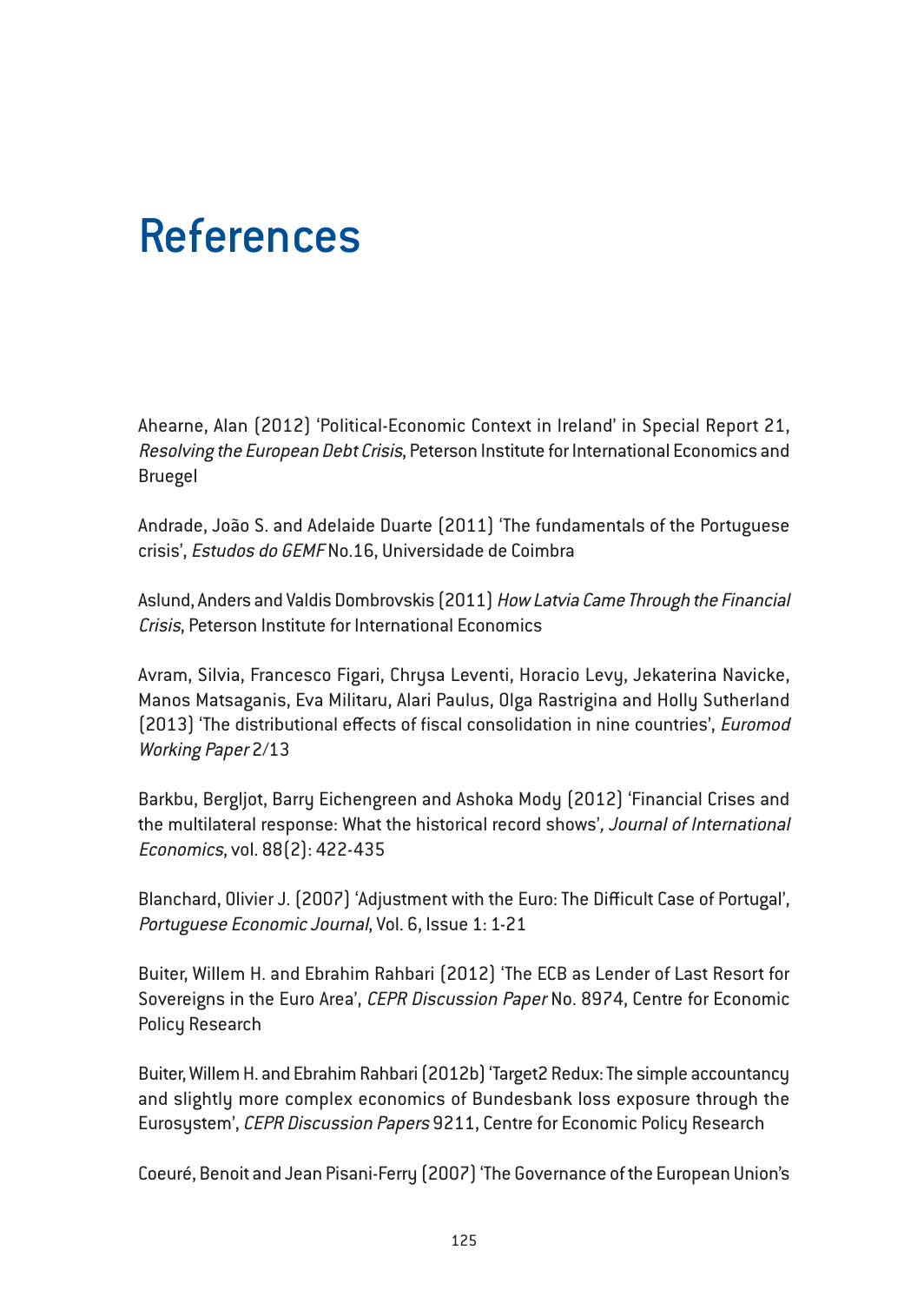International Economic Relations: How Many Voices?' in André Sapir (ed) Fragmented Power: Europe and the Global Economy, Bruegel

Committeri, Marco and Francesco Spadafora (2013) 'You Never Give Me Your Money? Sovereign Debt Crises, Collective Action Problems, and IMF Lending', Working Paper 13/20, International Monetary Fund

Cruces, Juan J. and Christoph Trebesch (2011) 'Sovereign Defaults: The Price of Haircuts', Working Paper Series No. 3604, CESifo

Darvas, Zsolt, Jean Pisani-Ferry and André Sapir (2011) 'A comprehensive approach to the euro area debt crisis', Policy Brief 2011/02, Bruegel

Darvas, Zsolt (2012) 'Real Effective Exchange Rates for 178 Countries: a new database', Working Paper 2012/06, Bruegel

De Grauwe, Paul (2011) 'The Governance of a Fragile Eurozone', Working Document No. 346, Centre for European Policy Studies

De Witte, Bruno (2011) 'The European Treaty Amendment for the creation of the Financial Stability Mechanism', European Policy Analysis 2011:6 Swedish Institute for European Policy Studies

Decressin, Jörg, Hamid Faruqee and Wim Fonteyne (2007) Integrating Europe's Financial Markets, International Monetary Fund

Donovan, Donal and Antoin E. Murphy (2013) The Fall of the Celtic Tiger: Ireland and the Euro Debt Crisis, Oxford University Press

Eichengreen, Barry and Charles Wyplosz (1998) 'The Stability Pact: more than a minor nuisance?' Economic Policy Vol. 13(26): 65-113

Eichengreen, Barry (2012) 'Regional Financial Arrangements and the International Monetary Fund', Working Paper No. 394, Asian Development Bank Institute

Esteves, Paulo Soares and Antonio Rua (2013) 'Is there a role for domestic demand pressure on export performance?' Working Papers 03/2013, Banco de Portugal

European Commission (1990) 'One market, one money – An evaluation of the potential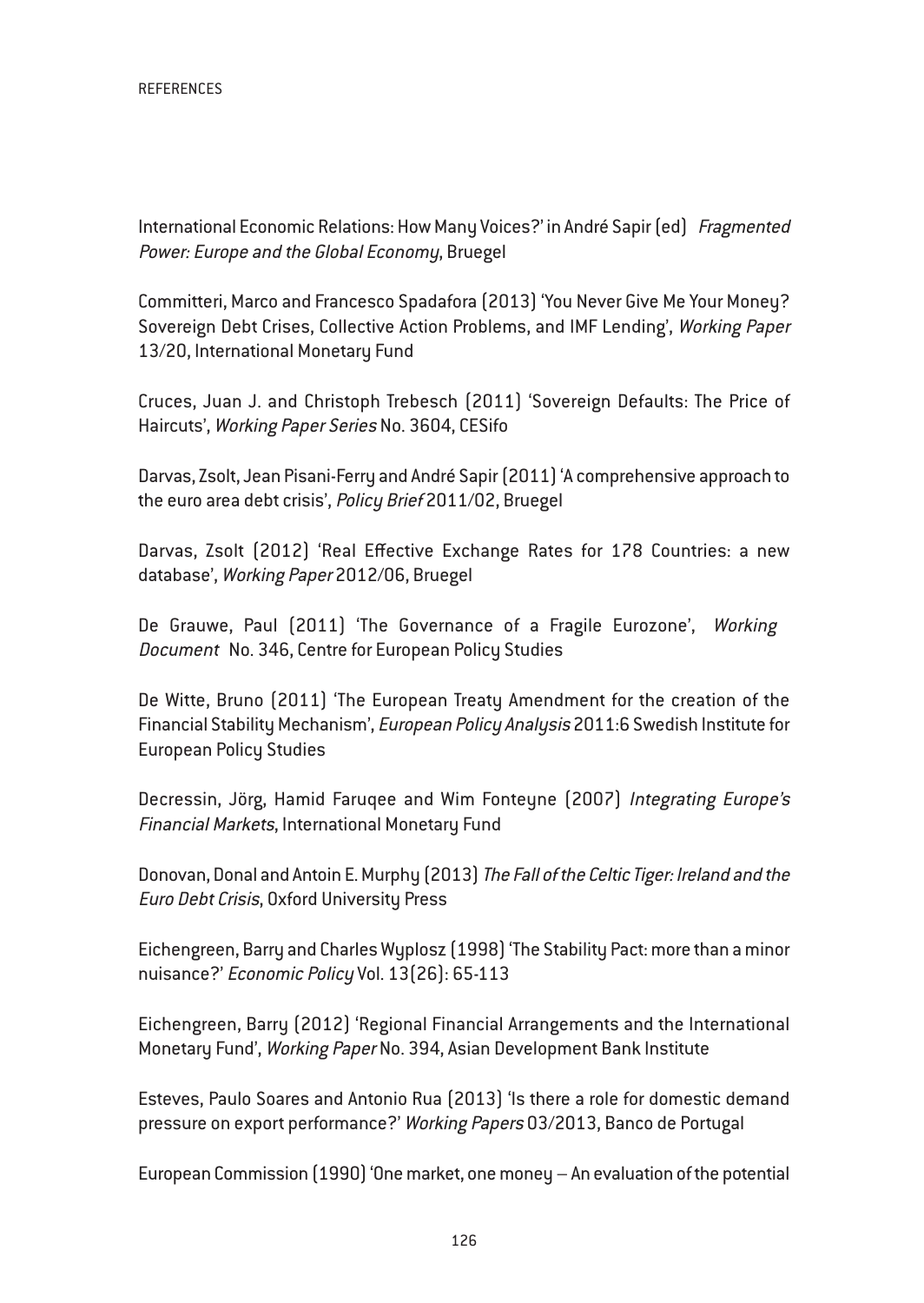benefits and costs of forming an economic and monetary union', European Economy, No. 44, October

European Commission (2005) 'New and updated budgetary sensitivities for the EU budgetary surveillance', mimeo

European Commission (2011) 'The Economic Adjustment Programme for Ireland' Occasional Paper 76, DG ECFIN

European Commission (2012) 'Current-account surpluses in the EU', European Economy 9/2012

European Commission (2012) 'Taxation trends in the European Union: Data for the EU Member States, Iceland and Norway', Eurostat Statistical books, Luxembourg: Publications Office of the European Union

European Commission (2012) 'The Second Economic Adjustment Programme for Greece', European Economy Occasional Papers No. 94

European Commission (2012d) 'Economic adjustment programme for Ireland – Winter 2011 review', European Economy Occasional Paper 93

Forbes, Kristin and Roberto Rigobon (2001) 'Measuring Contagion: Conceptual and Empirical Issues', in Stijn Claessens and Kristin Forbes (eds) International Financial Contagion, Berlin: Springer

Forbes, Kristin, and Roberto Rigobon (2002) 'No contagion, only interdependence: Measuring stock market comovements', Journal of Finance, Vol. 57, No. 5: 2223-2261

Goldstein, Morris (2001) 'IMF structural conditionality: how much is too much?' Working Paper 01-4, Peterson Institute for International Economics

Henning, C. Randall (2011) 'Coordinating Regional and Multilateral Financial Institutions', Working Paper 11-9, Peterson Institute for International Economics

Holmström, Bengt and Jean Tirole (2011) Inside and Outside Liquidity, Cambridge: The MIT Press

Honohan, Patrick (2012) 'Recapitalisation of Failed Banks: Some Lessons from the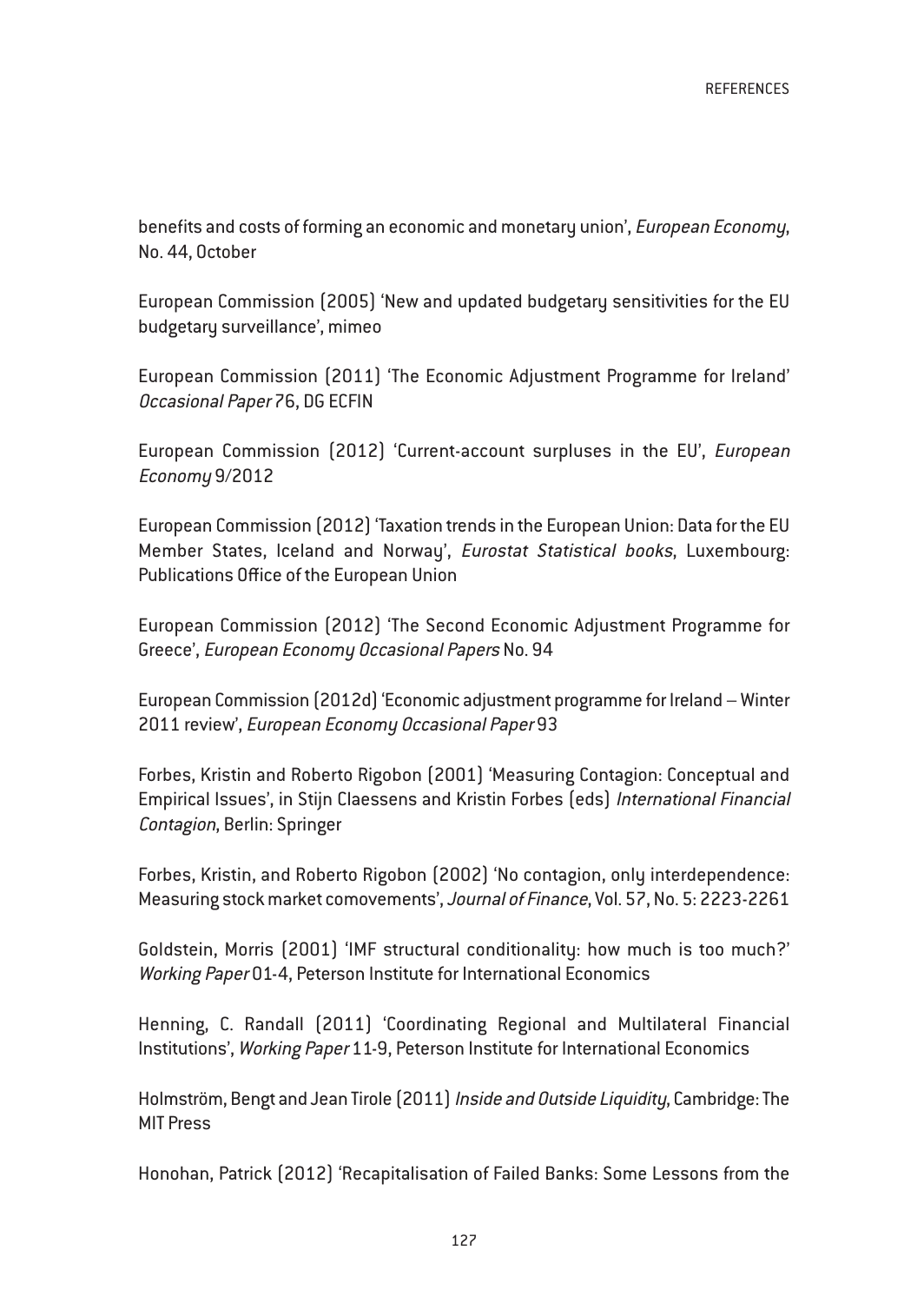Irish Experience', Address at the 44th Annual Money, Macro and Finance Conference, Trinity College, Dublin, 7 September

Hughes, Jennifer, Alan Beattie and Kerin Hope (2010) 'Markets rally on Greek aid resolution', Financial Times, 12 April

Independent Evaluation Office (2003) Fiscal Adjustment in IMF-Supported Programs, International Monetary Fund

Independent Evaluation Office (2007) Structural Conditionality in IMF-Supported Programs, International Monetary Fund

Ingram, James C. (1962) 'The case for European monetary integration', Essays in International Finance, No. 98, Princeton University

International Monetary Fund (2002) 'Guidelines on conditionality', mimeo, 25 September

International Monetary Fund (2002) 'The Modalities of Conditionality — Further Considerations', available at: http://www.imf.org/External/np/pdr/cond/2002/eng/ modal/010802.htm

International Monetary Fund (2003) Annual Report <sup>2003</sup>, Independent Evaluation **Office** 

Irish Fiscal Advisory Council (2013) April <sup>2013</sup> Report

Kaminsky, Graciela and Carmen Reinhart (1999) 'The Twin Crises: The Causes of Banking and Balance-of-Payments Problems', American Economic Review, Vol. 89: 473–500

Krueger, Anne O. (2002) <sup>A</sup> New Approach to Sovereign Debt Restructuring, International Monetary Fund

Laeven, Luc and Fabián Valencia (2012) 'Systemic Banking Crises Database: An Update', Working Paper 12/163, International Monetary Fund

Lane, Philip R. (2012) 'Financial Globalisation and the Crisis', BIS Working Papers, No. 397, December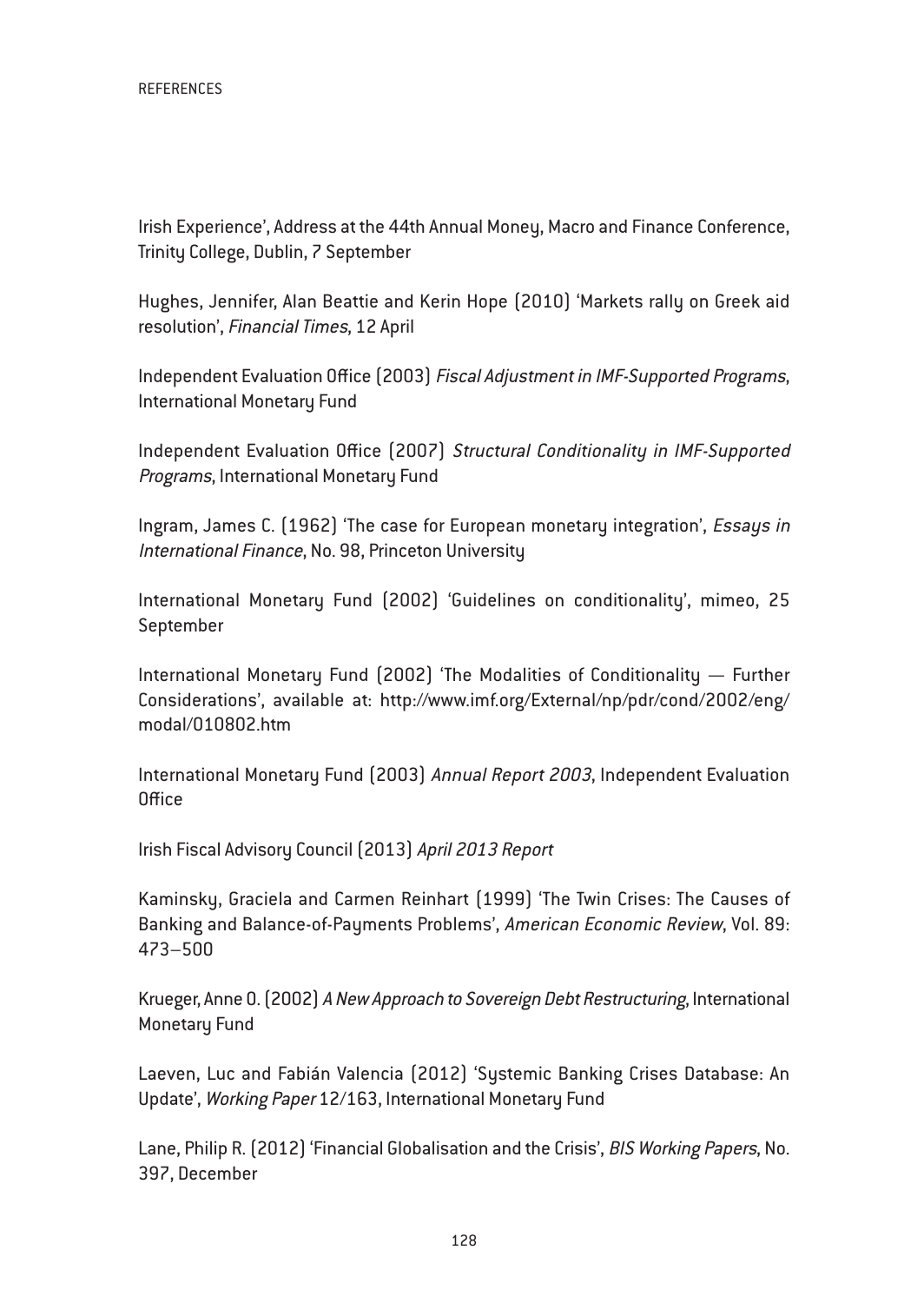Lane, Philip R. and Gian M. Milesi-Ferretti (2007) 'The external wealth of nations mark II: Revised and extended estimates of foreign assets and liabilities, 1970-2004', Journal of International Economics, Vol. 73: 223-250

Lannin, Patrick (2009) 'IMF Would Back Latvian Devaluation', Reuters, 26 March

Letter of Intent (LoI) [2011] By the Portuguese authorities addressed to the Managing Director of the International Fund, May 17

Letter of Intent (LoI) [2011] By the Portuguese authorities addressed to the European authorities, May 13

Lissakers, Karen, with Ishrat Husain and Ngaire Woods (2006) Report of the external evaluation of the Independent Evaluation Office, International Monetary Fund

Marzinotto, Benedicta, Jean Pisani-Ferry and André Sapir (2010) 'Two crises, two responses', Policy Contribution 2010/01, Bruegel

Merler, Silvia and Jean Pisani-Ferry (2012) 'Sudden Stops in the Euro Area', Policy Contribution 2012/06, Bruegel

Merler, Silvia, Jean Pisani-Ferry and Guntram B. Wolff (2012) 'The role of the ECB in financial assistance, some early observations', IP/A/ECON/NT/2012-04, PE 475.116, European Parliament

Moody's Investors Service (2011) 'Assessing the Effect of a Potential Greek Default', Special Comment, 24 May

Nyberg, Peter (2011) 'Misjudging Risk: Causes of the Systemic Banking Crisis in Ireland', Report of the Commission of Investigation into the Banking Sector in Ireland

Ortiz, Guillermo (2012) 'A note on the Euro Crisis (Latin American Lessons?)', The IIMA International Monetary Symposium, Keidanren Kaikan, Tokyo

Pereira, Paulo T. and Laura Wemans (2012) 'Portugal and the global financial crisis: Short-sighted politics, deteriorating public finances and the bailout imperative', Working Paper 26/2012/DE/UECE, Department of Economics, Technical University of Lisbon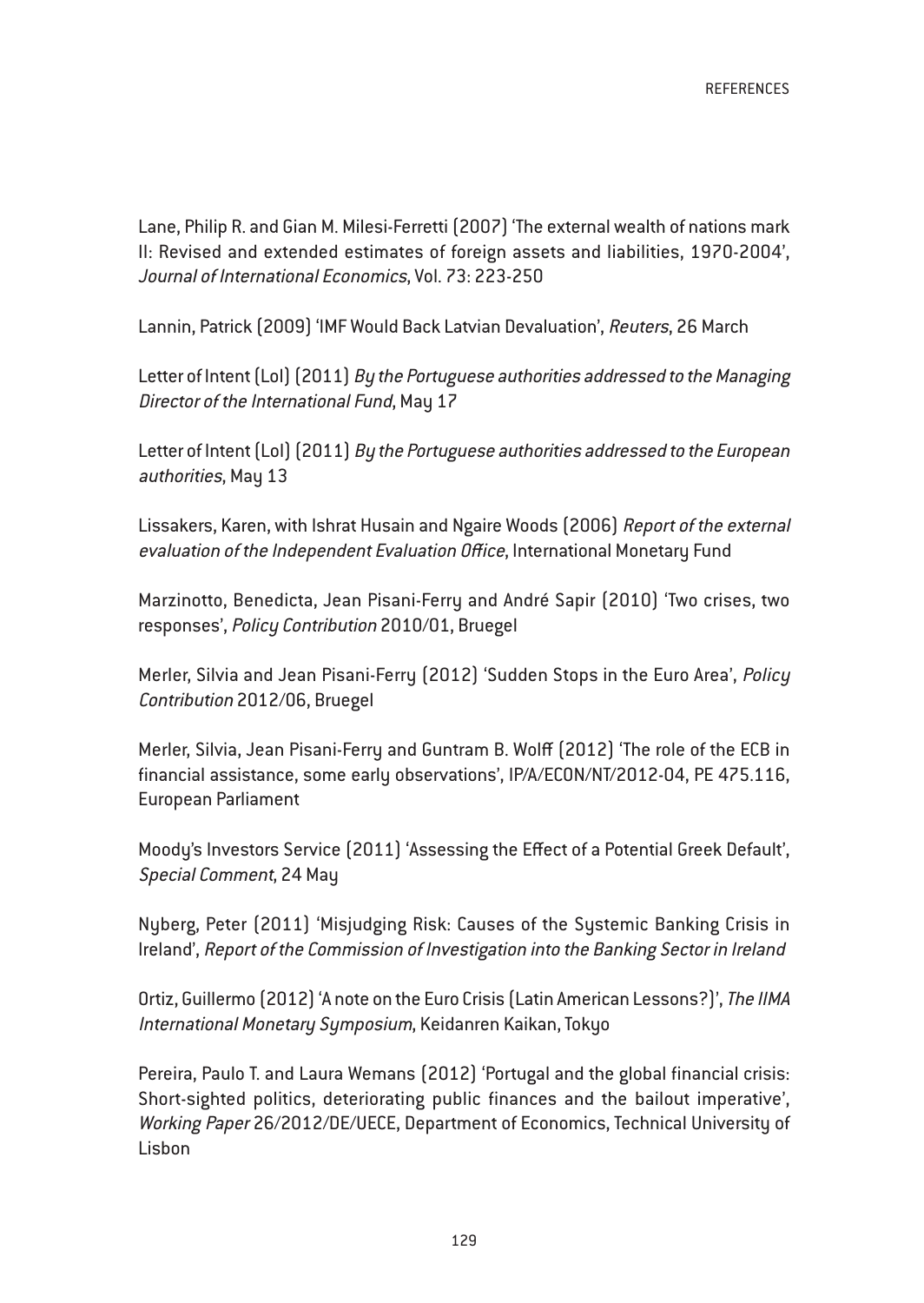Pisani-Ferry, Jean and Guntram B. Wolff (2012) 'Propping up Europe?' Policy Contribution 2012/07, Bruegel

Pisani-Ferry, Jean, André Sapir and Guntram B. Wolff (2011) 'An evaluation of IMF surveillance of the euro area', Blueprint 14, Bruegel

Pisani-Ferry, Jean (2013) 'The known unknowns and the unknown unknowns of EMU', Journal of International Money and Finance, Vol. 34: 6-14

Regling, Klaus and Max Watson (2010) <sup>A</sup> preliminary Report on the Sources of Ireland's Banking Crisis, available at www.bankinginquiry.gov.ie

Reis, Ricardo (2013) 'The Portuguese slump-crash and the euro-crisis', draft presented at the spring 2013 Brookings Panel on Economic Activity, March 21-22

Sapir, André (ed) (2007) Fragmented Power: Europe and the Global Economy, Bruegel

Stiglitz, Joseph (2002) Globalisation and Its Discontents, New York: W.W. Norton and Company

Subramanian, Arvind (2012) 'The IMF Should Heed This Resignation', Financial Times, 25 July

Troika (European Commission-European Central Bank-International Monetary Fund) (2013) Statement by the EC, ECB and IMF on the Seventh Review Mission to Portugal, March 15

Véron, Nicolas and Guntram B. Wolff (2013) 'From supervision to resolution: next steps on the road to European banking union', Policy Contribution 2013/04, Bruegel

Véron, Nicolas (2007) 'Is Europe ready for a major banking crisis?' Policy Brief 2007/03, Bruegel

Vihriälä, Erkki (2013) 'Effects of austerity revisited – how GDP surprised and why?' Bruegel Blog, March 21

Weymes, Laura (2012) 'Fiscal Consolidation – Does it deliver?' Economic Letter Series Vol. 2012, No. 7, Central Bank of Ireland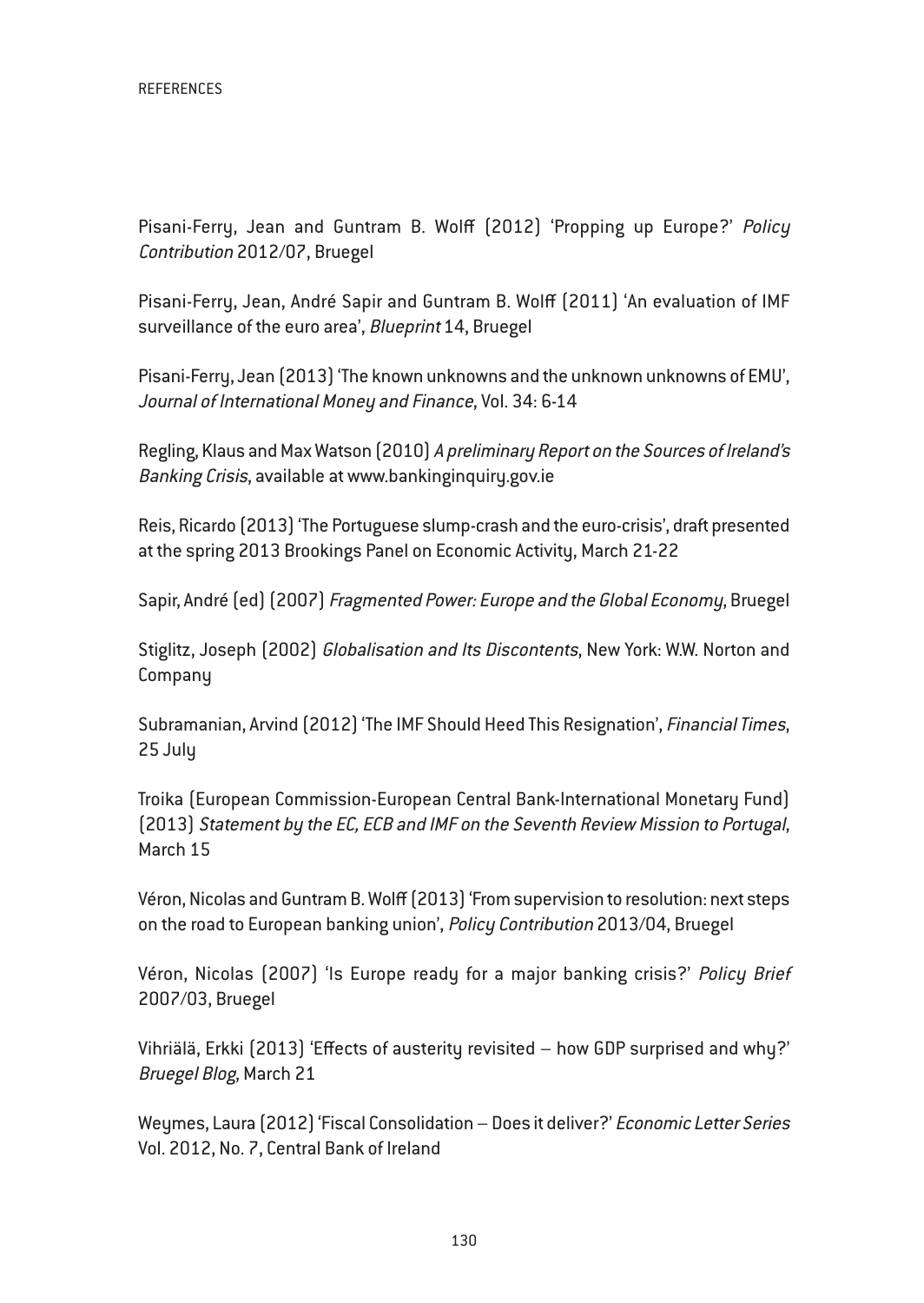Whelan, Karl (2012) 'The ECB's role in financial assistance programmes', IP/A/ECON/NT/2012-04, PE 475.116 , European Parliament

Whelan, Karl (2012) 'ELA, Promissory Notes and All That: The Fiscal Costs of Anglo Irish Bank', University College Dublin, September

Wolff, Guntram B (2012) 'Arithmetic is absolute: euro area adjustment', Policy Contribution 2012/09, Bruegel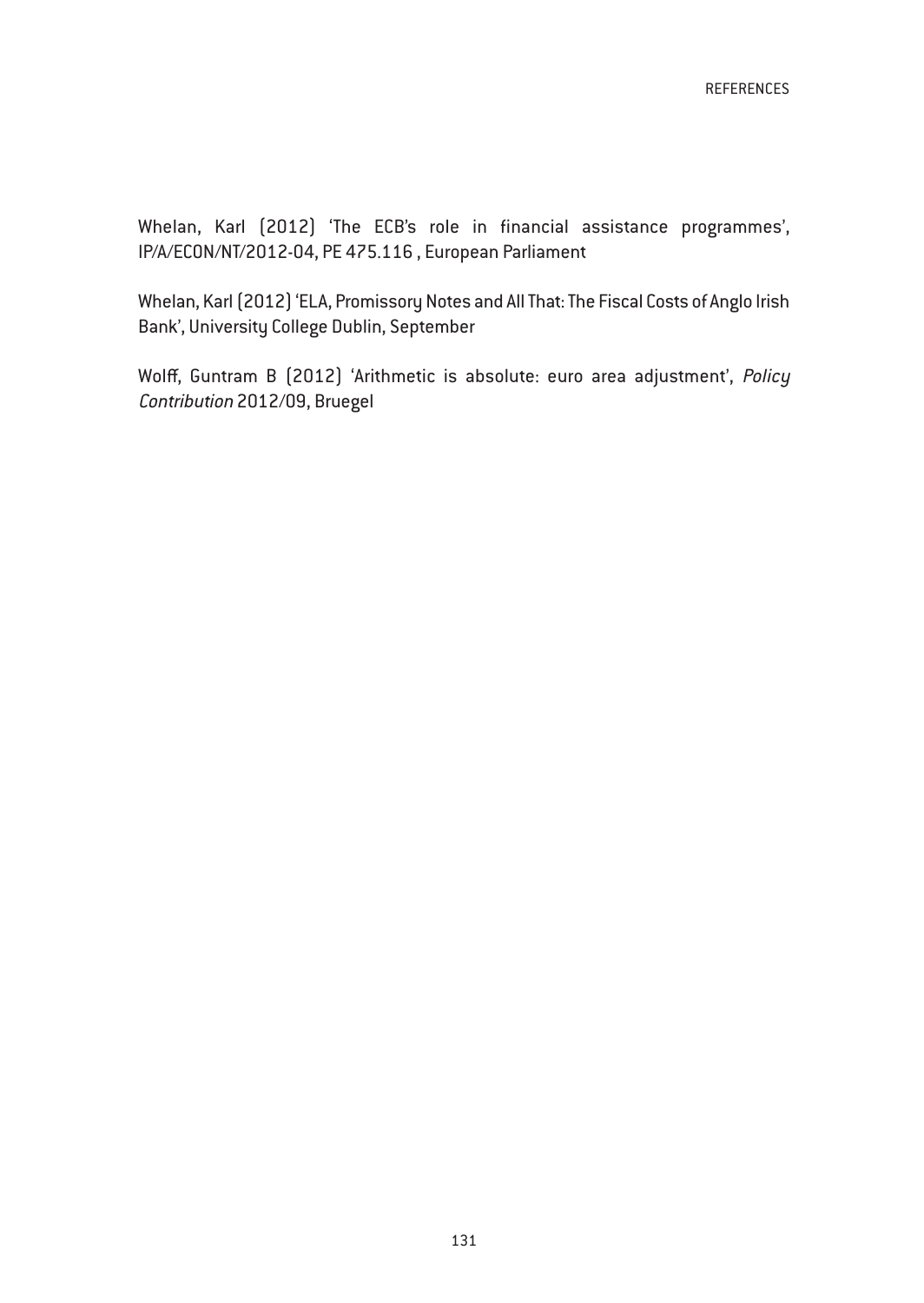# Appendix 1: Derivation of the financing needs of the three countries

|   |                                             | Greece    | Ireland   | Portugal  |
|---|---------------------------------------------|-----------|-----------|-----------|
|   |                                             | 1002-1302 | 2010-2013 | 2011-2014 |
| A | GG deficit                                  | 53        |           | 22        |
| B | Debt amortisation                           | 138.3     |           | 80.9      |
|   | <b>B1</b> of which short-term               | 50        |           | 42.9      |
|   | <b>B2</b> of which long-term                | 88.3      |           | 38.1      |
| c | Adjustment                                  | 1.5       |           | 2.1       |
| D | Gross financing need (A+B+C)                | 192.8     | 98.9      | 105       |
| E | Rollover rate of short-term debt            | 94%       |           | 72%       |
| F | Rollover rate of long-term debt             | 34.99%    |           | 42%       |
| G | Debt issuance/Roll-over                     | 93.5      | 48.9      | 47        |
|   | G1 of which short term [B1*E]               | 47        |           | 31        |
|   | G2 of which long term (B2*F)                | 30.9      |           | 16        |
| н | Privatisation                               | 0.0       | 0.0       | 5         |
| L | Net Financing need (D-G-H)                  | 99.2      | 50        | 53        |
| J | <b>Bank support</b>                         | 10        | 35        | 24.9      |
|   | J1 Of which Bank Solvency Support Mechanism |           |           | 12        |
|   | J2 Of which other*                          | 10        | 35        | 12.9      |
| Κ | Total Financing need (I+J)                  | 109.2     | 85        | 78        |
| L | External loan commitment                    | 110       | 85        | 78        |
|   | <b>Contribution IMF</b>                     | 30        | 22.5      | 26        |
|   | Contribution EFSM, EFSF, ESM, EA countries  | 80        | 45        | 52        |
|   | Use of country's financial buffers          |           | 17.5      |           |

Source: European Commission and IMF programme documents. Note: In billions of euros.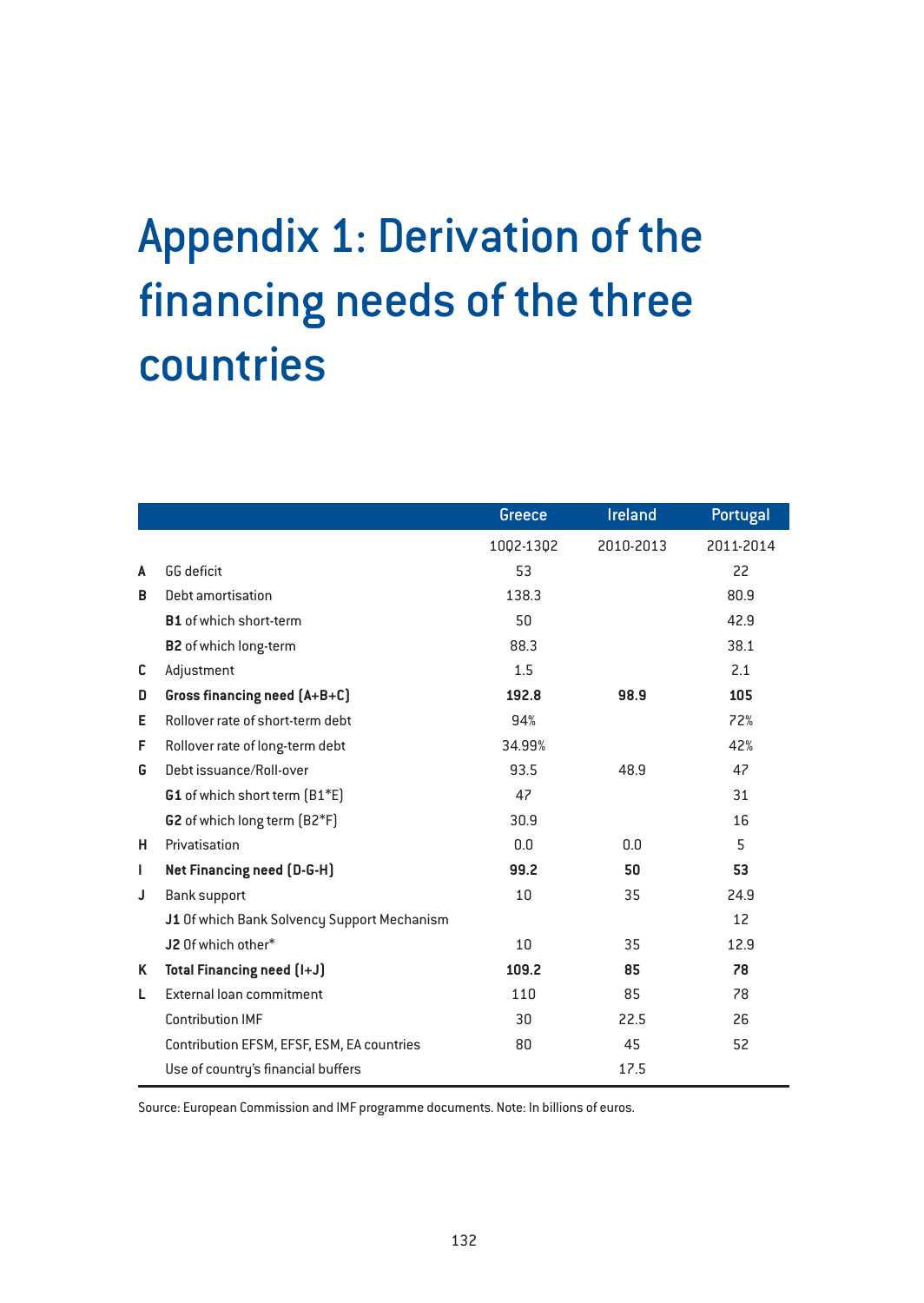# Appendix 2: Methodology for Table 6 (breakdown of gap between initial and actual fiscal targets for Greece)

| [All variables expressed as % of GDP]                 |                                                       | Primary | <b>Overall</b> | <b>Gross</b> |
|-------------------------------------------------------|-------------------------------------------------------|---------|----------------|--------------|
|                                                       |                                                       | balance | balance        | debt         |
|                                                       | 2013 target as set in the May 2010 SBA programme      | 3.1     | $-4.8$         | 149          |
|                                                       | Worse 2009 initial conditions                         | $-1.8$  | $-2.0$         | 14.3         |
| $\sim$                                                | Revenue shortfall due to adverse GDP developments [1] | $-9.0$  | $-9.0$         |              |
| $\blacksquare$                                        | Effect of lower nominal GDP [2a], [2b]                |         | $-1.0$         | 38.4         |
| $\sim$                                                | Interest rate on public debt [3]                      |         | 4.5            |              |
| $\sim$                                                | Larger than expected overall deficits [4]             |         |                | 1.7          |
| $\sim$                                                | Fiscal consolidation effort (residual) (5a)           | 7.7     | 7.8            |              |
| $\sim$                                                | Debt accumulation residual (5b)                       |         |                | 1.7          |
|                                                       | Debt restructuring [6]                                |         |                | $-26.6$      |
| 2013 outturn as forecasted in the January 2013 review |                                                       | 0       | $-4.5$         | 178.5        |

In order to disaggregate the impact of different variables over the government balance and debt, we start with the basic government balance equation, whereis the overall government balance, is the primary balance andrepresents interest payments.

is the nominal GDP for year as forecasted in year. The difference between the currently (2013) and the originally (2010) forecasted government balance ratio in 2013 can be written as:

$$
\frac{B_{2013}^{2013}}{NGDP_{2013}^{2013}}-\frac{B_{2013}^{2010}}{NGDP_{2013}^{2013}}=\frac{B_{2013}^{2013}}{NGDP_{2013}^{2013}}-\frac{B_{2013}^{2013}}{NGDP_{2013}^{2013}}+\frac{B_{2013}^{2013}-B_{2013}^{2010}}{NGDP_{2013}^{2013}}
$$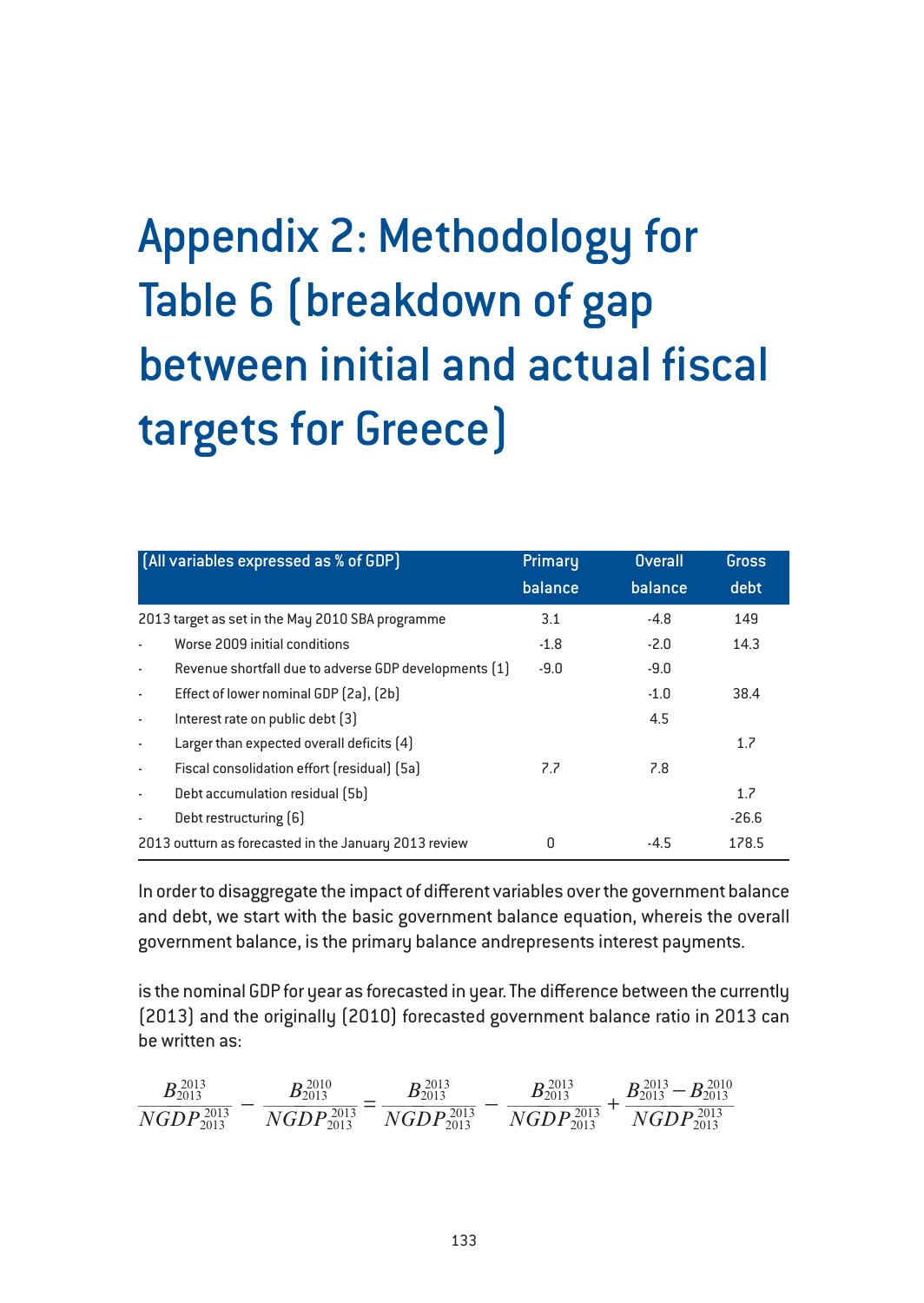

For the primary balance we use the European Commission's estimates of the tax revenue elasticity to output gap found in the 2012 edition of the Taxation Trends publication and assumed to be equal to the elasticity of tax revenues to nominal GDP  $[\epsilon_{TNGDP}]$ .

$$
\frac{P_{2013}^{2013} - P_{2013}^{2010}}{NGDP_{2013}^{2010}} = \varepsilon_{T,NGDP} \times \left( \frac{NGDP_{2013}^{2013} - NGDP_{2013}^{2010}}{NGDP_{2013}^{2010}} \right) \times 100\% + \sum_{\substack{\text{Fiscal consolidation\\ \text{effort (residual) (5a)}}}}
$$

| Member       | Percent change in tax revenu                 |
|--------------|----------------------------------------------|
| <b>State</b> | in reaction to a 1% change in the output gap |
| Ireland      | 0.36                                         |
| Greece       | 0.42                                         |
| Portugal     | 0.41                                         |

#### **Table 14: Tax revenue elasticity to output gap**

Source: OECD, Commission services

For the debt ratio, the difference between the initially forecasted government debt-to-GDP ratio and the current forecast for 2013 can be written as:

$$
\frac{D_{2013}^{2013}}{NGDP_{2013}^{2013}} - \frac{D_{2013}^{2010}}{NGDP_{2013}^{2010}} = \frac{D_{2013}^{2013}}{NGDP_{2013}^{2013}} - \frac{D_{2013}^{2013}}{NGDP_{2013}^{2013}} + \frac{D_{2013}^{2013} - D_{2013}^{2010}}{NGDP_{2013}^{2010}}
$$
\n
$$
\frac{D_{2013}^{2013} - D_{2013}^{2010}}{NGDP_{2013}^{2010}} = \frac{\sum_{j=2010}^{2013} B_j - B_j^{2010}}{NGDP_{2013}^{2010}} + \frac{R}{M} + \frac{r}{\text{Residual (5b)}}
$$
\nLarger than expected overall deficits (4)

The effect of debt restructuring is calculated as the difference between the gross debt variation between 2012 and 2011 plus the overall government balance: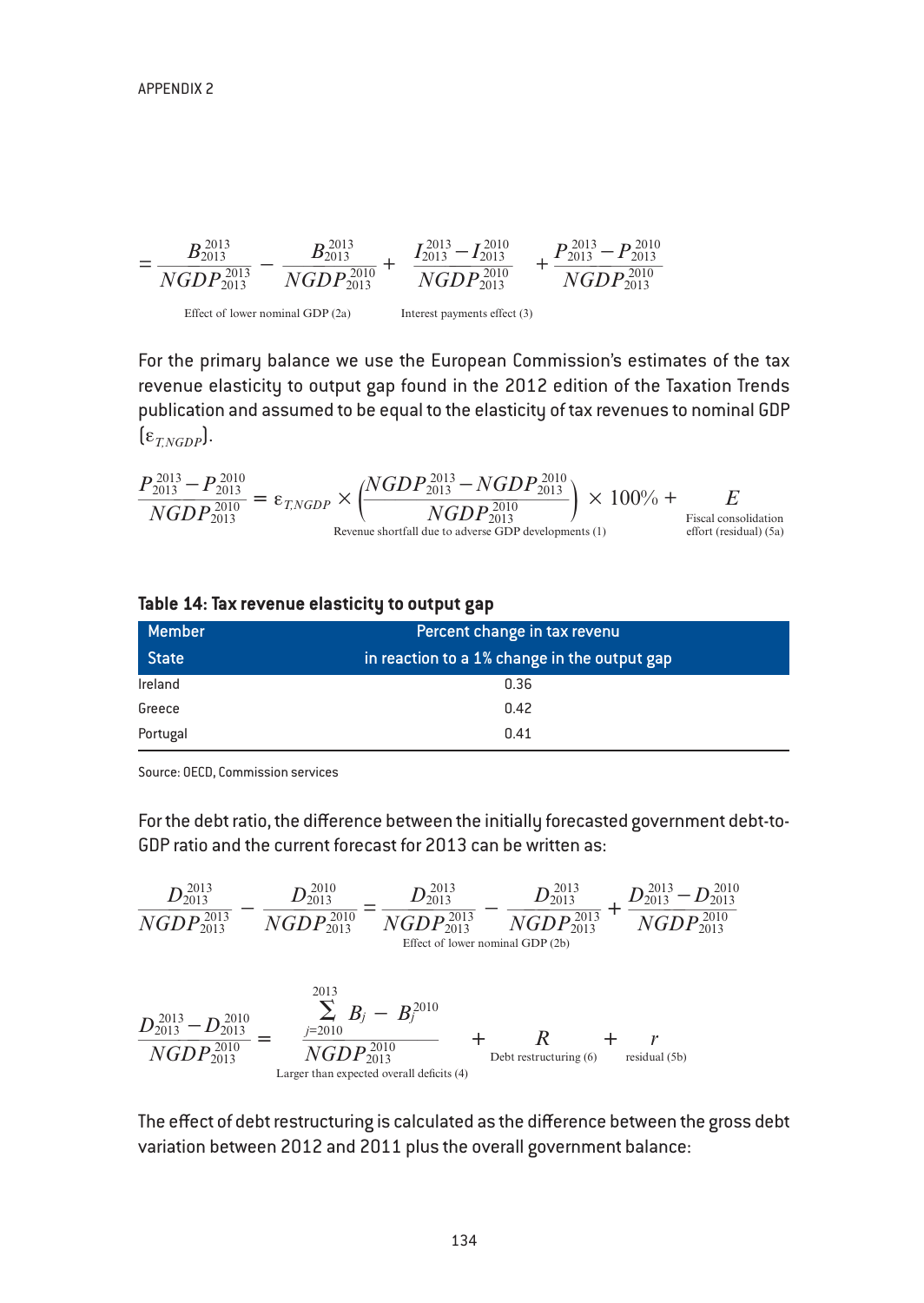$$
R = \left(\frac{D_{2012} - D_{2011} + B_{2012}}{NGDP_{2013}^{2010}} + \frac{D_{2013} - D_{2012} + B_{2013}}{NGDP_{2013}^{2010}}\right) \times 100
$$
  
= 
$$
\left(\frac{D_{2013} - D_{2011} + B_{2013} + B_{2012}}{NGDP_{2013}^{2010}}\right) \times 100
$$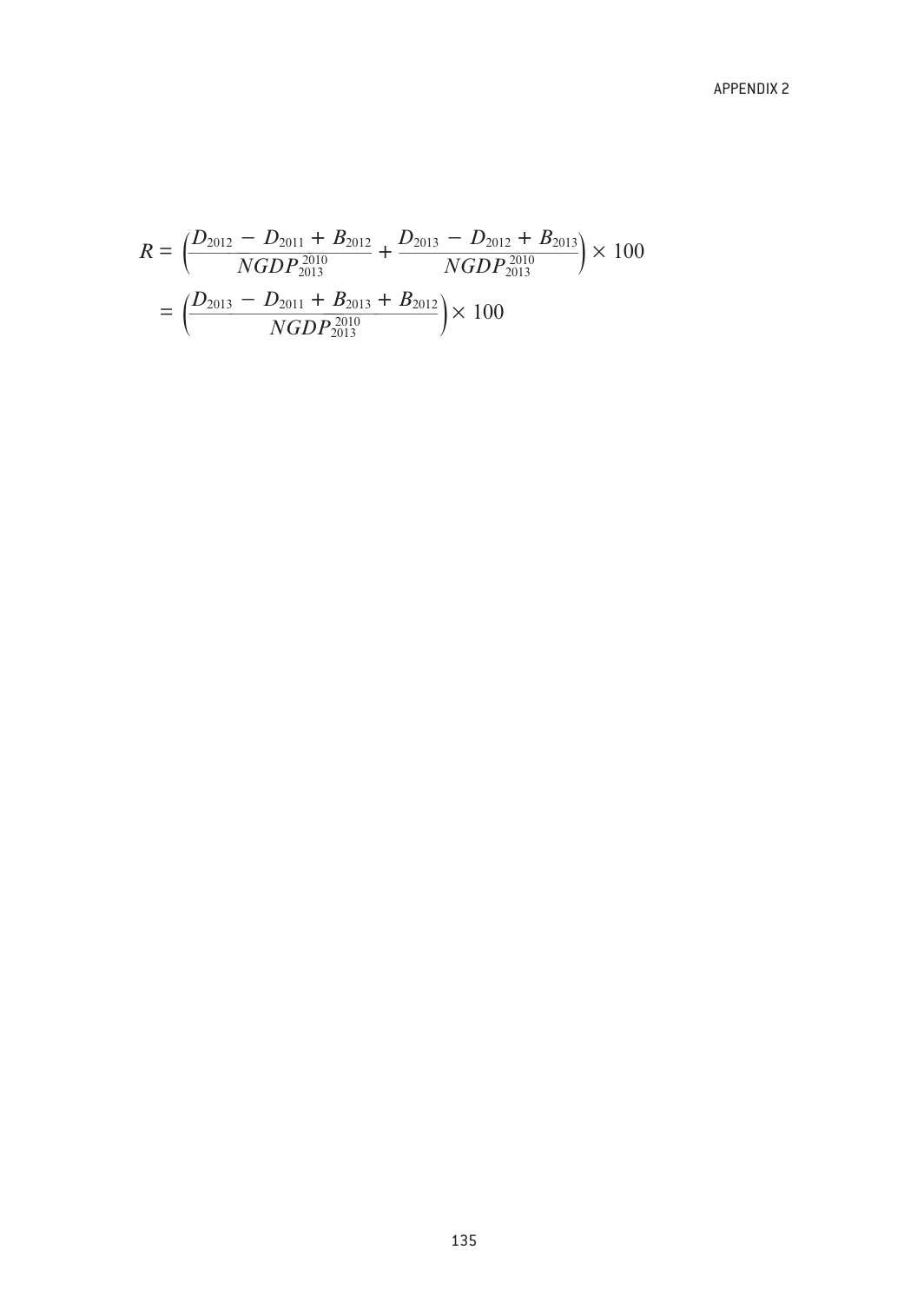# Annex 1: Framework for cooperation between the IMF, the European Commission and the **ECB**

Box 1 of the May 2010 report on Greece's Request for Stand-By Agreement prepared by the IMF decribes the framework for cooperation as follows:

Close cooperation between the three institutions is crucial in three areas:

# *Programme design*

The authorities' programme represents a coordinated framework for policy adjustment and financing supported by the EC, the ECB and the IMF. Programme discussions were conducted on a quadrilateral basis between the authorities and the three institutions, resulting in a unified and consistent set of macroeconomic and structural policy parameters. These are set out in the MEFP/TMU of the IMF and the MEFP/MoU of the EC. The MEFP focuses on macroeconomic policies and selected structural measures, while the MoU covers the full structural reform agenda agreed between the authorities and the EC.

# *Programme monitoring*

Conditionality for Fund Board reviews is based on a standard quarterly framework of performance criteria and structural benchmarks. For the EC, conditionality is based on an overall assessment of progress against the structural agenda in the MoU as well as the macroeconomic targets. The EC conducts this assessment in liaison with the ECB, and then makes a recommendation to the Euro Group committee of finance ministers, to approve the disbursement. Conditionality for both the IMF and EC is set on the basis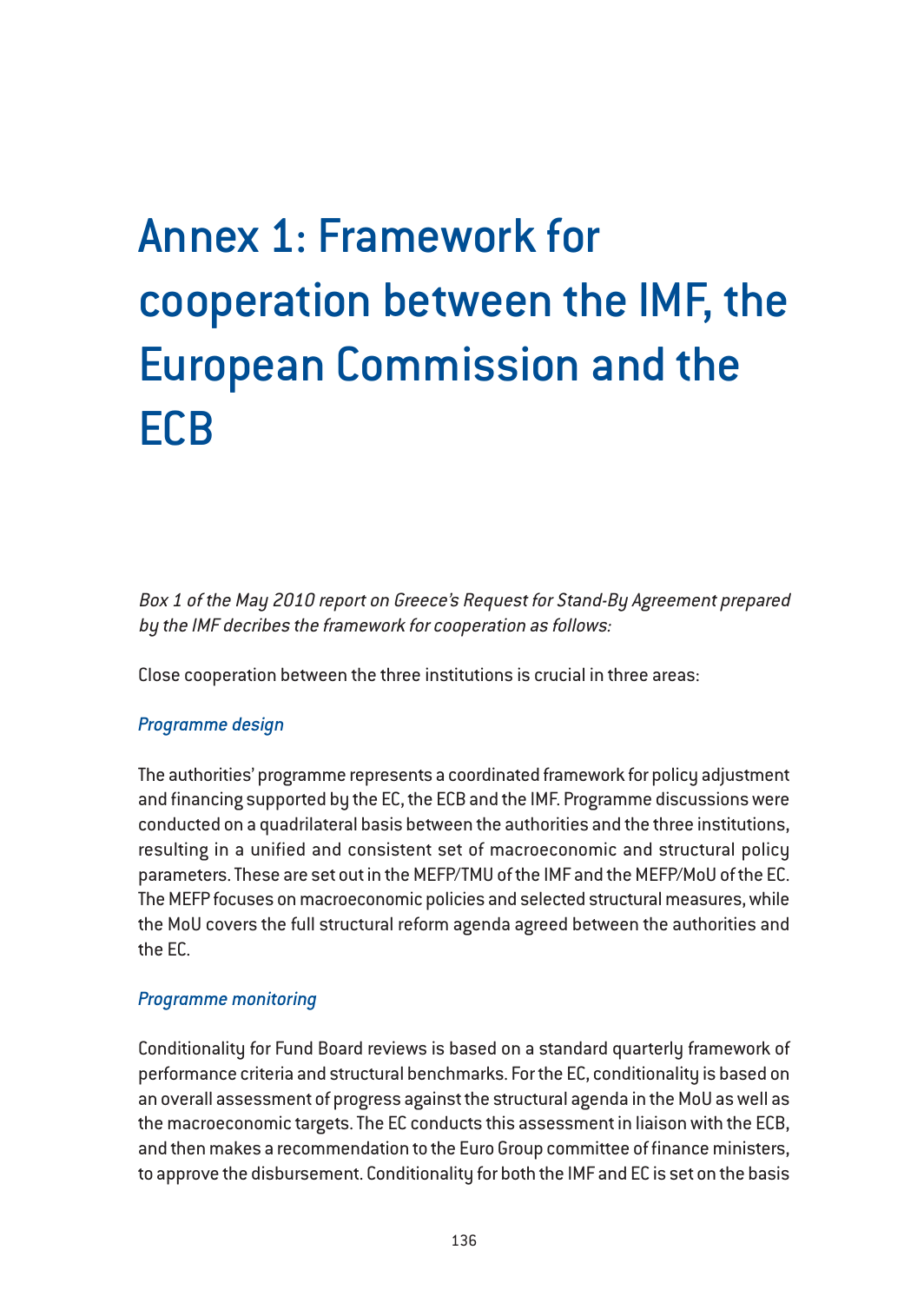of regular end-quarter test dates, with joint review missions consisting of IMF, EC and ECB staff and with disbursements intended to coincide to the extent possible in a fixed proportion of 3-8 between the Fund and the European financing mechanism, described next.

### *Financing arrangements*

Bilateral support is provided by Greece's 15 partner eurozone countries, in ratio to their shares in ECB capital. The loans will be governed by a single loan agreement between Greece and the euro countries, signed by the EC on their behalf, covering the full three years of the programme. The loans will have the same maturities as the Fund purchases, and will carry floating rate interest rates (3-month Euribor) plus a spread of 3 percentage points, rising to 4 percentage points for amounts outstanding beyond three years. Each drawing is subject to a one-off service charge of 0.5 per cent. Greece has undertaken to draw on the IMF and EC facilities in a constant 3:8 ratio throughout the programme period.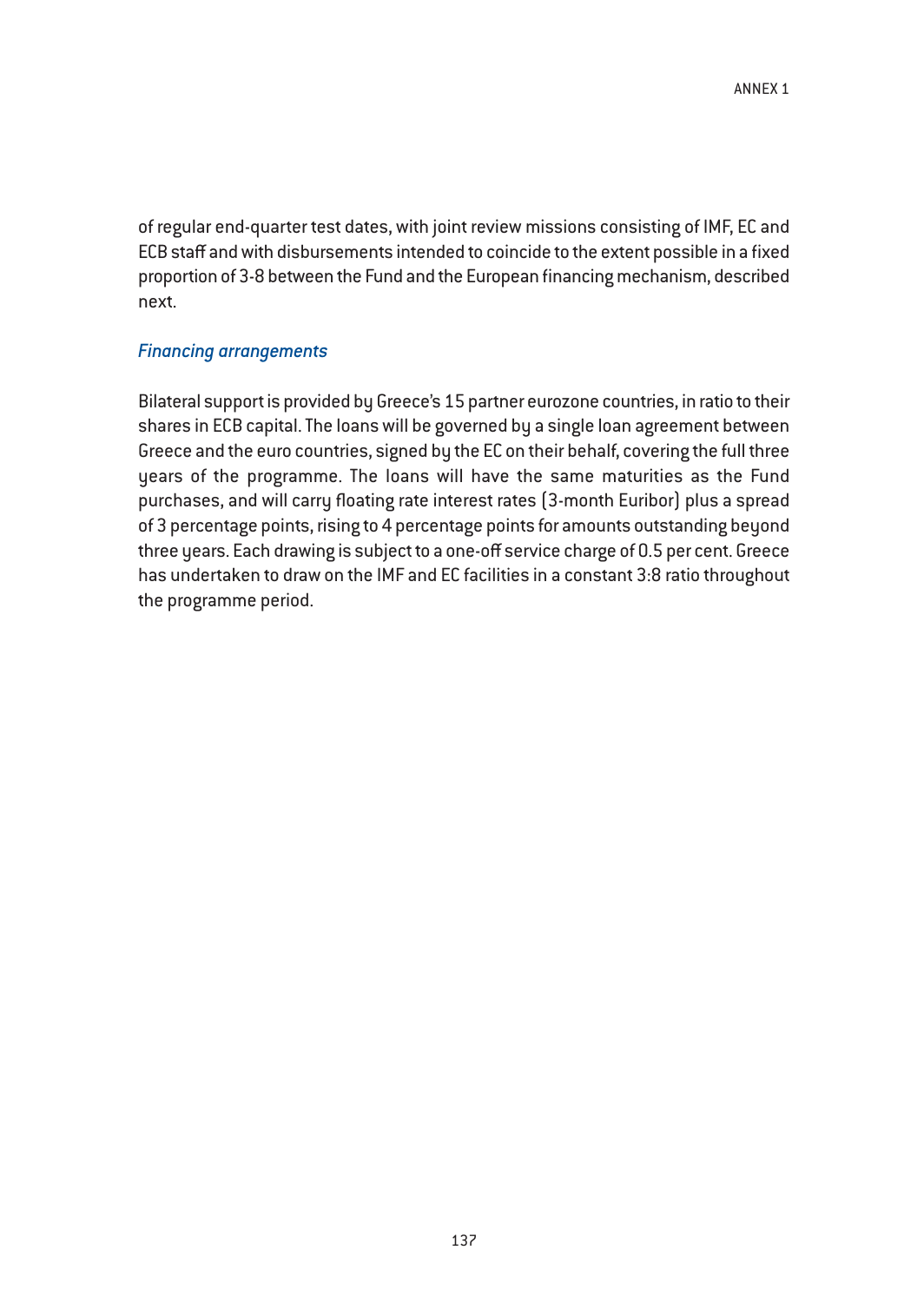# Annex 2: Timeline of Events

# *Greece*

#### December 2009

23rd: Parliament adopts the 2010 budget setting a general government deficit target of 9.1 percent of GDP.

# January 2010

15th: Government submits the updated Stability Programme (SP), projecting a reduction of the government deficit of 4 percentage points to 8.7 percent of GDP in 2010, and correction of the excessive deficit by 2012. The debt ratio was projected to peak at 121 percent of GDP in 2011.

# February 2010

1st: 2-year bond spreads reach 347 basis points; 10-years bond spreads reach 270 basis points.

2nd: Greece announces a set of measures in addition to those announced in the SP (freezing wages and raising excises with the aim of reducing the government deficit).

3rd: The Commission adopts a proposal for a Council Decision, in view of the excessive deficit correction in Greece by 2012, a draft Council Recommendation with a view to ending the inconsistency with the broad guidelines of the economic policies, and a draft Council Opinion on the SP.

11th: European Council invites the ECOFIN Council to adopt these documents, and calls on the Commission to monitor implementation of the Council decision and recommendation, in liaison with the ECB and drawing on the expertise of the IMF. The euro-area member states declare their readiness to take determined and coordinated action, if needed, to safeguard the financial stability in the euro area as a whole.

16th: Council adopts the above-mentioned documents, after discussion in the Eurogroup.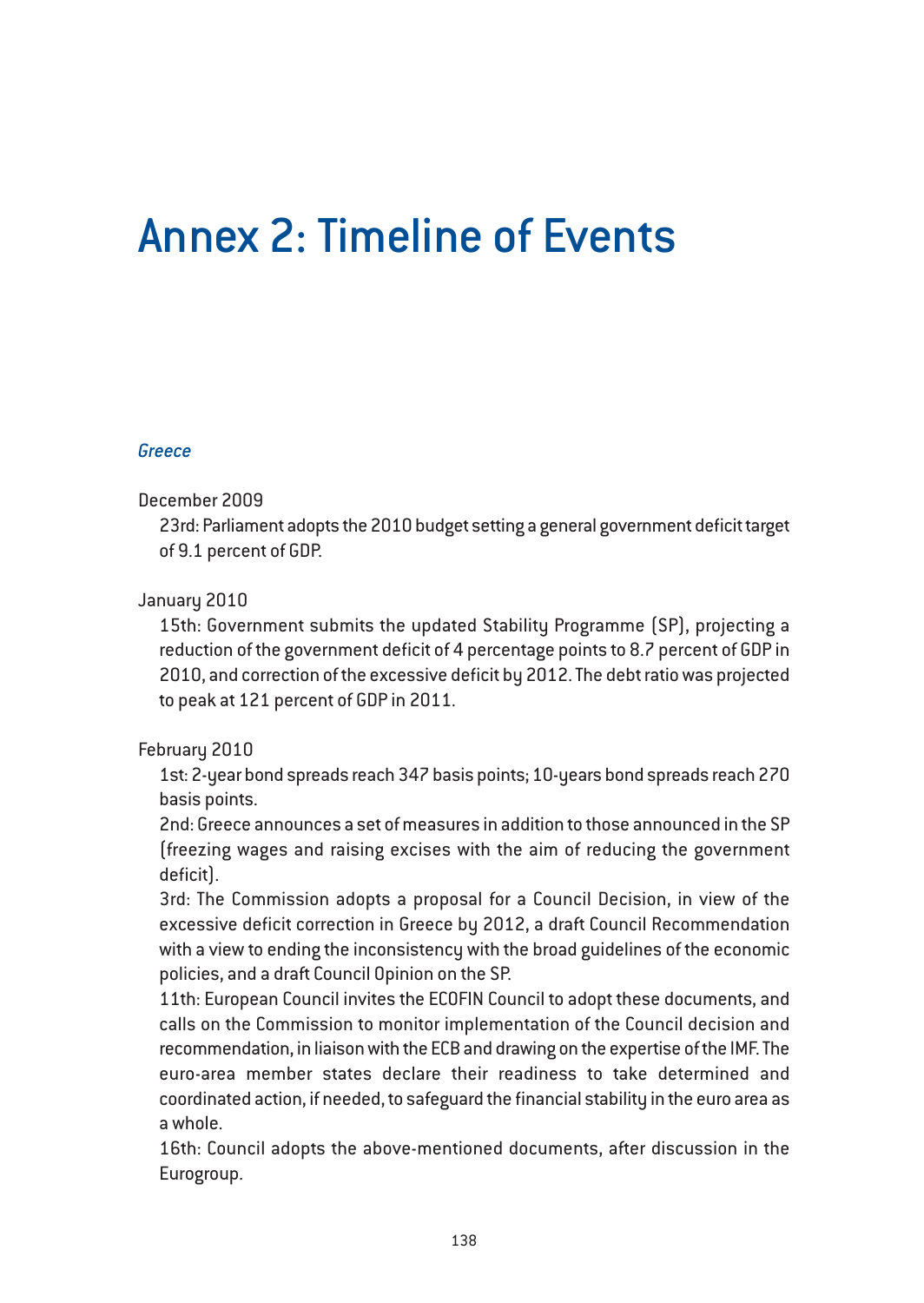## March 2010

3rd: Shortly after a visit of Commissioner Rehn to Athens, Greece announces new deficit reducing measures of over 2 percent of GDP, including an increase in the VAT rates and other indirect taxes and a cut in the wage bill (through the reduction in allowances, and partial cancellation of the easter, summer and Christmas bonuses, of civil servants). These measures are welcomed by the Commission, the ECB and the IMF.

8th: Greece submits a report on the progress with implementation of the SP and additional measures.

9th: The Commission concludes that Greece is implementing the Council Decision of 16 February 2010 and the measures outlined in its SP, and that the additional fiscal measures announced by the Greek authorities appear sufficient to achieve the 2010 budgetary targets.

15th: The Eurogroup welcomes the report by Greece. It embraces the Commission assessment that the additional measures appear sufficient to safeguard the 2010 budgetary targets, if fully implemented.

25th: Heads of State and governments of the euro-area countries reaffirm that they fully support the efforts of the Greek government and welcome the additional measures announced on 3 March, which appear to be sufficient to safeguard the 2010 budgetary targets.

#### April 2010

8th: 2-year bond spreads reach 652 basis points; 10-years bond spreads reach 430 basis points.

11th: The Eurogroup reaffirms the readiness of euro-area member states to take determined and coordinated action, if needed. It clarifies the technical modalities enabling a decision on coordinated action, highlighting that the objective is not to provide financing at average euro-area interest rates, but to safeguard financial stability in the euro area as a whole.

15th: Greece requests "discussions with the European Commission, the ECB and the IMF on <sup>a</sup> multi-year programme of economic policies (...) that could be supported with financial assistance (...), if the Greek authorities were to decide to request such assistance."

23rd: Announcement that Greece missed the 2010 budget deficit target by a wide margin of 13.6 percent.

23rd: Greece requests financial assistance from the euro-area member states and the IMF.

27th: 2-year bond spreads reach 1552 basis points; 10-years bond spreads reach 755 basis points.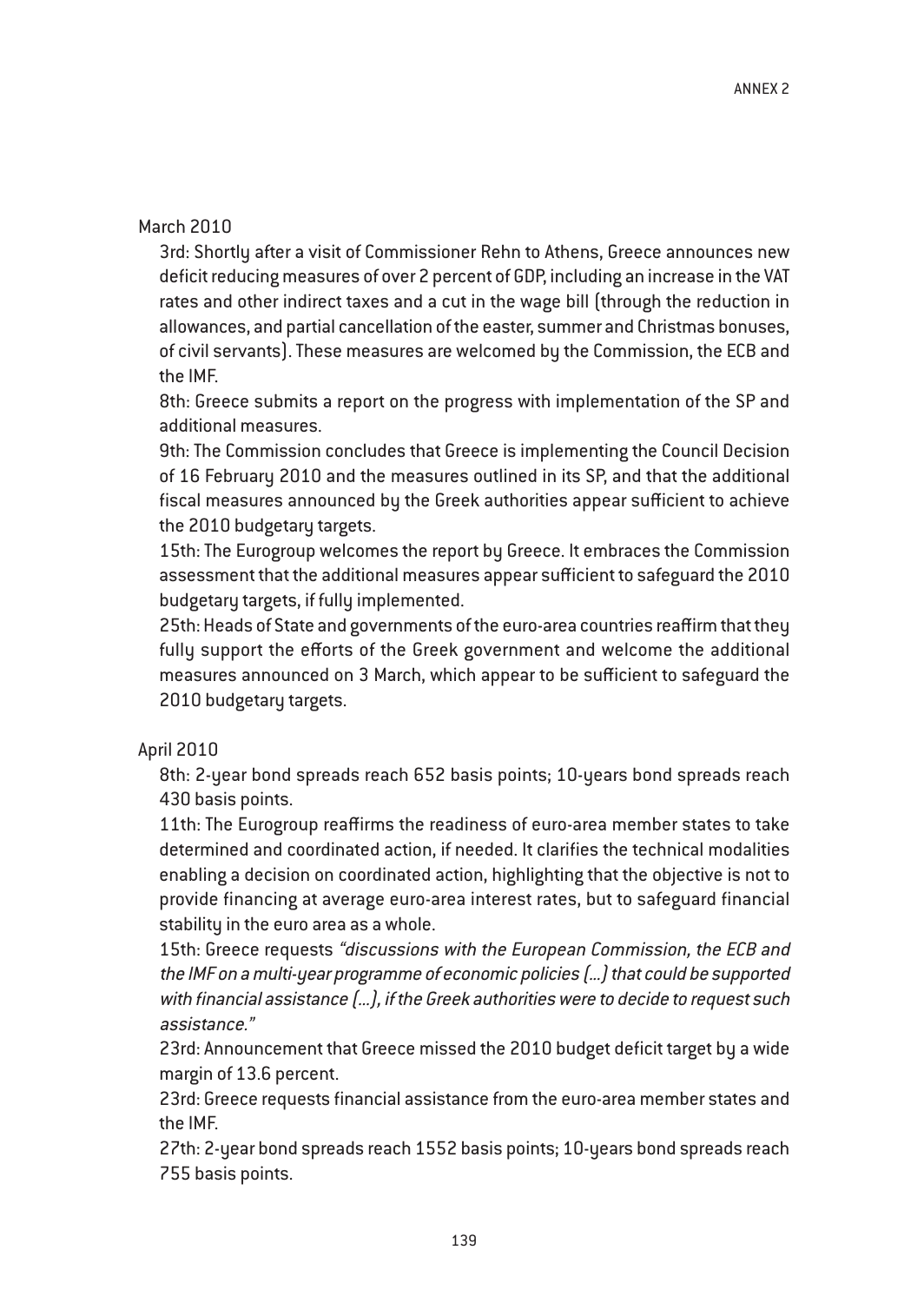# May 2010

2nd: Greece, the European Commission, the ECB and the IMF announce an agreement on a three-year programme of economic and financial policies. The Eurogroup unanimously agrees to activate stability support to Greece via bilateral loans centrally pooled by the European Commission.

4th: The Commission adopts a Recommendation for a Council Decision according to Articles 126(9) and 136 of the Treaty. The draft Decision includes the main conditions to be respected by Greece in the context of the financial assistance programme.

6th: The Greek Parliament votes to accept a series of policy measures included in the programme of economic and financial policies, including an increase in VAT and excises, as well as further reductions in public sector wages and pensions. 6th: ECB adopts temporary measures relating to the eligibility of marketable debt instruments issued or guaranteed by the Greek government.

7th: 2-year bond spreads reach 1739 basis points; 10-years bond spreads reach 1287 basis points.

7th: The Council adopts a Decision according to Articles 126(9) and 136 of the Treaty including the main conditions to be respected by Greece in the context of the financial assistance programme.

9th: IMF executive board approves the Stand-by arrangement (SBA).

9th/10th: The Council and the EU member states endorse a financial stabilisation mechanism.

18th: The euro-area member states disburse the first instalment  $[£14.5$  billion] of a pooled loan to Greece.

#### August 2010

5th: First review mission finishes. Staff teams conclude that the programme has made a strong start and that the economy is contracting as projected in May.

#### November 2010

15th: Greece's 2009 budget deficit was revised upward to 15.4 percent from 13.6 percent as reported in April.

23rd: Second review mission finishes. The overall assessment is that the programme remains broadly on track. However, data revisions and weaker-thanexpected revenue collection make 2011 deficit targets more difficult to achieve.

# December 2010

7th: IMF announces that it supports an extension of loan repayment for Greece and says that it is open to the idea of converting the programme to an extended fund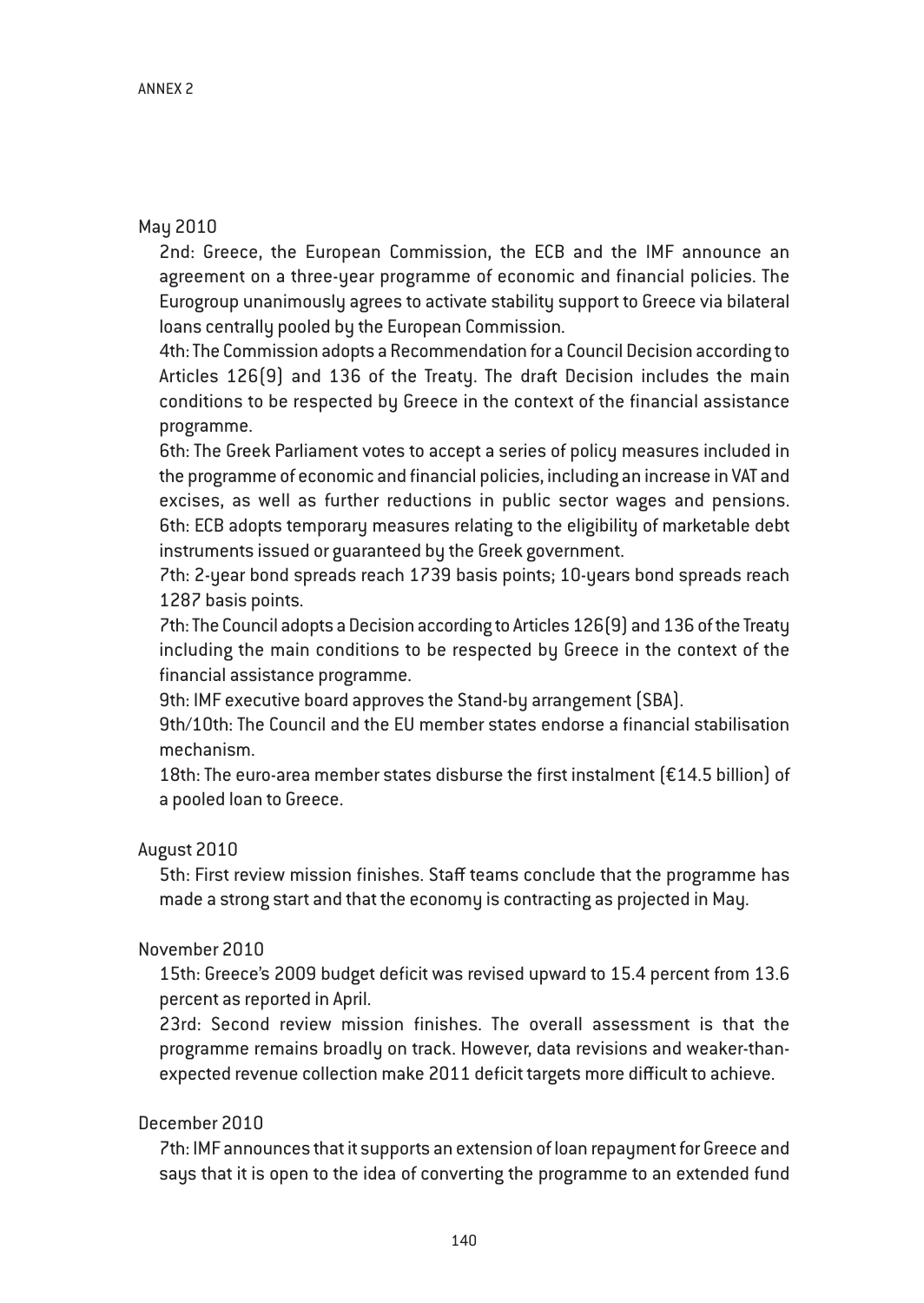facility (EFF).

## February 2011

11th: Third review mission finishes. The overall assessment is that the programme has made further progress towards its objectives.

# June 2011

3rd: Fourth review mission finishes. The mission reached agreement with the authorities on a set of economic and financial policies needed to meet programme objectives.

# July 2011

3rd: Spreads increase to new highs after European finance ministers postpone any further decisions on the Greek programme.

# October 2011

11th: Fifth review mission finishes. Further measures are announced to bring the programme back on track in regard to the deeper- and longer-than-expected recession.

27th: Euro-area leaders agree on a new deal under which creditors would accept 50 percent losses on their Greek debt and Greece receives €130 billion in additional loans in turn.

31st: Prime minister Papandreou calls for a referendum on the new financial assistance programme.

## November 2011

11th: Prime minister Papandreou resigns.

16th: Papademos forms a provisional government and wins the confidence vote in Parliament.

#### February 2012

21st: Agreement on the disbursement of €130 billion to Greece after the parliament's approval of new austerity measures.

#### March 2012

14th: Euro-area finance ministers approve financing of a second Greek economic adjustment programme. The financing vehicle of the euro area will be the EFSF rather than bilateral loans as in the first programme. From the IMF side, financing shifts from a stand-by arrangement (SBA) to an extended fund facility (EFF) allowing a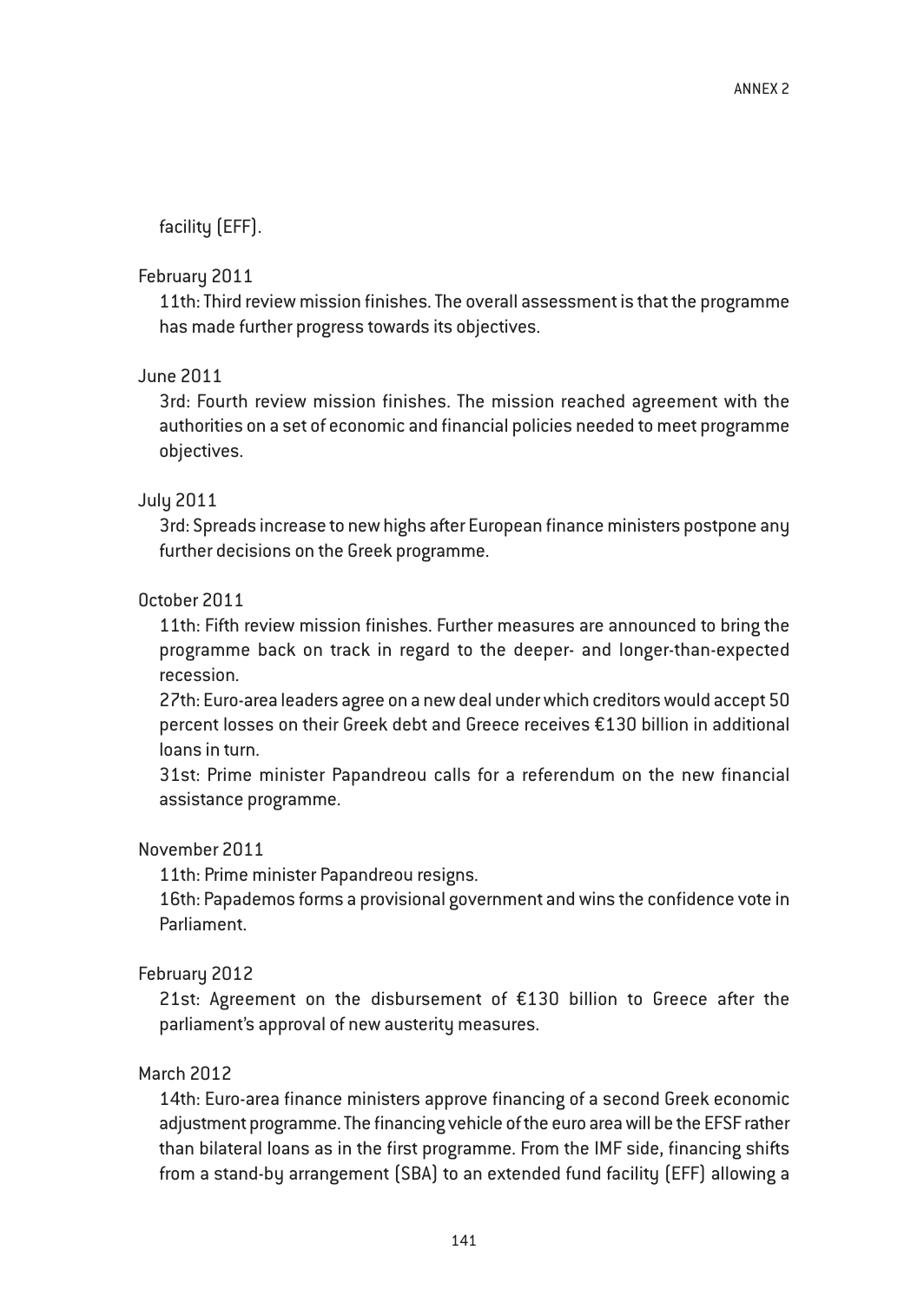longer repayment period. Additionally, it was agreed on a private sector involvement (PSI), which will make a high contribution to make Greece's debt sustainable.

#### May 2012

6th: Parliamentary elections.

#### June 2012

20th: A new unity government was formed and Samaras appointed as PM.

#### August 2012

20th: €3.1 billion bond repayment to the ECB.

#### November 2012

7th: Greek Parliament approves new austerity package and the 2013 budget.

# January 2013

18th: The IMF concludes in its first and second reviews of Greece's EFF Arrangement that the programme is back on track.

#### *Ireland*

#### May 2010

7th: Irish 10-year bond yields peak at 311 basis points over German bonds, a euroarea record, as the fear of contagion grows due to the Greek rescue. Spreads fall immediately but rise again through May and June as market concerns return.

#### July 2010

23rd: Allied Irish Banks and Bank of Ireland, Ireland's two largest banks, pass EUwide stress tests.

#### August 2010

Concerns grow about losses in the banking sector and the imminent ending of the two-year government bank guarantee cause spreads to rise, reaching 366 points by the end of the month.

#### September 2010

8th: Bond spreads reach 386 points. Government announces plan to split Anglo Irish Bank into a funding bank and an asset recovery bank, and to provide an estimate of the final cost of restructuring and resolution of the bank.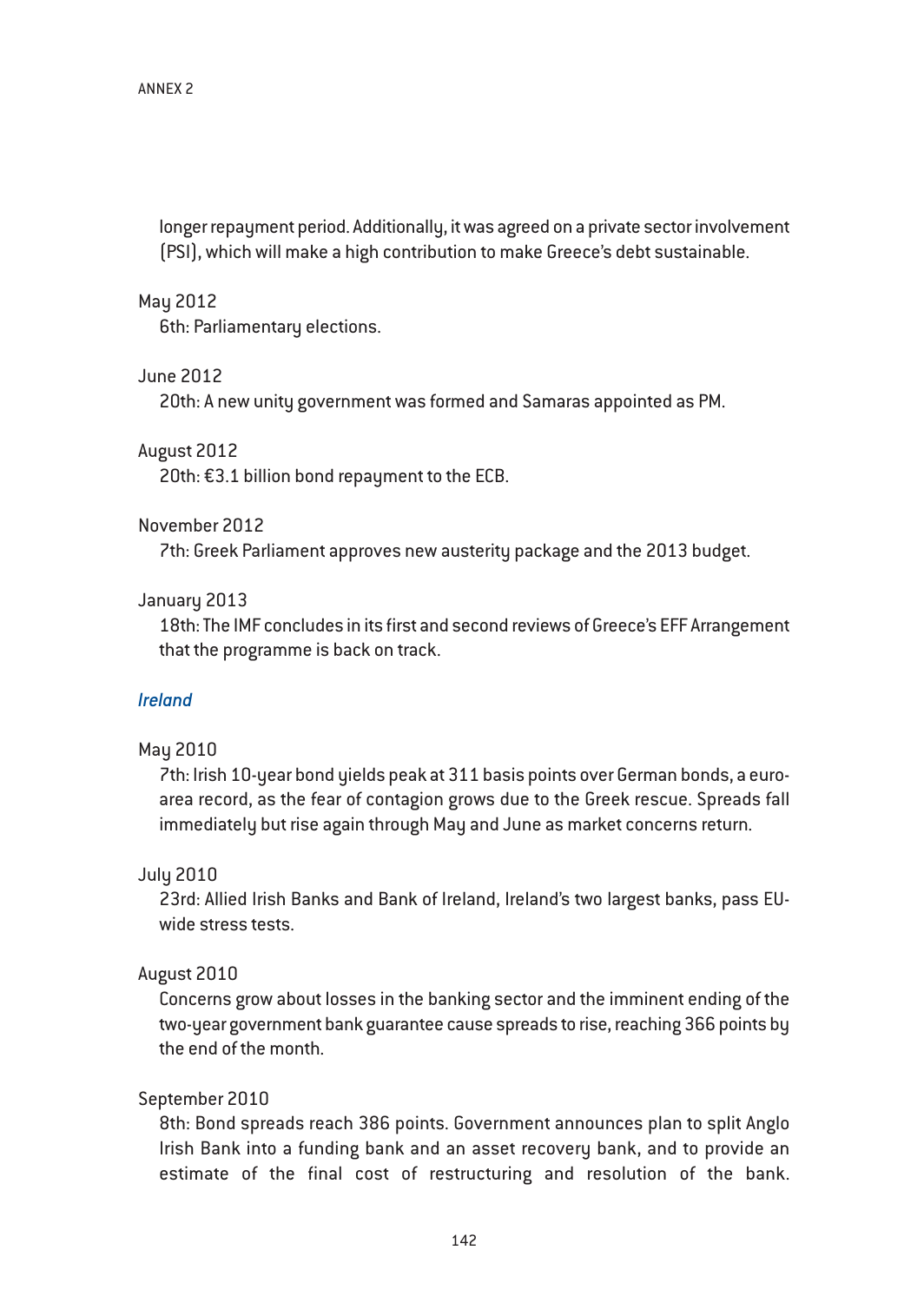Minister for Finance signals that the fiscal correction required in 2011 would be of the order of €3 billion.

23rd: Second quarter national accounts for 2010 are published. They show a worsethan-expected fall of 1.2 percent in GDP quarter-on-quarter. Spreads reach 425 points.

30th: Final cost to the state of the banking sector of  $\epsilon$ 46 billion with a worst case scenario of €51 billion is estimated. The Government announces that this cost will require further fiscal consolidation measures. Spreads fall in early October.

# October 2010

26th: Government announces that €15 billion of consolidation is required over the period 2011-14, up from the €7.5 billion under existing plans. Spreads rise again to 401 points.

# November 2010

4th: Government announces that €4 billion of consolidation is to be frontloaded in 2011. Despite this, spreads go above 682 points by 11 November, a new high.

21st: Irish authorities make request to European Partners and the IMF for assistance in assembling a financial stability package.

24th: National Recovery Plan is published by the government, detailing fiscal consolidation and structural measures from 2011 to 2014.

28th: Staff level agreement on financial stability support and macroeconomic adjustment programme for the period to 2013 is reached.

# December 2010

7th: Eurogroup and ECOFIN Council formally agree on a financial assistance package for Ireland and on an extension of the excessive deficit target to 2015 from 2014. 15th: Irish parliament votes on the Memorandum of Understanding on Specific Economic Policy Conditionality, Memorandum of Economic and Financial Policies and Technical Memorandum of Understanding.

16th: The programme is agreed by the IMF board. Irish spreads remain elevated at 531 points.

#### January 2011

12th: First instalment of the EFSM loan is disbursed to Ireland.

#### April 2011

5-15th: First and second review missions finish. Ireland is making good progress in overcoming the worst economic crisis in its recent history. Programme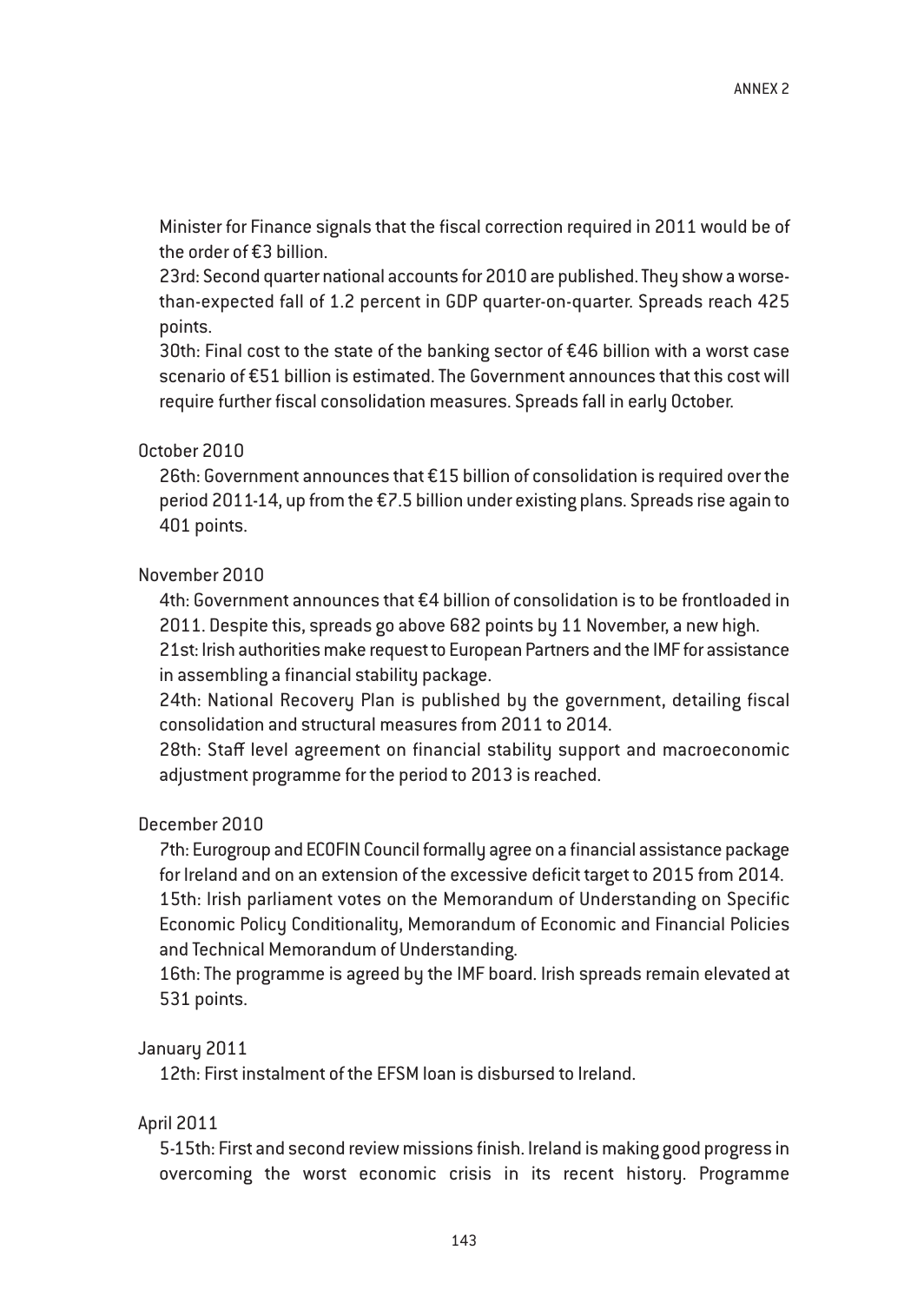implementation has been determined, despite the period of political change and an uncertain external environment. The new government, through its 'Programme for Government' and its decisive approach to banking sector reforms, has taken full ownership of the goals and key elements of the EU-IMF-supported programme.

# July 2011

6-14th: Third review mission finishes. The authorities have continued to steadfastly implement programme policies. Tensions in sovereign bond markets have escalated during the visit, but programme financing is cushioning the impact of this shock on the Irish economy and public finances.

# October 2011

11-20th: Fourth review mission finishes. The authorities had completed the key initial phase of the comprehensive financial sector reforms launched in March.

# January 2012

10-19th: Fifth review mission finishes. The Irish authorities have continued to advance wide-ranging reforms to restore the health of the financial system so it can support Ireland's recovery. Reforms to enhance competitiveness and support growth and job creation are moving forward. The substantial fiscal consolidation targeted for 2011 has been achieved with a margin. Budgetary measures of 3.5 percent of GDP reduced the estimated general government deficit to about 10 percent, well within the programme target of 10.6 percent.

# April 2012

17-26th: Sixth review mission finishes. Fiscal targets for 2011 were met with a 'healthy' margin and consolidation remained on track in the first quarter of 2012.

#### July 2012

5th: Ireland raises successfully €500 millions in a short-term debt auction. 12th: Seventh review mission finishes. The policy implementation is considered to be on track despite challenging macroeconomic conditions. In line with the conclusions of the euro area summit statement of 29 June, EC/ECB/IMF teams are discussing with the authorities possible technical solutions to further improve the sustainability of its well-performing adjustment programme.

# October 2012

25th: Eighth review mission finishes. Ireland's policy implementation has remained strong and its budget is on track towards the 2012 targets.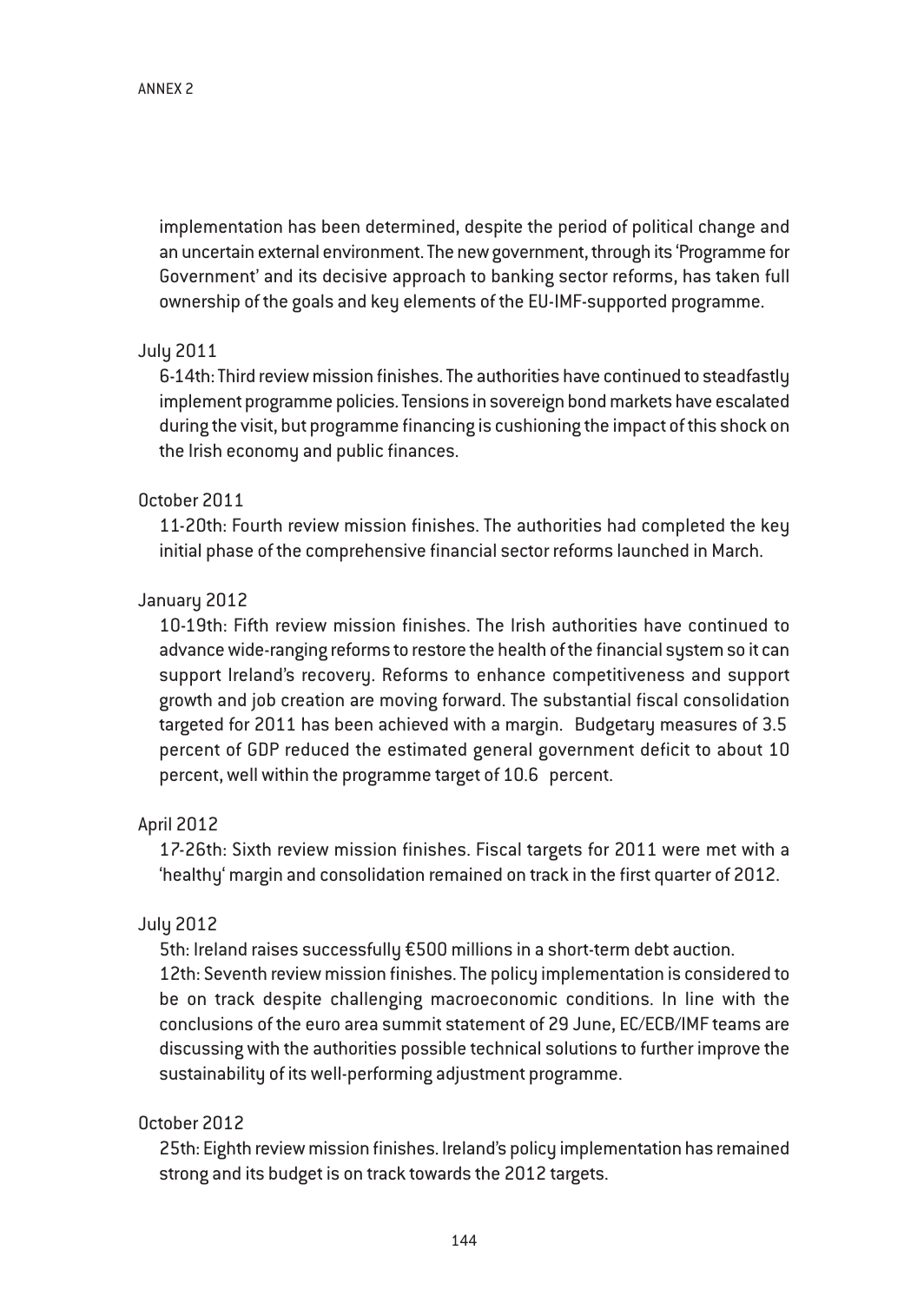## February 2013

7th: The ninth review mission finishes. Rigorous programme implementation has contributed to substantial improvements in market access and foster economic recovery. On the same day, Ireland officially announces that it has reached an agreement with the ECB on restructuring its promissory notes. These notes, used to shore up Irish banks in 2010, had left the state saddled with large repayment obligations over the following decade. Markets and rating agencies unanimously welcome the deal, which significantly eases Ireland's financing burden. Following the announcements, Irish 10-year bond yields drop below 4 percent for the first time since 2008.

# March 2013

13th: Ireland returns to the 10-year bond market and raises almost €5 billion for an interest rate of 4.15 percent.

# *Portugal*

# December 2009

2nd: EU Council addresses recommendations to Portugal in accordance with Article 126(7) TFEU with a view to bring an end to the situation of an excessive government deficit by 2013.

# May 2010

8th: Portugal announces a revised target of 7.3 percent of GDP for the 2010 deficit, 2.1 percentage points below the 2009 deficit outturn.

13th: The 2011 deficit target was revised to 4.6 percent of GDP reflecting the consolidation measures announced on that day.

# November 2010

25th: The Parliament passes austerity budget aimed at bringing down high public debt levels. The budgetary deficit target for 2011 is set at 4.6 percent of GDP.

# February 2011

23rd: The Portuguese government announces that it had successfully achieved a 2010 deficit below 7.3 percent of GDP.

# March 2011

11th: The Portuguese government addresses to European Commission and ECB a note in which it engages to undertake substantial fiscal and structural measures.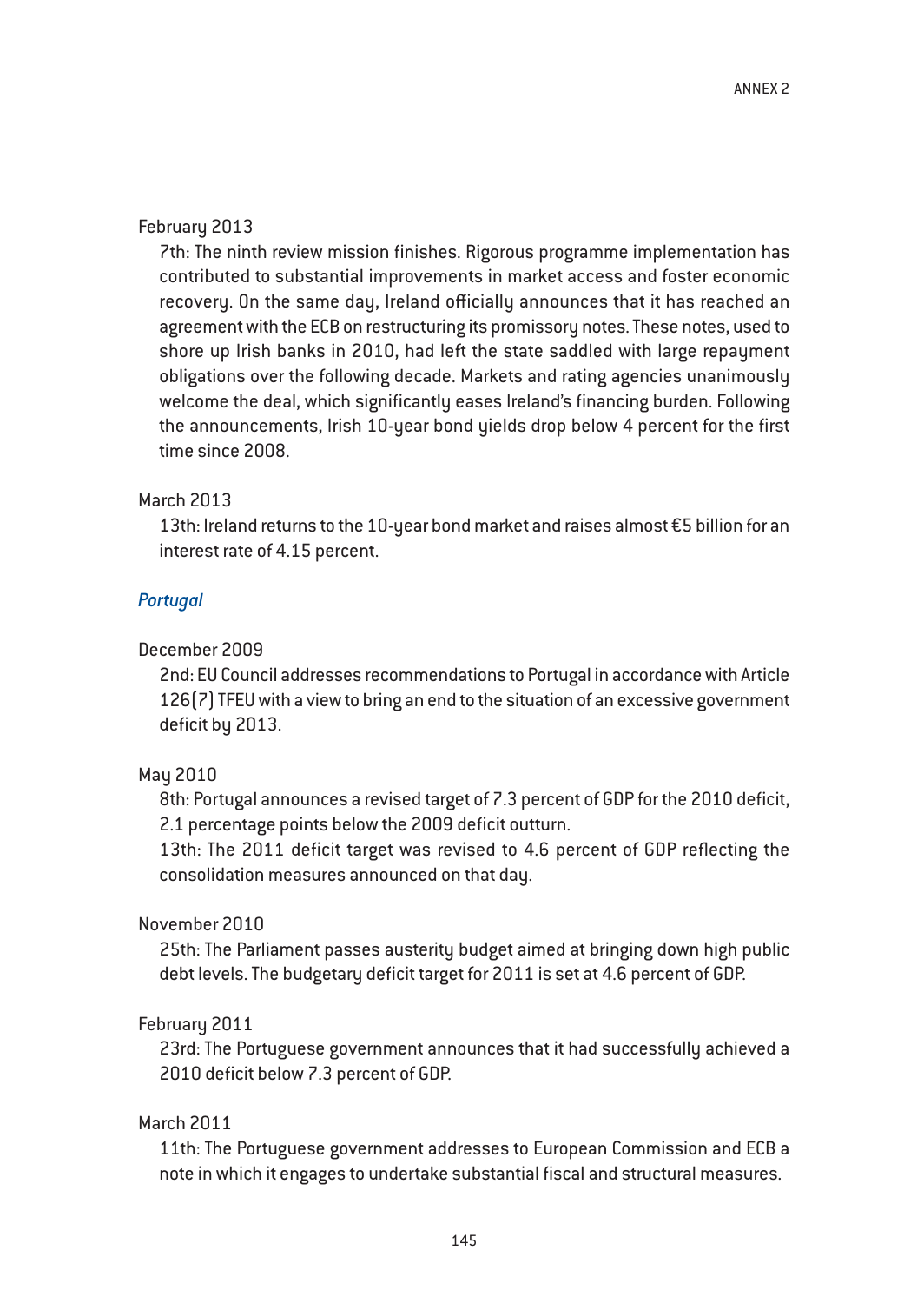23rd: Stability Programme spelling out the measures included in the note sent to the Commission and the ECB fails to be approved in Parliament.

24th: The Portuguese government resigns, but remains as a caretaker government. 29th: Portugal's statistical office (INE) reports a government deficit of 8.6 percent of GDP for 2010, above the target of 7.3 percent, as a result of the statistical rulings on the booking of two defeasance structures, a guarantee that was called and the inclusion of three state-owned enterprises in the government accounts. 31st: S&P downgrades Portugal's credit rating to BBB-.

# April 2011

6th: Interest rates for 2-year bonds exceed 10 percent, while 10-year bonds reach yields of nearly 9 percent.

7th: Portugal requests financial assistance from EFSM/EFSF and IMF.

8th: The President of the Republic calls general elections for 5 June.

11th: Technical mission of Troika starts discussions with Portuguese authorities.

23rd: Portugal's statistical office (INE) reports a government deficit of 9.1 percent of GDP for 2010, as a result of the statistical re-classification of three PPP contracts.

#### May 2011

3rd: The Programme is agreed at technical level between Troika mission and Portuguese authorities.

17th: Signature of the Memorandum of Understanding.

20th: The Programme is agreed by the IMF board, which approves a €26 billion extended arrangement for Portugal.

30th: Council adopts Implementing Decision on Granting Union Financial Assistance amounting to €78 billion.

## June 2011

5th: National elections.

7th: Request for a three-year arrangement under the Extended Fund Facility (EFF). 16th: Social Democratic Party and People's Party sign an agreement for a government. Pedro Passos Coelho is appointed PM.

August 2011

12th: First review mission to Portugal finishes. Staff teams welcome the new government's commitment to the programme and conclude that the programme is on track.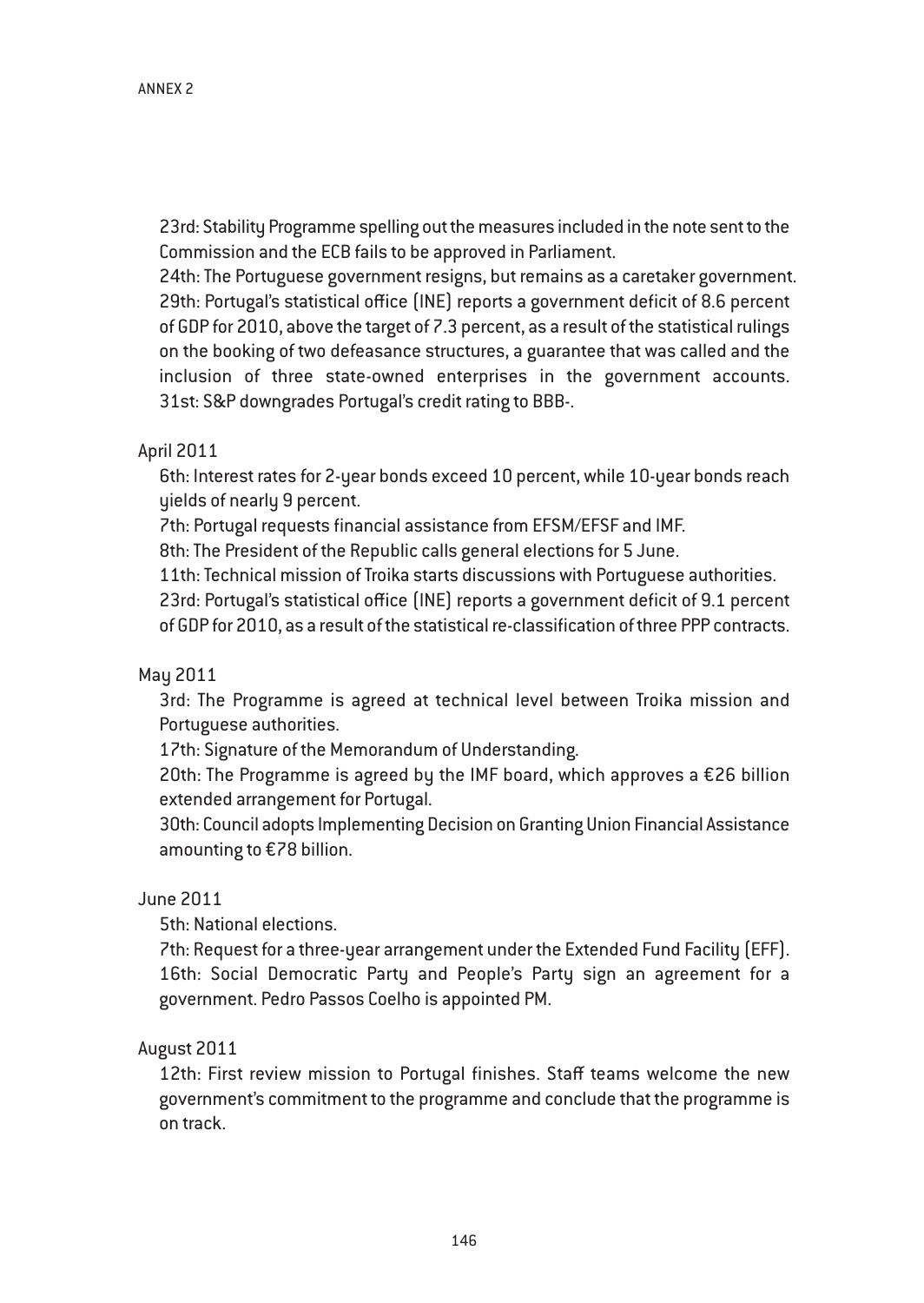## November 2011

16th: Second review mission to Portugal finishes. The mission concludes that the programme is off to a good start. Yet, staff members see difficulties in implementation of the 2011 budget due to spending overruns relative to programme objectives. Additionally, they stress the importance of continued reform implementation to improve Portugal's competitiveness.

#### February 2012

28th: Third review mission to Portugal finishes. Staff teams conclude that the programme is on track but challenges remain. They warn of weaker exports as demand from abroad is likely to weaken. Nevertheless, the fiscal deficit target for 2012 of 4.5 percent of GDP is expected to be met. In regard to structural reforms, they conclude that important measures have been implemented in particular in the labour market. They identify, however, a structural reform backlog in the service sectors.

## June 2012

4th: Fourth review mission finishes. Staff teams conclude that the programme remains on track as the authorities are implementing the reform policies broadly as planned and external adjustment is proceeding faster than expected. The 2012 fiscal deficit target of 4.5 percent of GDP remains within reach. They recommend further policy action in regard to the surge in unemployment.

#### September 2012

11th: Fifth review under the EFF arrangement finishes. As a result of a weaker than expected macroeconomic outlook, the fiscal targets have been revised. The budget deficit target has been revised upward to 5 percent of GDP in 2012 and to 4.5 percent in 2013. The threshold of 3 percent will be met in 2014.

22nd: After massive protests in Lisbon, the Portuguese government agrees to look for alternatives to a social security tax rise proposed some days ago that would have increased the workers' wage deduction and cut the tax for employers. Some days later, the government decided to change the tax brackets instead. This will result in a sharp increase in the average tax rate.

#### October 2012

3rd: Portugal successfully exchanges a bond with maturity in 2013 for one with maturity in 2015. The authorities plan a return to market financing during 2013.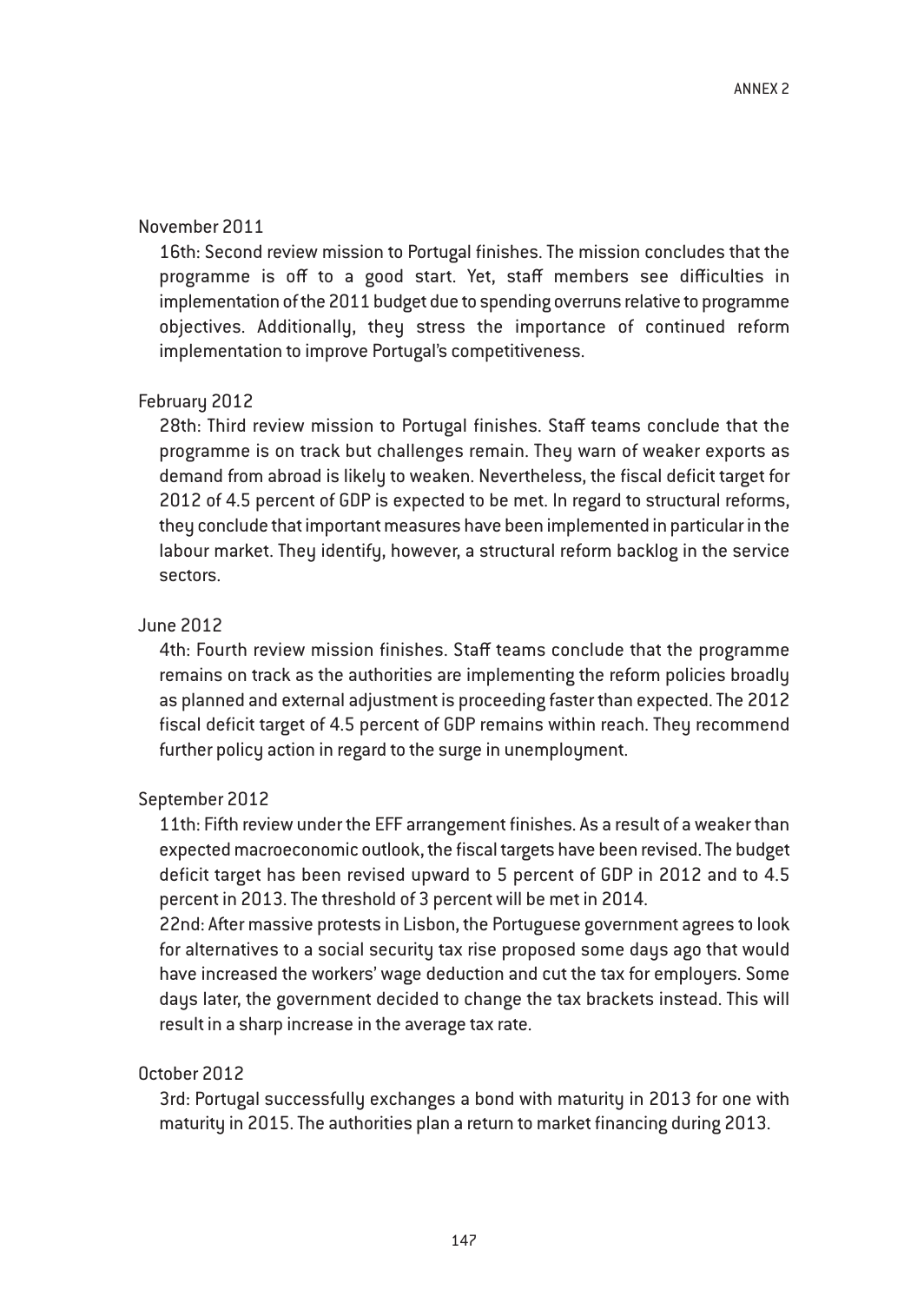# November 2012

19th: Sixth review mission finishes. Staff teams conclude that the programme is broadly on track and that the fiscal consolidation efforts are in line with the revised deficit targets.

# March 2013

15th: Seventh review mission finishes. Staff teams conclude that the programme implementation remains broadly on track and the end-2012 fiscal deficit target of 5 percent of GDP has been met. Against the background of difficult economic conditions, the deficit targets are suggested to be revised up from 4.5 to 5.5 percent of GDP in 2013 and from 2.5 to 4 percent in 2014.

# April 2013

5th: Portugal's constitutional court rejects four out of nine contested austerity measures that the government had introduced as part of its 2013 budget as being unconstitutional as they are discriminating against public-sector workers. Thereafter, prime minister Coelho announced further spending cuts on social security, health, education and state-owned companies and ruled out further tax increases.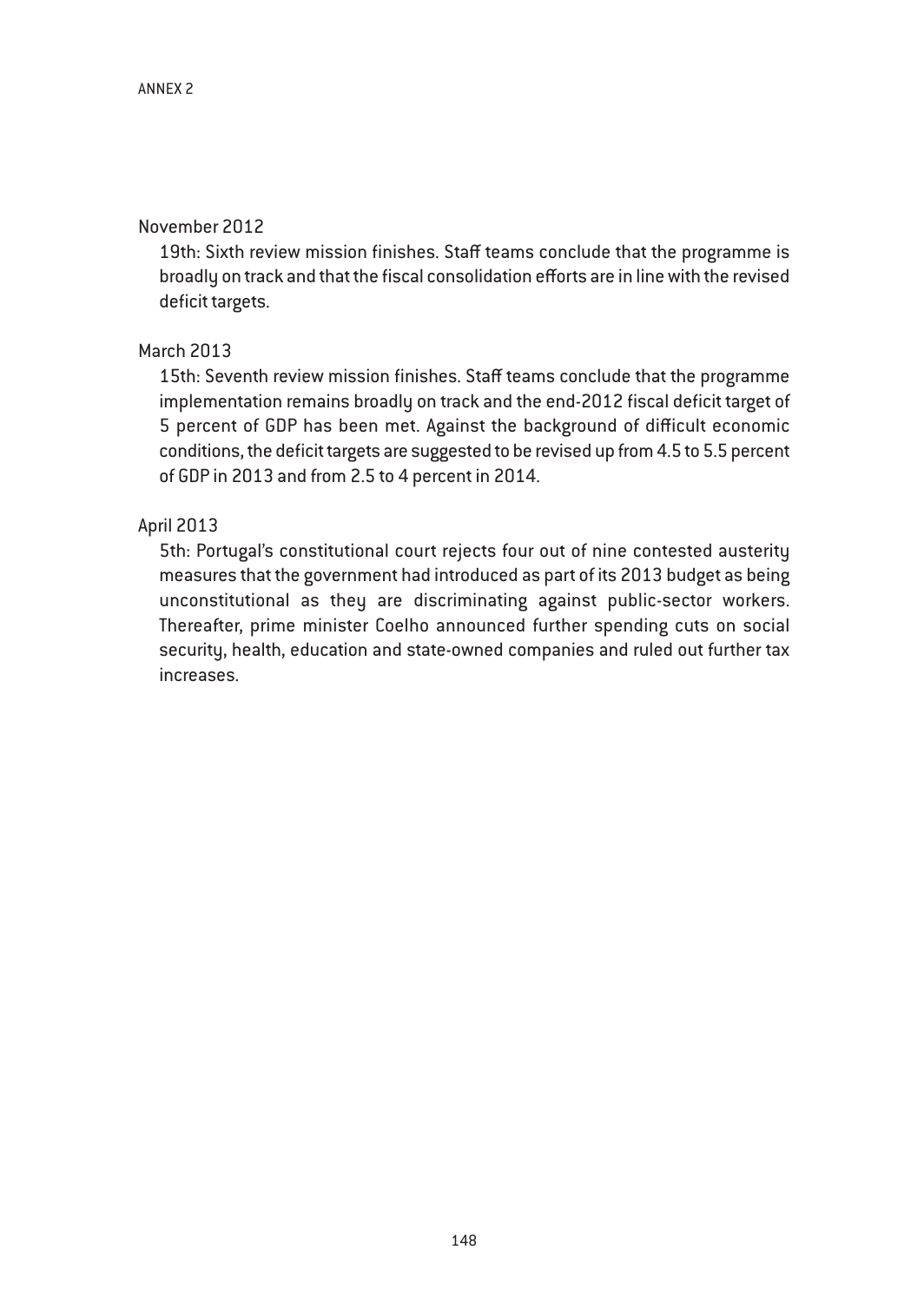# About Bruegel

Bruegel is a European think tank devoted to international economics. It started operations in Brussels in 2005 as a Belgian non-profit international organisation supported by European governments and leading corporations. Bruegel seeks to contribute to the quality of economic policymaking in Europe through open, factsbased and policy-relevant research, analysis and discussion.

Bruegel issues a range of publications. The Bruegel Blueprint Series provides comprehensive analysis and policy recommendations on central questions of the moment. Bruegel Policy Briefs provide concise, topical analysis targeted at an audience of executives and policymakers, with an emphasis on concrete policy orientation. Bruegel Policy Contributions are responses to requests by policymakers or public bodies, including testimonies at hearings or responses to public consultation. Bruegel and its researchers also publish working papers, op-eds, collaborative papers with other organisations, and essays.

Bruegel's research is independent and does not represent the views of its board or members. For full details of Bruegel's activities and publications, visit the website at www.bruegel.org.